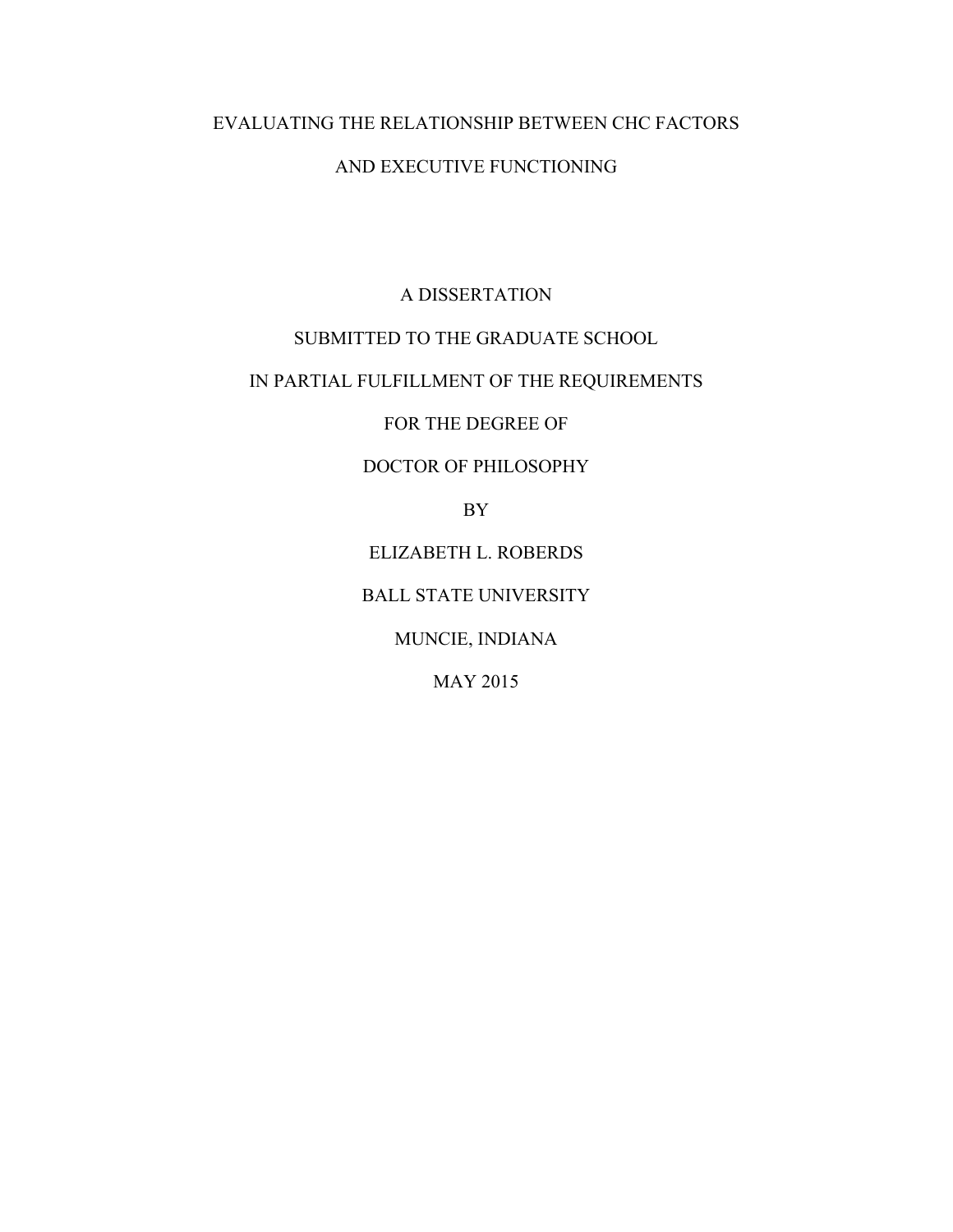# EVALUATING THE RELATIONSHIP BETWEEN CHC FACTORS

### AND EXECUTIVE FUNCTIONING

### A DISSERTATION

### SUBMITTED TO THE GRADUATE SCHOOL

# IN PARTIAL REQUIREMENTS

# FOR THE DEGREE

# DOCTOR OF PHILOSOPHY

# BY

# ELIZABETH L. ROBERDS

# DISSERTATION ADVISOR: DR. ANDREW S. DAVIS

 $\mathcal{L}_\text{max}$  and the contract of the contract of the contract of the contract of the contract of the contract of the contract of the contract of the contract of the contract of the contract of the contract of the contrac

 $\mathcal{L}_\text{max}$  , and the contract of the contract of the contract of the contract of the contract of the contract of the contract of the contract of the contract of the contract of the contract of the contract of the contr

 $\mathcal{L}_\text{max}$  , and the contract of the contract of the contract of the contract of the contract of the contract of the contract of the contract of the contract of the contract of the contract of the contract of the contr

APPROVED BY:

Andrew S. Davis, Ph.D. Date Committee Chairperson

Nicole Etcheson, Ph.D. Date Committee Member

Holmes Finch, Ph.D. Date Committee Member

Eric Pierson, Ph.D. Date Committee Member

> BALL STATE UNIVERSITY MUNCIE, INDIANA MAY 2015

 $\mathcal{L}_\text{max}$  , and the contract of the contract of the contract of the contract of the contract of the contract of the contract of the contract of the contract of the contract of the contract of the contract of the contr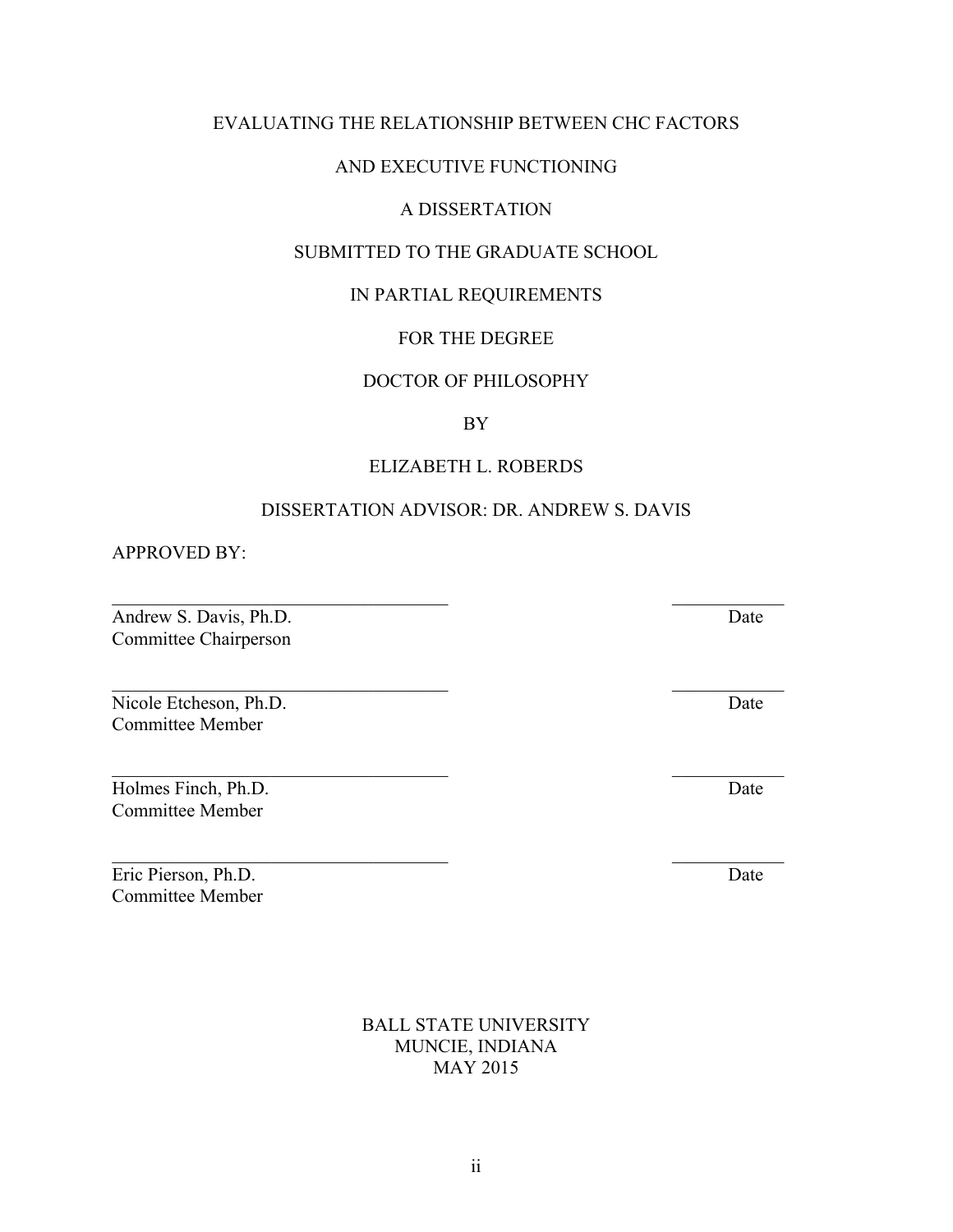#### **ACKNOWLEDGMENTS**

With abundant gratitude I would like to recognize several individuals who made possible the completion of this dissertation and who have supported me throughout my graduate career. I must first thank my advisor, Dr. Andrew Davis, for both challenging and encouraging me, for graciously creating opportunities for me, and for being an exceptional model as a professor, supervisor, and psychologist. Thank you for trusting me with the responsibilities that let me grow as a professional. I cannot thank you enough for your support and inspiration.

I must also thank the other members of my dissertation committee, Drs. Nicole Etcheson, Holmes Finch, and Eric Pierson. I truly appreciate the opportunity to have worked with all of you and am so thankful for the experience of receiving your feedback and mentorship. Dr. Finch, thank you also for your instruction and advisement throughout my time as a student, as well as your kindness and generosity with your time. And Dr. Pierson, for your excellent supervision, instruction, counsel, and support, I will be forever grateful.

To my fellow Ball State students and friends, thank you for the companionship and support. Amy Zimmerman, Sarah Connolly, Beth Trammell, Kathleen Niegocki and Amanda Skierkiewicz, whether you realize it or not, you were all integral to my survival of my years in graduate school. To my LAS\*PIC cohort, but especially to the now Drs. Erin Leichman and Evan Dart, and to my supervisor, Dr. Cicily Prestridge, thank you for the professional and personal support during the internship year. Words cannot express my gratitude.

To my family and friends, thank you for your love, support, encouragement, and patience. My Pennsylvania family (Lance, Anne, Jonathan and Diane), my New Orleans family (Mere, Catherine, Jerry and Leslie), and my Durham friends (Jennie, Colin, Sarah, and especially Barbara and Margy), I couldn't have done it without you. I am fortunate to have you all in my

iii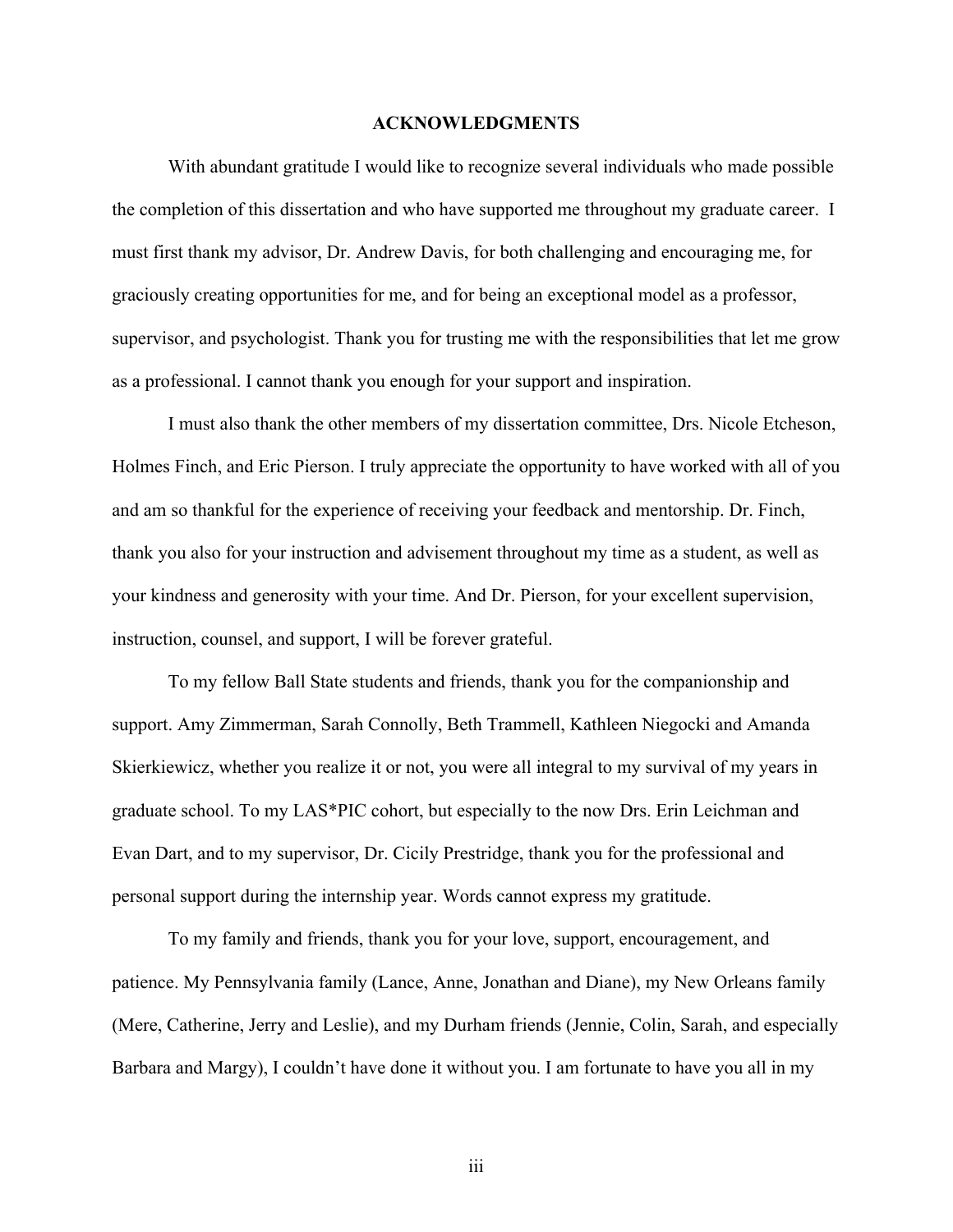life.

Last, but certainly not least, I would like to thank my husband, Alex Lemann, and my children, Jack and Katie Anne, for your patience and sacrifices as I worked toward completing my degree. Statistical analysis indicated that approximately 33.3% of you were helpful toward the completion of this dissertation; however, 100% of you facilitated joy.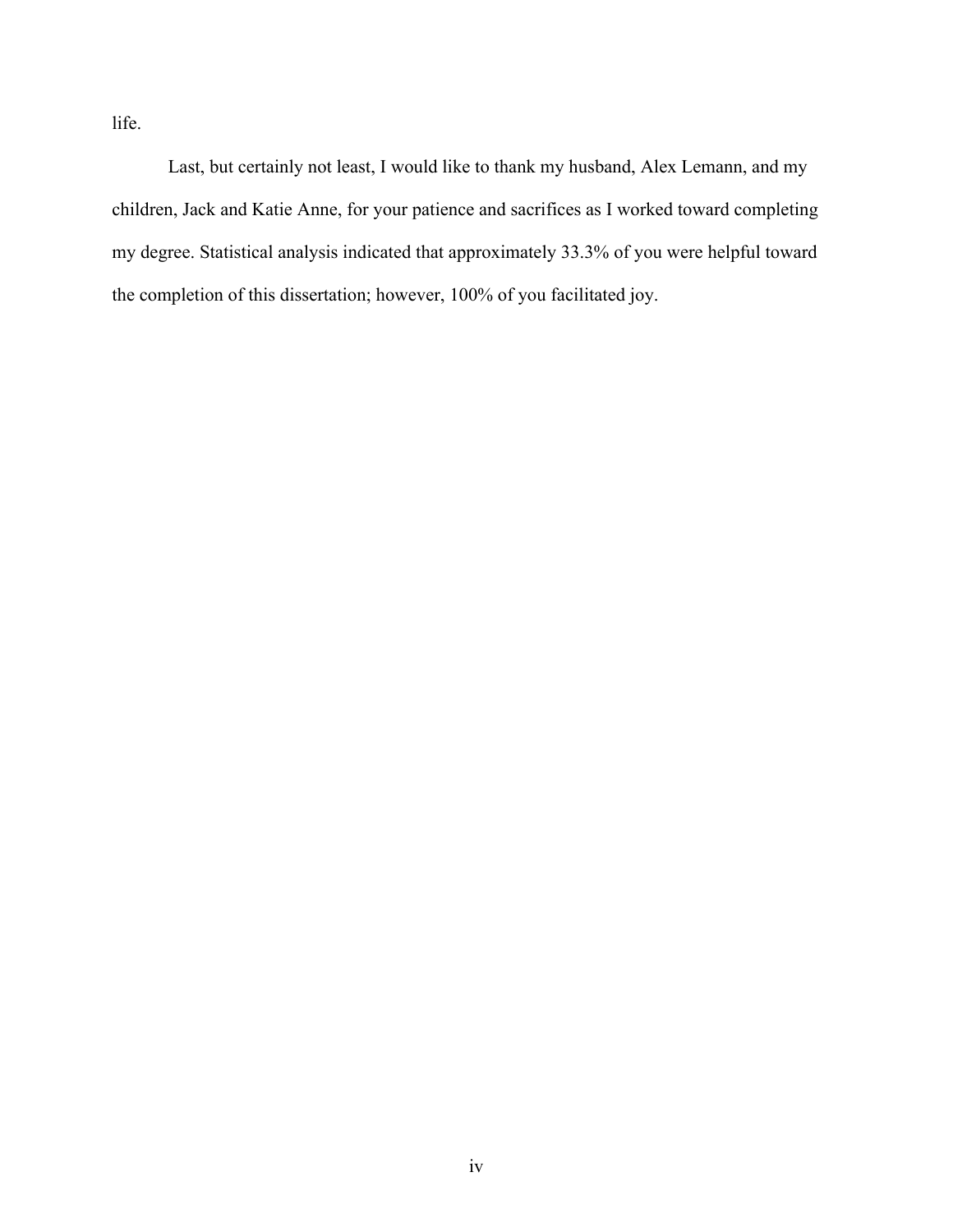# **TABLE OF CONTENTS**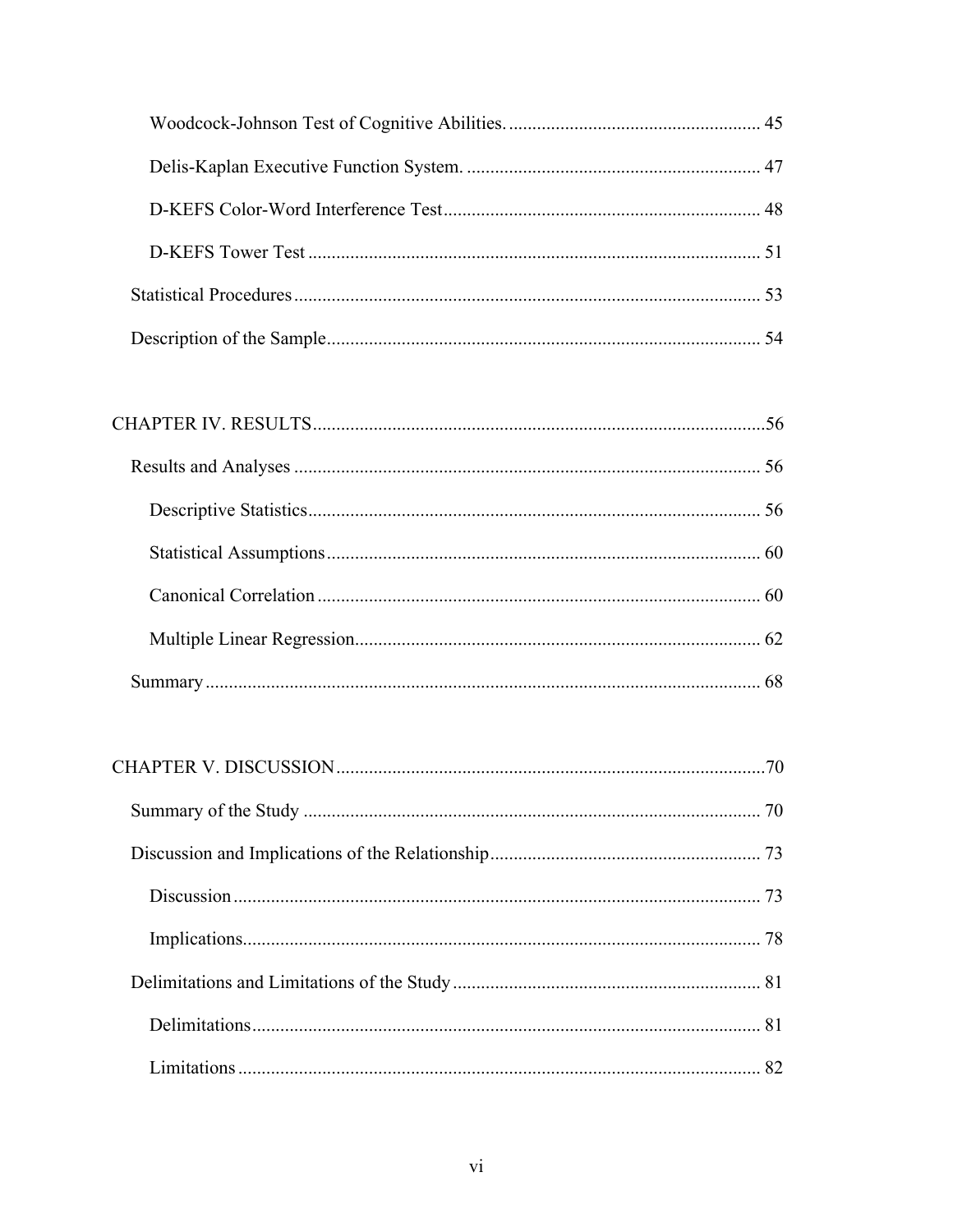| Further Exploration of the Role of Inhibition in Cognitive Abilities  85 |  |
|--------------------------------------------------------------------------|--|
|                                                                          |  |

|--|--|--|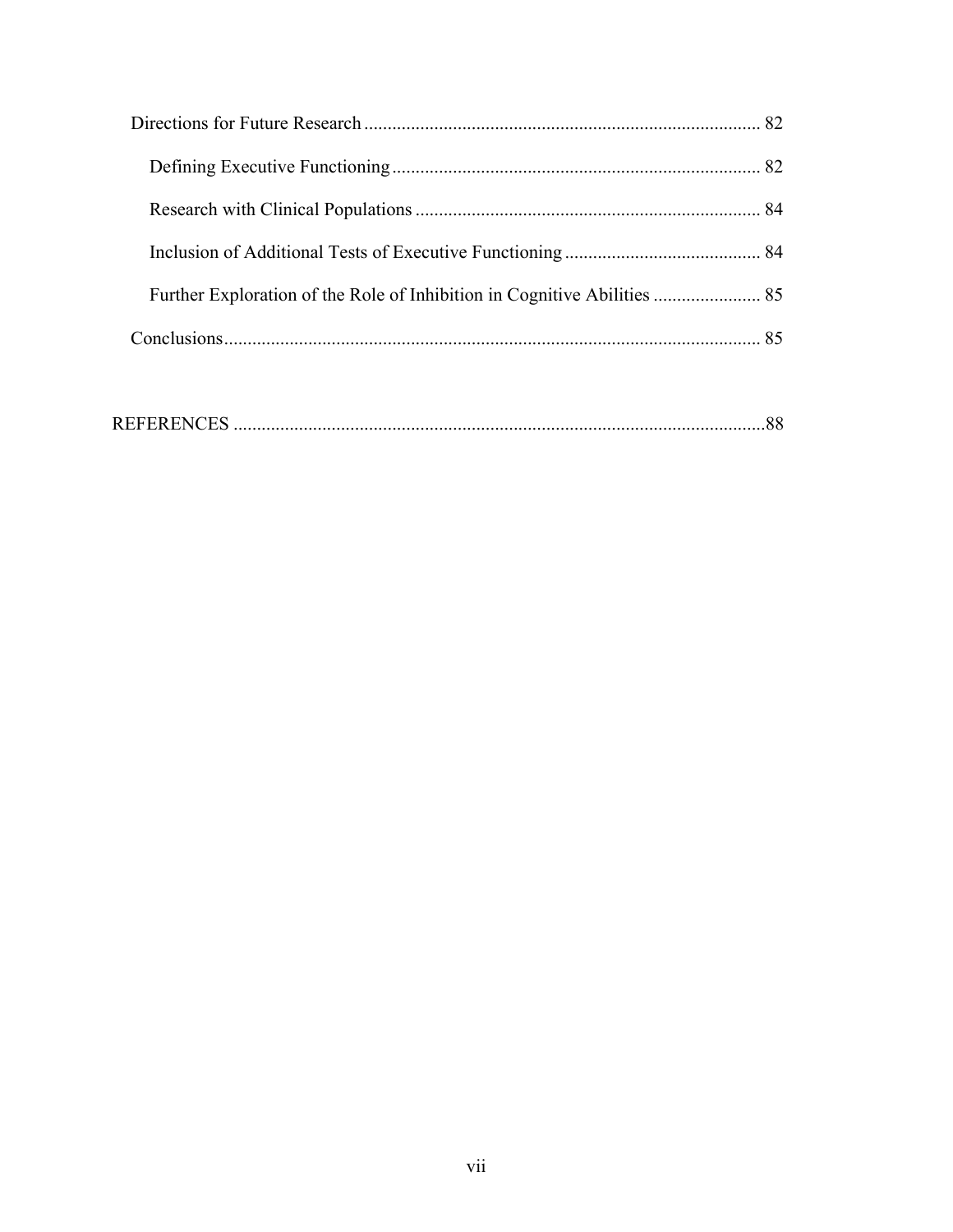| Descriptive Statistics for the Sample                                                                                                               |  |
|-----------------------------------------------------------------------------------------------------------------------------------------------------|--|
|                                                                                                                                                     |  |
| Mean and Standard Deviation Statistics for the WJ-III-Cog and D-KEFS                                                                                |  |
|                                                                                                                                                     |  |
| Correlations Between D-KEFS Scores and WJ-III-Cog Scores                                                                                            |  |
|                                                                                                                                                     |  |
| Correlations Between Observed Variables and Their Canonical Variates                                                                                |  |
|                                                                                                                                                     |  |
| Multiple Regression Model Predicting D-KEFS Color-Word Interference Test Condition 3<br>(Inhibition) Score from WJ-III-Cog Subtest Scores           |  |
|                                                                                                                                                     |  |
| Multiple Regression Model Predicting D-KEFS Color-Word Interference Test Condition 4<br>(Inhibition/Switching) Score from WJ-III-Cog Subtest Scores |  |
|                                                                                                                                                     |  |
| Multiple Regression Model Predicting D-KEFS Tower Test Total Achievement Score from WJ-<br><b>III-Cog Subtest Scores</b>                            |  |
|                                                                                                                                                     |  |
| Multiple Regression Model Predicting D KEES Tower Test Time Par Maye Ratio Score from                                                               |  |

# **LIST OF TABLES**

*Multiple Regression Model Predicting D-KEFS Tower Test Time-Per-Move Ratio Score from WJ-III-Cog Subtest Scores*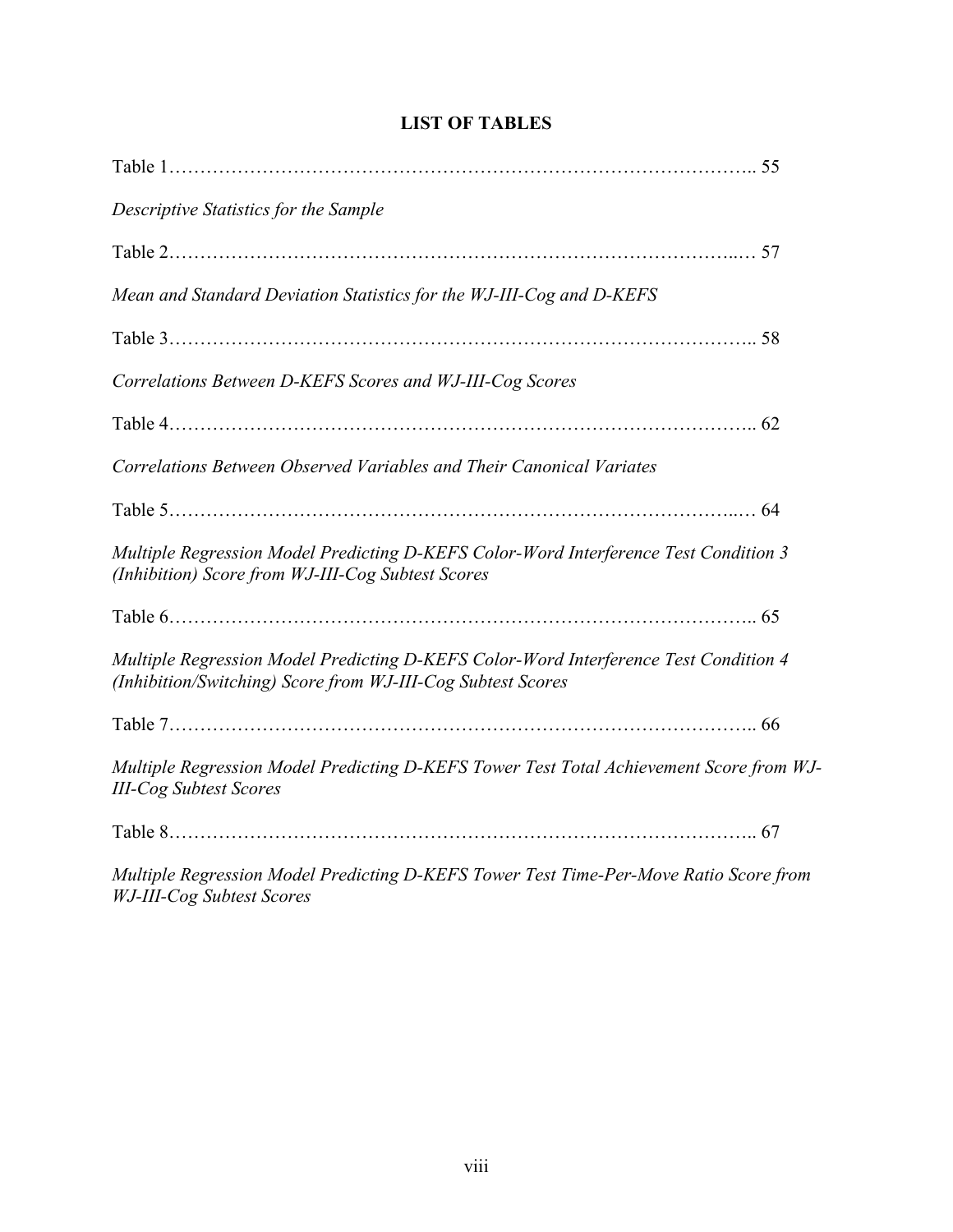#### **CHAPTER I**

### **INTRODUCTION**

#### **Overview**

Despite the popularity of using Cattell-Horn-Carroll (CHC; Carroll, 1993, 2005; Horn, 1988, 1991; Horn & Blankson, 2005; Horn & Noll, 1997; McGrew, 2014) factors to conceptualize intelligence and inform assessment of cognitive abilities, very little investigation has explored the relationship between intelligence as represented by CHC factors and tests of executive functions. Currently, most well accepted tests of intelligence have illustrated how CHC factors are represented in their batteries, with the *Woodcock-Johnson III Tests of Cognitive Abilities* (WJ-III-Cog; Woodcock, McGrew, & Mather, 2001) being considered for some time the test that best encompasses CHC theory factors. The specific CHC factors represented by the WJ-III-Cog include seven broad ability clusters: Fluid Intelligence (*Gf*), Crystallized Intelligence (*Gc*), Short-term Memory (*Gsm*), Visual Processing (*Gv*), Auditory Processing (*Ga*), Long-Term Storage and Retrieval (*Glr*), and Processing Speed (*Gs*) (Flanagan, Ortiz, & Alfonso, 2007). While some research has supported the idea that tests of intelligence and tests of executive functioning share considerable variance (Davis, Pierson, & Finch, 2011; Floyd, Bergeron, Hamilton, & Parra, 2010), little research has specifically addressed the relationship between the WJ-III-Cog and the *Delis-Kaplan Executive Function System* (D-KEFS; Delis, Kaplan, & Kramer, 2001).

This study used Cattell-Horn-Carroll (CHC) theory to explore the relationship between intelligence and executive functioning in young adults. Examination of this relationship is important, as previous research has not been conclusive regarding whether or not tests of executive function measure that which is distinct from that which is measured by tests of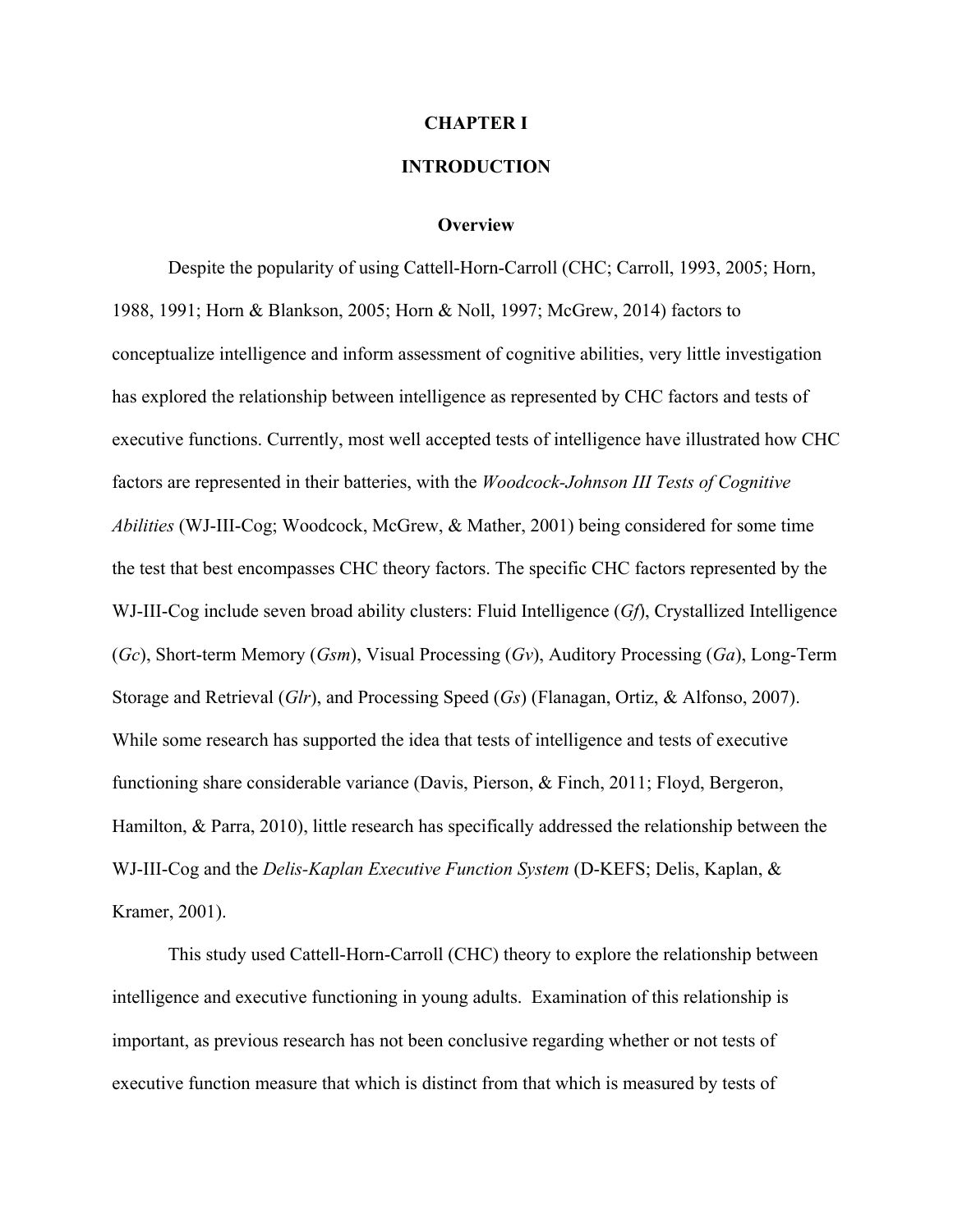intelligence. Researchers and practitioners commonly use intelligence measures to infer executive functioning deficits (Duff, Schoenberg, Scott, & Adams, 2005), though the relationship between commonly used measures of intelligence and executive functioning remains unclear. A greater understanding of this relationship has great practical application for psychologists as they seek to select appropriate assessment tools for work with their clients. Given that the majority of commonly used intelligence measures use CHC theory as their primary theoretical rationale, it is important to explore tests of executive functioning through this lens. As such, this study investigated the relationship between executive functions and intelligence through this lens.

#### **Intelligence**

Intelligence has been conceptualized in a variety of ways and is a term that has been somewhat historically difficult to define (Batholomew, 2004). Spearman's (1904) theory of general intelligence was the first to propose that overall intelligence could be represented as a quantity expressed by the symbol *g* (Bartholomew, 2004). Spearman developed his theory of intelligence around the same time that significant contributions were being made in the field of intelligence by Binet (1905). Binet's approach to quantifying intelligence was different from that of Spearman's, and led to the development of the Intelligence Quotient (IQ). Both approaches are still identifiable in intelligence testing in the present day. Importantly, significant analytic investigation has been conducted in support of a general intelligence model (Deary, 2001; Gardner, Kornhaber, & Wake, 1996; Johnson, Bouchard, Krueger, McGue, & Gottesman, 2004).

General intelligence (*g*) was included in the Cattell-Horn-Carroll (CHC) theory of intelligence, which is the theory through which this study conceptualized intelligence. CHC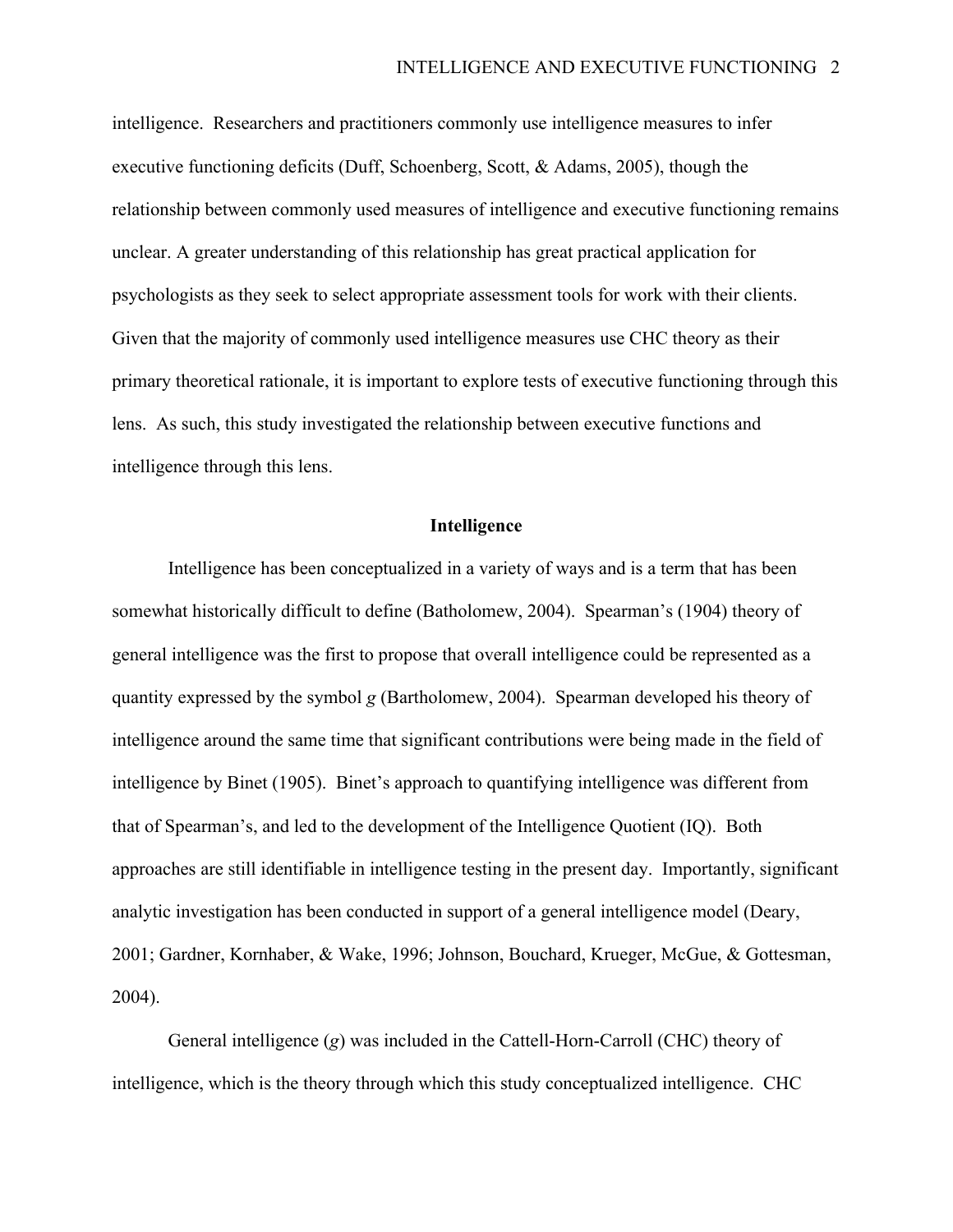theory grew not only from Spearman's theory of general intelligence, but also by the work of Cattell and Horn (Cattell, 1941; Horn & Cattell, 1966), who proposed a hierarchical theory of intelligence that did not include *g*, but focused on broad factors of intelligence including fluid ability (*Gf*) and crystallized ability (*Gc*) (Gardner et al., 1996). Horn and Cattell's theory was expanded to include as many as 10 broad factors (Schrank, Miller, Wendling, & Woodcock, 2010), and came to be known as *Gf-Gc* theory. Later, Carroll (1993) expanded upon the work of Cattell and Horn in his three stratum theory. This theory is hierarchical and based on exploratory factor analysis of tests of cognitive ability. Within three stratum theory, Carroll identified *g*, eight broad abilities, and 70 narrow abilities (Schrank et al., 2010); current CHC theory is based on combination of *Gf-Gc* theory and the three-stratum theory, and has undergone a number of expansions (McGrew, 2014).

Currently used tests of intelligence are generally normative, meaning that they represent an individual's performance relative to those of the individuals that were in the standardization sample of the given measure. A variety of comprehensive tests of intelligence are in use today, the majority of which employ CHC theory as their primary theoretical rationale (Urbina, 2011). The WJ-III-Cog is one such test. A recent survey indicates that the majority of school psychologists base their assessment practices in CHC theory (Sotelo-Dynega & Dixon, 2014).

Intelligence has been found to be influenced by both genetics (Deary, Spinath, & Bates, 2006; Plomin & Spinath, 2004) and environment (Mandelman & Grigorenko, 2011); and may be effected differently based on interaction between the two (Harden, Turkheimer, & Loehlin, 2007). While intelligence has been found to remain fairly stable across the lifespan (Larsen, Hartmann & Nyborg, 2008), prior to adolescence some malleability may be present (Bloom,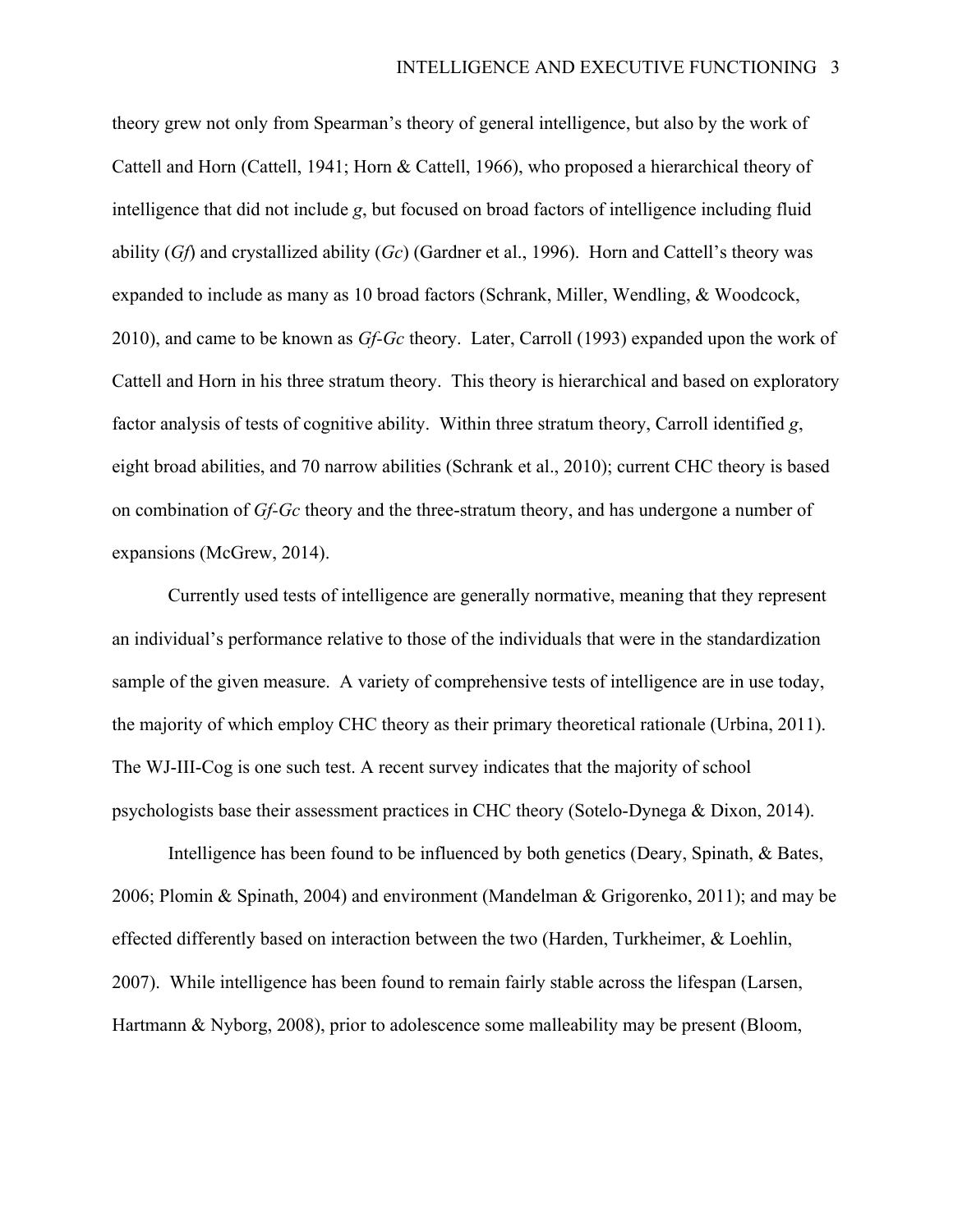1964; Gustaffson & Undheim, 1992). Additionally, there is some evidence that fluid intelligence declines in advanced age (Elderkin-Thompson, Ballmaier, Hellemann, Pham, & Kumar, 2003).

#### **Executive Function**

Difficulty defining executive functions is similar to that of defining intelligence. Consensus regarding a definition of executive function has been elusive (Alvarez & Emory, 2006; Eslinger, Biddle, & Grattan, 1997; Hass, Patterson, Sukraw, & Sullivan, 2014; Jurado and Rosselli, 2007); however, similarities between definitions are present. Definitions frequently include that executive functions are necessary adaptive capacities that direct cognition and behavior (Anderson, 2008; McCloskey, Perkins, & Van Divner, 2009). Specific abilities associated with executive function include planning, working memory, inhibition, set shifting, and attention (Denckla & Reiss, 1997; Jurado & Rosseli, 2007).

A debate is present regarding whether executive function should be conceptualized as a unitary construct or as a non-unitary construct (Jurado & Rosselli, 2007). Based on evidence that individuals rarely present with global deficits in executive function, there has been movement away from the unitary construct idea, and movement toward conceptualizing executive function as interconnected components (Anderson, 2008; McCloskey et al., 2009).

Executive functions have long been associated with the frontal lobe of the brain (Alvarez & Emory, 2006; Jurado & Rosselli, 2007; McCloskey et al., 2009). Of particular relevance to executive functions are the lateral prefrontal cortex (Fuster, 2001) and the medial prefrontal cortex/cingulate cortex (Wahlstrom & Luciana, 2011). Planning, initiating, and executing actions are associated with the lateral prefrontal cortex (Goldman-Rakic, 1987a; Fuster, 1989; Luria, 1966, as cited in Wahlstrom & Luciana, 2011). Set-shifting ability and verbal fluency are also associated with this area of the brain (Wahlstrom & Luciana, 2011). The orbitofrontal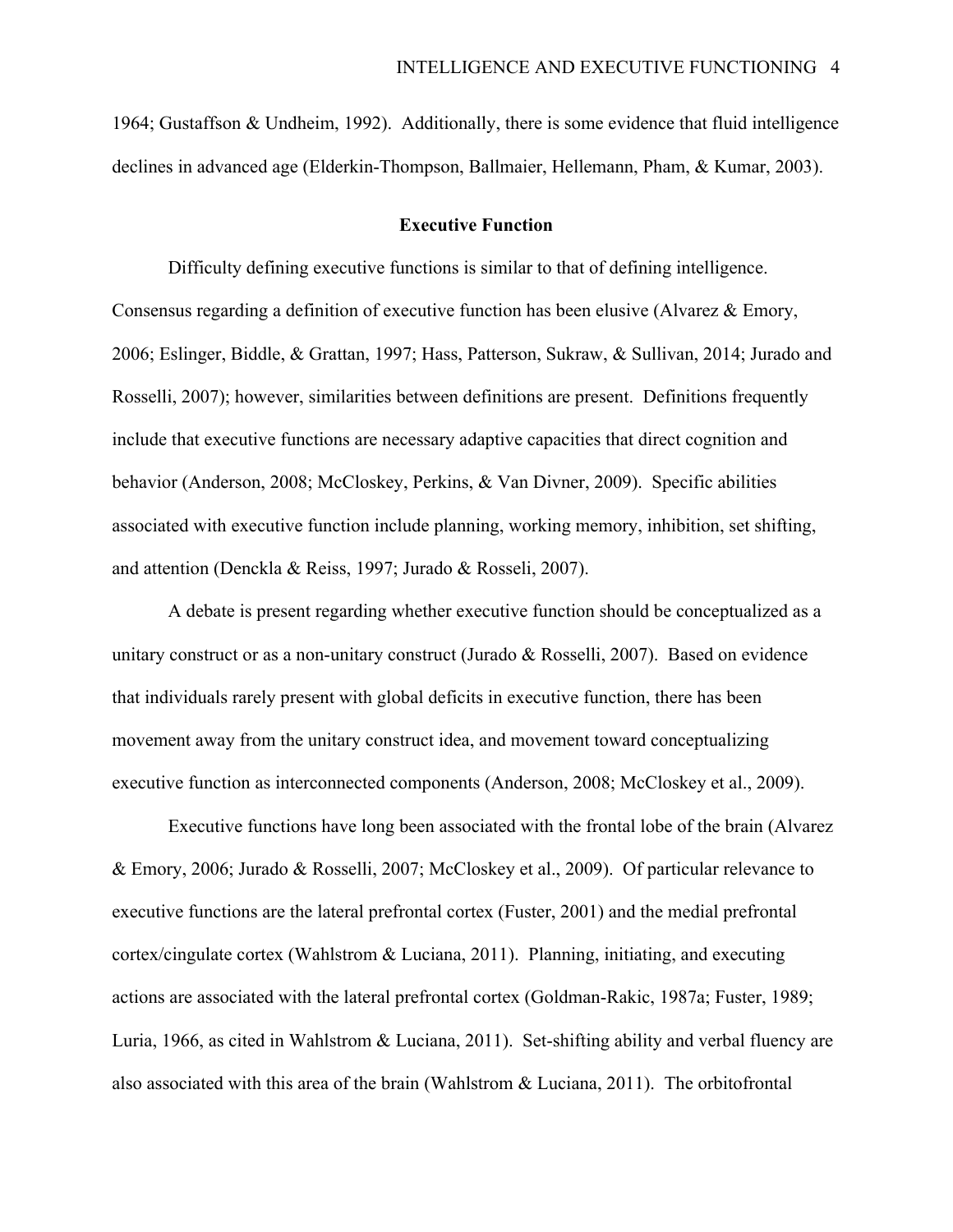cortex, another frontal lobe area, is primarily associated with social regulation (Beer, Shimamura, & Kight, 2004). In addition to the frontal lobe, the cerebellum has been implicated in the area of executive functioning, specifically with regard to attention (Akshoomoff  $\&$ Courchesne, 1992; Allen et al., 2011; Courchesne et al., 1994; Strick, Dum, & Fiez, 2009). However, additional executive functions including planning, set shifting, reasoning, working memory, and verbal fluency, have also been associated with the cerebellum (Schumahmann  $\&$ Sherman, 1998). It is important to consider that areas of the brain most associated with executive functions likely are involved in complex interactions with other areas of the brain (Adcock, Constable, Gore, & Goldman-Rakic, 2000; Alvarez & Emory, 2006; Jurado & Rosselli, 2007). Studies of both humans and primates have allowed researchers to gain insight into the localization of executive functions, and gains in neuroimaging have also greatly aided in this endeavor.

It has been argued that, given the nature of executive functions, most tests of executive function inherently measure multiple abilities (McCloskey et al., 2009; Rabbitt, 1997). There has been a trend in the measurement of executive function to rely on well-established historical measures, primarily those that have been associated with frontal lobe function (Jurado  $\&$ Rosselli, 2007). Examples of such measures include the Stroop task (Stroop, 1935) and tower tests, such as the Tower of London and Tower of Hanoi.

As with intelligence, age is a factor that must be considered with regard to executive functions. Executive functioning differences can be identified as early as infancy (Cuevas  $\&$ Bell, 2014), are not fully developed in adolescence (McCloskey et al., 2009) and continue to develop into early adulthood, possibly into the twenties (Diamond, 2002). However, it is important to recognize that development of executive function is different from individual to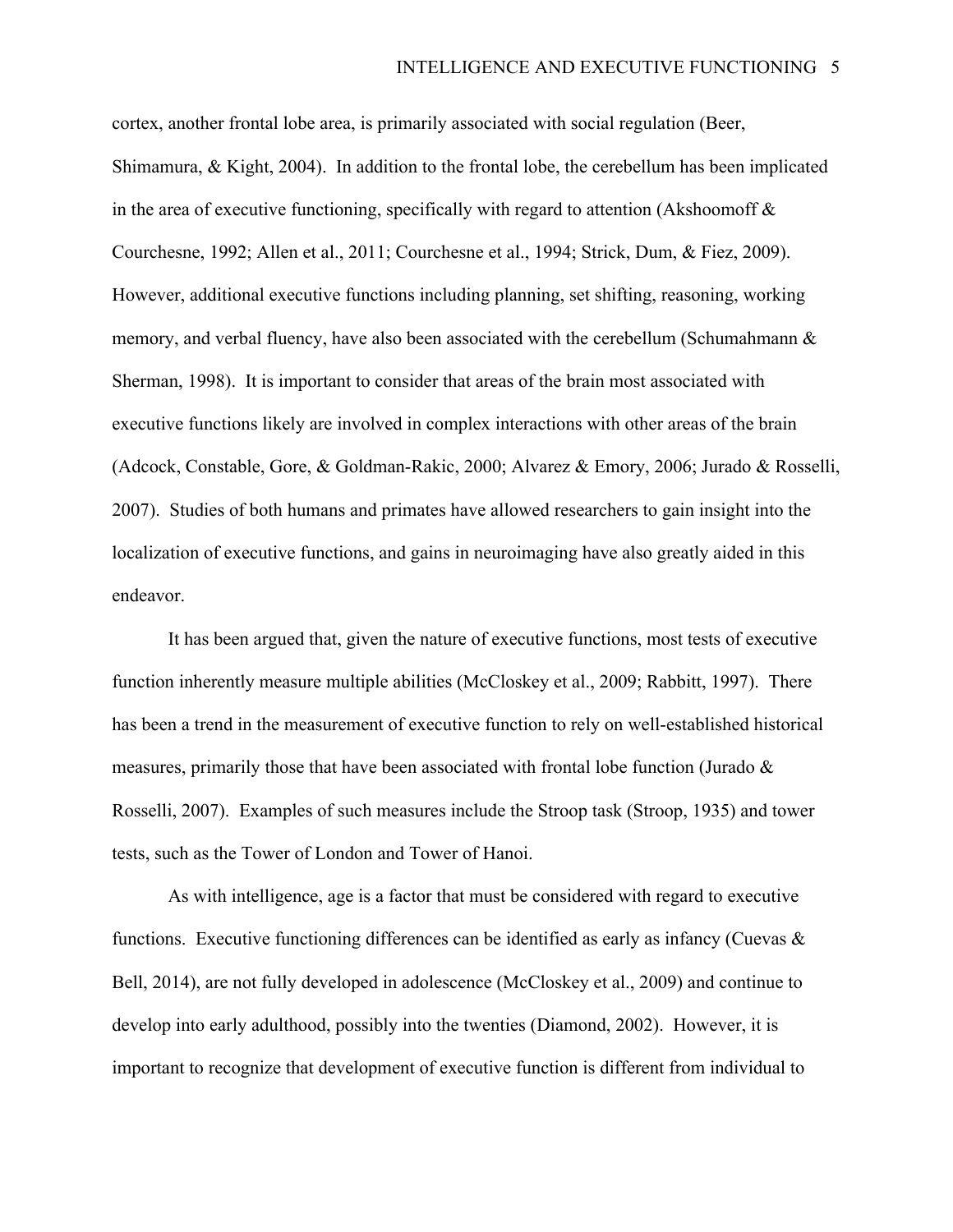individual (McCloskey et al., 2009). Additionally, there is some evidence that different executive functions develop at different rates and times, and may decline with advanced age (Jurado & Rosselli, 2007).

Past research suggests at least a moderate positive relationship between overall intelligence and executive functions (Ardila, Pineda, and Rosselli, 1999; Davis, Pierson, & Finch, 2011; de Frais, Dixon, & Strauss, 2006; Floyd, Bergeron, Hamilton, & Parra, 2010; Floyd et al., 2006; Friedman et al., 2006; Fuchs & Day, 2010; Unsworth et al., 2009; Zook, Davalos, DeLosh, & Davis, 2004; Zook, Welch, & Ewing, 2006). Such research has been especially indicative of a likely relationship between fluid intelligence and executive functions (Davis et al., 2011; de Frais, Dixon, & Strauss, 2006; Unsworth et al., 2009; Zook et al., 2004; Zook et al., 2006); however, differences in the measurement of both intelligence and executive function across studies have made comparison difficult. While the relationship between executive functions as measured by the D-KEFS and intelligence as measured by the WJ-III-Cog have been explored empirically, past investigations have mostly studied children and adolescents (Floyd et al., 2010) or have focused on the relationship between executive functions and the WJ-III-Cog clinical clusters (Floyd et al., 2006). The WJ-III-Cog clinical clusters are optional scores with unestablished validity (Schrank et al., 2010), including Phonemic Awareness, Working Memory, Broad Attention, Cognitive Fluency, Executive Processes, Delayed Recall, and Knowledge. Given that executive functions are not fully developed in adolescence (McCloskey et al., 2009), investigation with adults is needed.

#### **Rationale and Significance of the Study**

Review of the literature indicated that the relationship between intelligence and executive function remains unclear. While some studies suggest that there is little that is unique between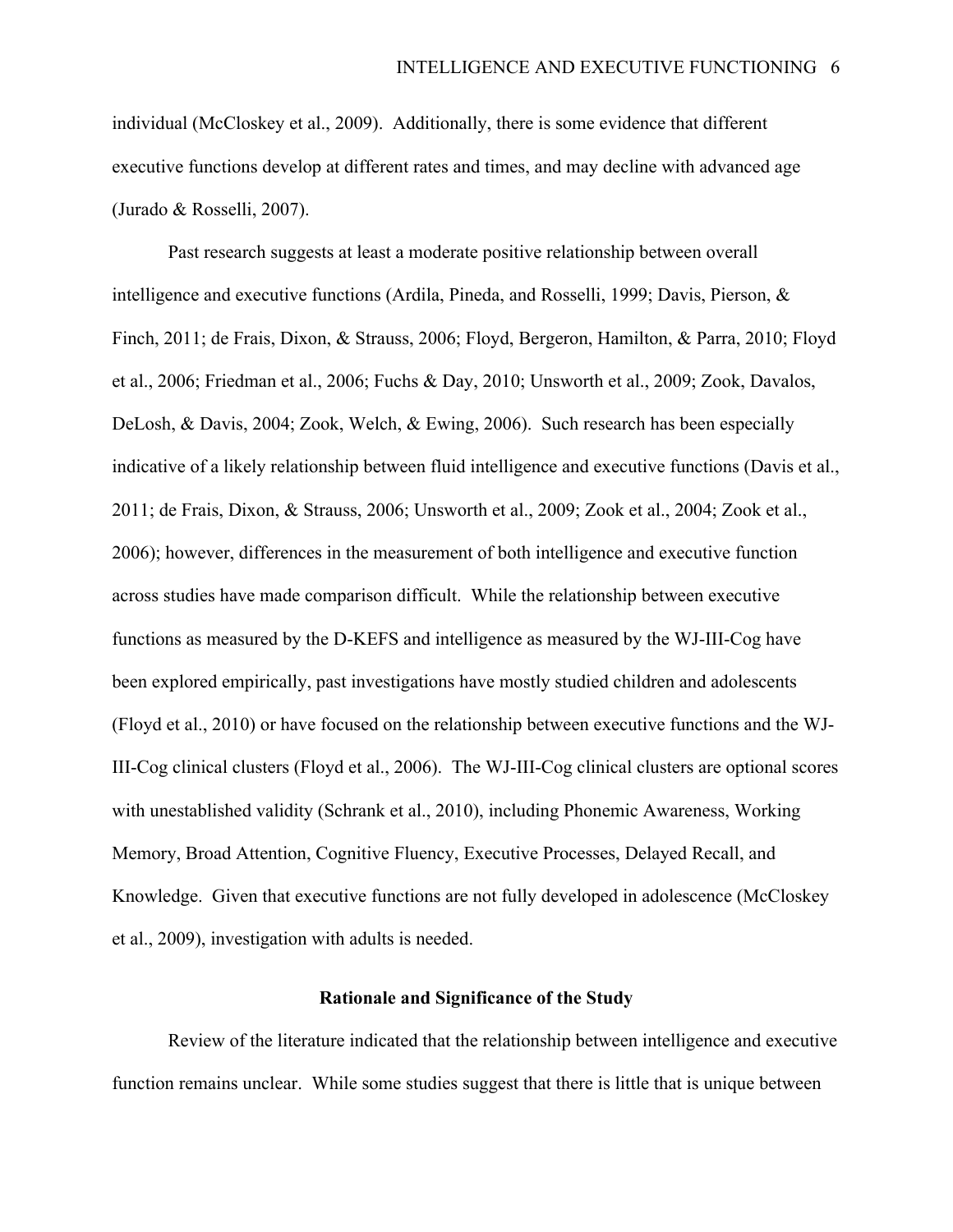that which is measured by tests of intelligence and that which is measured by tests of executive functions (Floyd et al., 2010), other studies suggest that despite substantial shared variability, some aspects of executive function are unique and not accounted for by tests of intelligence (Ardila et al., 1999; Davis et al., 2011). Further, a predictive relationship between some components of both constructs has been identified, though remains largely unexplored (Richland & Burchinal, 2013).

The primary purpose of this study was to further illuminate the relationship between intelligence and executive functioning. Knowledge of whether or not there is overlap between intelligence as measured by the CHC factors of the WJ-III-Cog and tests of executive functioning such as those of the D-KEFS has the potential to guide clinical practice. Specifically, such knowledge may enable practitioners to use reduced and briefer batteries when assessing neuropsychological functioning. Not only is a briefer battery important for individuals with neuropsychological impairment, who frequently have poor test taking skills, but is also consistent with constrains of managed care, which often limits the amount of assessment time allotted (Davis et al., 2011). While greater understanding of the relationship between cognitive and executive functioning profiles will aid in the appropriate interpretation of profiles, and may allow for a briefer test battery, an increased understanding of the relationship may also allow practitioners who choose to administer both measures in full to better compare data points. In all cases, an increased understanding is likely to allow practitioners to more confidently support statements regarding an individual's functional ability.

Differences in conclusion between past studies exploring the relationship between intelligence and executive function may be accounted for by differences in the populations involved. Floyd and colleagues (2010) explored intelligence, as measured by the WJ-III-Cog,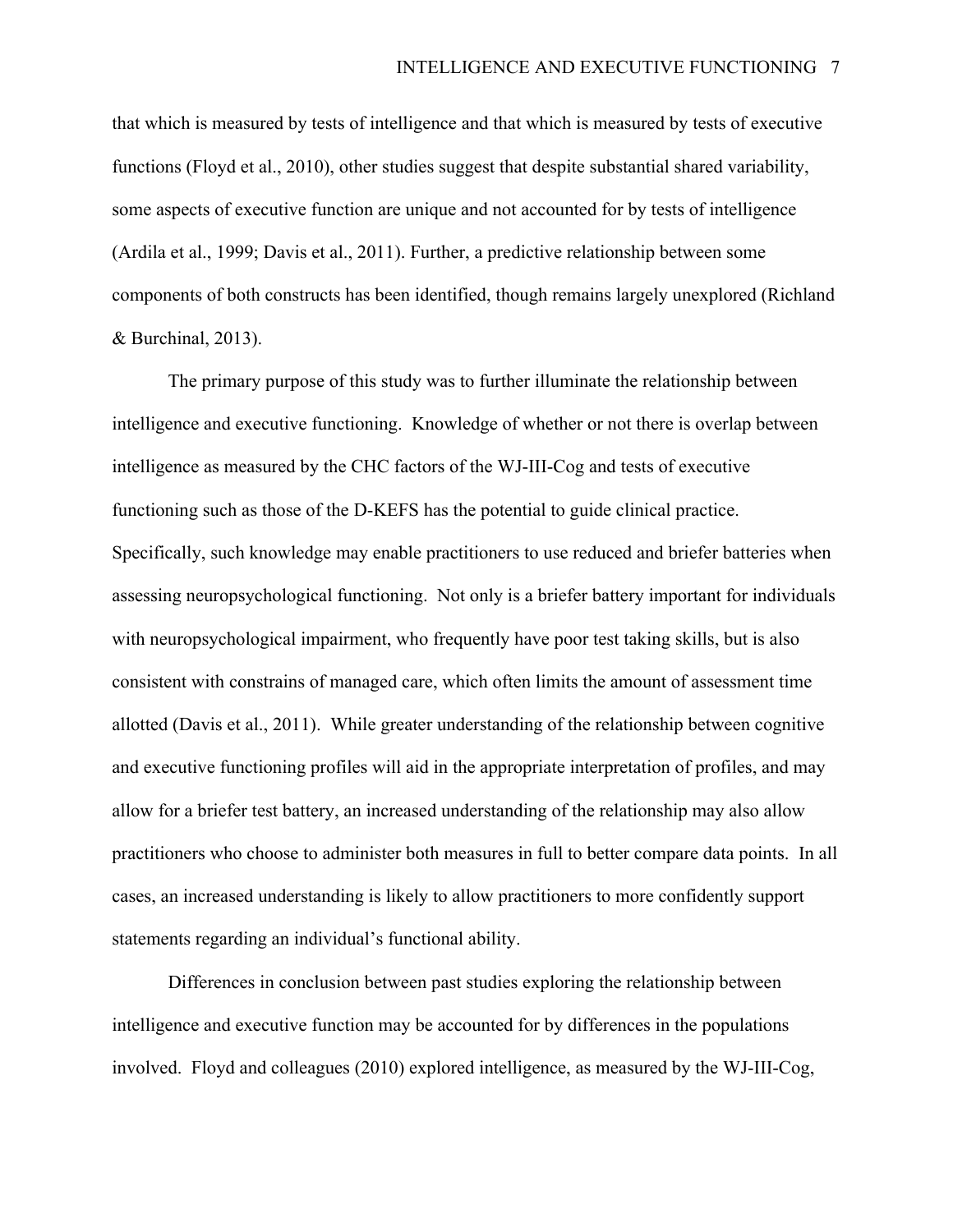and executive functions, as measured by the D-KEFS, in a population of children and adolescents. Given the knowledge that executive functions are not fully developed in adolescence, and certainly not in childhood, it would be inappropriate to extend their conclusions to an adult population. While Floyd and colleagues (2010) concluded, as stated previously, that there is little that is unique between that which is measured by tests of intelligence and that which is measured by tests of executive functions, it remains unclear if these measures would present similarly in adults.

Differences in conclusion between past studies may also be accounted for differences in instruments. Many measures used in past research have limited clinical application, as they are not commonly employed. While some research has indicated a connection between a tower task and intelligence (Zook et al., 2006), Floyd and colleagues (2010) did not include the D-KEFS Tower Test in their analysis. This is one of the tests that Davis and colleagues (2011) concluded did not significantly contribute to shared variability between tests of executive function and intelligence. As part of the purpose of this study, a comparison of executive function and intelligence was made using an adult population, and the Tower Test was a focus of exploration. Davis and colleagues (2011) additionally found that Color-Word Interference Test from the D-KEFS did not significantly contribute to shared variance between executive functions and intelligence; this measure was also a focus of the current study. Variants of both the Tower Test and Color-Word Interference Test are well established tests of executive function; considering this in addition to their seeming lack of a conclusively strong relationship with intelligence in past research, made them ideal measures with which to extend knowledge of the relationship in question. Additionally, these two tests, or variations of these tests, are frequently used by neuropsychologists in clinical practice, potentially increasing the generaliziability of the results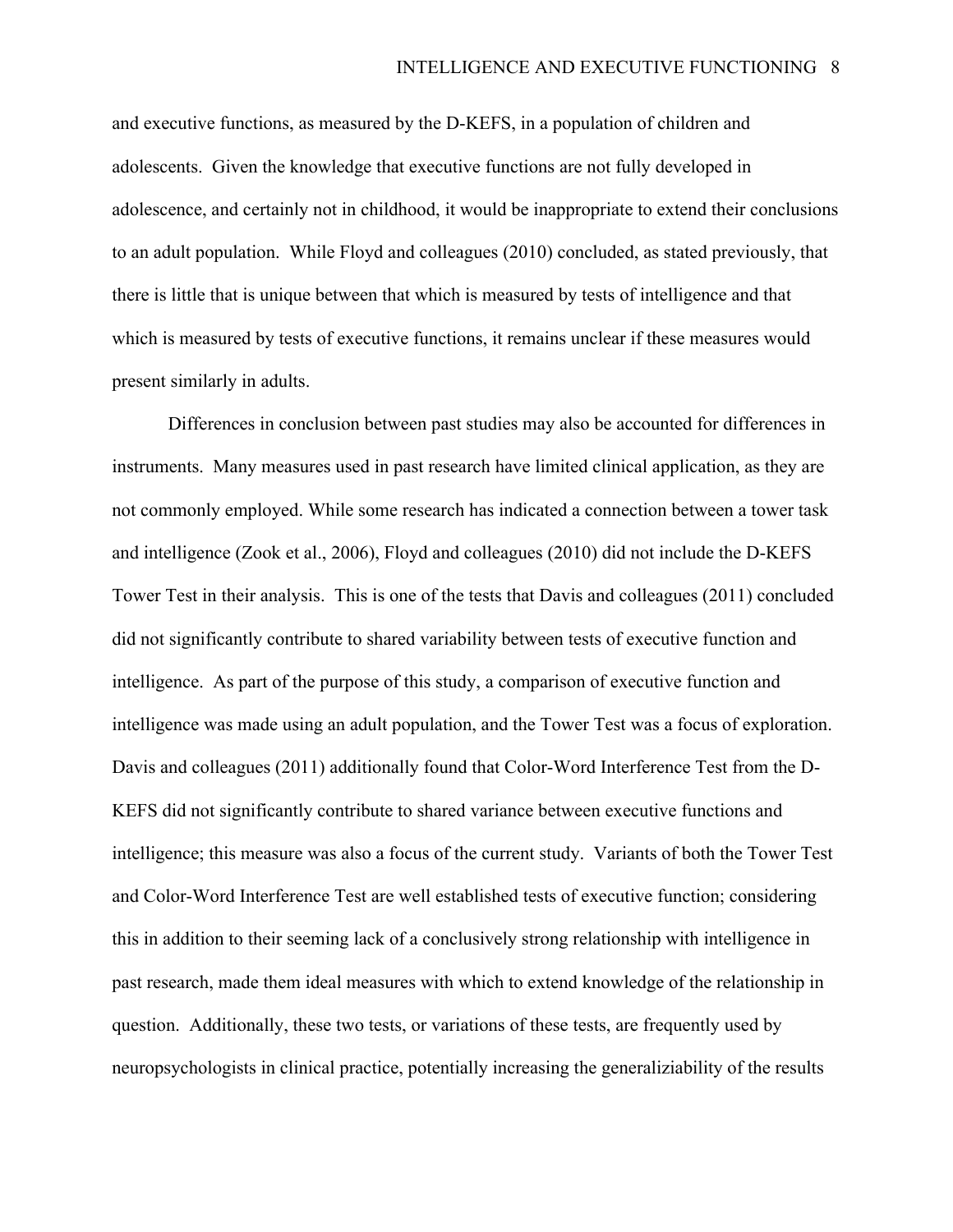of this investigation. In sum, given the paucity of knowledge about the relationship between intelligence and executive functioning, especially with regard to commonly used measures of both, such as the WJ-III-Cog and the D-KEFS, it was of interest to explore this relationship, to further understanding of both constructs, and to further inform assessment practices and assessment interpretation.

### **Research Questions**

- 1. Is there a significant canonical correlation between tests of intelligence and tests of executive functions?
- 2. If there is a significant canonical correlation between tests of intelligence and tests of executive functions, what are the factors of intelligence and executive function that contribute most to this relationship?
- 3. Is there a significant correlation between Color-Word Interference Test Condition 3 (Inhibition) and the subtests of the WJ-III-Cog?
- 4. Is there a significant correlation between Color-Word Interference Test Condition 4 (Inhibition/Switching) and the subtests of the WJ-III-Cog?
- 5. Is there a significant correlation between Tower Test Total Achievement and the subtests of the WJ-III-Cog?
- 6. Is there a significant correlation between Tower Test Time-Per-Move Ratio and the subtests of the WJ-III-Cog?
- 7. Do the seven Woodcock-Johnson III Tests of Cognitive Abilities subtest scores (subtests 1-7) predict the four D-KEFS scores (Color-Word Interference Test Condition 3 (Inhibition), Color-Word Interference Test Condition 4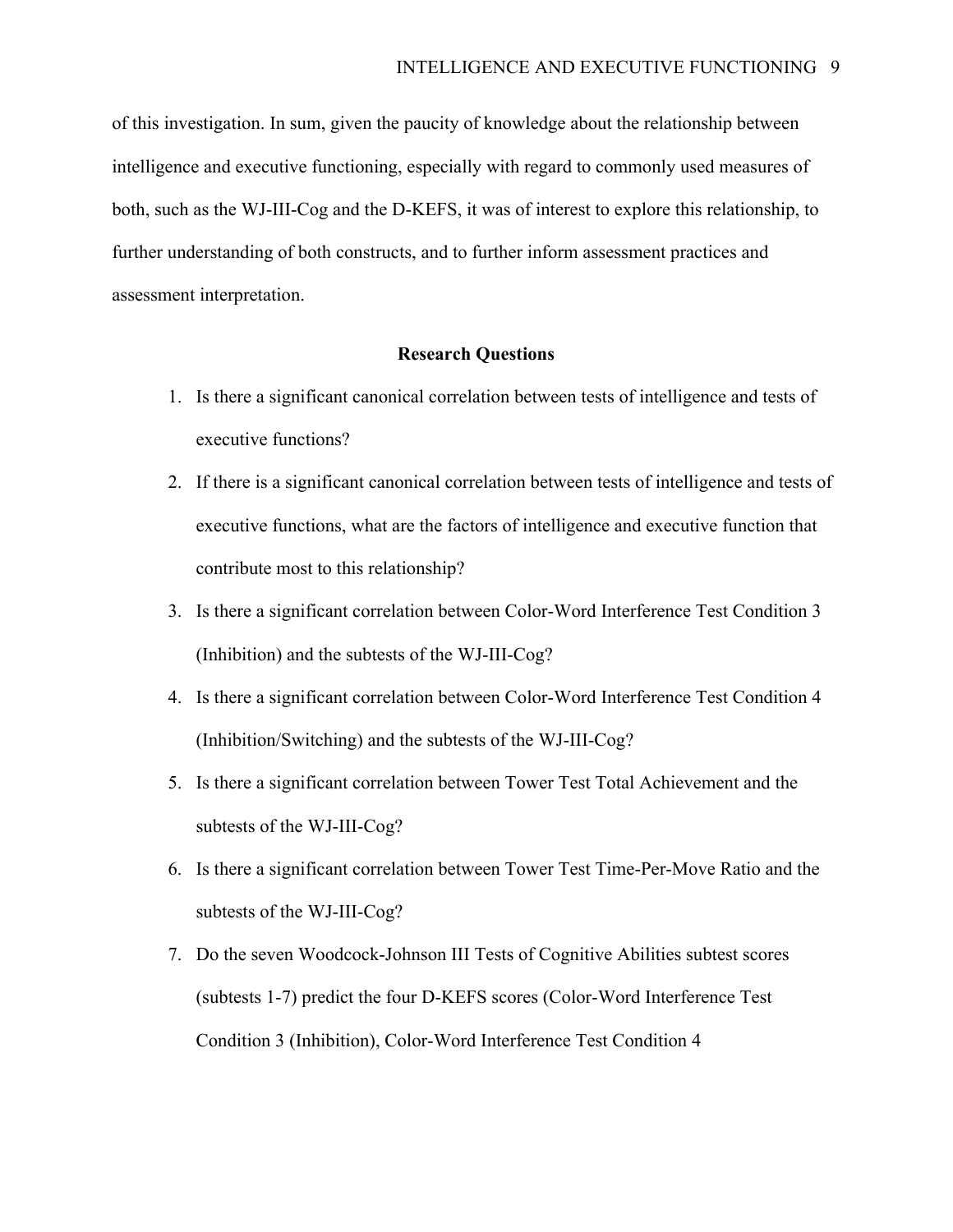(Inhibition/Switching), Tower Test Total Achievement, and Tower Test Time-Per-Move Ratio)?

### **List of Terms**

*Auditory Processing:* The ability to recognize, synthesize, and analyze similarities, differences, and subtleties of sounds.

*Broad CHC factors:* Abilities, which underlie a general intelligence factor, identified in the second stratum of CHC theory of intelligence.

*Cerebellum:* An area of the brain most often associated with motor control, which has also been implicated in the executive function of attention.

*CHC theory:* A theory of intelligence derived from two separate intelligence theories: Cattell and Horn's *Gf-Gc* theory and Carroll's Three Stratum theory. CHC theory is hierarchical, and asserts the presence of a general intelligence factor (*g*), under which are a number of broad and narrow cognitive abilities.

*Crystallized Intelligence:* Knowledge and skills acquired through life experience and education. *Executive Functions:* Adaptive capacities, traditionally associated with frontal lobe functioning, which direct cognition and behavior, and include such abilities as planning, working memory, inhibition, set shifting, and attention.

*Inhibition:* The cognitive ability to overcome sensory distractions by focusing attention on relevant information, and stopping automatic processing of that which is task-inappropriate. *General Intelligence Factor* (*g*): An overall general intellectual ability first introduced by Spearman and later included in later conceptualizations of intelligence such as CHC theory.

*Fluid Intelligence:* The ability to reason with unfamiliar or novel information.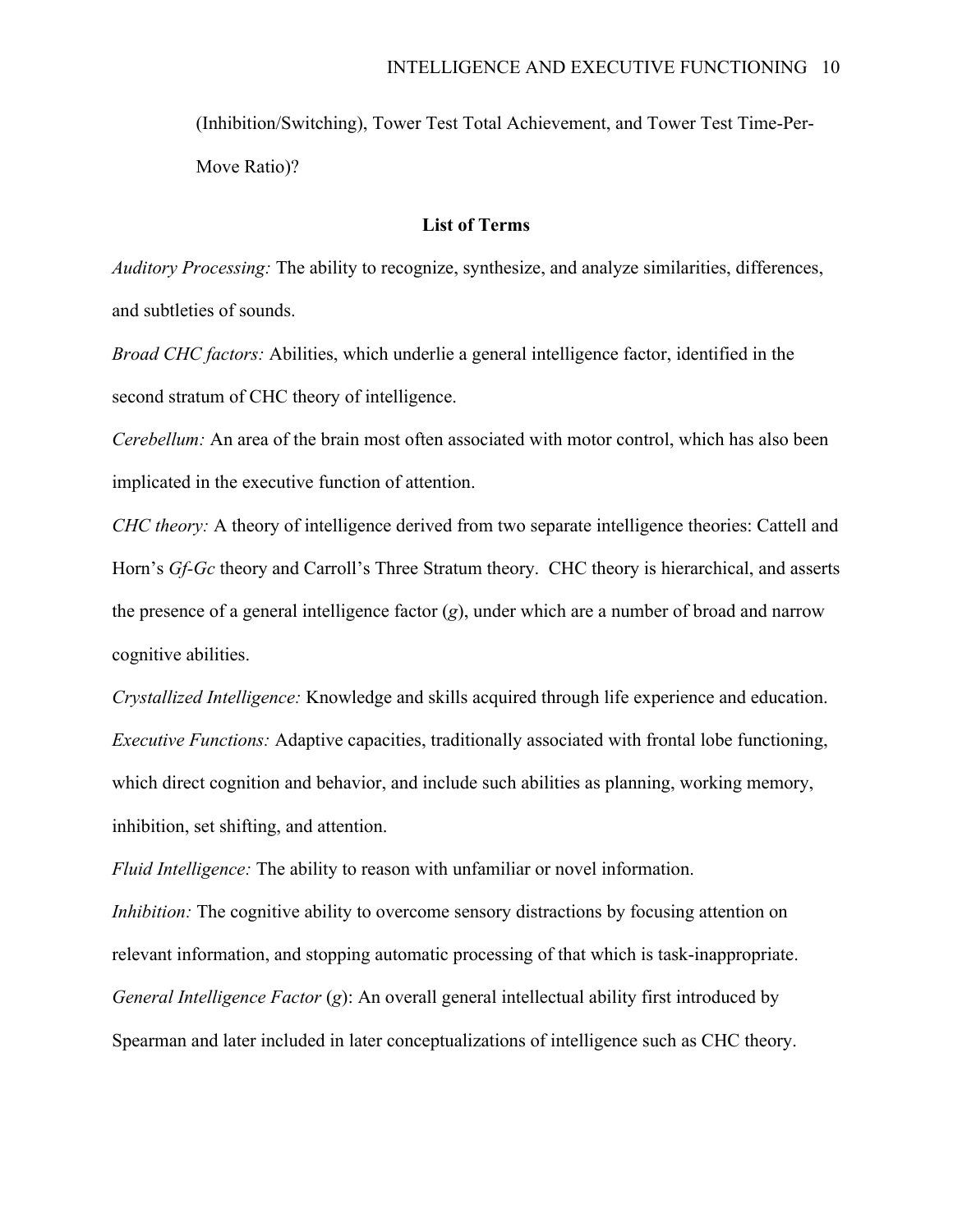*Lateral Prefrontal Cortex:* An area of the prefrontal cortex associated with the ability to plan, initiate and execute actions.

*Long-Term Storage and Retrieval:* The ability to store information in memory and retrieve this information when necessary.

*Medial Prefrontal Cortex:* An area of the prefrontal cortex associated with attention, response inhibition and concentration.

*Orbitofrontal Cortex:* An area of the prefrontal cortex primarily associated with the regulation of social behavior.

*Planning:* The cognitive ability to think through task relevant steps and create a plan of action, prior to engaging in a task.

*Prefrontal Cortex (PFC):* A part of the frontal lobes of the brain; the area of the brain most associated with executive functions.

*Processing Speed:* The ability to quickly and accurately complete simple, clerical-type tasks. *Set-Shifting:* The cognitive ability to move attention from one task to another and concentrate on appropriate stimuli; also referred to as task switching.

*Short-Term Memory:* The ability to hold presented information in immediate awareness and use it within a short period of time.

*Visual Processing:* The ability to process visually presented information and to perceive and analyze visual patterns.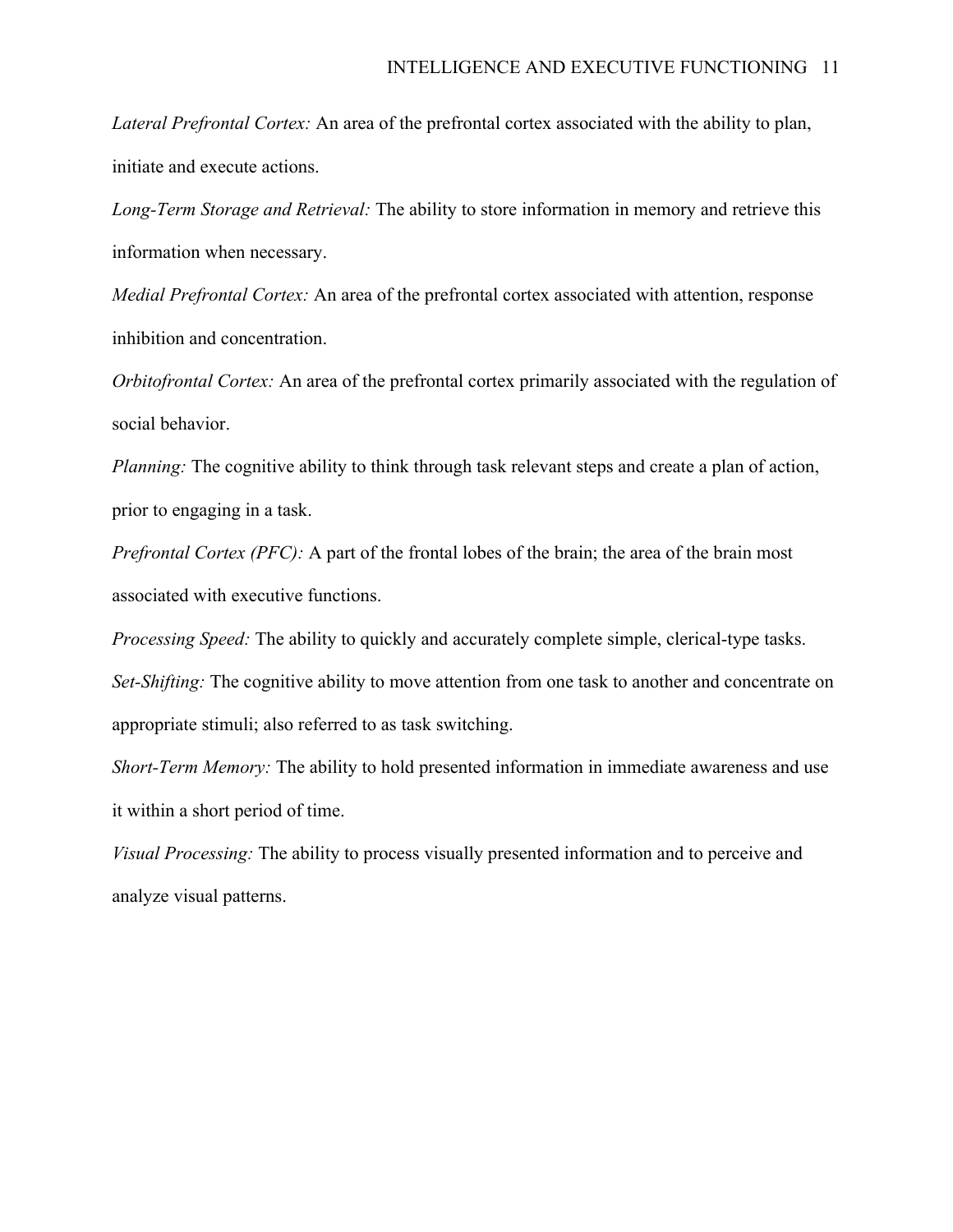### **CHAPTER II**

### **REVIEW OF THE LITERATURE**

This review of the literature is organized into four sections that are relevant to the present investigation. The first section will review the construct of intelligence, including relevant theory and history. The second section will review the construct of executive functions, with an emphasis on neuroanatomy. The third section reviews the literature concerning the relationship between intelligence and executive functioning. Finally, the conclusion summarizes the literature and suggests implications for the current study.

### **Intelligence**

Intelligence is one of the most controversial topics in the field of psychology. Various theories of intelligence have and do conceptualize this construct in a variety of ways; while most subscribe to the concept of an overall intelligence factor, others assert that multiple intelligences best represent human cognitive ability. Measurement of intelligence and implications of such measurement have also long been topics of controversy, with many approaches to assessment developed, and some arguing that intelligence simply cannot be measured. With such disparate views of intelligence present in the field of psychology, it is not surprising that defining the term intelligence is a challenge.

Though definitions of intelligence differ, they generally focus on common concepts, such as cognitive ability to engage in goal-directed or purposeful behavior that is adaptive. One definition of intelligence that has been cited frequently comes from David Wechsler, who himself developed numerous tests of intelligence. Wechsler asserted that intelligence is "the aggregate or global capacity of the individual to act purposefully, to think rationally, and to deal effectively with his environment" (1944, p. 3). Similar threads can be identified in another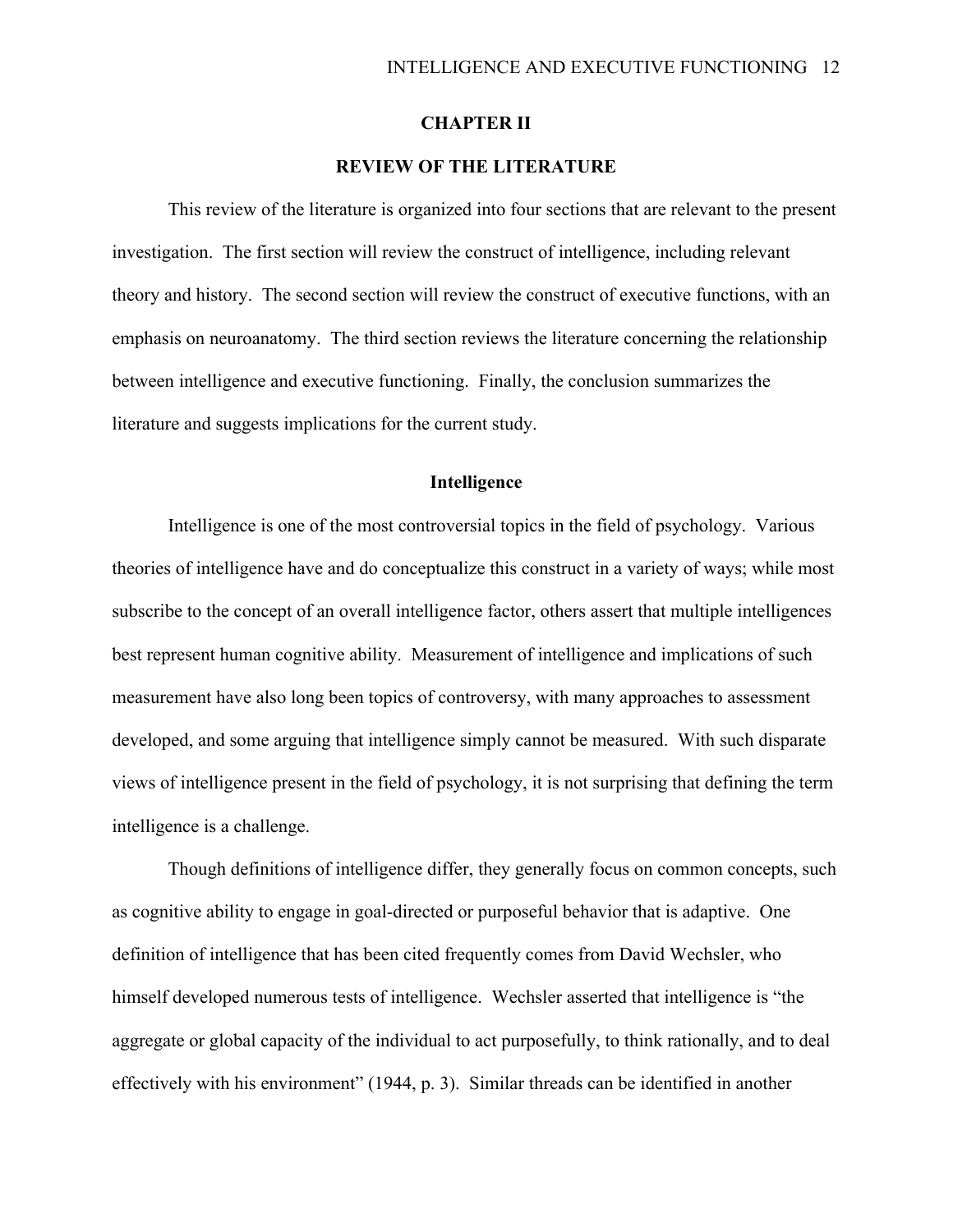definition of intelligence, put forth by Howard Gardner: "a human intellectual competence must entail a set of skills or problem solving – enabling the individual to resolve genuine problems or difficulties that he or she encounters and, when appropriate, to create an effective product – and must also entail the potential for finding or creating problems – and thereby laying the groundwork for the acquisition of new knowledge" (Gardner, 2004, pp. 60-61). Although Wechsler and Gardner disagree in many ways on how intelligence should be conceptualized and measured, it is interesting to note that their definitions of intelligence are not vastly different in nature. Though there are those who disagree (e.g. Gardner), there is general widespread acceptance of a theory of general intelligence, commonly abbreviated as *g*, in the field of psychology.

Models of intelligence have been one way to address the question of what defines intelligence. Intelligence is commonly conceptualized as something that can be quantified. Charles Spearman (1904), in his model of intelligence, is the first to propose that overall intelligence be conceptualized as a quantity represented by the symbol *g*. Spearman's theory and model are reviewed in detail below. Following Spearman, Arthur Jensen argued that the word *intelligence* is not acceptable for scientific application and described intelligence as 'the *g* factor' (Bartholomew, 2004). In the present, intelligence is also commonly quantified as an Intelligence Quotient (IQ), and is often treated as synonymous to *g* in discussion of intelligence, though they are distinct concepts with divergent histories (Bartholomew, 2004).

There are arguably two distinct paths that have led to current conceptualization and measurement of intelligence in the present day (Barthlolmew, 2004). One path was forged by Alfred Binet beginning at the turn of the twentieth century. Binet's work in intelligence, which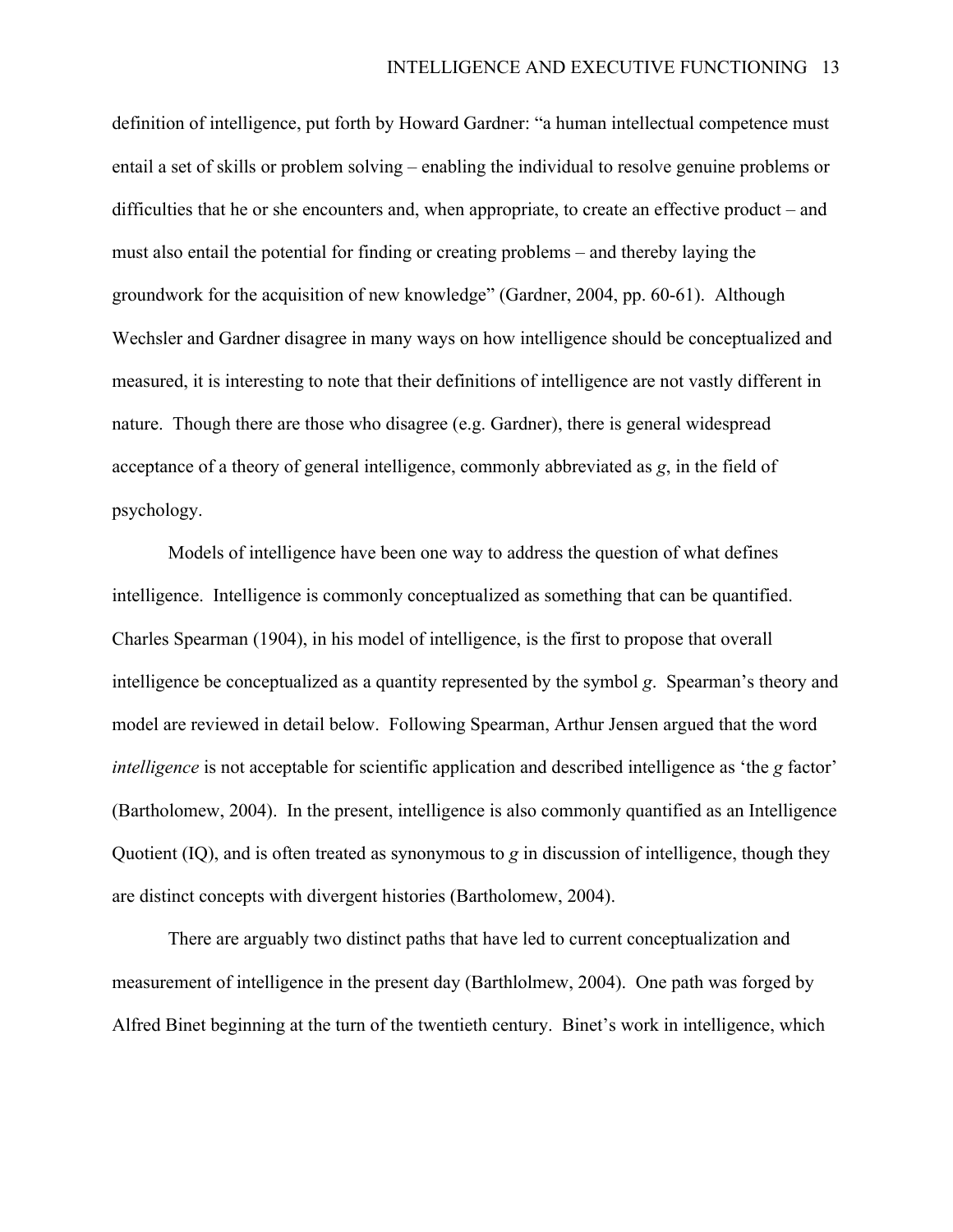led to that of Lewis Terman, grew from the work of Francis Galton. The other path, which also began at the turn of the twentieth century, was initiated by Charles Spearman.

In early assessment of intelligence, Binet sought to measure the abilities of children in an educational setting. Binet's work led to the conceptualization of mental age, which was calculated by taking an individual child's score on a number of test items and comparing the child's score to the average score obtained by children of various ages. The child's mental age would be defined by comparing his score to reference scores. Dividing mental age by chronological age determined the Intelligence Quotient (IQ). Historically, this was the first use of the term IQ (Bartholomew, 2004). Test items developed by Binet were later revised by Terman, who is known for the development of the Stanford-Binet intelligence test, which continued to use the IQ. This approach proved unhelpful in the calculation of intelligence in adults, as mental age does not continue to increase indefinitely into adulthood. This issue was addressed by Wechsler around 1939, who proposed that an individual's total score be divided by the average score obtained by individuals of the same age (Bartholomew, 2004). Wechsler scaled his test to have a mean of 100 and a standard deviation of 15. His conceptualization of intelligence and his calculation of IQ are still in use to this day.

Around the time that Binet and Terman conducted their work leading to the IQ, Charles Spearman put forth a paper titled '"General Intelligence" objectively defined and measured', in which he presented the first factor analysis (Bartholomew, 2004). Spearman proposed that a general ability or common factor underlies test performance across items; this general ability has come to be known as *g*. Though Spearman's initial model contained two factors (a common factor and a specific factor, *s*), subsequent investigation in the 1930s by Thurstone led to the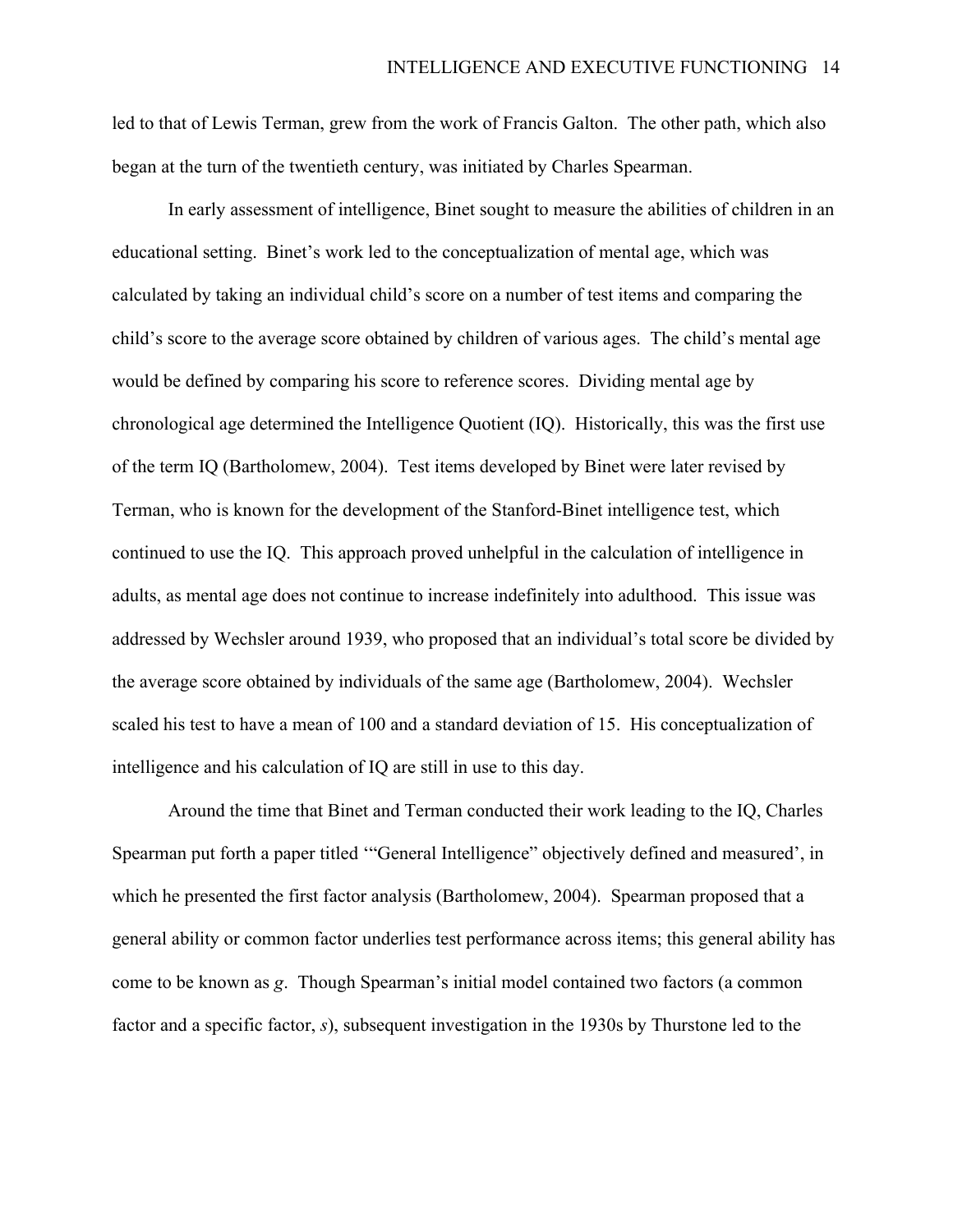development of a multiple factor model, with multiple abilities underlying a general *g* (Garner, Kornhaber, & Wake, 1996).

Factor analytic studies have continued to support a theory of general intelligence (Garner et al., 1996). Contemporary investigation into whether different intelligence tests measure the same underlying factor of *g* has revealed that *g* is identified in most measures (Johnson, Bouchard, Krueger, McGue, & Gottesman, 2004). Furthermore, inter-correlation between subtests of well-established tests of intelligence suggests an underlying *g* factor (Deary, 2001). The general intelligence is linked explicitly to some measures of intelligence, such as the *Woodcock-Johnson III Tests of Cognitive Abilities* (WJ-III-Cog; Woodcock, McGrew, & Mather, 2001), in which it is represented by an overall score. However, it is important to acknowledge that much of the literature concerning intelligence has focused on IQ and not *g*. The general *g* is the scientifically preferred conceptualization of intelligence (Bartholomew, 2004). One widely accepted contemporary theory that encompasses *g* is the Cattell-Horn-Carroll (CHC) theory.

In the mid twentieth century, Raymond B. Cattell (1941) and John Horn (Horn & Cattell, 1966) proposed a hierarchical theory of intelligence that did not include *g*, but focused on broad factors of intelligence including fluid ability (*Gf*), crystallized ability (*Gc*), general visualization (*Gv*), general fluency (*Gr*), and general speediness (*Gs*), which have under them narrower abilities (Gardner et al., 1996); this theory was expanded to include as many as 10 broad factors (Schrank, Miller, Wendling, & Woodcock, 2010). This theory came to be known as *Gf-Gc* theory, due to the emphasis placed on these two particular factors. In the late twentieth century, John Carroll (1993) expanded upon the work of Cattell and Horn and introduced what is known as the three stratum theory. This theory is also hierarchical in nature and was based on exploratory factor analysis of cognitive ability tests. From his analysis, Carroll identified a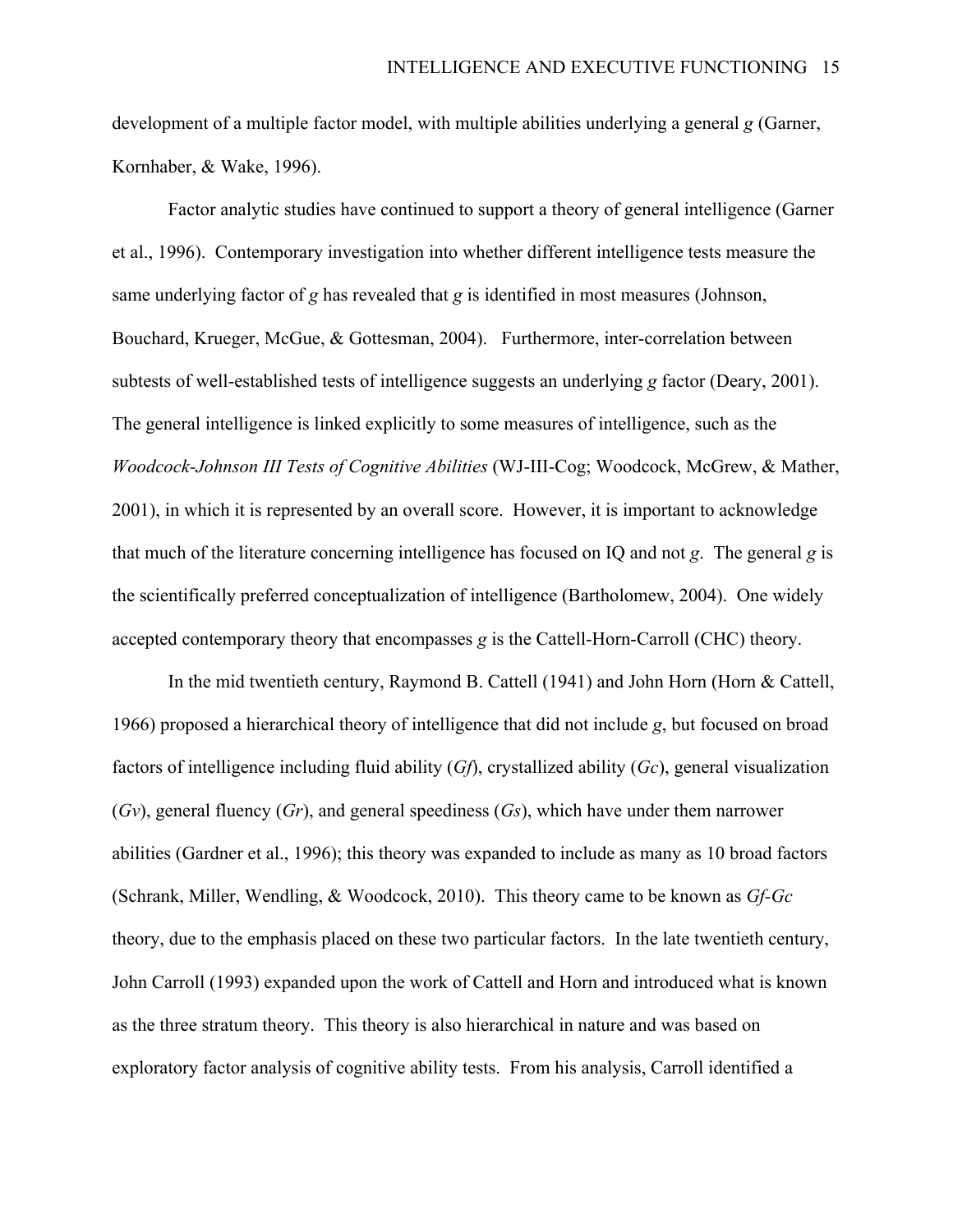general intelligence factor of *g*, eight broad abilities, and 70 narrow abilities (Schrank et al., 2010). Current CHC theory is based on an amalgamation of these independent theories (*Gf-Gc* theory and the three-stratum theory) and has gone through expansions (McGrew, 2014). Within this theory, an overall intellectual ability is represented by *g*. At the time of this study, seven broad abilities were identified in CHC theory (Carroll, 2005; Horn & Blankson, 2005), including Fluid Intelligence (*Gf*), Crystallized Intelligence (*Gc*), Short-term Memory (*Gsm*), Visual Processing (*Gv*), Auditory Processing (*Ga*), Long-Term Storage and Retrieval (*Glr*), and Processing Speed (*Gs*). Narrow abilities underlie these broad abilities.

Intelligence testing can historically be traced to Binet, who, as previously discussed, constructed a test of ability for children in 1905. Binet's test, which he designed with Theodore Simon, went through numerous revisions and versions. Lewis Terman conducted one revision which was known as the *Stanford-Binet* (1916), which has continued to be revised and is still in use today. The Stanford-Binet was influential in the development of the first Wechsler scale, the *Wechsler-Bellevue Intelligence Scale*, which was published in 1939 by David Wechsler. Wechsler scales continue to be popular to this day. Other early tests of intelligence were group administered, such as the *Army Alpha*, which was used during World War I to classify troops (Urbina, 2011). This test was developed by Arthur S. Otis, who subsequently developed group intelligence tests for other contexts such as in education. A variety of intelligence tests are in use today. Most contemporary tests of intelligence are individually administered measures. These tests are administered by a trained examiner in a standardized manner.

Scores from tests of intelligence are normative, meaning that they represent an individual's performance relative to those of the individuals that were in the standardization sample of the given measure. Normative data should be representative of the population for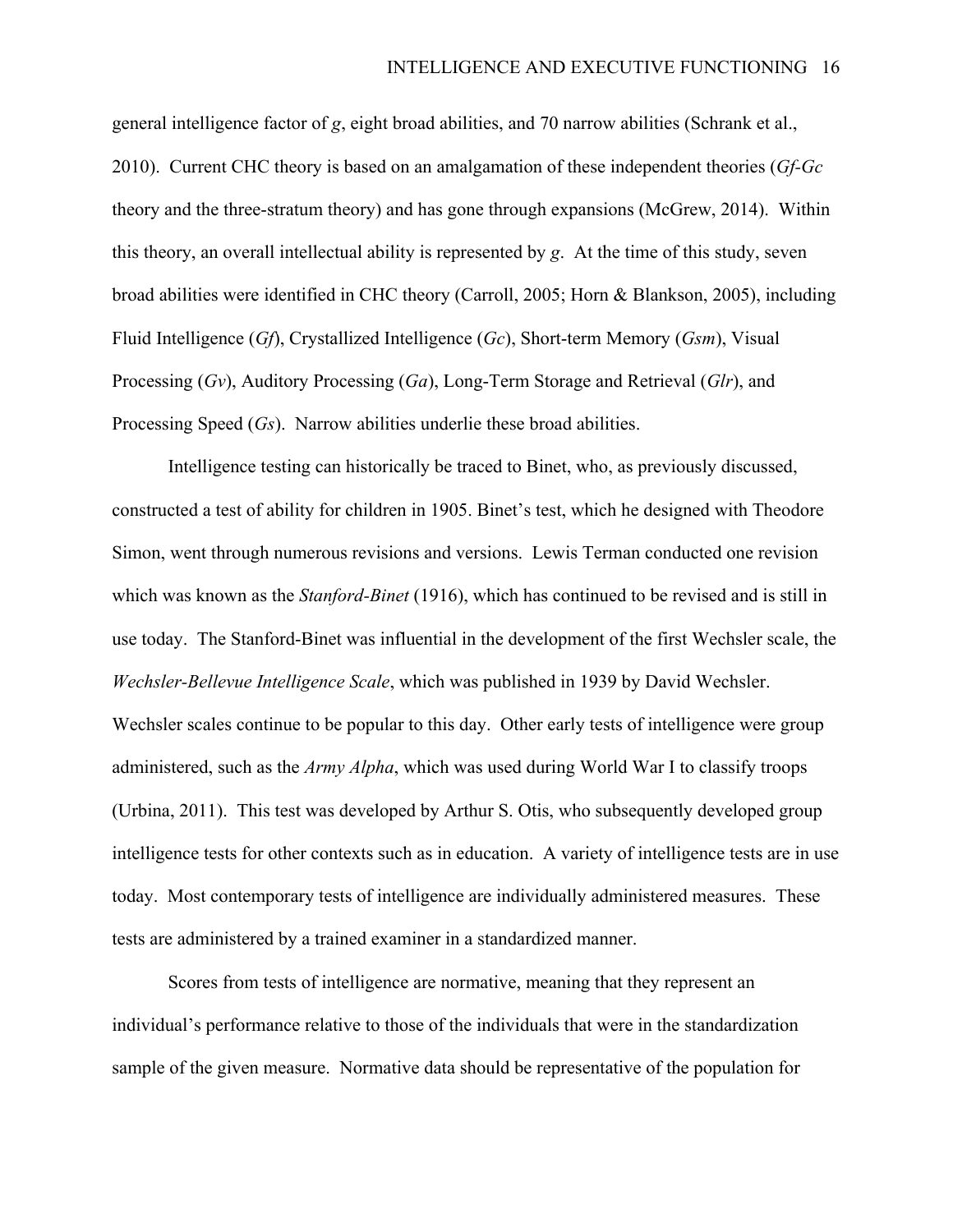which the test will be used. Representativeness should include age and a variety of demographic characteristics (Urbina, 2011). Tests require normative updates, in part due to the Flynn effect (Flynn, 1985, 1999). The Flynn effect refers to the trend for the mean levels of intelligence to increase with time. This phenomenon has been attributed to a variety of potential causes including better nutrition and medical care, technology, and familiarity with test related tasks, though a clear cause remains unknown (Urbina, 2011).

As stated previously, a number of comprehensive tests of intelligence are in use today, one of which is the *Woodcock-Johnson III Test of Cognitive Abilities* (WJ-III-Cog; Woodcock, McGrew, & Mather, 2001). The WJ-III-Cog is an individually administered assessment of intelligence that assesses an overall intellectual ability, as well as both fluid and crystallized intelligence and cognitive efficiency. Specific subtests purport to measure broad CHC factors. The WJ-III-Cog consists of a standard battery of 10 subtests, seven of which are necessary for the calculation of general intellectual ability. Other comprehensive measures of intelligence in use today include the *Cognitive Assessment System* (CAS; Naglieri & Das, 1997), the *Differential Ability Scales* (DAS-II; Elliott, 2007), the Kaufman scales (*Kaufman Adolescent and Adult Intelligence Test* (KAIT) and *Kaufman Assessment Battery for Children, Second Edition*  (KABC-II); Kaufman & Kaufman, 1993, 2004), the *Reynolds Intellectual Assessment Scales* (RAIS; Reynolds & Kamphaus, 2003), the *Stanford-Binet, Fifth Edition* (SB-V; Roid, 2003), and the Wechsler scales (*Wechsler Adult Intelligence Scale, Fourth Edition* (WAIS-IV); *Wechsler Intelligence Scale for Children, Fourth Edition* (WISC-IV), and *Wechsler Preschool and Primary Scale of Intelligence* (WPPSI-III); Wechsler, 2008, 2003, 2002). Of these, the following measures utilize CHC theory as their primary theoretical rationale: the DAS, RAIS, and SB-V. The Kaufman scales (KAIT and KABC) utilize both CHC theory and Luria's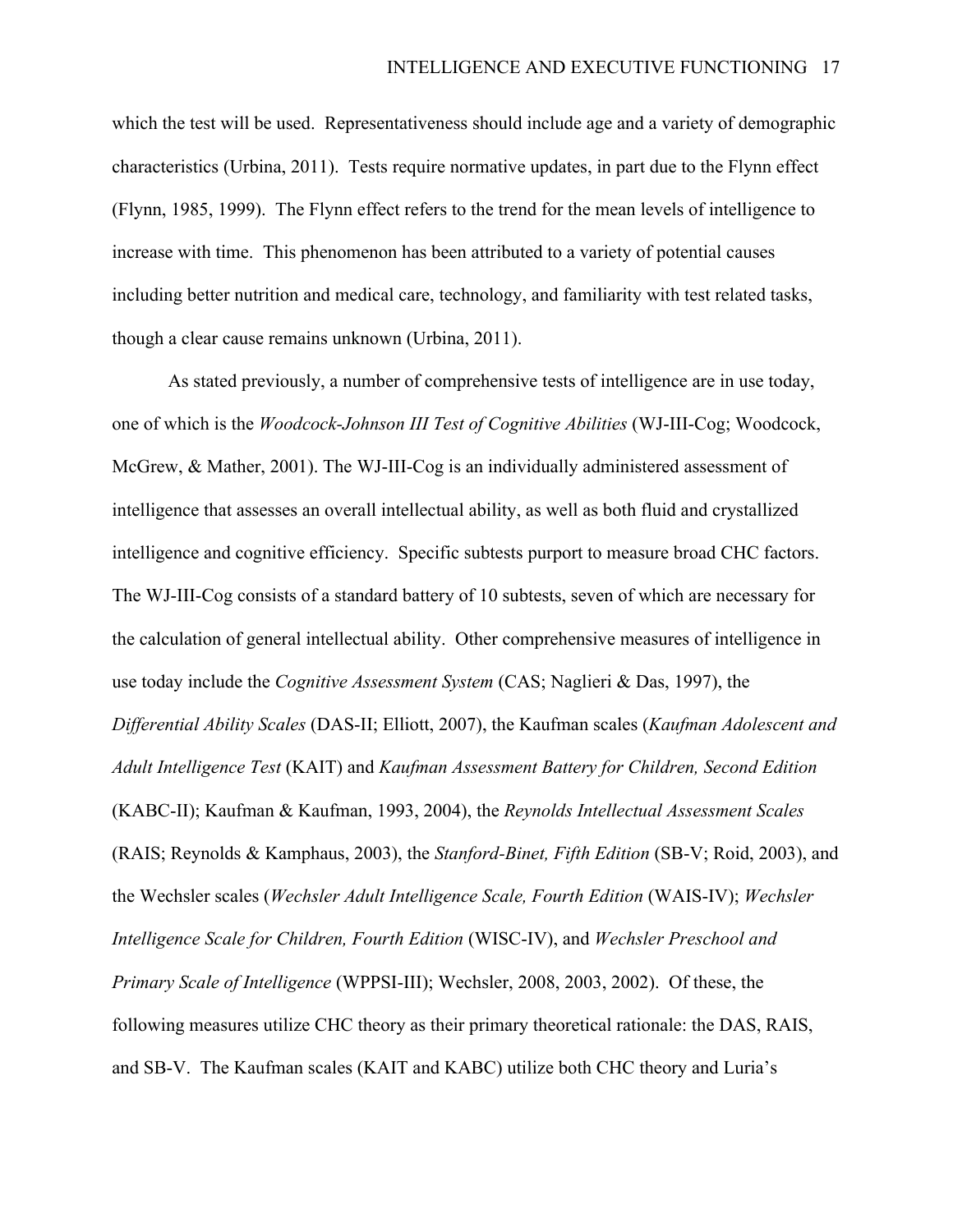neuropsychological theory. In contrast, the Wechsler scales employ composites that are derived through factor analysis.

Intelligence has been found to be highly heritable (Deary, Spinath, & Bates, 2006; Plomin & Spinath, 2004); however, many studies indicate that heritability estimates vary across different environments (Mandelman & Grigorenko, 2011). There is some evidence that environmental influences do not affect all individuals in the same manner. For example, adolescents from families with low socioeconomic status have been found to be more influenced by environment than their peers from high socioeconomic backgrounds (Harden, Turkheimer, & Loehlin, 2007). In general, current investigations into the heritability of intelligence focus on mediating factors. What is clear is that both genetics and environment play a role in outcomes of intelligence.

Research regarding the stability of intelligence across the lifespan has indicated that general intelligence appears to be a fairly stable construct after approximately age 10-13 years (Bloom, 1964; Gustaffson & Undheim, 1992). A longitudinal study following adult males from early adulthood to middle age suggests stability in general intelligence (*g)*; this is consistent with other longitudinal studies (Larsen et al., 2008). However, some age related decline in intelligence has been noted, particularly with regard to fluid intelligence (*Gf*; Elderkin-Thompson, Ballmaier, Hellemann, Pham, & Kumar, 2003), which has been found to be less stable in late adulthood than is crystallized intelligence (*Gc*).

#### **Executive Functions**

Though many definitions of executive functions exist, there is a lack of consensus in the literature regarding this term. A universally accepted definition of executive functions does not currently exist (Alvarez & Emory, 2006; Eslinger, Biddle, & Grattan, 1997; Hass et al., 2014).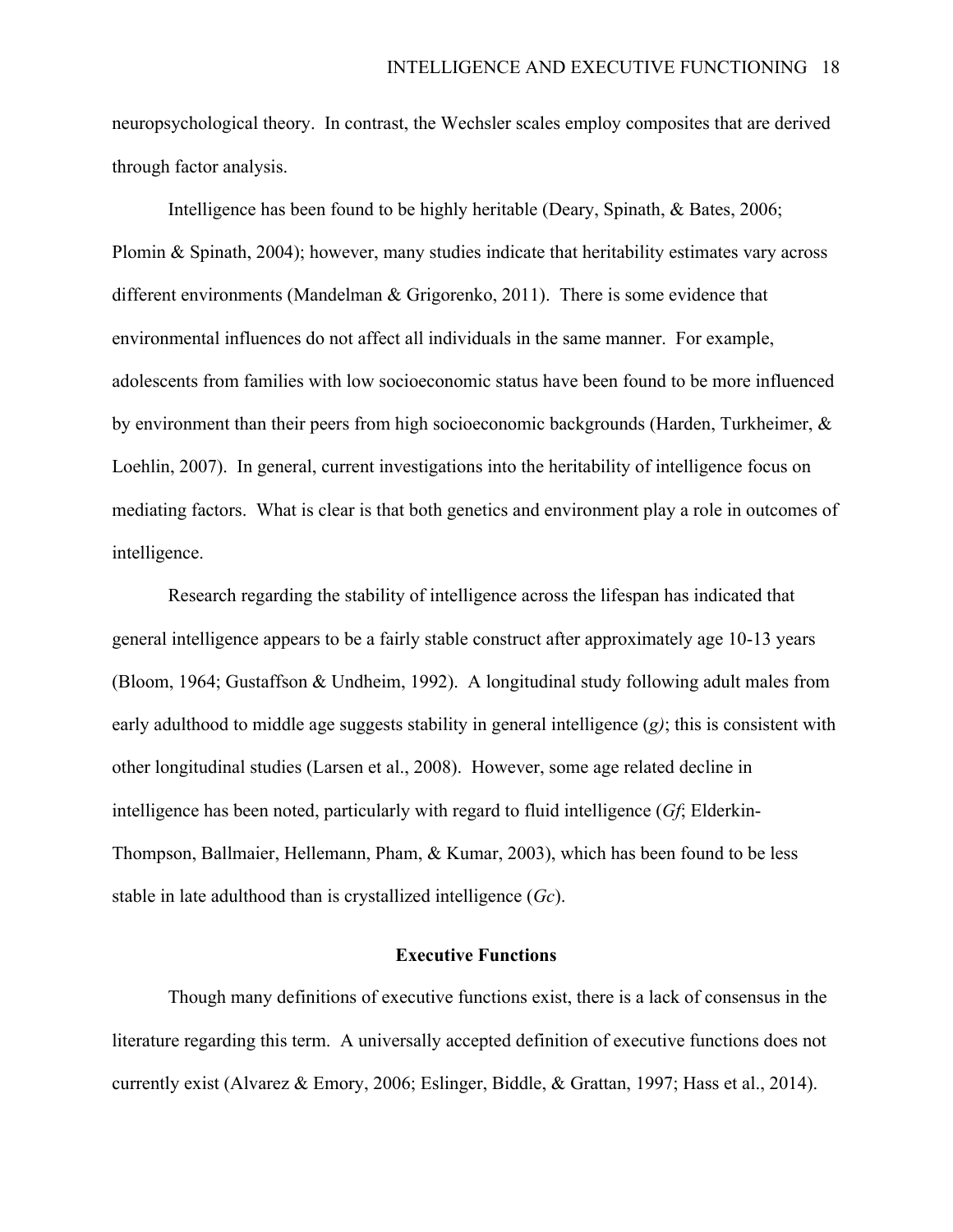Executive functions have been defined in diverse and inconsistent ways. Despite the plethora of literature surrounding executive functions, the term remains somewhat loosely defined in the field of psychology. The nebulousness of the definition is reflected in the definition of executive functions put forth by the American Psychological Association (2006) in their dictionary, which states that executive functions are "higher level cognitive processes that organize and order behavior, including (but not limited to) logic and reasoning, abstract thinking, problem solving, planning, and carrying out and terminating goal-directed behavior" (p. 350). The lack of specificity reflected in the language used in this definition is apparent. Perhaps Jurado and Rosselli (2007) say it best when they state: "Despite the frequency with which it is mentioned in the neuropsychological literature, the concept of executive function is one that still awaits a formal definition" (p. 213).

Despite a lack of concrete agreement regarding one definition, similarities between many definitions of executive functioning are present. Executive functions are often described as cognitive processes that are "supervisory…because they involve higher level organization and execution of complex thoughts and behavior" (Alvarez & Emory, 2006, p. 17). Definitions frequently include that executive functions direct cognition and behavior. McCloskey, Perkins, and Van Divner (2009) have defined executive functions as "a set of multiple cognitive capacities that act in a coordinated way. Executive functions are directive capacities that are responsible for a person's ability to engage in purposeful, organized, strategic, self-regulated, goal-directed processing of perceptions, emotions, thoughts, and actions" (p. 15). Gioia, Isquith, and Guy (2001) define executive function as "a collection of interrelated functions, or processes, which are responsible for goal-directed or future-oriented behavior" (Anderson, 2008, p. 4). They refer to executive function as a "conductor" which controls, organizes, and directs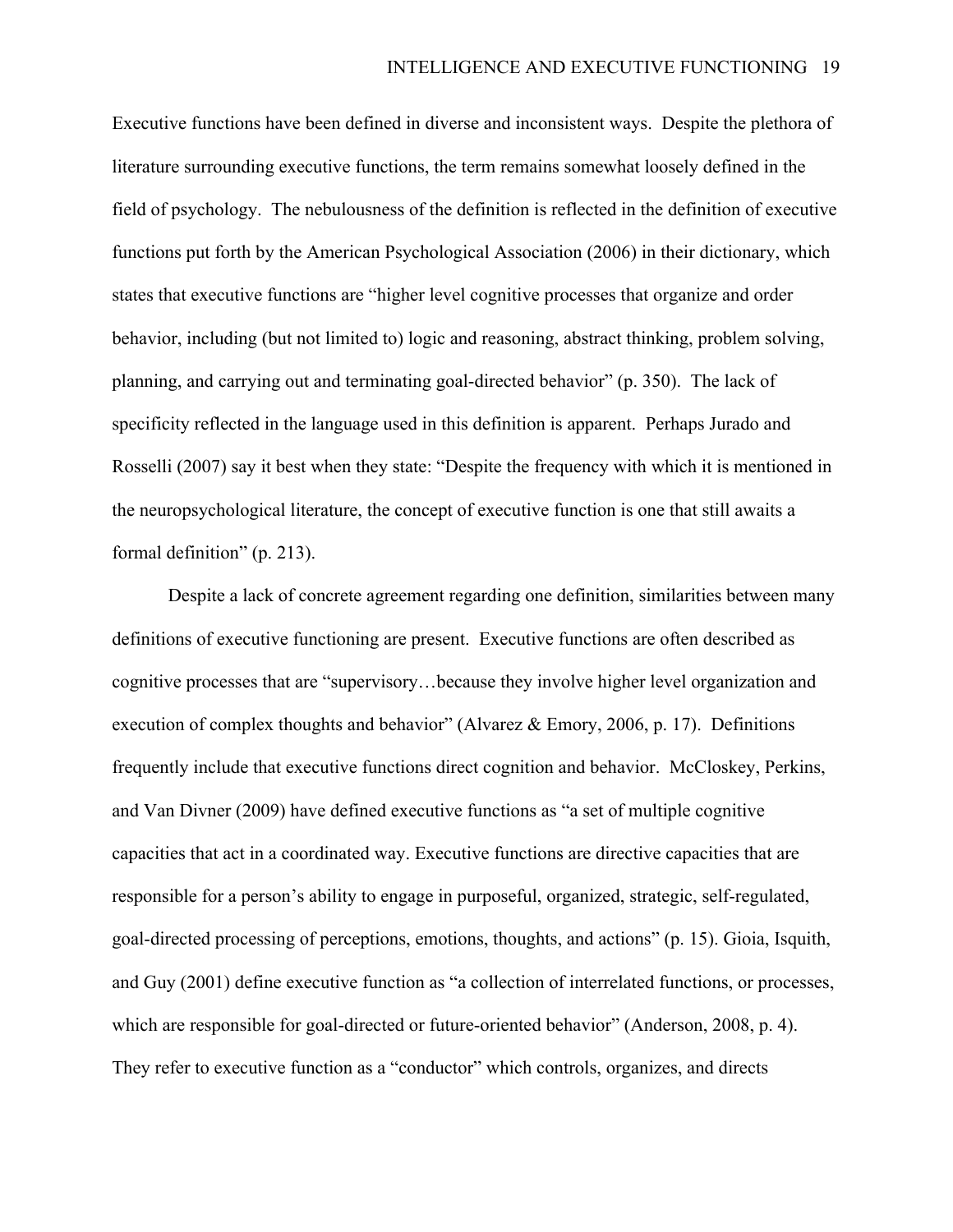cognitive activity, emotional responses and behavior" (Gioia, Isquith, & Guy, 2001 as cited in Anderson, 2008, p. 4).

Others have based their definitions on the specific abilities associated with executive functioning. Some common abilities associated with executive function include planning, working memory, inhibition, set shifting, and attention. For example, Denckla & Reiss (1997) define executive function as "a cognitive module consisting of effector output elements involving inhibition, working memory, and organizational strategies necessary to prepare a response" (p. 283). What is common across subtly different definitions of executive function is the consensus that executive functions are necessary for typical adaptive functioning. Specifically, intact executive functions allow the individual to adapt to their environment, to plan and execute plans to achieve successful task completion, to inhibit inappropriate behavior, and to maintain organization – abilities that are clearly necessary for independent functioning and success across multiple societal contexts (Jurado & Rosseli, 2007).

Some definitions and descriptions have centered on supposed neuroanatomical location. For example, executive functions have often been referred to as "frontal functions" due to the historical linkage of executive functions and the frontal lobe (Alvarez & Emory, 2006). Alvarez and Emory (2006) point out that this strong association has maintained the use of this term despite evidence that executive functions are not associated solely with the frontal lobe.

Difficulty in defining executive function stems in part from different theoretical conceptualizations of executive functioning. As McCloskey and colleagues (2009) describe, "no single reference work, to date, has attempted to synthesize the various writings on executive functions into a single overarching theory of executive control that can be used to guide clinical practice" (p. 17). One theory that explains executive functioning is Shimamura's (2000) dynamic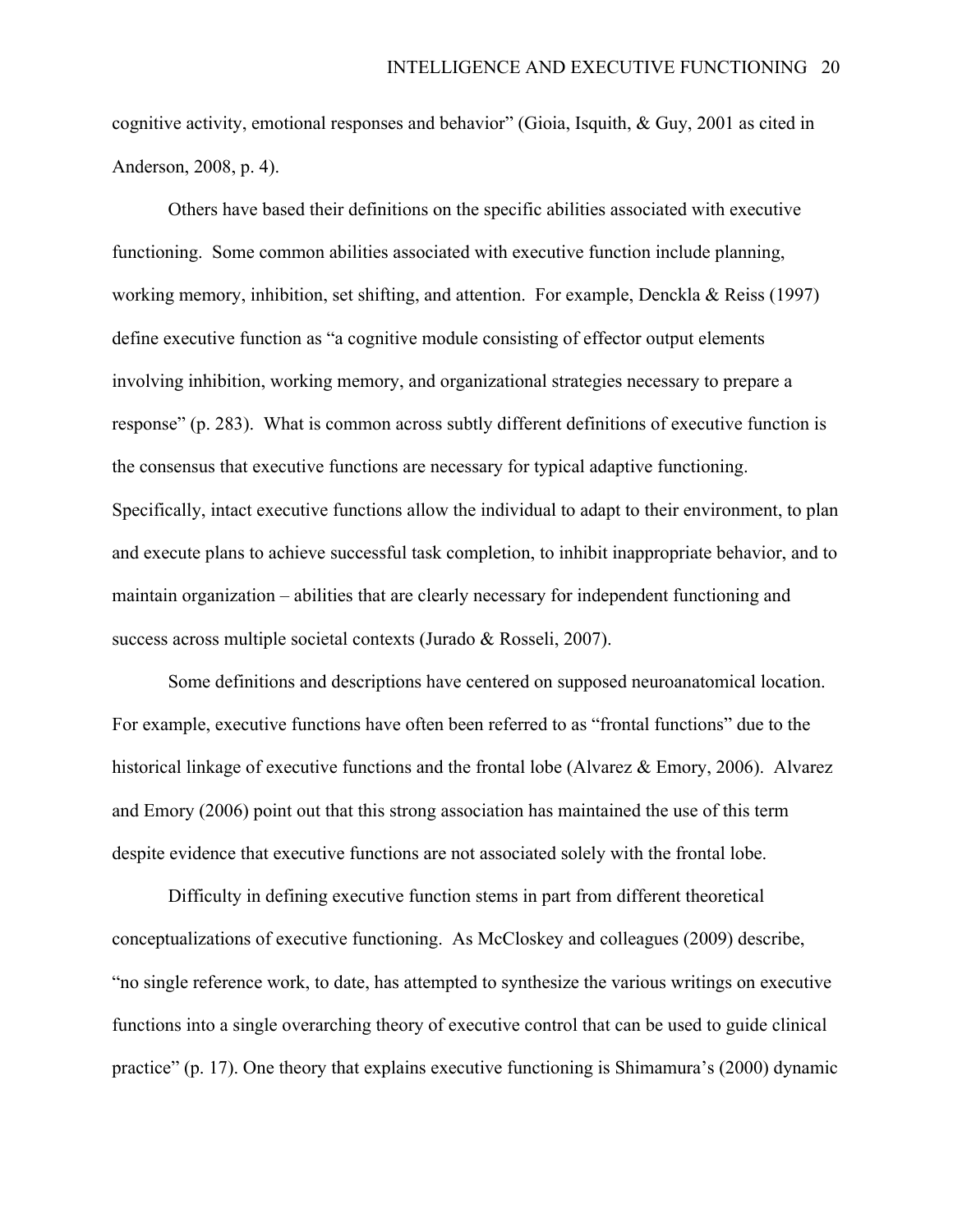filtering theory. Within this theory, "the prefrontal cortex monitors and controls information processing by a filtering or gating mechanism. Four aspects of executive control can be characterized in terms of dynamic filtering of information processing – selecting, maintaining, updating, and rerouting. Selecting refers to the ability to focus attention on perceptual features or on activated memory representations. Maintaining refers to the ability to keep active any selected information…Updating refers to processes involved in modulating and rearranging activity in working memory…[and] Rerouting refers to the ability to switch from one cognitive process or response set to another" (Shimamura, 2000, p. 211). Dynamic filtering theory is closely tied to specific areas of the brain: "The dynamic filtering theory suggests that these four aspects of executive control can be described in terms of the interplay between regions within the prefrontal cortex and regions in the posterior cortex. This dynamic interplay involves feedforward and feedback activations between prefrontal and posterior activity and then control these activations by recurrent circuits back to posterior regions. These feedback circuits act to select and maintain certain activations and filter (i.e., inhibit) others. By this view, posterior cortical activations at any given moment consist of a cacophony of neural signals in response to sensory information and memory activations. The prefrontal cortex orchestrates these signals by maintaining certain activations and inhibiting others. As such, the prefrontal cortex refines cortical activity by increasing signal-to-noise ratios" (p. 211).

Specific abilities are associated with executive functioning. While there may not be total agreement in the literature regarding the exact terms used to describe these abilities, much consistency is present. Some of these abilities include planning, cognitive flexibility, abstract thinking, rule acquisition, initiation and inhibition, and attention. Cognitive control is a term used to describe some executive functions, or executive functions in general (Aron, 2007), and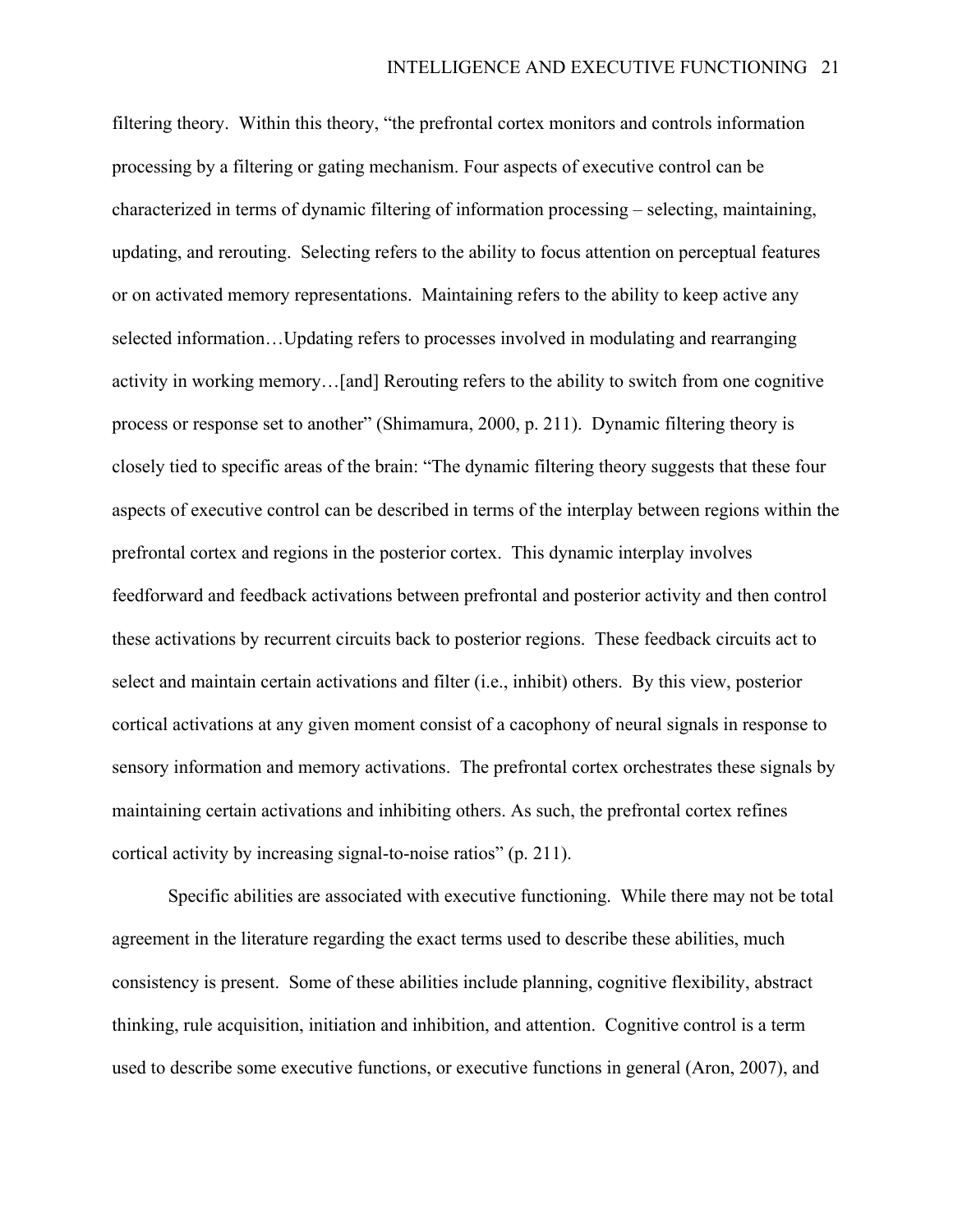may be defined as "controlling cognition in a manner that permits efficient processing of information" (Beer, Shimamura, & Knight, 2004, p. 1101), or as "mechanisms that permit an individual to access and work with internal representations in a goal-directed manner" (Wagner, Bunge, & Badre, 2004, p. 709). Anderson (2008) asserts that "the key elements of executive function include (a) anticipation and deployment of attention; (b) impulse control and selfregulation; (c) initiation of activity; (d) working memory; (e) mental flexibility and utilization of feedback; (f) planning ability and organization; and (g) selection of efficient problem-solving strategies" (p.4). However, some argue that terms often used to describe specific executive function abilities lack construct validity (Rabbitt, 1997). According to Rabbitt (1997), "it is clear that each of these hypothetical processes can be ostensively [sic] defined in terms of a *different set of exemplary situations or tasks*, but it is not at all clear that each of them involves quite *distinct functional processes*" (p. 8).

Some disagreement exists in the literature regarding whether executive function should be conceptualized as a unitary construct or as a non-unitary construct (Jurado & Rosselli, 2007). More recently, there has been movement away from considering executive function as a unitary construct, and a movement toward conceptualizing executive function as multiple separate components that interconnect (Anderson, 2008); this is supported by evidence such that individuals rarely present with global deficits in executive function (Bigler, 1988; Gratan & Eslinger, 1991; Pennington & Ozonoff, 1996, as cited in Anderson, 2008). Those that argue that executive functions are non-unitary see executive functions as independent but coordinated (McCloskey et al., 2009). At present, executive function is most usually described as a coordinated cognitive system that directs other cognitive processes. Some investigations of executive functions have concluded that the various executive functions are separate but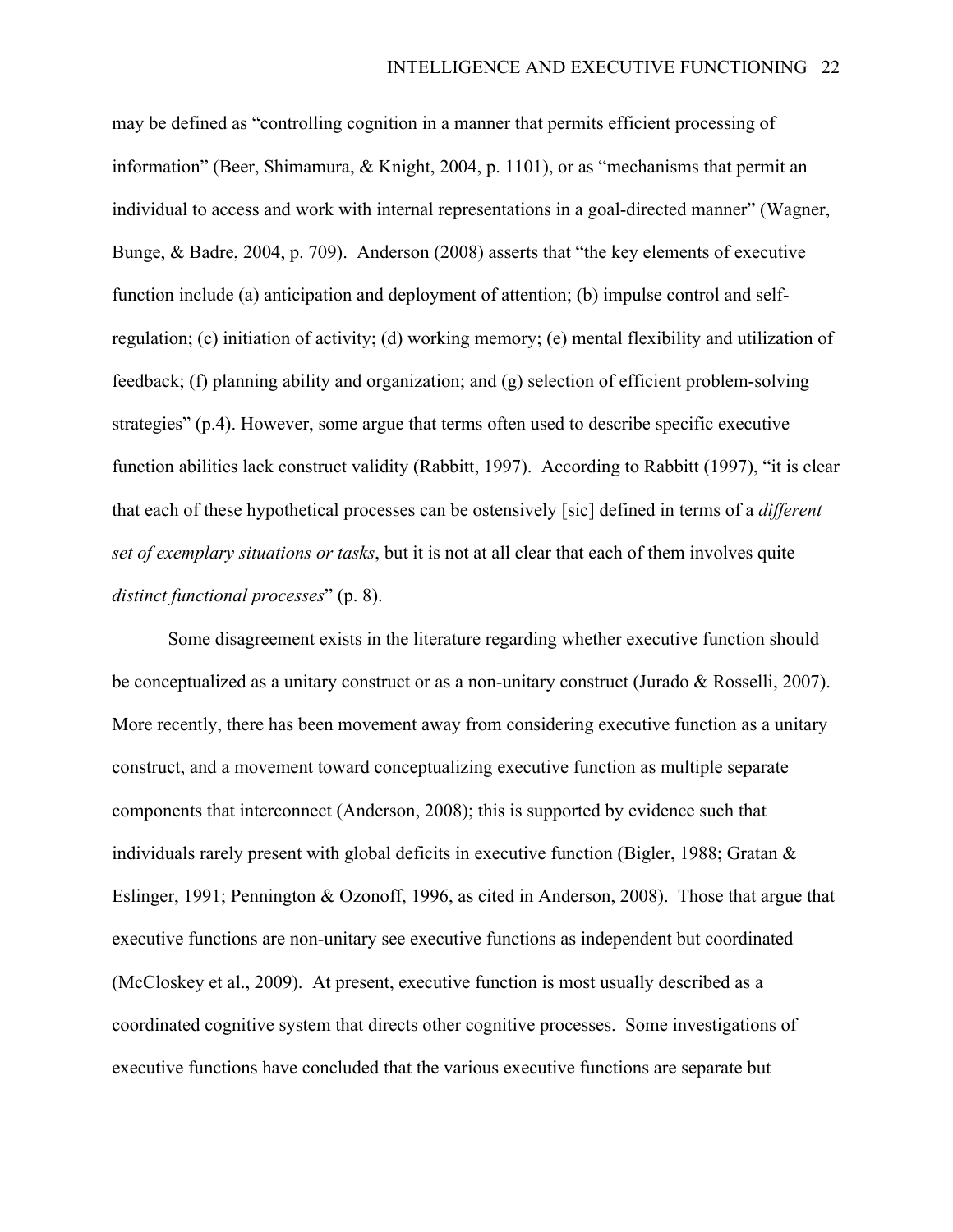correlated with one another (Unsworth et al., 2009). Some propose categorization of executive functions as "cool" or "hot", with "cool" executive functions "considered purely cognitive, and tapped during abstract, decontexulized problems," and "hot" executive functions as "affective aspects of executive functioning…required when a situation is meaningful and involves regulation of affect and motivation" (Anderson, 2008, p. 4).

Locating the areas of the brain associated with executive functions is complicated by differences in definition. Moreover, it is not simple to localize executive functioning; although specific areas of the brain appear most associated with certain executive function abilities, the fact remains that complex interactions involving multiple brain systems are likely to influence functioning. While for some time executive functions were attributed to the frontal lobes alone (Jurado  $\&$  Rosselli, 2007), research suggests that associating executive functioning with only one or a few areas of the brain is indeed too limited (Adcock, Constable, Gore, & Goldman-Rakic, 2000). Still, there appears to be agreement in much of the literature that executive functions are associated in great part with the frontal lobe regions of the cerebral cortex (McCloskey et al., 2009). It is important to note that while the frontal lobe is associated with executive functions, evidence suggests that other specific areas are also implicated (Alvarez & Emory, 2006). For example, another area of the brain that has been specifically associated with executive functioning is the cerebellum.

As with much of what is known regarding localization in general, most of what we know about the localization of executive functions has been obtained through the study and observation of individuals who have had lesions to different parts of the brain. This is a practice that has been present historically for some time. One of the most famous and historical cases now associated with executive function deficit is the case of Phineas Gage. Phineas Gage was a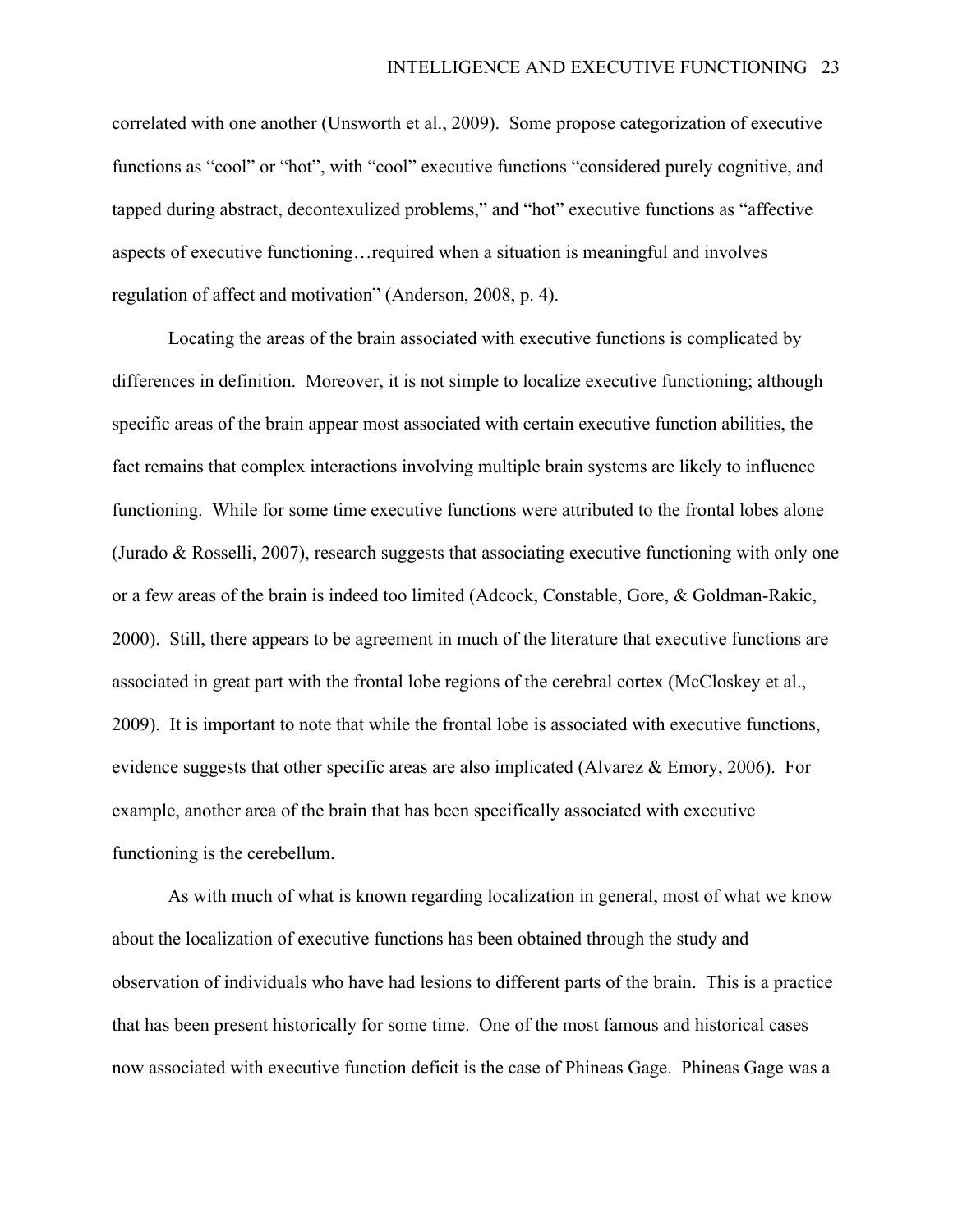railroad construction foreman who was injured in an accident in which an iron rod was driven through his skull and brain during an explosion. This accident allegedly destroyed a large portion of his left frontal lobe. Due to subsequent drastic changes in his behavior and personality, the case of Phineas Gage has been cited to illustrate the effect that damage to specific areas of the brain can have regarding behavior, though it is important to note that little is definitively known about his injuries. Following the accident and his recovery, Gage was described as follows:

The equilibrium or balance, so to speak, between his intellectual faculties and animal propensities, seems to have been destroyed. He is fitful, irreverent, indulging at times in the grossest profanity (which was not previously his custom), manifesting but little deference for his fellows, impatient of restraint or advice when it conflicts with his desires, at times pertinaciously obstinate, yet capricious and vacillating, devising many plans of future operations, which are no sooner arranged than they are abandoned in turn for others appearing more feasible. A child in his intellectual capacity and manifestations, he has the animal passions of a strong man. Previous to his injury, although untrained in the schools, he possessed a well-balanced mind, and was looked upon by those who knew him as a shrewd, smart businessman, very energetic and persistent in executing all his plans of operation. In this regard his mind was radically changed, so decidedly that his friends and acquaintances said he was "no longer Gage." (Harlow, 1868 as cited in Gordy, 1898, p. 21).

In this description, it seems apparent that post-injury, Gage exhibited impairment in much of what is now associated with executive functions, including impaired inhibition, impaired planning and reasoning, and impaired persistence.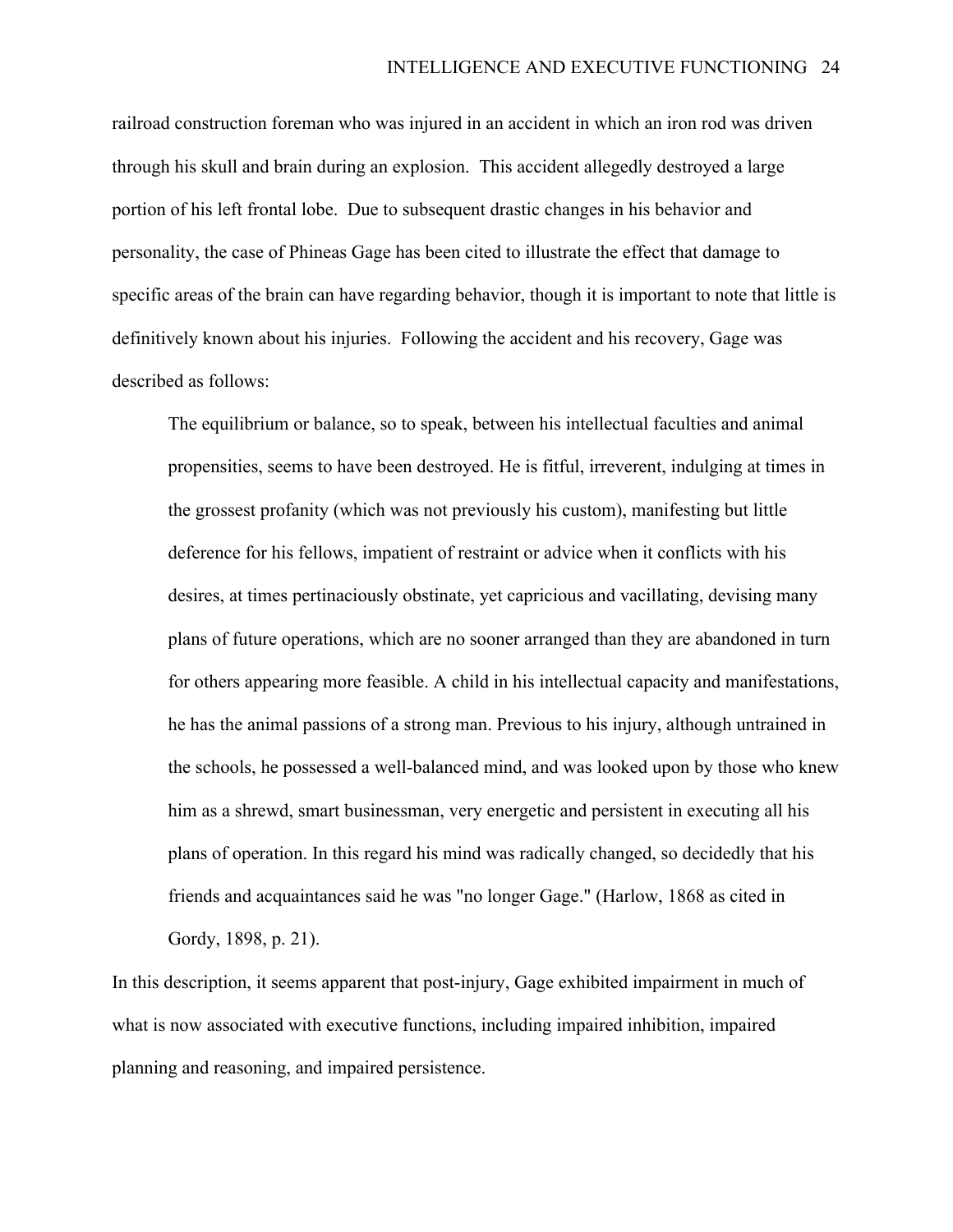While the case of Phineas Gage is possibly the most famous, many other individuals have been studied post-injury and disease in order to gain a better understanding of the brain-behavior relationship with regard to executive functions. One population that has been especially important for this purpose is soldiers wounded in battle (Jurado & Rosselli, 2007). Individuals with lesions to the frontal lobe have been identified as having a collection of problems that came to be known as dysexecutive syndrome (Jurado & Rosselli, 2007). Dysexecutive syndrome has been described as being characterized by difficulties in planning, problem-solving, decisionmaking, and abstract reasoning (Jurado & Rosselli, 2007).

Humans are not the only subjects of study with regard to executive functions. Research with nonhuman primates has also aided in advancing our understanding of executive functions. For example, the Rhesus monkey (Macaca mulatta) has been studied using an adapted version of the Wisconsin Card Sorting Test (Moore, Schettler, Killiany, Rosene, & Moss, 2009). Moore and colleagues (2009) found that Rhesus monkeys with dorsolateral prefrontal cortex lesions evidenced impairment in "abstraction, establishing a response pattern to a specific category and maintain and shifting that response pattern" in a set-shifting task (p. 231). Studies such as this one serve to support similar studies of human subjects, and allow for more experimental methods, given the impossibility and unethical nature of causing intentional brain injury to humans.

In addition to the study of the behaviors of individuals and primates who have suffered injury or disease, advancements in neuroimaging have furthered our understanding of the areas of the brain involved in executive functions. Specific techniques that have been helpful in studying functionality include single-positron emission computed tomography, positron emission tomography, functional magnetic resonance imaging, and magnetoencephalography (Jurado &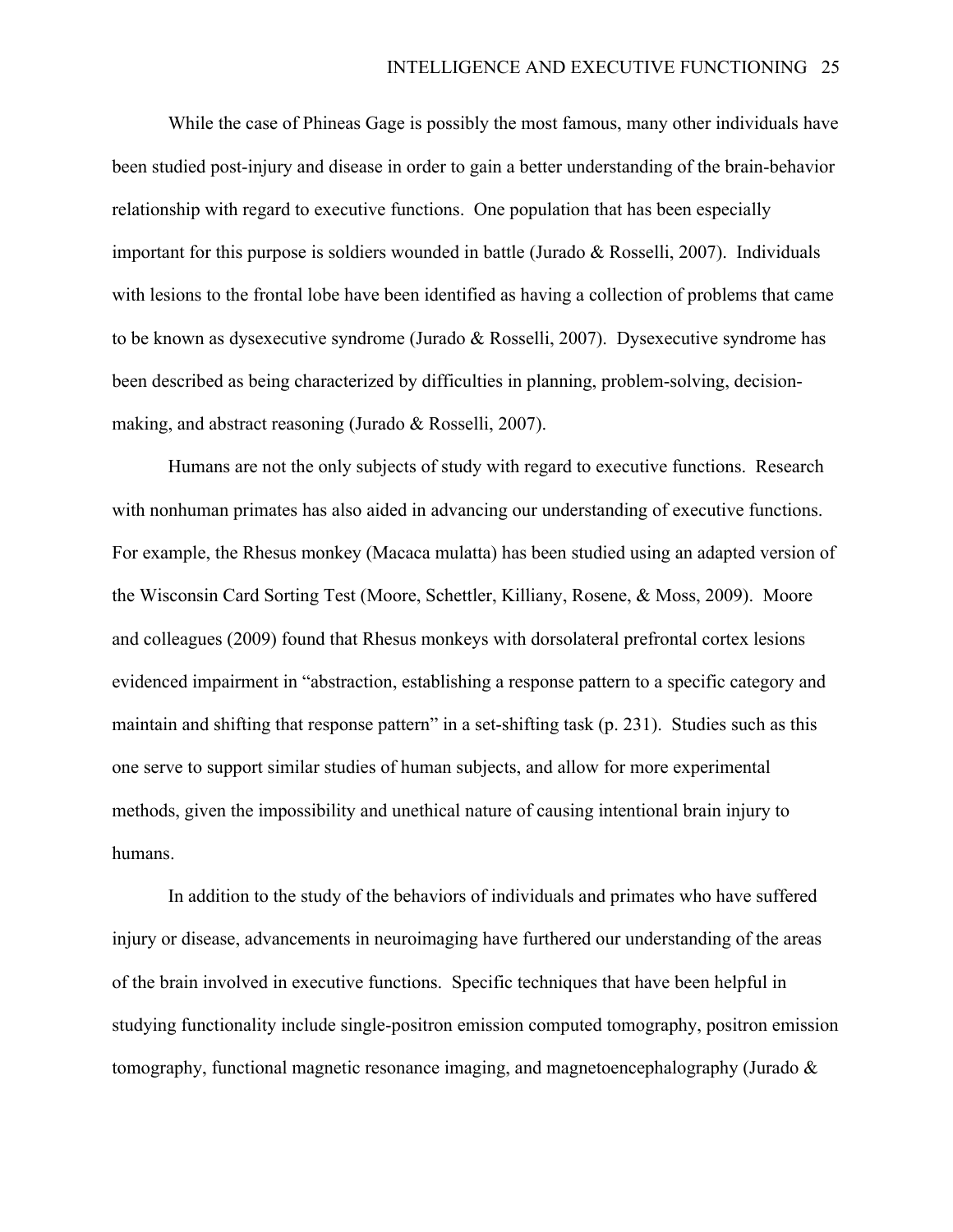Rosselli, 2007). These imaging techniques have been utilized in tandem with tests of executive function, including tests of planning, cognitive flexibility, attentional control, and both verbal and nonverbal fluency (Jurado & Rosselli, 2007). Investigation with neuroimaging has aided researchers in gaining a more complete understanding of the localization of executive functions and has not only implicated the frontal lobe. While the prefrontal cortex of the frontal lobe is still the area of the brain most associated with executive functions, other cerebral and also subcortical areas have been identified as important (Jurado & Rosselli, 2007). Additionally, within the prefrontal region, a more specific understanding of localization has been achieved. Importantly, due to the connections that the prefrontal cortex has with areas throughout the brain, optimal performance with regard to executive functions requires intact ability of the whole brain (Jurado & Rosselli, 2007). This perspective is articulated by Juardo and Rosseli (2007) in their statement that "the pattern of connectivity of the frontal lobes suggests that, although the prefrontal regions might orchestrate behavior, they depend on other areas for input and efficient functioning relies on the quality of the information received form [sic] other parts of the brain" (p. 217). The understanding that complex connections throughout the brain in all probability affect executive functions, illustrates the difficulty of precisely localizing executive functions.

Though executive functions cannot at this time be completely neatly and easily localized, the fact remains that the prefrontal cortex is the area of the brain most commonly and most strongly associated with executive functioning. This part of the brain is most complex in primates (Miller, Freedman, & Wallis, 2003). The prefrontal cortex is considered to be an essential element in the development of practical abilities such as behavioral self-regulation, morality, achievement, social understanding, and independence (Eslinger, Biddle, & Grattan, 1997). The location of the prefrontal cortex and its connections to other areas of the brain are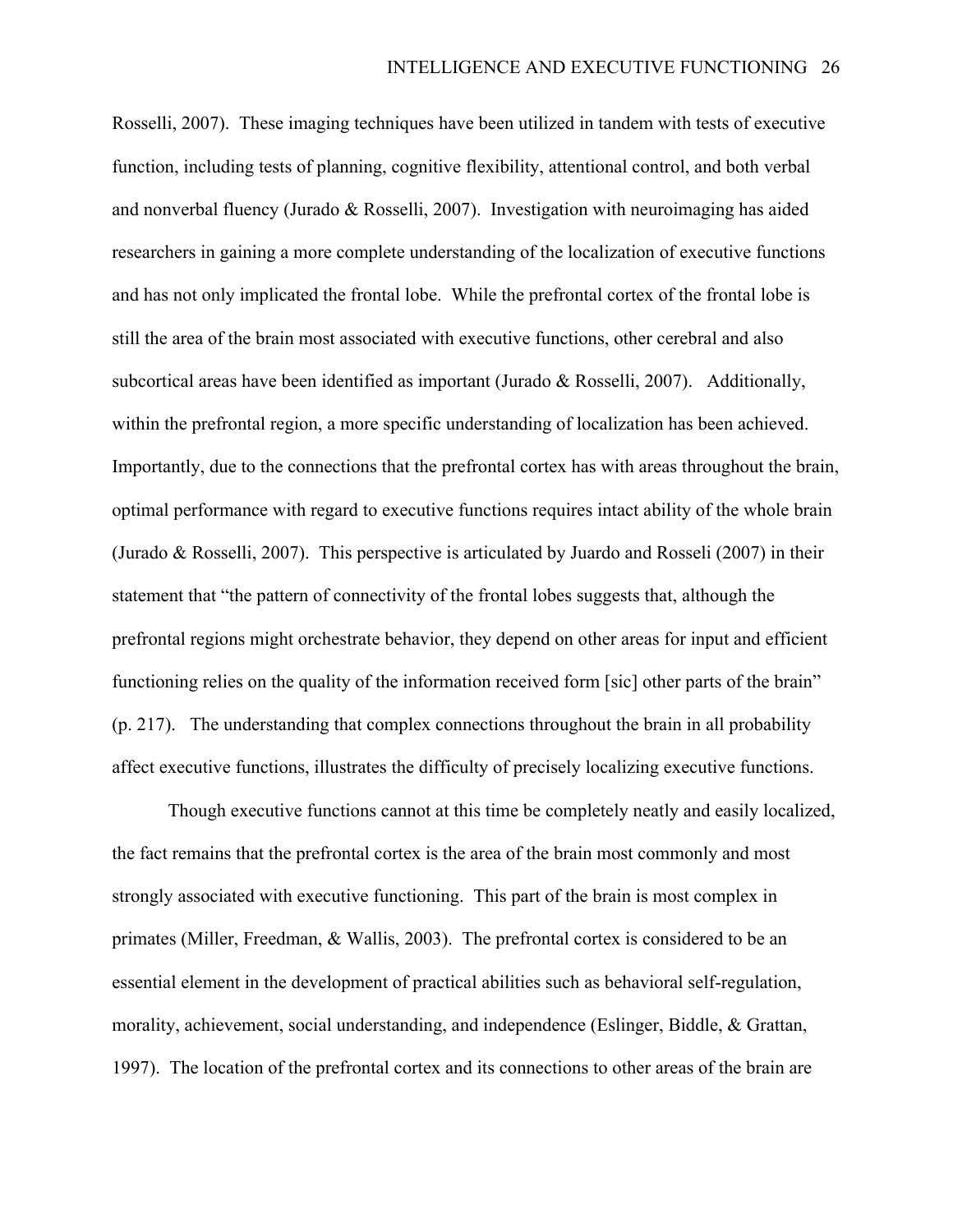significant. As described by Eslinger and colleagues (1997), "the prefrontal cortex is in a unique position to monitor, integrate, and influence the neural activity of diverse cortical and subcortical regions through feedforward and feedback pathways devoted to body systems, perceptions of the environment, and access to stored knowledge as well as to the motor system for actions of initiation, inhibition, and modification of responding" (p. 295).

This area of the brain is particularly interesting because while in most areas of the brain, "regional specializations can be designated by single terms such as language, vision…no single term is yet available to encompass all the specializations attributed to prefrontal cortex" (Mesulam, 2002, p. 25). The prefrontal cortex is indeed involved in a complex array of functions, such as those involved in attention, monitoring, working memory, and planning (Fuster, 2002). The position of this area of the brain is an important consideration: "The prefrontal cortex is in a unique position to control both cognitive and social processes through its extensive reciprocal connections with cortical, limbic, and subcortical sites. Evidence from neuropsychological, electrophysiological, and functional neuroimaging research suggests that lateral areas of the frontal lobes are involved in processes that permit the adaptive control of cognition, whereas orbitofrontal and medial prefrontal areas are involved in processes underlying the regulation of social behavior" (Beer, et al., 2004, p. 1091). In addition to the prefrontal cortex regions being connected to one another, the prefrontal cortex is connected with and relies on subcortical structures of the brain including the brainstem, thalamus, basal ganglia, and the limbic system; these connections are reciprocal in nature (Fuster, 2001). Different brain structures provide the prefrontal cortex with various kinds of information: the brainstem, diencephalon, and limbic system provide information regarding the internal state of the individual (e.g. motivation, drive, arousal); the amygdala and hypothalamus provide information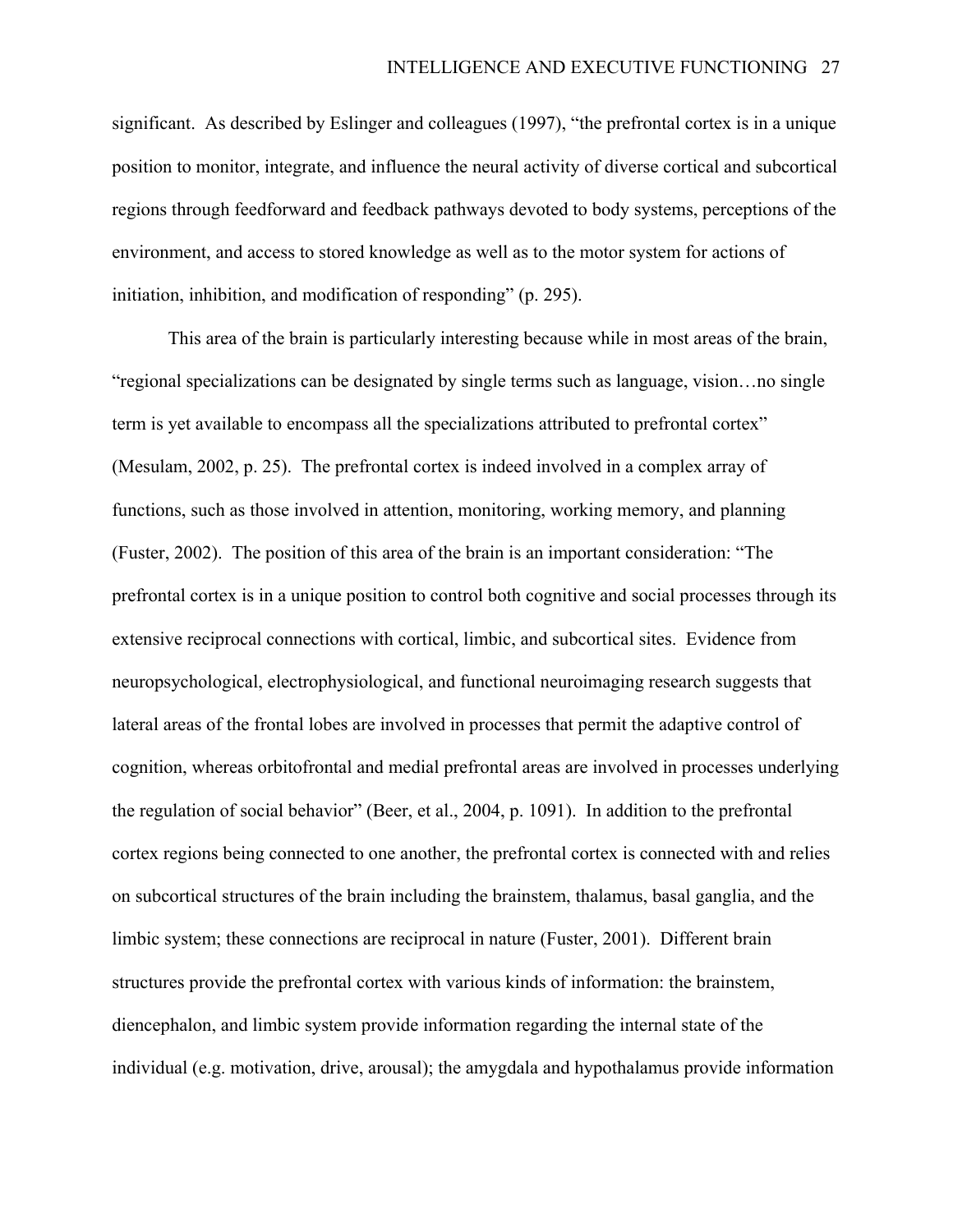regarding internal state but also may inform the motivational significance of sensory stimuli (Fuster, 2001).

The prefrontal cortex is made up of three regions that many consider to be functionally divergent. However, it is important to consider that although they may be functionally divergent, they are not isolated, and rely on their connections to multiple, complex cerebral configurations (Fuster, 2001). These three regions are the orbitofrontal cortex, the lateral cortex, and the medial prefrontal cortex/anterior cingulate cortex (Fuster, 2001; Wahlstrom & Luciana, 2011). Of particular interest with regard to executive functions are the lateral prefrontal cortex (Fuster, 2001) and the medial prefrontal cortex/cingulate cortex (Wahlstrom & Luciana, 2011). The location of these the different areas of the cortex can be described using Brodmann's areas (BAs).

Brodmann's areas are based on Brodmann's map, which was developed by the anatomist Korbinain Brodmann and was originally published in 1909. This map defines and numbers areas of the cortex. It has been refined since original publication and is commonly used to identify areas of the cortex associated with various functions. However, Brodmann's map is considered to be a general outline and does not necessarily represent the exact location of specific areas of functioning on an individual level. According to Fuster (2001), the prefrontal cortex as a whole includes areas 8-13, 24, 32, 46, and 47 of Brodmann's map; however, slight differences in opinion of location can be seen throughout the literature regarding this topic, as may be seen below in the identification of the specific areas within the prefrontal cortex.

The lateral prefrontal cortex consists of BAs 9-12 and 45-47 (Wahlstrom & Luciana, 2011). When damage occurs to the lateral prefrontal cortex, deficits in planning, initiating, and executing actions are typically present (Goldman-Rakic, 1987a; Fuster, 1989; Luria, 1966, as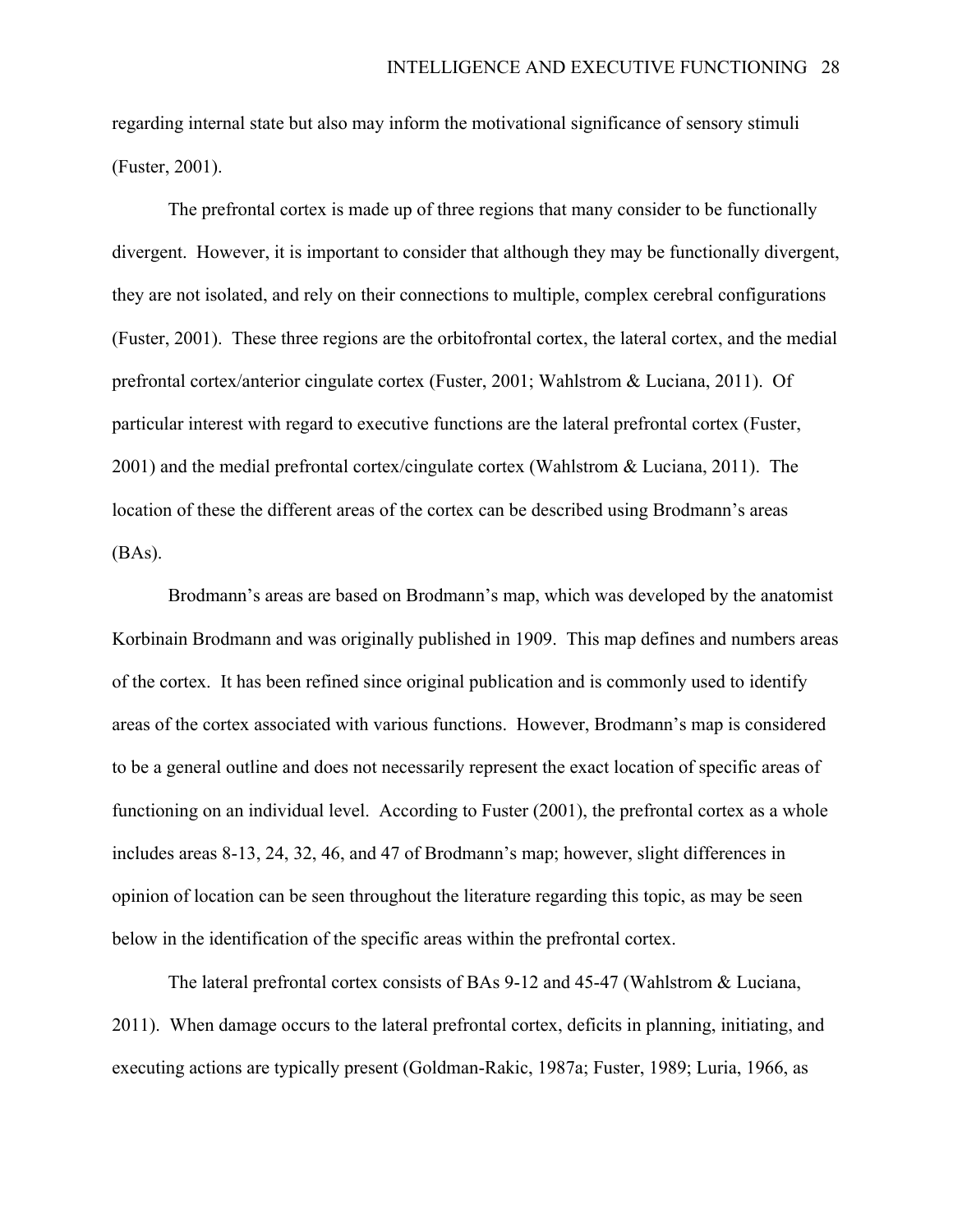cited in Wahlstrom & Luciana, 2011). This is especially apparent regarding tasks that involve novel information or materials, tasks that are complex, and tasks that require that they be completed in specific order (Goldman-Rakic, 1987a; Fuster, 1989; Luria, 1966, as cited in Wahlstrom & Luciana, 2011). Specifically, individuals with lateral prefrontal lesions frequently evidence difficulty in both formulating and carrying out activities that involve plans or require the following of a sequence of actions (Fuster, 2001). Planning deficits due to lateral prefrontal cortex damage were recognized by Luria in 1966, and extends to behavior, speech, and reasoning (Fuster, 2001). It has been established that the prefrontal cortex is implicated on both the "inhibitory and excitatory control of widespread neural systems" (Beer et al., 2004, p. 1091). The prefrontal cortex has an established response bias toward novelty (Beer et al., 2004) meaning that novel information is more likely to garner attention. Beer and colleagues (2004) assert that "the role of lateral prefrontal areas in controlling online cognition takes two specific forms: the ability to filter out irrelevant information and the ability to orient to, sustain, and manipulate relevant information in working memory. The manipulation of relevant information includes both expected and novel information" (Beer et al., 2004, p. 1091).

The prefrontal cortex is vital to working memory; specifically, to incorporating information to carry out goal-directed activities (Wahlstrom & Luciana, 2011). Behavioral inhibition, which is "an umbrella term that refers to the ability to forgo immediate responding for more adaptive behaviors," is also associated with the lateral prefrontal cortex, as are set-shifting ability, verbal fluency, and planning abilities (Wahlstrom & Luciana, 2011, p.166). Set-shifting, also referred to as task switching, is critical for tasks that involve moving attention from one task to another and concentrating on appropriate stimuli; this is highly associated with the dorsolateral prefrontal cortex (Diamond, 2002). This area of the brain allows for functions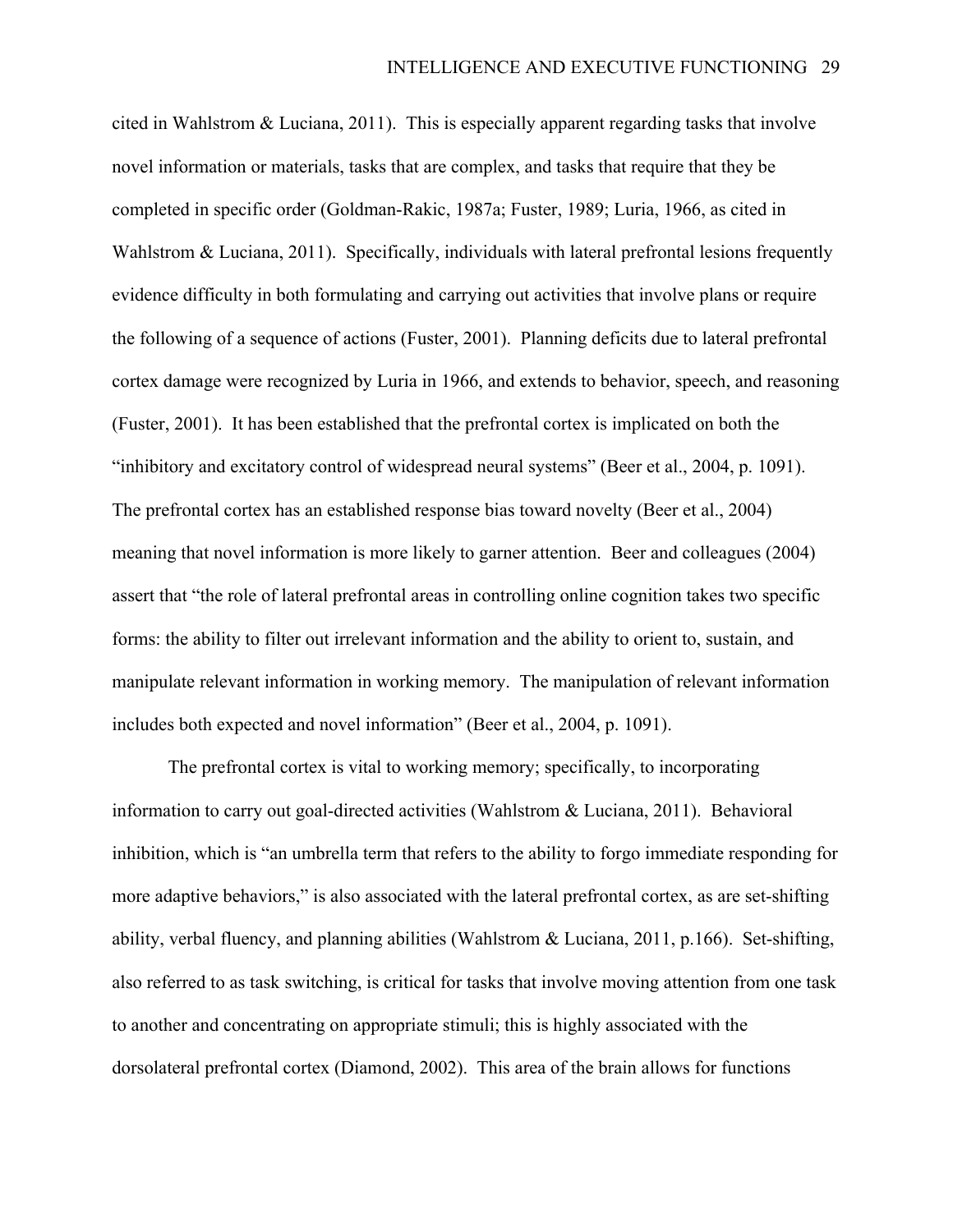critical to goal directed activity and heavily influences an individual's attentional abilities. Specifically, in order to successfully focus attention, the individual must not only attend to relevant information, but also filter out irrelevant information, all while assessing and monitoring novel information for relevance (Beer et al., 2004). When tasks are novel or complicated and concentration is necessary, the dorsolateral prefrontal cortex is certainly required (Diamond, 2002). The lateral prefrontal cortex also relates to representations of plans of behavior and language (Fuster, 2002).

There is some evidence to suggest that cognitive control, and the prefrontal cortex specifically, are related to long-term memory (Wagner, Bunge, & Badre, 2004). Wagner and colleagues argue that the interaction between memory and cognitive control is present in retrieval of goal-relevant knowledge from semantic memory. Memory is also related to cognitive control with regard to priming; previous experience allows for reduced cognitive demands and therefore reduces the cognitive control necessary in a given situation.

The medial prefrontal cortex and cingulate cortex include BAs 24, 25, 32, and 33 (Wahlstrom & Luciana, 2011). Of specific interest to executive functioning are areas 24b-c and 32, which make up the dorsal region, and which are connected to the lateral prefrontal cortex (Wahlstrom & Luciana, 2011). Damage to this area of the brain is associated with impaired attention, as well as difficulty with inhibition of response, such as required in the Stroop colorword test (Wahlstrom & Luciana, 2011). Furthermore, individuals with medial/cingulate lesions have been noted to frequently be apathetic and disinterested in the environment, to have difficulty concentrating and maintaining attention in both behavioral and cognitive tasks, and to evidence problems in initiation or speech and movement (Fuster, 2001).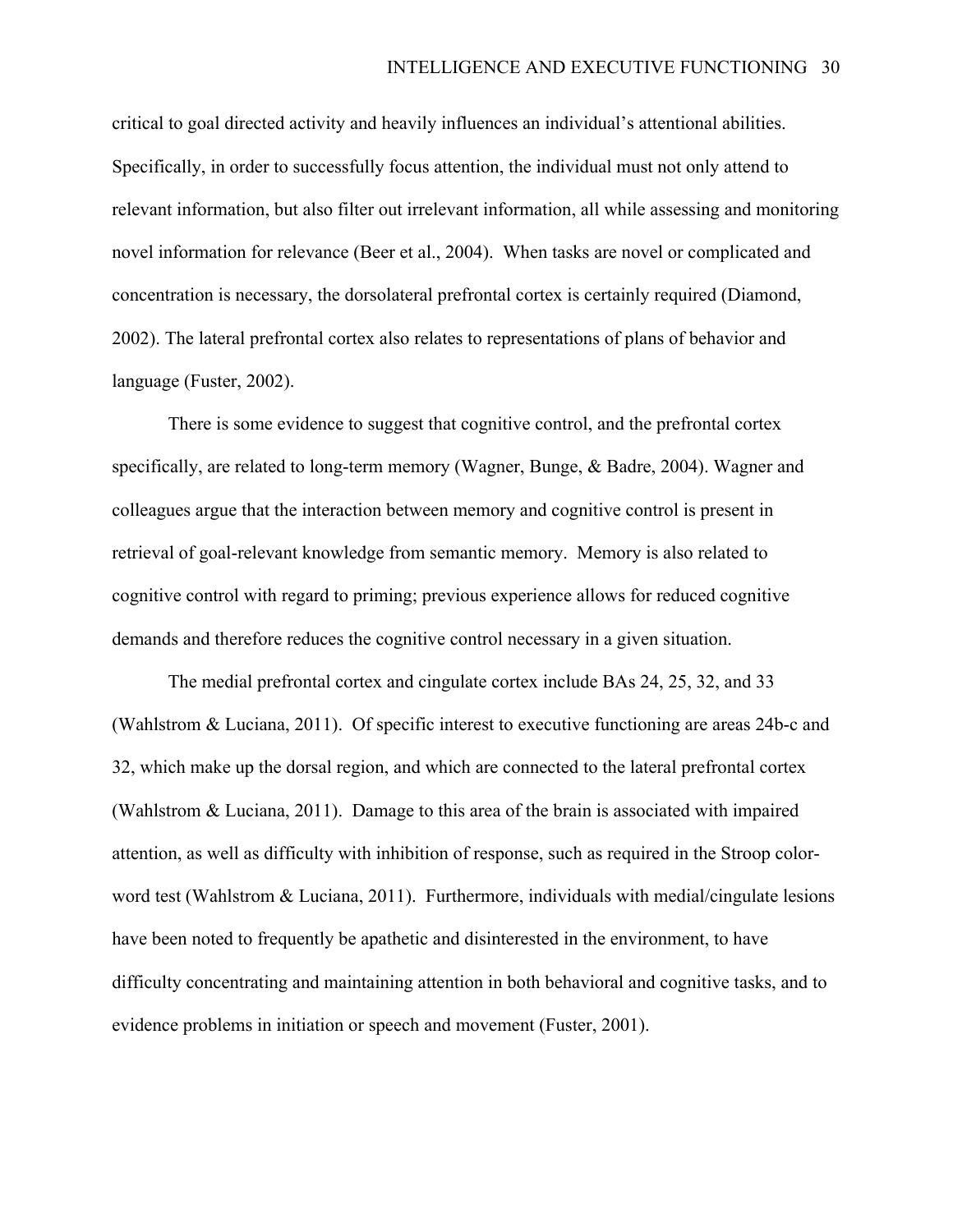Not all agree that the prefrontal cortex is organized with such fixed functional specialization (Duncan & Miller, 2002). Duncan and Miller (2002) suggest that the neural properties of areas of the prefrontal cortex are more flexible and "adapt their properties to code just that information of relevance to current behavior" (p. 278).

Many studies have examined the effects of damage to the frontal lobe in human patients. Such studies suggest that damage to this area of the brain is associated with impairment with regard to social behavior, self-regulation, planning, goal formation, flexibility, and inhibition (Eslinger et al., 1997). Importantly, the resulting outcome following damage to the frontal lobe is affected by developmental age of the individual (Eslinger et al., 1997). In their review of the existing literature regarding childhood cerebral lesions, Eslinger and colleagues (1997) identified three distinctions that separate childhood lesion recovery from adult lesion recovery: "1) that childhood cerebral lesions cause less severe impairments immediately after the event, 2) that a greater recovery of function occurs after childhood cerebral lesions, and 3) that certain impairments after childhood cerebral lesions may not appear until later in development" (p. 296). However, it is important to note that the studies under their consideration were not specific to lesions of the prefrontal cortex. There is a distinct lack of information on which to draw conclusions regarding the differences between damage sustained at various points in development, and more research is needed in this area. Further research will be complicated by the low rate of damage isolated to the prefrontal cortex in subjects. However, the limited number of studies that have been conducted with children support that following prefrontal cortex damage, social impairment commonly develops (Eslinger, et al., 1997). Additionally, what is clear is that damage to the prefrontal cortex in adults is very different from prefrontal cortex damage in children, in that in adults damage results in the loss or impairment of previously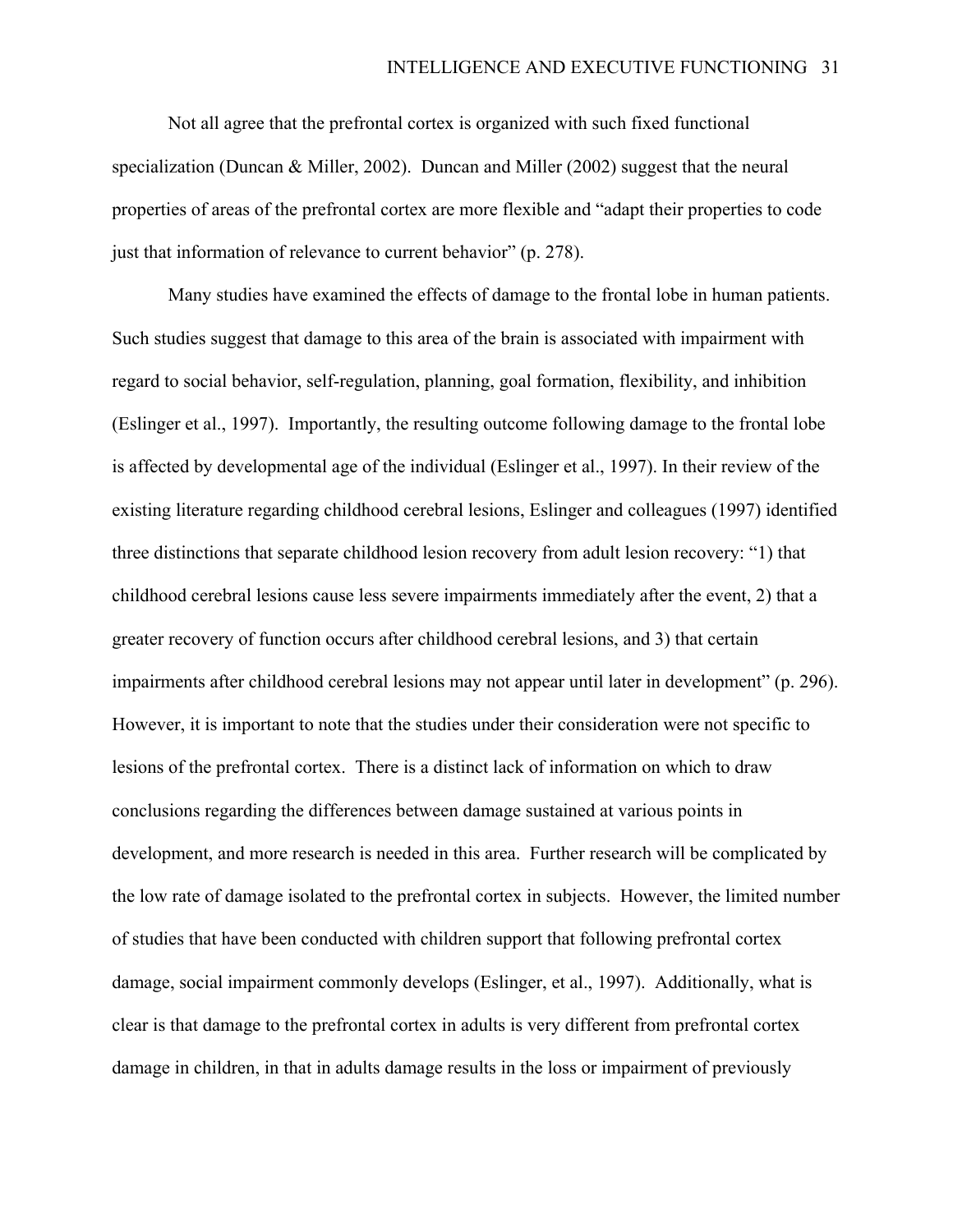acquired abilities, in children damage results in a disruption of the development of these abilities (Eslinger et al., 1997). For this reason, some argue that in children, damage to the prefrontal cortex may disrupt normal development to not only this area of the brain, but also to areas of the brain to which it is connected (Eslinger et al., 1997). Depending on specific stage of development, as well as site and severity of the lesion, functional outcome is likely to vary greatly.

Some theories of executive function, such as Shimamura's (2000) theory of dynamic filtering, specifically address the role of the prefrontal cortex in executive functioning. The prefrontal cortex "regulates the selection, timing, monitoring, and interception of behavior" and "is consequently said to provide the critical substrate for executive functions through the topdown modulation of other neural systems in the brain. This top-down modulation is exerted through widespread prefrontal connections that are in a position to activate a given network, inhibit another, influence network combinations, and perhaps even allow anticipatory readouts of contemplated actions" (Mesulam, 2002, p. 25).

Miller and Cohen (2001) have put forth an integrative theory of prefrontal cortex function that addresses the neural basis of the prefrontal cortex's role in cognitive control. They propose that the prefrontal cortex allows for cognitive control due to the following features: "the ability of experience to modify its distinctive anatomy; its wide-ranging inputs and intrinsic connections that provide a substrate suitable for synthesizing and representing diverse forms of information needed to guide performance in complex tasks; its capacity for actively maintaining such representations; and its regulation by brainstem neuromodulatory systems that provide a means for appropriately updating these representations and learning when to do so" (p. 193). There remains much that is unknown regarding the function of the prefrontal cortex (Miller  $& Cohen$ ,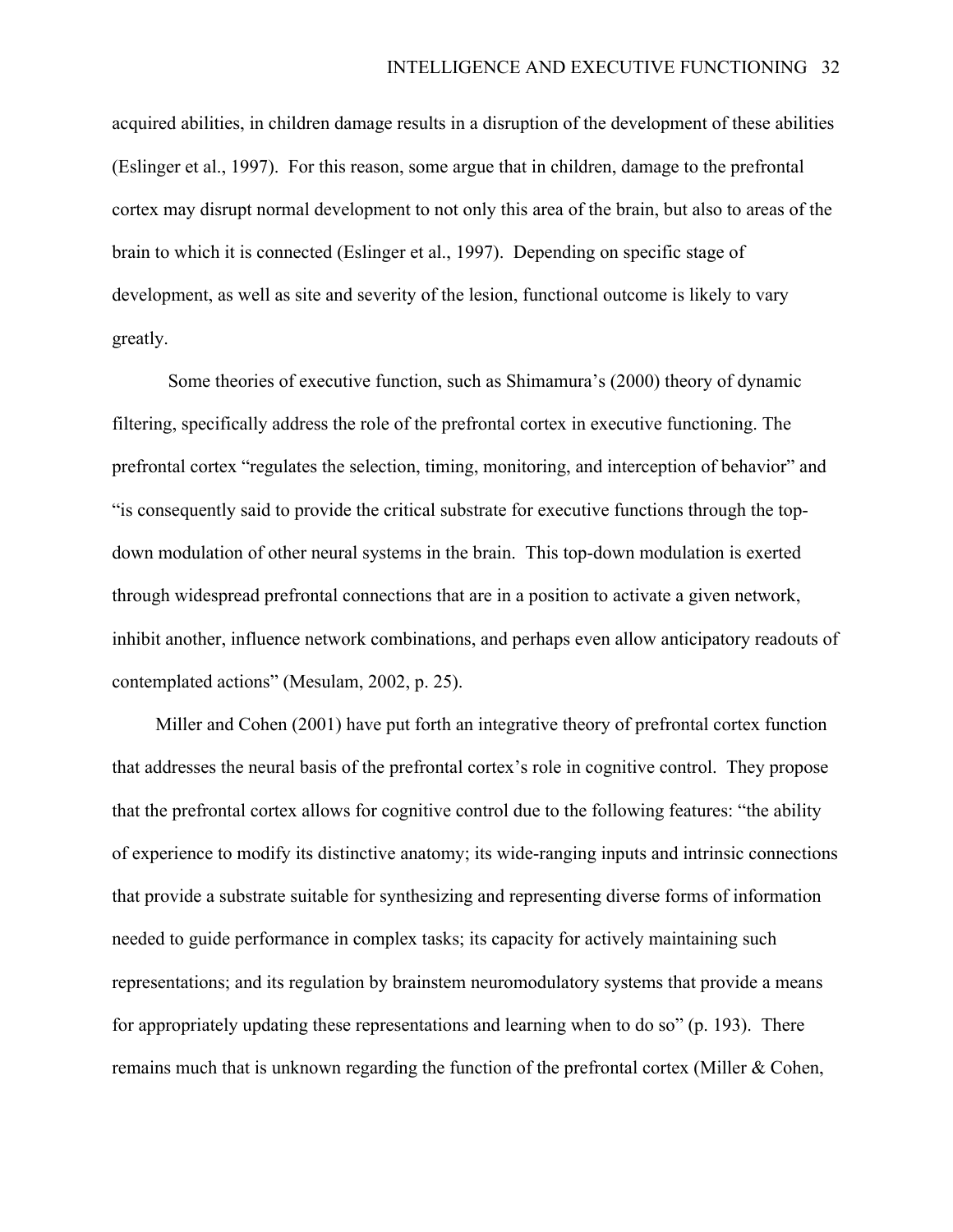2001).

Though most often associated with motor control, the cerebellum has been implicated in the area of executive functioning. Research has established that the cerebellar output projects to the cerebral cortex, and influences nonmotor areas of the cerebral cortex (Schweizer, Alexander, Cusimano, & Stuss, 2007), and as such, damage to the cerebellum may present as having cognitive, affective, and attention deficits (Strick, Dum, & Fiez, 2009). Individuals with acquired cerebellar lesions have been found to be impaired in a task that required shifting attention rapidly between visual and auditory stimuli; motor dysfunction was ruled out as the cause of this impairment (Courchesne et al., 1994). This study suggests that the cerebellum is implicated in rapid shifts of attention (Courchesne et al., 1994). Additional research suggests that the neocerebellum is involved in the rapid and accurate shift of selective attention between sensory modalities; specifically, visual and auditory (Akshoomoff & Courchesne, 1992). This has been attributed to the fact that the neocerebellum is connected to various areas of the brain that control and effect attention, including the dorsolateral prefrontal cortex (Akshoomoff & Courchesne, 1992). Functional neuroimaging additionally supports that the cerebellum is involved in attention (Allen et al., 2011), including shifting of attention (Salmi, Rinne, Koistinen, Salonen, & Alho, 2009, as cited in Allen et al., 2011). Impaired executive functioning, including planning, set shifting, reasoning, working memory, and verbal fluency, have been associated with diseases of the cerebellum (Schumahmann & Sherman, 1998). Specifically, Schumahmann and Sherman (1998) found that individuals with lesions of the posterior lobe and the vermis presented with impaired executive functioning including planning, set shifting, verbal fluency, abstract reasoning, and working memory. Individuals with lesions to the anterior lobe of the cerebellum evidenced only minor impairment in executive functioning (Shumahmann &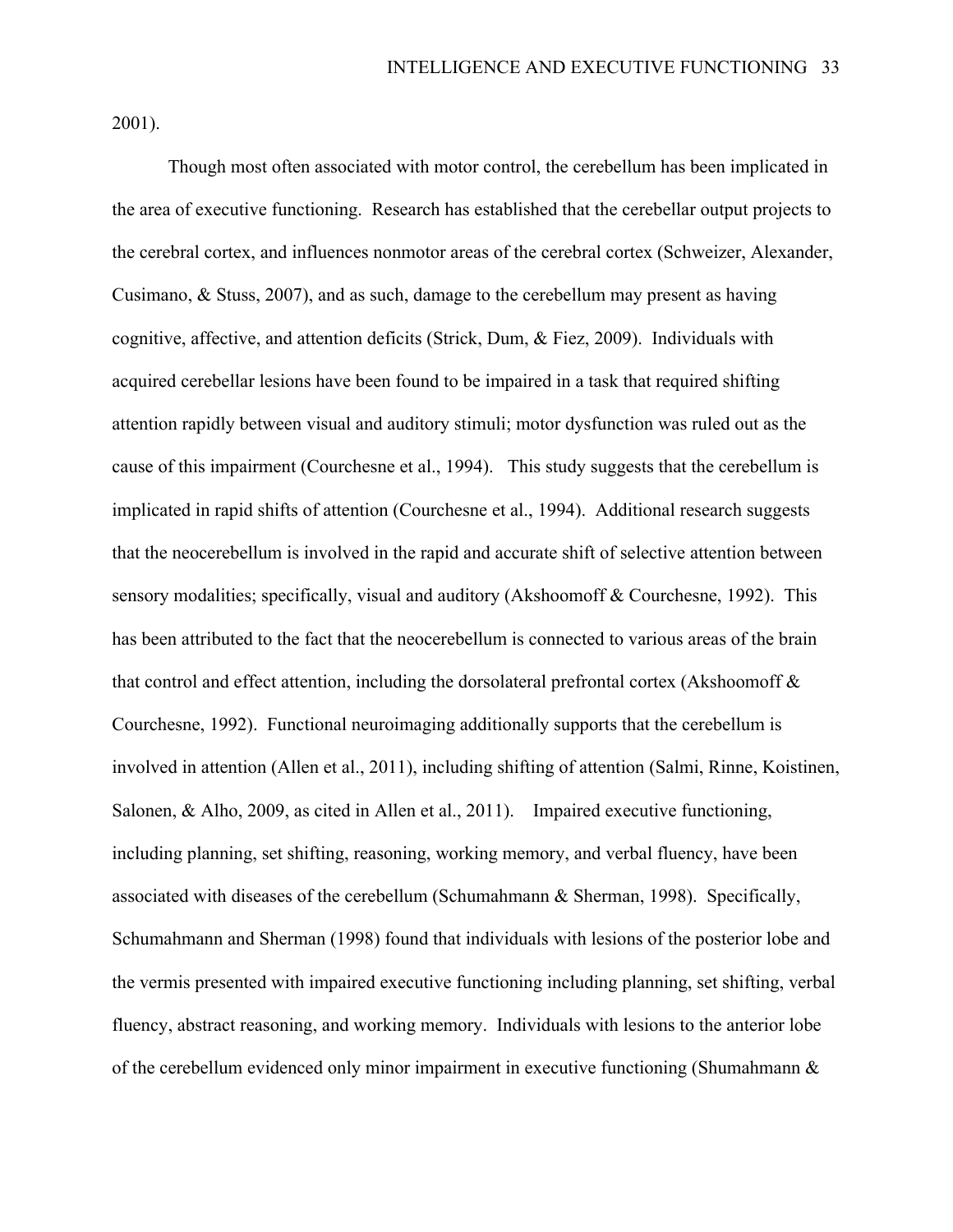Sherman, 1998). Other aspects of executive functioning that have been associated with the cerebellum include reasoning and problem solving. For example, the cerebellum, in addition to the frontal lobe, is active during performance on the Wisconsin Card Sorting Task (Berman et al., 1995; Lie, Specht, Marshall, & Fink, 2006; Nagahama et al., 1997; Riehemann et al., 2001 as cited in Allen et al., 2011).

While executive functions can be associated with different areas of the brain, it is important to not over generalize the connection between location and function. Some behaviors associated with executive functions can be impaired due to damage to areas of the brain not discussed above. For example, the basal ganglia have been associated with attention and inhibition (Graybeil & Saka, 2004). This is perhaps not surprising given that the basal ganglia directs towards the frontal cortex by way of the thalamus. The basal ganglia illustrates how the functioning of the frontal cortex may be influenced by areas of the brain that are not the first to come to mind with regard to executive functions. As another example of how damage to areas of the brain other than the prefrontal cortex and cerebellum, we may consider that impaired attention is the top neurological soft sign of brain damage and may be the result of damage to many different locations. It is critical to recognize that the location of all aspects of all abilities associated with executive functions is complicated by the interconnectedness of multiple neural systems. Moreover, impaired functioning in many areas of the brain has the potential to complicate assessment of executive functions. For example, an individual who has impaired vision due to damage to the occipital lobe, or an individual with language comprehension difficulties, would be difficult to assess using typical tests of executive function.

Age must be considered with regard to executive functioning, as the functions develop over time. Executive functions begin to develop in infancy and continue to develop in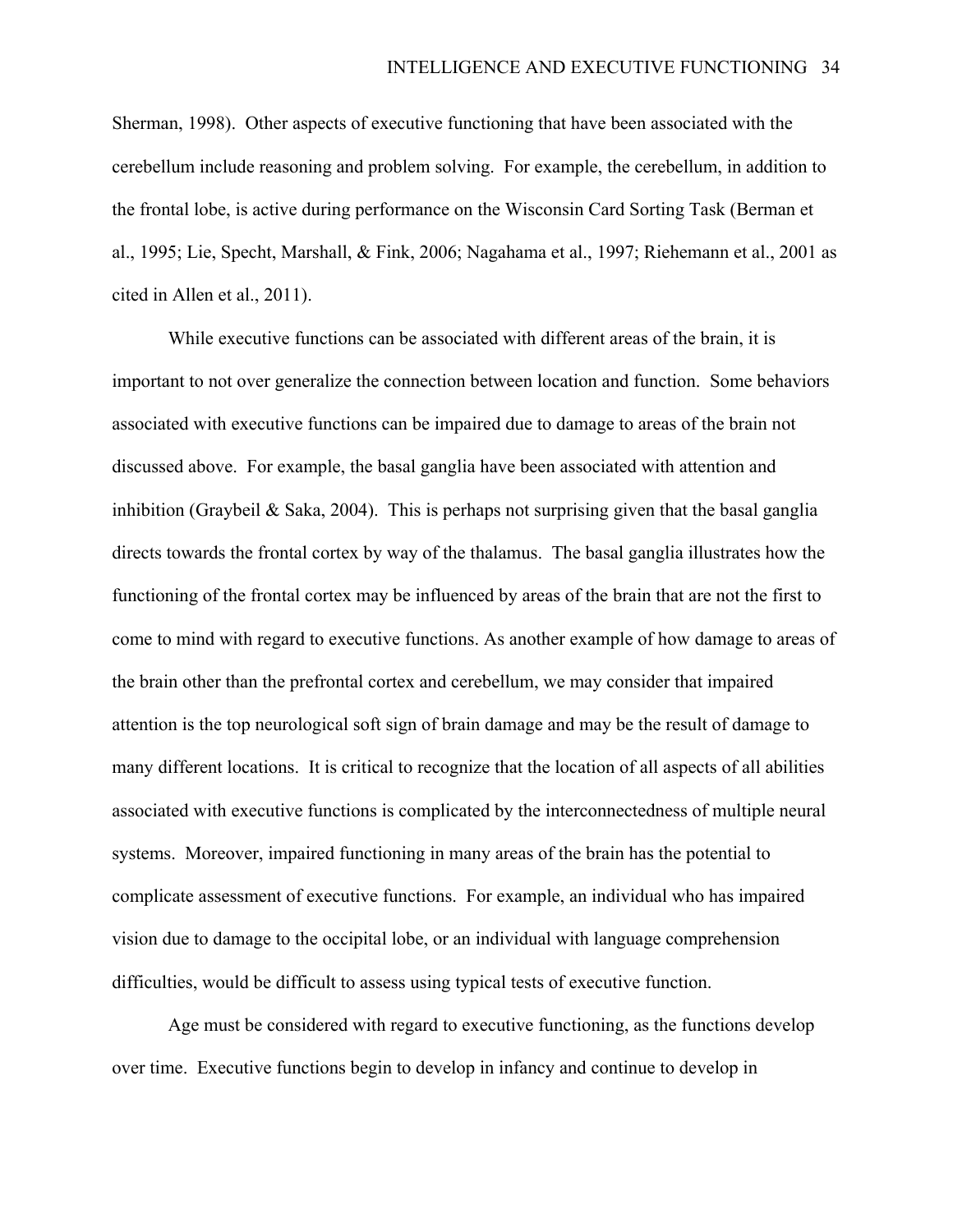subsequent years, with notable gains made in adolescence (McCloskey et al., 2009), and continued development in early adulthood (Davis et al., 2011), though it is important to note that development is different from individual to individual (McCloskey et al., 2009). The prefrontal cortex specifically "undergoes one of the longest periods of development of any brain region, taking over two decades to reach full maturity in humans" (Diamond, 2002, p. 466). The prefrontal cortex is one of the last areas of the brain to develop, not only at the individual developmental level, but also when considered from an evolutionary perspective (Fuster, 2001).

Different executive functions develop at different rates and times (Jurado & Rosselli, 2007). Attentional control (including selective attention, sustained attention, and response inhibition), set-shifting, planning, and verbal fluency continue to develop into adolescence, but have periods of greatest advancement at different times (Jurado & Rosselli, 2007).

Developmental stage must be taken into account with regard to the assessment of executive functions. The reason for this is that the assessment of children, especially young children, can be complicated by factors such as language ability. When such tests are utilized with children, they may unintentionally tap into non-executive function abilities (Jurado  $\&$ Rosselli, 2007). Tests specifically designed for children are important for this reason.

Changes in executive functions are not limited to childhood and early adult development. Decline in executive functions has also been documented in late adulthood and has been attributed by some investigators to age-related decline. Furthermore, there is some evidence to suggest that decline is not uniform across executive functions and may be context dependent (Jurado & Rosselli, 2007). However, literature supporting this claim is currently lacking and additional investigation regarding aging and executive functions is needed (Jurado & Rosselli, 2007).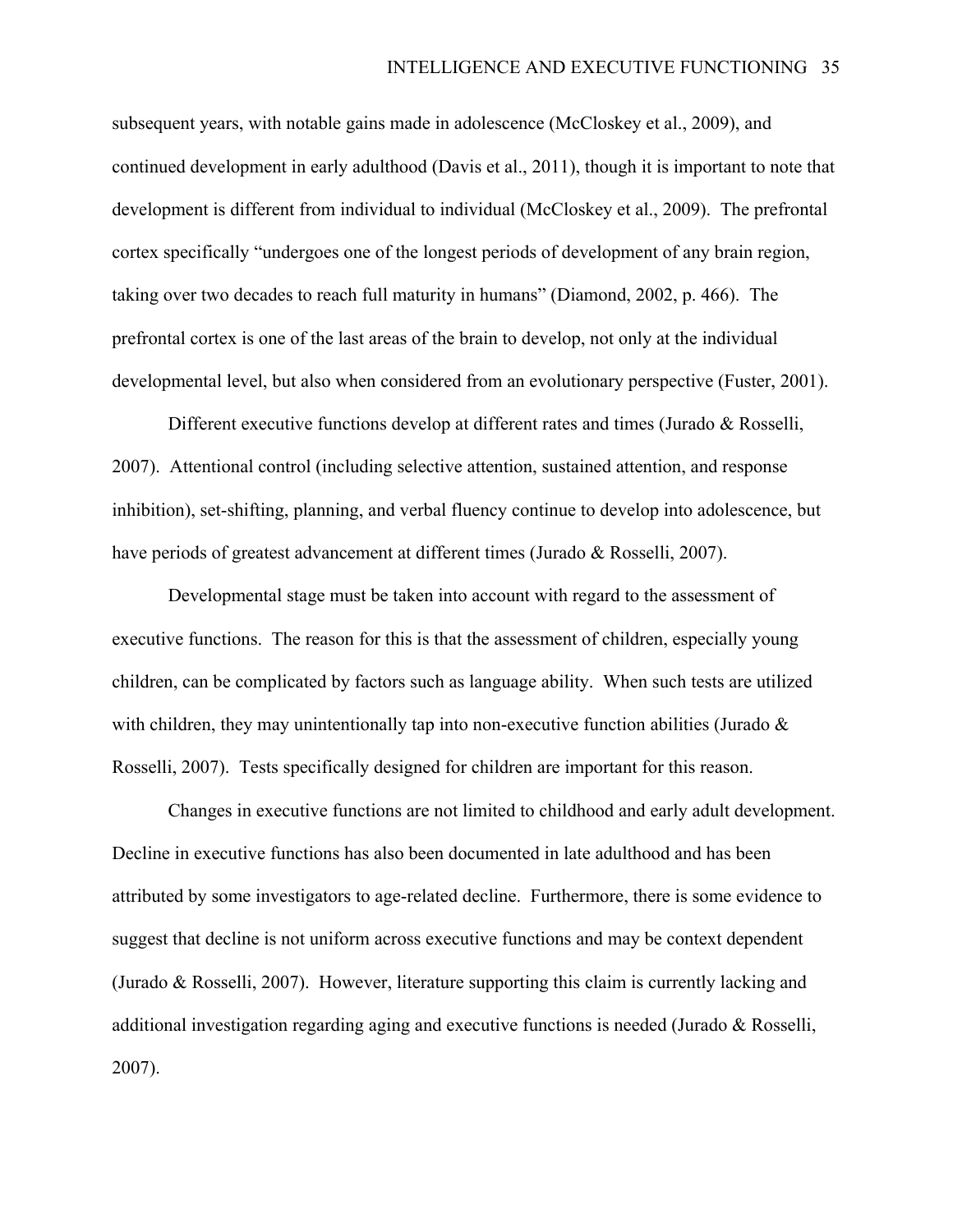There is some debate regarding how executive functions should be measured (Alvarez  $\&$ Emory, 2006). There are numerous tests that are supposed to measure executive functions in humans. When describing what aspects of executive function are measured by specific tests, it is important to consider that these tests likely measure multiple abilities (Rabbitt, 1997). According to McCloskey and colleagues (2009), all executive functioning tasks "are measures of multiple executive functions; no measure assesses the use of only one self-regulation executive function capacity" (p. 114). This difficulty has also been termed "task purity" (Rabbitt, 1997, p. 13). As executive functioning is generally considered to be comprised of a number of interrelated functions, it follows that isolating these functions would be difficult and may potentially lack validity.

The measurement of executive functions is additionally complicated by the lack of agreement within the field of psychology with regard to what counts as executive functions. Here again, we see that the lack of consensus regarding definition is potentially problematic. Construct validity is clearly difficult to establish in a test of executive functions when the construct itself is not well defined (Jurado & Rosselli, 2007). Until we achieve or develop a more complete understanding of executive functions and develop new tests, we are likely to rely on measures that have been previously linked to executive function. Jurado and Rosselli (2007) argue that "until new methods are developed…the study of executive functions must rely on tests that have been historically purported as measuring the functions of the frontal lobe" (p. 218). Two tests that contend to measure executive functions include variations of the tower test and the Stroop color word test, which have been longstanding and accepted measures of planning and inhibition, and inhibition, respectively (Jurado & Rosselli, 2007). Variations of these tests have been designed to assess these executive functions and more. Not surprisingly given their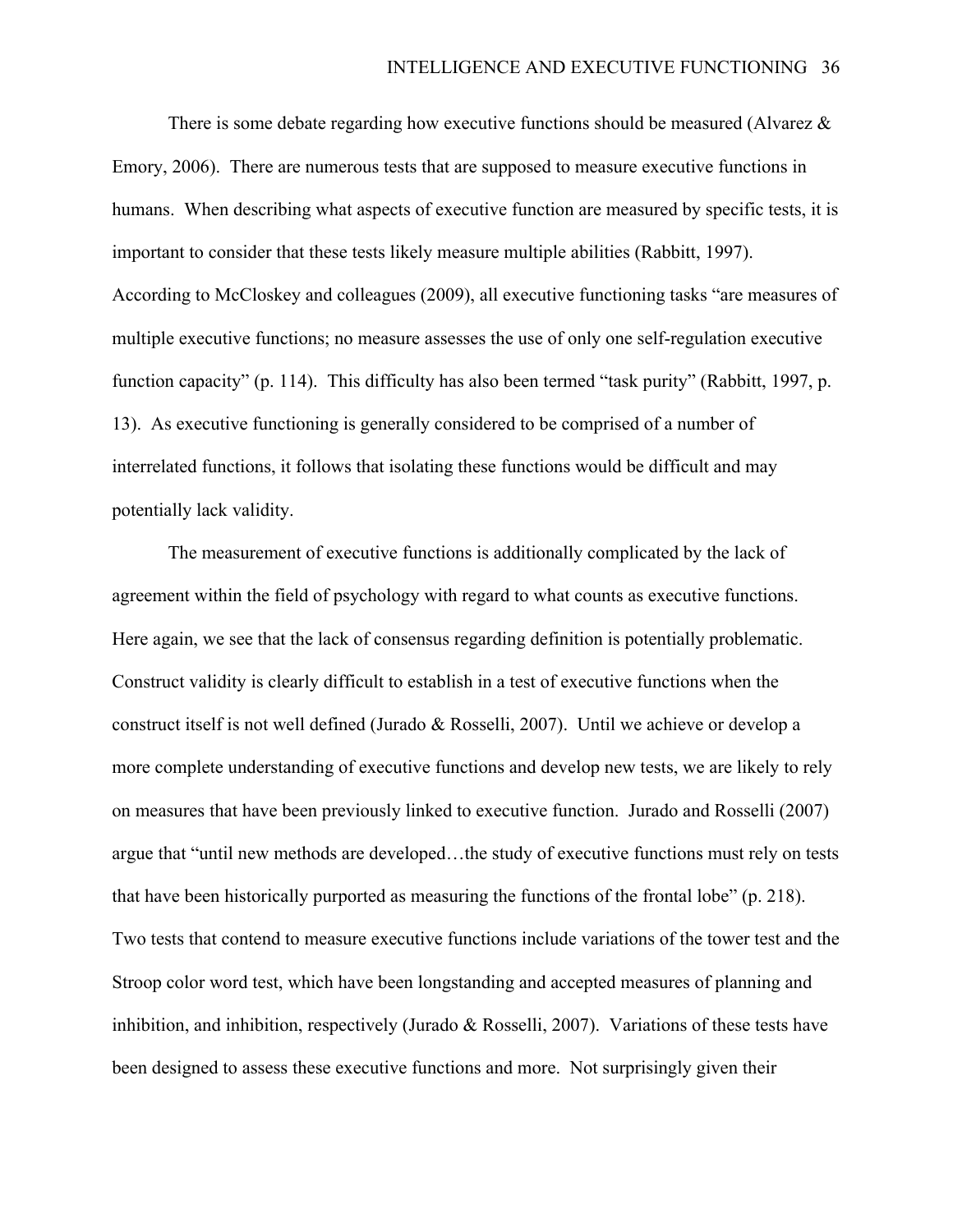common foci, there is some evidence that the Tower Test and Stoop task are related (Koppenol-Gonzalez, Bouwmeester, & Boonstra, 2010). Some research suggests that performance on the Stroop task is predicative of performance on the Tower task; this has been attributed to their common inhibition demands.

Though tests such as tower test and Stroop test are well established and accepted, they have been criticized for not being precise measures of specific function (Jurado & Rosselli, 2007). It has been argued that many tests of executive functions measure more than one function (Jurado & Rosselli, 2007). Additional criticism has centered on the fact that such tests assume novelty, which is lost after the first administration (Jurado & Rosselli, 2007). Lastly, tests of executive functions have been criticized for having poor ecological validity (Jurado & Rosselli, 2007). Despite these criticisms, both the tower and Stroop tests overall are well respected measures of executive functions. Specifically, tower tests have been considered primarily tests of planning ability, while Stroop tests have been considered tests of inhibition and, in some versions, of set-shifting.

#### **The Relationship between Intelligence and Executive Functions**

Research suggests a relationship between executive functions and intelligence (Ardila et al., 1999; Davis et al., 2011; de Frais et al., 2006; Floyd, Bergeron, Hamilton, & Parra, 2010; Floyd et al., 2006; Friedman et al., 2006; Fuchs & Day, 2010; Unsworth et al., 2009; Zook et al., 2004; Zook et al., 2006). Associations have been identified between executive functions and fluid intelligence (Davis et al., 2011; de Frais et al., 2006; Unsworth et al., 2009; Zook et al., 2004; Zook et al., 2006). There is also some evidence of a possible relationship between crystallized intelligence and executive functions (Davis et al., 2011; Friedman et al., 2006; Fuchs & Day, 2010). However, there is a lack of agreement in the literature concerning whether or not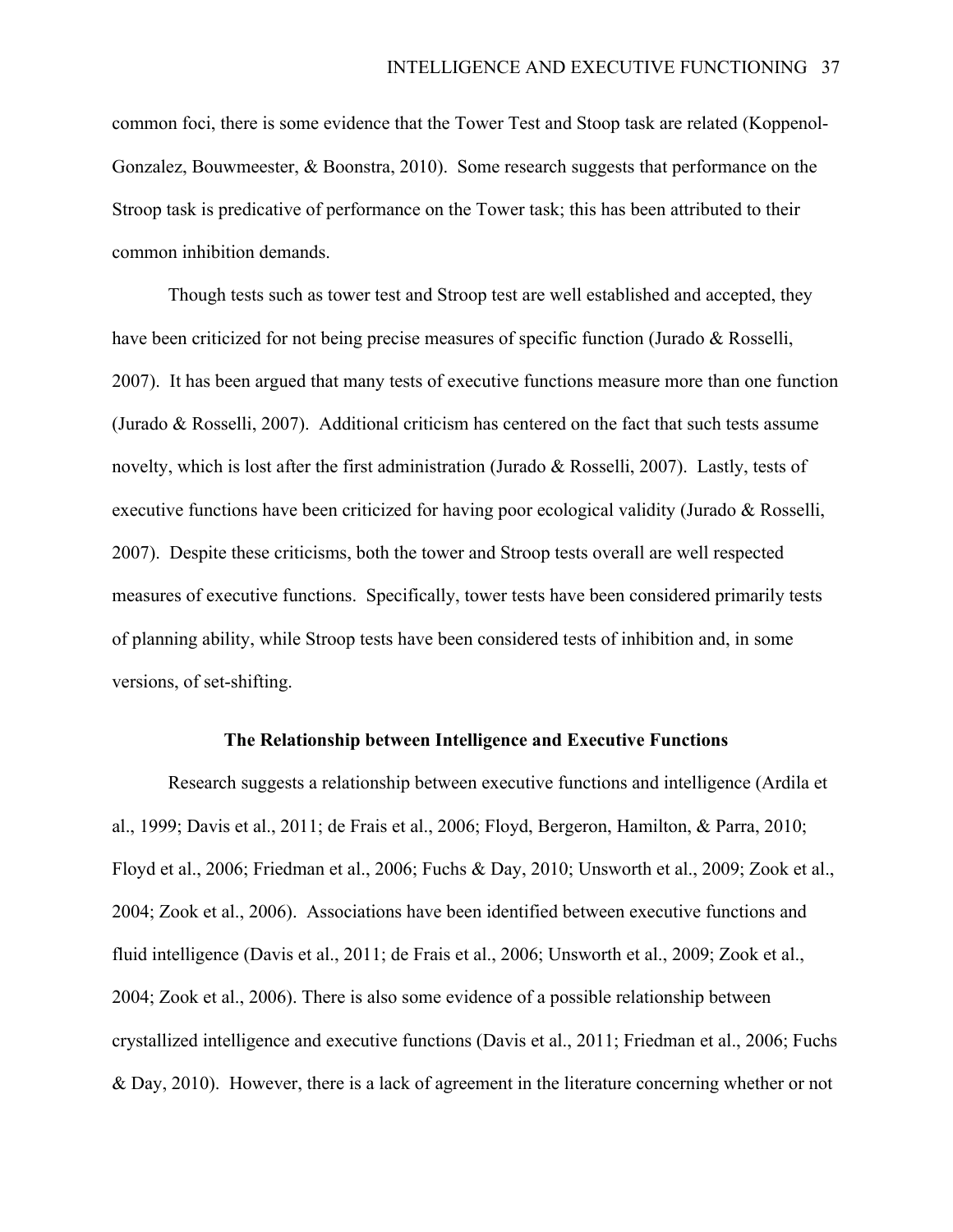tests of executive function additionally measure that which is independent of intelligence tests. Importantly, differing conceptualizations of executive functions, as well as different assessments of both executive functions and intelligence, have complicated comparison of past research.

Preliminary research investigating the relationship between specific CHC factors and executive functions with a child and adolescent population suggests that tests of the *Delis-Kaplan Executive Function System* (D-KEFS) measures five broad cognitive factors, as well as a general ability construct (Floyd et al., 2010). However, such investigation has focused on children. Of particular interest to the current study is the D-KEFS Color-Word Interference Test Condition 3 (Inhibition) score appeared to load to a Processing Speed (*Gs*) factor (Floyd et al., 2010); importantly, this investigation did not include the Tower Test from the D-KEFS. In their investigation, Floyd and colleagues (2010) conclude that "every DKEFS test or condition measures the general factor as well as broad ability factors outlined in CHC theory" (p. 734). They assert that this implies that "if there are measures of abilities associated with executive functions, they are contaminated by the general factor and more specific ability factors, so that there is probably little unique about them" (p. 734). An investigation of the performance of adults on a seemingly similar measure of executive functioning, the Tower of London Revised, indicated that Fluid Intelligence (*Gf*) was predicative of performance on the Tower task (Zook et al., 2006). However, extrapolation from the Tower of London test to the D-KEFS Tower Test must be done with caution, as although individuals tend to perform similarly on the two tests, the tests may share little variance; this suggests they may primarily address two different constructs (Larochette, Benn, & Harrison, 2009). It is important to note that Floyd and colleagues specify that "the conclusions drawn about the other DKEFS based on this research do not necessarily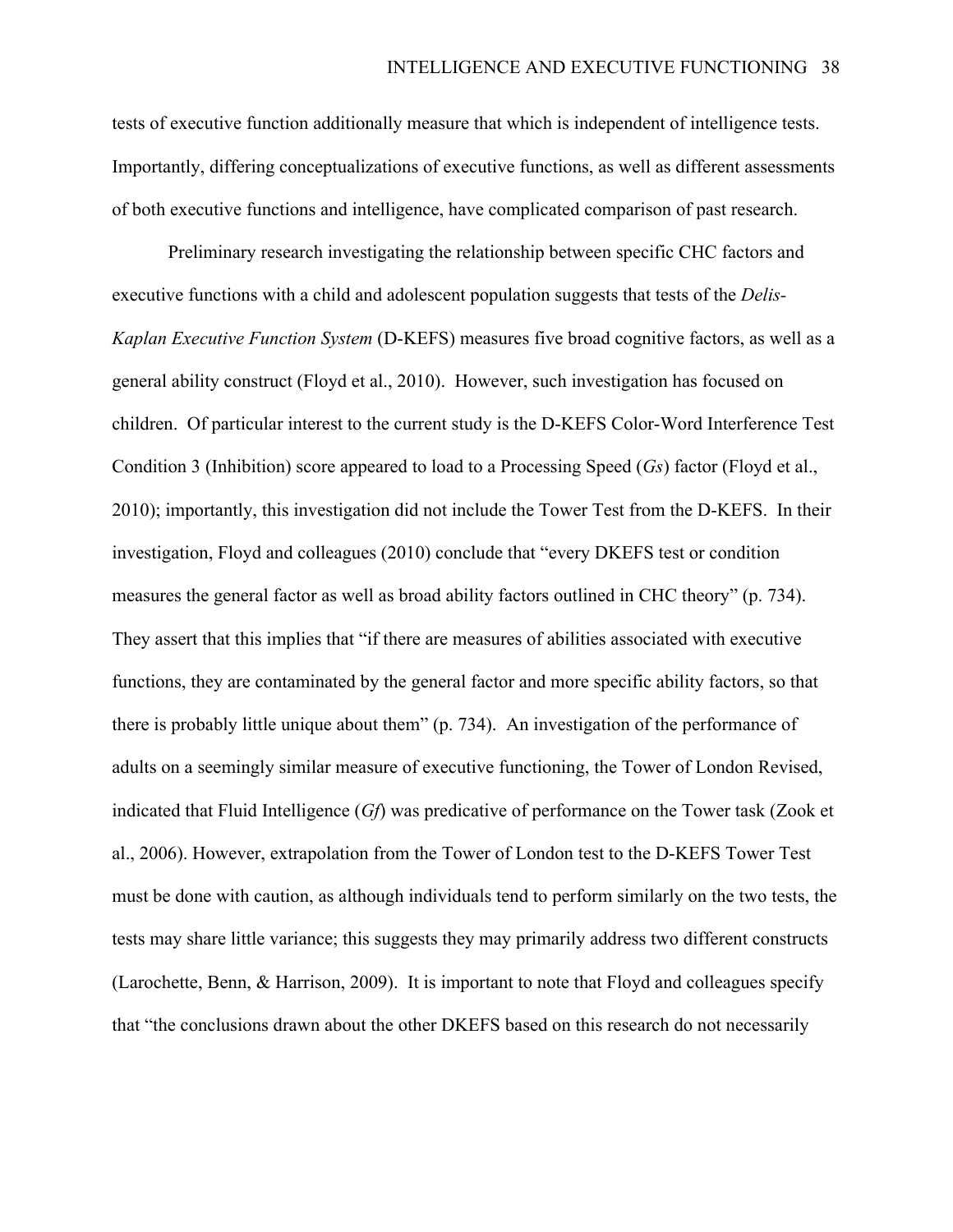apply to the Tower Test or other laboratory- or computer based measures of executive functions" (p. 736).

Though some investigators, such as Floyd and colleagues (2010) have concluded that measures of executive functions such as the D-KEFS do not measure that which is unique from intelligence, other research has come to a different conclusion. Davis and colleagues (2011), who examined the relationship between intelligence and executive functioning in an adult college population, concluded that while there is substantial shared variability between the *Wechsler Adult Intelligence Scale*, *Third Edition* (WAIS-III) and the D-KEFS, the D-KEFS retains distinctive variance that is not accounted for by the WAIS-III. As such, some constructs measured by the D-KEFS did not appear to be measured by the WAIS-III. Of the D-KEFS subtests, Word Context Test, which "taps the examinee's abilities to use deductive reasoning, hypothesis testing, and mental flexibility to determine the meaning of nonsense words", and Sorting Test, which requires abstract problem solving, were most associated with the WAIS-III. Interestingly, some D-KEFS subtests including the Tower Test and Color-Word Interference Test, did not make large contributions to the canonical correlation, and are likely not accounted for by the WAIS-III. Analysis revealed that Vocabulary, Comprehension, and Matrix Reasoning had the strongest relationships with the D-KEFS subtest scores, suggesting that fluid and crystallized abilities are be strongly associated with executive functioning.

Investigation using other measures of executive functioning has also been conducted. Ardila and colleagues (1999) investigated the relationship between intelligence test scores from the *Wechsler Intelligence Scale for Children, Revised* (WISC-R) Spanish version and three measures of executive functions: the *Wisconsin Card Sorting Test* (WCST), Verbal Fluency, and Trail Making Test (TMT), Form A and Form B, which is a test of set-shifting ability, in a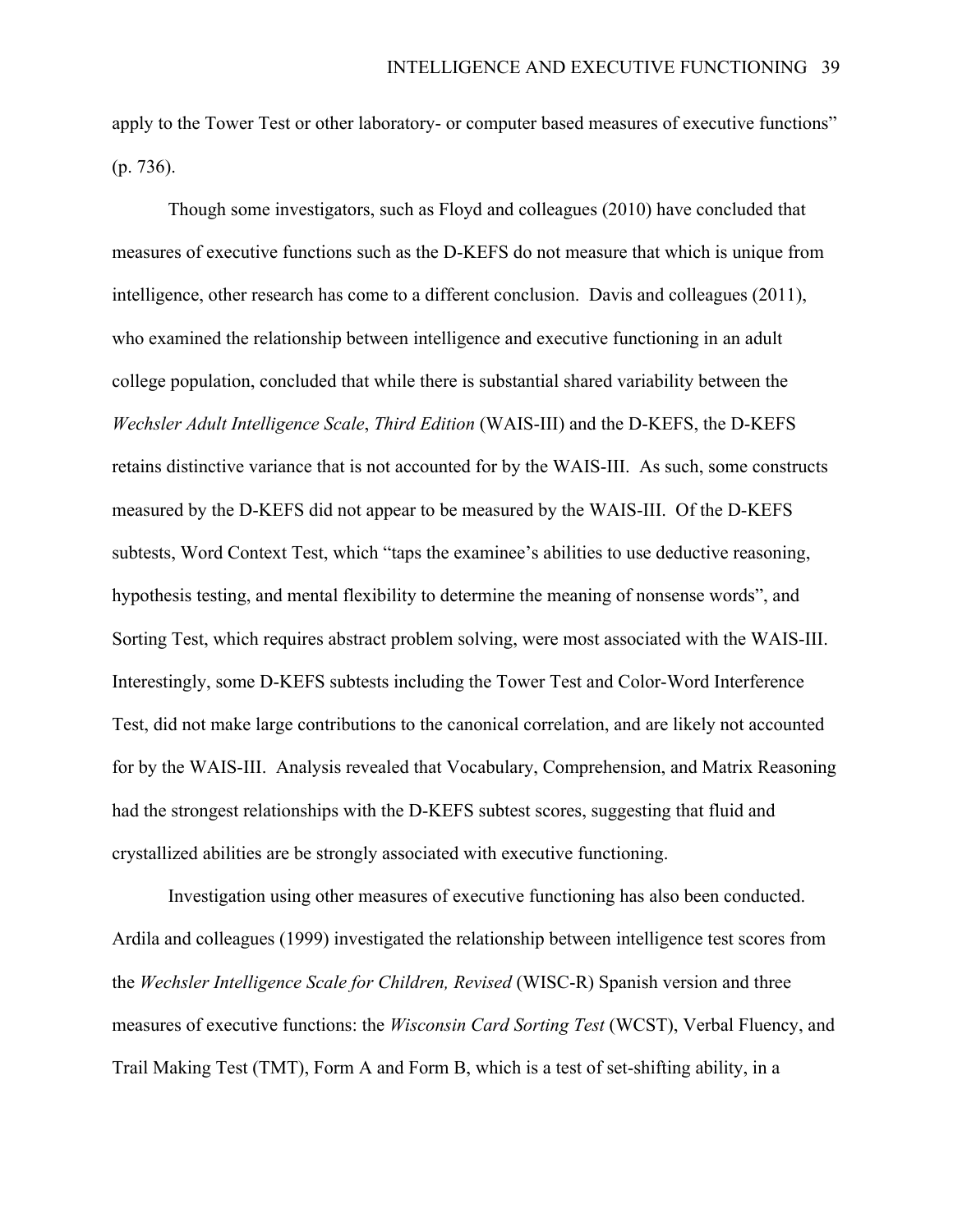population of adolescents. Though most verbal subtests of the WISC-R as well as the Verbal and Full Scale IQs were positively correlated with Verbal Fluency, correlation was weak to moderate. With regard to the WCST, the Preservative errors score was weakly to moderately negatively correlated with Verbal IQ and Full Scale IQ, Information, Similarities, Arithmetic, and Block Design. With regard to the TMT, TMT form B errors negatively and moderately correlated with the WISC-R Vocabulary subtest and TMT form A time negatively correlated with Performance IQ. Due to the lack of abundant, strong relationships between variables, the researchers conclude from their analysis that "these results support the assumption that traditional intelligence tests do not appropriately evaluate executive functions" (Ardila et al., 1999, p. 35). While the analyses used in this study are appropriate for a preliminary investigation into the relationships among these variables, some concerns exist regarding the methodology of this study, including possible language issues given that the WISC-R Spanish version that was utilized as a measure of intelligence was normed in Spain, but the participants of this study were from Colombia. Similar concern exists regarding the executive function measures utilized. While the WCST was reported to have been normed with Spanish-speaking children, the basis of these norms is not specified. The generalizability of these findings to an English speaking population using English language tests is unclear without additional investigation. However, this study supports the assertion that executive function abilities cannot entirely be extrapolated from intelligence.

Age has been found to potentially play a role in the relationship between executive functions and intelligence. de Frais and colleagues (2006) investigated four tests of executive functioning, and explored the relationship between age and intelligence and executive functioning in a population of older adults. Measures included the Hayling Sentence Completion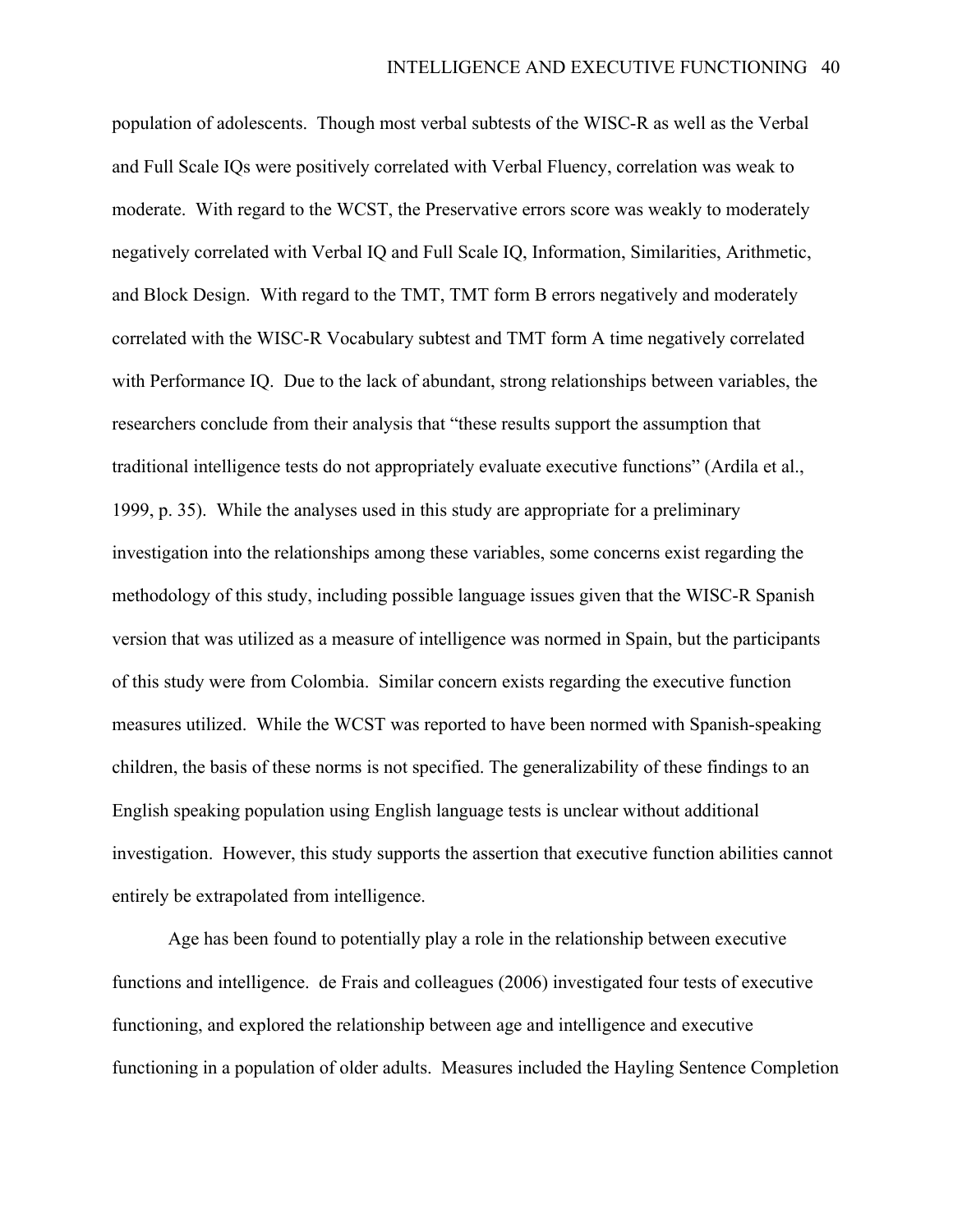Test, which was purported to be a test of inhibition, the Brixton Spatial Anticipation Test, which was purported to be a test of set-shifting based on the WCST, a Stroop Test, and the Color Trails Test (CTT), which was similar to the Trail Making Test (TMT). A letter series task in which participants had to identify a pattern in a series of letters was used as a measure of fluid intelligence, and a multiple choice vocabulary test was used as a measure of crystallized intelligence. The researchers concluded that poorer executive functioning performance is related to older age and lower fluid intelligence; crystallized intelligence was not significantly related to executive functioning. However, this study was limited by the measures used to assess fluid and crystallized intelligence, which are not well established and may not appropriately represent the constructs they were meant to represent.

### **Conclusion**

Despite great interest in the field of psychology in both intelligence and executive functions, the relationship between the two remains unclear. Intelligence is a difficult term to define and has been conceptualized in a variety of ways throughout the history of the field. Although some debate is still present regarding what constitutes intelligence and if and how it can be measured, there is majority agreement regarding a general intelligence factor or *g*. Similar to intelligence, the term "executive functions", despite being quite popular and of great interest, is one that does not have a clear and universally accepted definition in the field of psychology. This complicates localization of functions, as there is some debate regarding what functions count as executive functions. Lack of a clear and agreed upon definition also complicates assessment. Despite all of this, it is important to recognize that the terms "intelligence" and "executive functions" are both helpful and meaningful, as they capture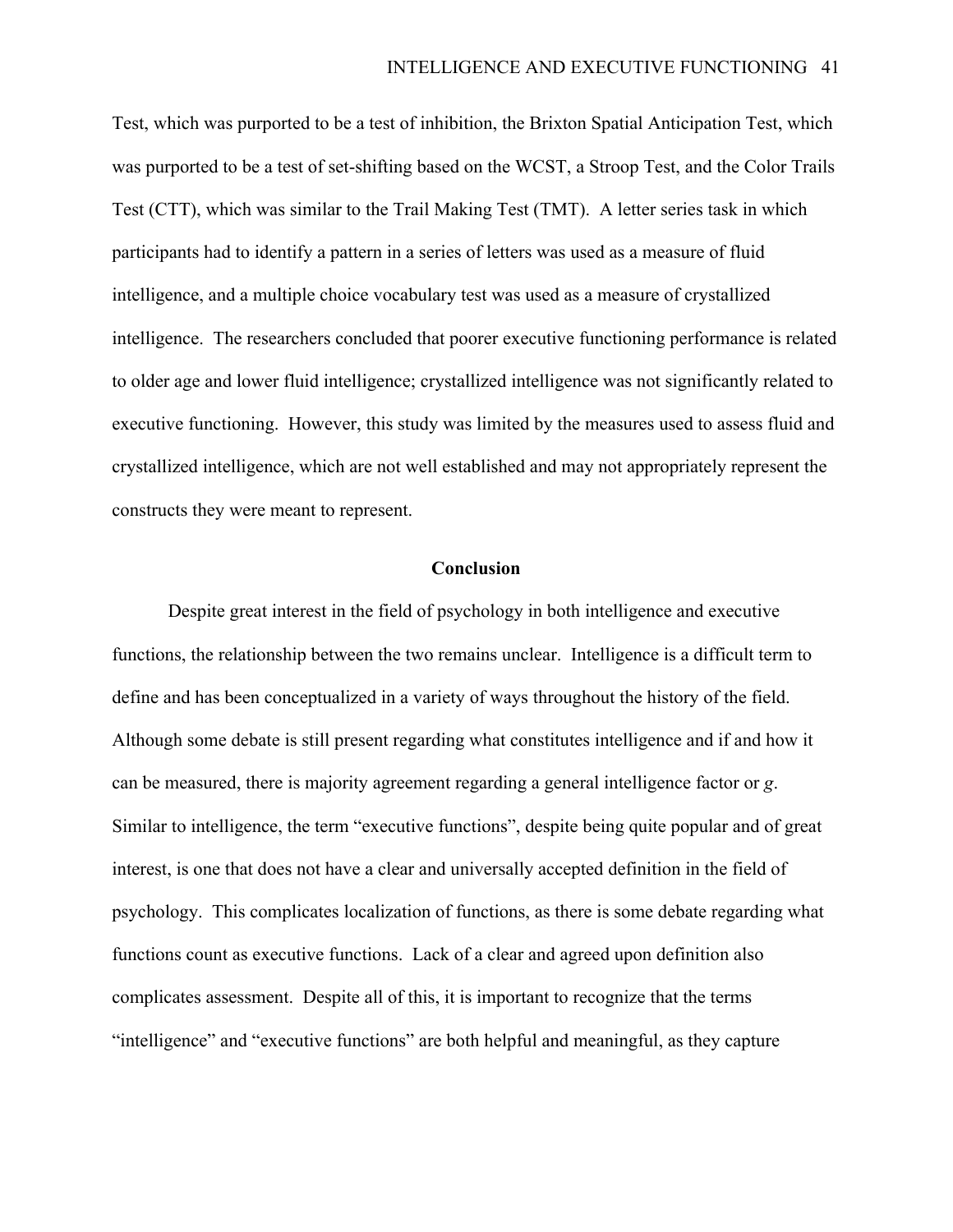important behaviors for typical human functioning. In the future, with continued research, these terms are likely to be debated and refined, and more specific understanding is likely to emerge.

The relationship between intelligence and executive functioning remains unclear. While a positive relationship has been found between intelligence and executive function, there is some debate regarding whether tests of executive functions measure constructs beyond that which is captured by tests of intelligence. Answering this question has important practical application for clinicians with regard to test selection and administration. Past research has been complicated by differences in definition of both constructs, as well as by the use of varying measures of both intelligence and executive functioning. Further research that conceptualizes intelligence using established theoretical constructs and utilizes respected and established measures of executive functions is needed in order to further illuminate the relationship between intelligence and executive functions. This study investigated the relationship between intelligence, as conceptualized using CHC theory, and a subset of executive functions, using well-established measures of both intelligence and executive functions. The following chapter provides a description of the methodology used in this study.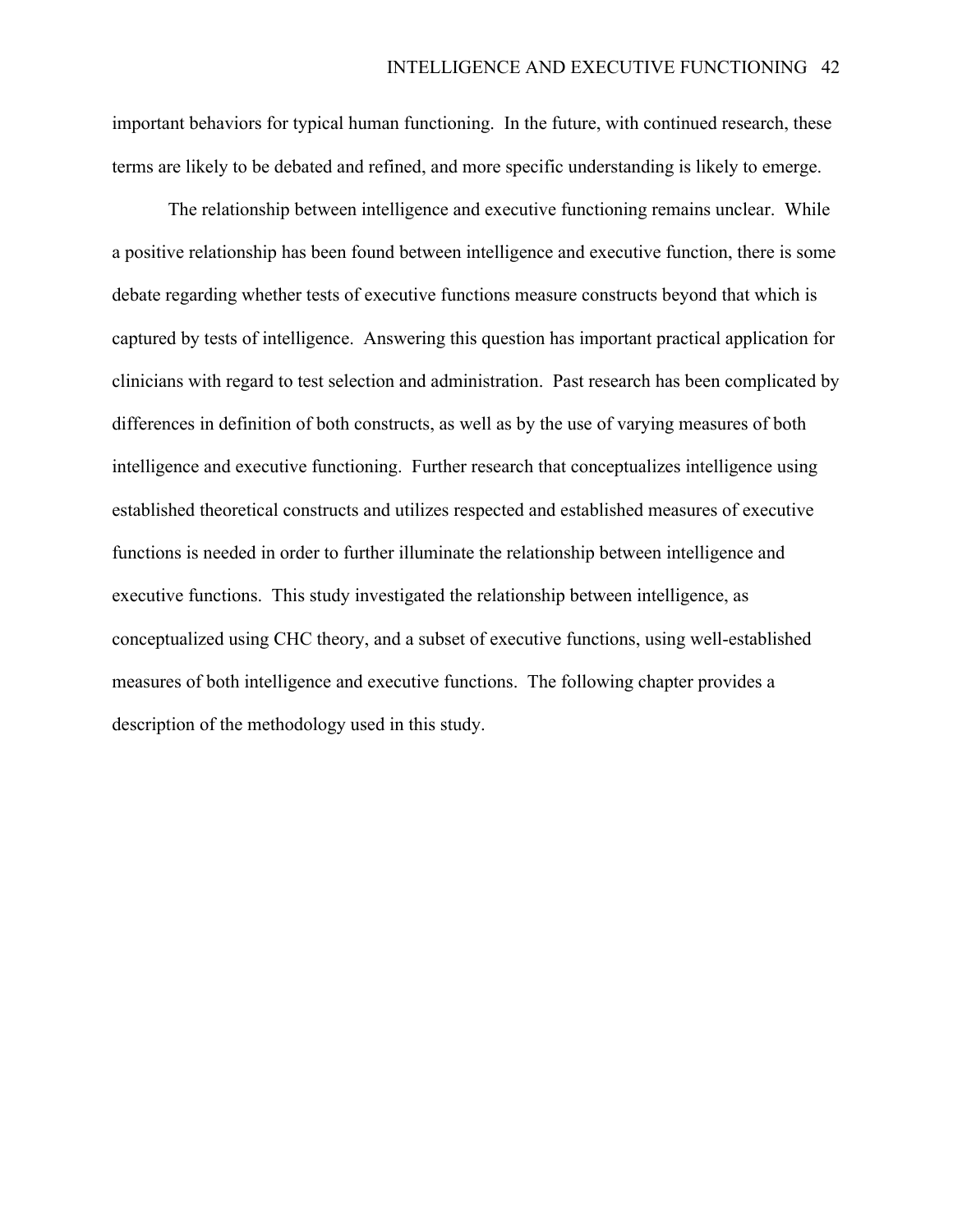## **CHAPTER III**

## **METHODOLOGY**

This chapter is organized into four sections: (1) Participants; (2) Procedures; (3) Instrumentation; and (4) Statistical Procedures and Data Analysis. The purpose of this chapter is to describe the recruitment and selection of participants, procedures involved in data collection, and the instruments utilized. This study utilized data collected from a larger study investigating the relationship between Quantitative Electroencephalography (QEEG) and neuropsychological variables.

## **Participants**

The participants were 64 undergraduate students enrolled in psychology courses at a Midwestern university. All of the participants were recruited through a university research pool. In accord with university departmental procedures, participants were granted three credit hours of research participation towards academic requirements. The university Internal Review Board granted permission to conduct this study.

An adult college population differs greatly with regard to executive functioning ability as compared to an adolescent or child or older adult population. Given their age, these participants were most likely at a point where their frontal lobes and executive functioning abilities were still developing; their particular stage of development makes them a population unique from children and adolescents. A college population is a good fit for this study because they are likely to represent the general population better than a clinical population. College students have a wide range of abilities, though they are often slightly above average (Davis, Pierson, & Finch, 2011).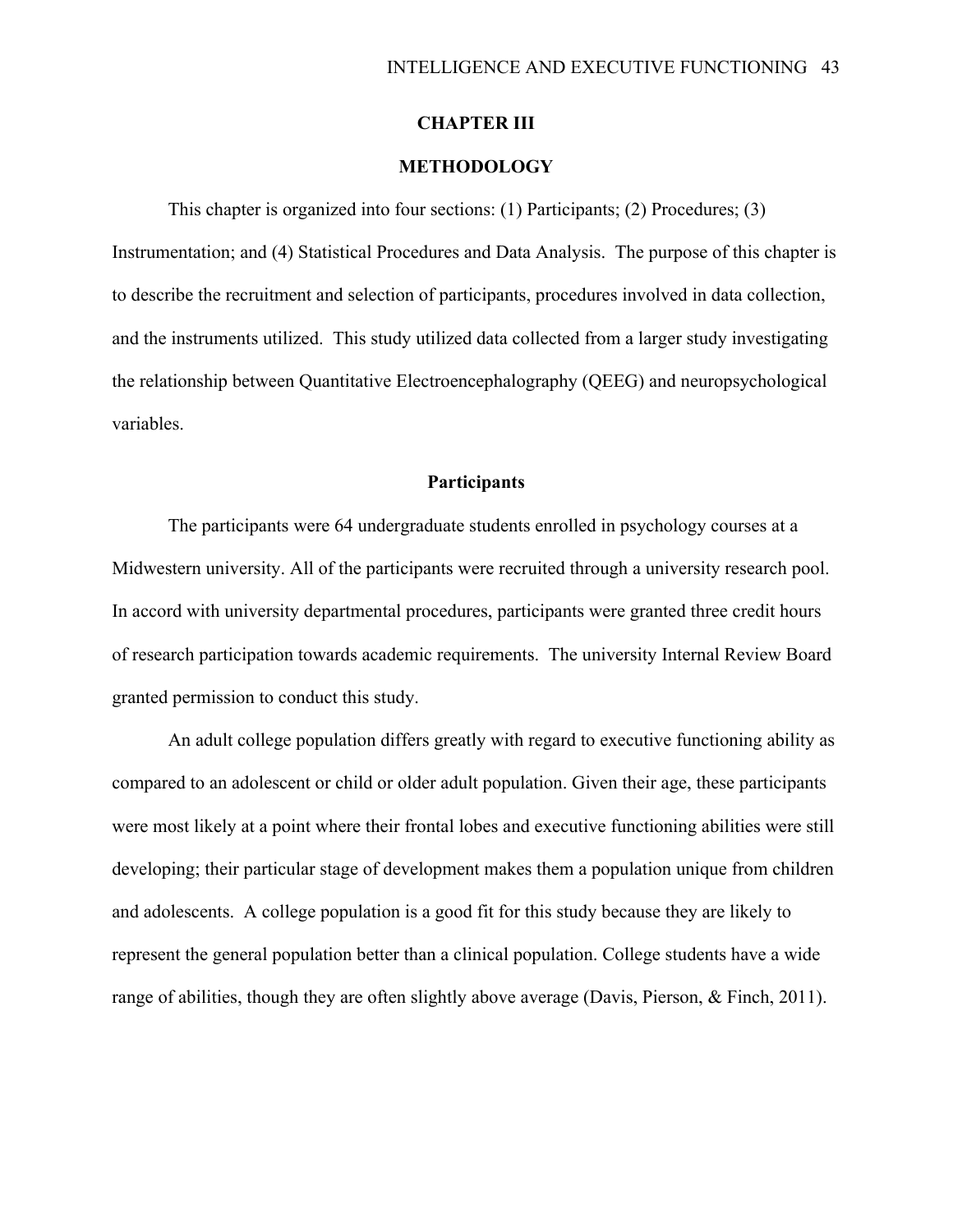#### **Procedures**

Permission to recruit undergraduate students in psychology classes was obtained through the university's Institutional Review Board and the university department. Students learned of the study through an online sign up system to which they had access through course enrollment. Graduate students from the department of educational psychology who had completed extensive training in the administration of standardized measures conducted all data collection. Data were collected by these individuals and organized by this writer, as well as overseen by the study's primary investigator. Upon arrival to their scheduled appointment, participants read and signed an informed consent document that had been approved by the university Institutional Review Board. Participants involved in this study participated in multiple assessments in a process that took approximately three hours. Each participant was assessed during one meeting. Examiners involved in this study were advanced graduate students who had considerable training in psychological and neuropsychological assessment; specifically in the administration and scoring of the assessments utilized. Data were collected over the course of multiple semesters in 2009 and 2010. Participants were administered the *Woodcock-Johnson III Tests of Cognitive Abilities* (WJ-III-Cog; Woodcock, McGrew, & Mather, 2001) and the *Delis-Kaplan Executive Function System* (D-KEFS; Delis, Kaplan, & Kramer, 2001) according to procedure specified in the test manuals. The order of test administration was held constant for all participants: WJ-III-Cog Verbal Comprehension, Visual-Auditory Learning, Spatial Relations, Sound Blending, Concept Formation, Visual Matching, and Numbers Reversed; D-KEFS Color-Word Interference Test; and D-KEFS Tower Test.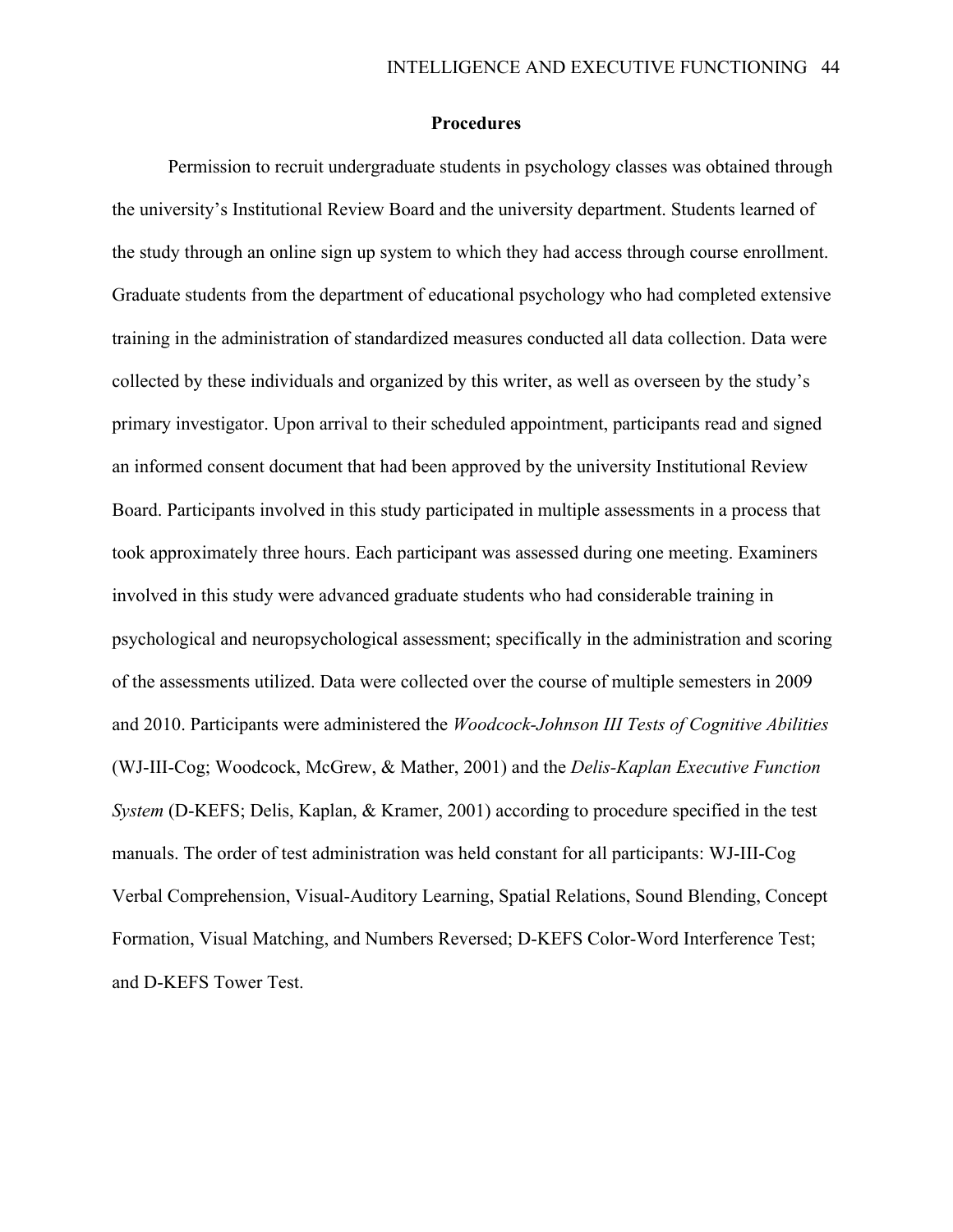## **Instrumentation**

#### **Woodcock-Johnson Test of Cognitive Abilities.**

*Description.* The WJ-III-Cog was administered to measure individual broad CHC factors. The third iteration of the WJ-III-Cog is a popular, individually administered assessment of intelligence that assesses an overall intellectual ability, as well as both fluid and crystallized intelligence and cognitive efficiency. Specific subtests purport to measure broad CHC factors. The WJ-III-Cog consists of a standard battery of 10 subtests, seven of which are necessary for the calculation of general intellectual ability. Each participant was individually administered seven subtests from this measure, including Verbal Comprehension, Visual-Auditory Learning, Spatial Relations, Sound Blending, Concept Formation, Visual Matching, and Numbers Reversed, which assess the CHC factor of Comprehension-Knowledge (*Gc*), Long-Term Retrieval (*Glr*), Visual-Spatial Thinking (*Gv*), Auditory Processing (*Ga*), Fluid Reasoning (*Gf*), Processing Speed (*Gs*), and Short-Term Memory (*Gsm*), respectively. Standard scores were calculated for each of the seven subtests. A standard score has a mean of 100 and a standard deviation of 15. General Intellectual Ability (GIA) was also calculated for each participant, also represented by a standard score.

*Validity and reliability.* The WJ-III-Cog is a valid and reliable individually administered measure of cognitive ability categorized by seven broad CHC factors (McGrew & Woodcock, 2001). The theoretical foundation of the WJ-III-Cog is derived from the CHC theory of cognitive abilities (McGrew & Woodcock, 2001) and guided test content, which supports content validity. Internal structural validity is supported for the WJ-III-Cog. Confirmatory factor analysis was utilized during test development to assess which tests loaded onto the CHC factors; tests that were deemed inadequate were not included in the final version of this measure. Final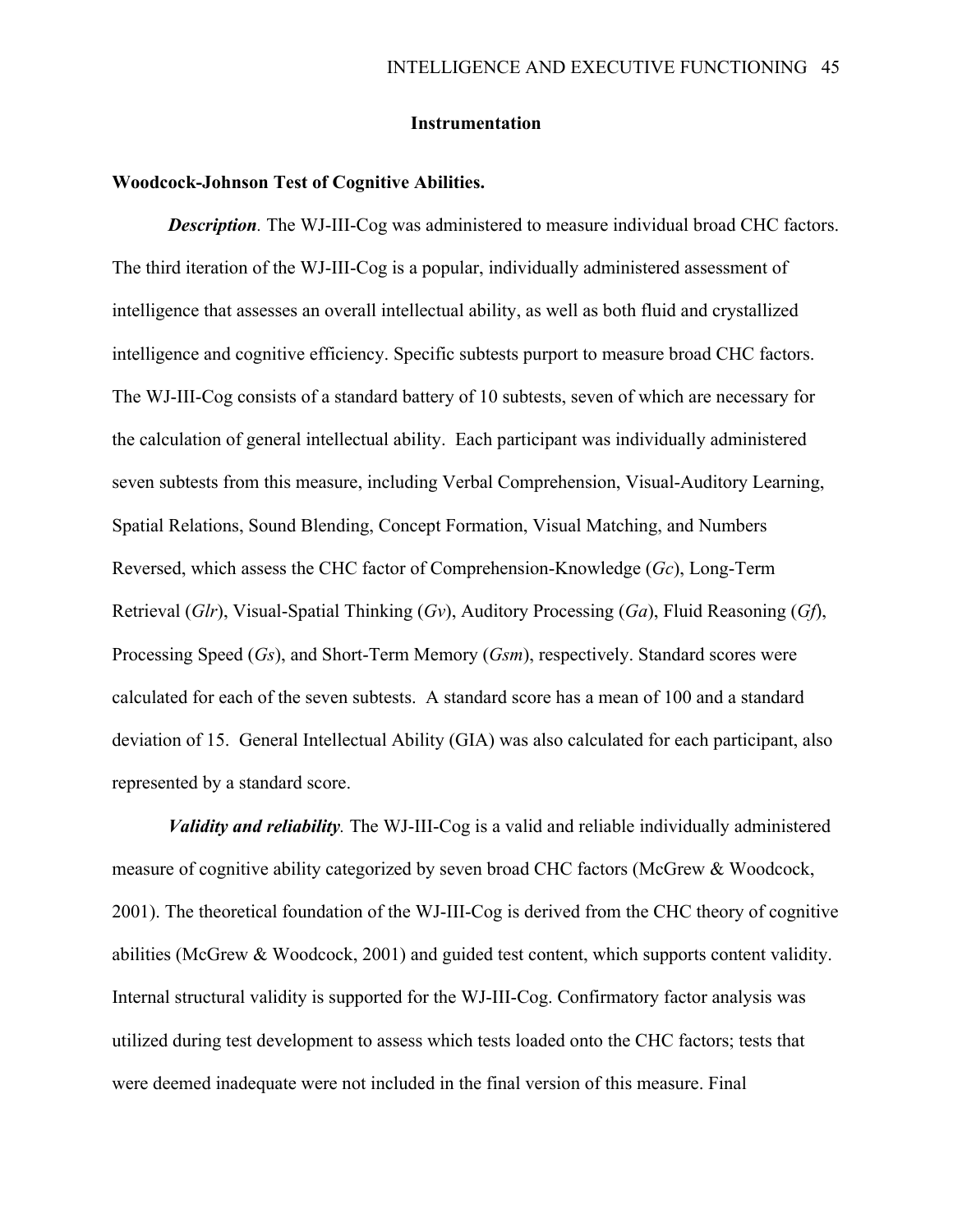confirmatory analyses suggested that a seven-factor CHC model is appropriate. Low correlation between clusters suggests that they measure abilities that are dissimilar; however, most tests from the WJ-III-Cog load onto a general ability factor. Studies suggest that WJ-III-Cog general ability correlates in the .70s with general ability scores from other tests of intelligence, including the *Wechsler Preschool and Primary Scales of Intelligence, Revised* (WPPSI-R; Wechsler, 1989), the *Wechsler Intelligence Scale for Children, Third Edition* (WISC-III; Wechsler, 1991); the *Differential Ability Scales* (DAS; Elliot, 1990), the *Kaufman Adolescent and Adult Intelligence Test* (KAIT; Kaufman & Kaufman, 1993), and the *Stanford-Binet Intelligence Scale, Fourth Edition* (SB-IV; Thorndike, Hagen, & Sattler, 1986).

The WJ-III-Cog was normed using a nationally representative sample of 8,818 subjects from over 100 communities across the United States, selected to be representative of individuals in the United States ages 24 months to 90 years and older (McGrew & Woodcock, 2001). The normative sample was randomly selected within stratified sampling that controlled for a number of variables including census region, community size, sex, race, Hispanic/non-Hispanic, type of school/college, education of adults, occupational status of adults, and occupation of adults in the labor force (McGrew & Woodcock, 2001).

The subtest-level reliability coefficients for ages 18, 19, and 20-29 range as follows: .93- .93 (Vocabulary), .85-.91 (Visual-Auditory Learning), .80-.81 (Spatial Relations), .88-.91 (Sound Blending, .94 (Concept Formation), .88-.91 (Visual Matching), and .86-.87 (Numbers Reversed) (McGrew & Woodcock, 2001). The cluster intelligence reliability coefficients for ages 18, 19, and 20-29 are generally higher than the individual subtest reliability coefficients: .97 (General Intellectual Ability), .92-.93 (Verbal Ability), .95-.96 (Thinking Ability), and .91-.92 (Cognitive Efficiency) (McGrew & Woodcock, 2001). Test-retest reliability data indicate that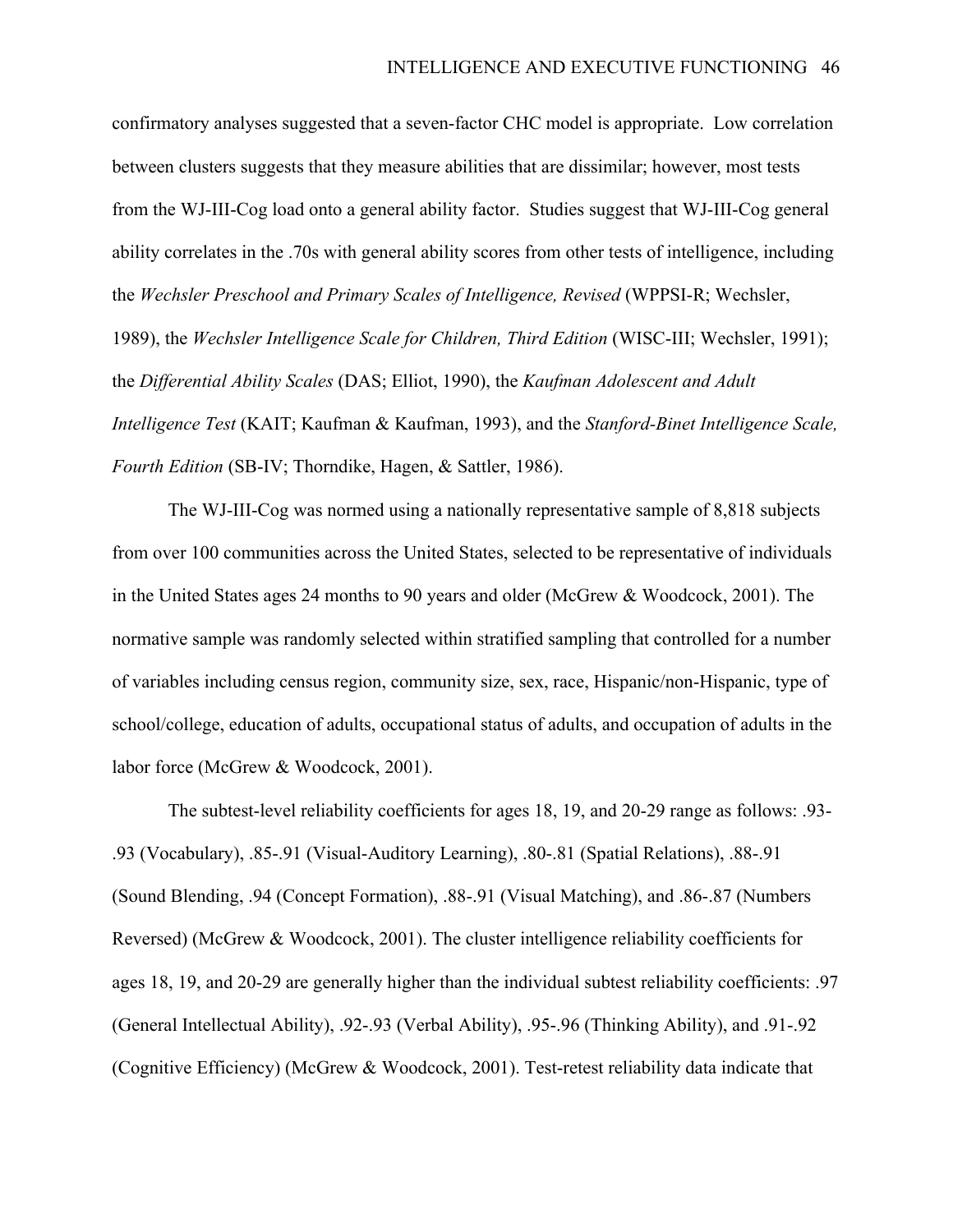scores on the WJ-III-Cog are adequately stable across time for children and adults (McGrew & Woodcock, 2001). Studies have addressed interrater reliability for subtests on the WJ-III-Cog that require subjective evaluation of examinee response; however, none of these subtests were included in the current study.

#### **Delis-Kaplan Executive Function System.**

*Description.* Tests from the D-KEFS were utilized as measures of skills associated with executive functioning. The D-KEFS consists of nine stand-alone tests: Trail-Making Test, Word Context Test, Sorting Test, Twenty Questions Test, Tower Test, Color-Word Interference Test, Verbal Fluency Test, Design Fluency Test, and Proverbs Test. Tests on the D-KEFS measure interdependent neurocognitive processes including processing speed and cognitive efficiency, memory and learning, visual-spatial processing, sensory-motor functioning, and language functioning (Miller, 2007). In the larger study investigating the relationship between EEG and neuropsychological variables, participants were administered two tests from the D-KEFS: Color-Word Interference Test and Tower Test and these tests were used in the current study. Each participant was individually administered both of these subtests. For the Tower Test, scaled scores were calculated, representing total achievement for this task (Tower Test Total Achievement), as well as for the average time the examinee takes to make their moves (Time-Per-Move Ratio). For the Color-Word Interference Test, scaled scores were calculated and recorded for inhibition ability (Inhibition), as well as inhibition-switching (Inhibition/Switching). A scaled score has a mean of 10 and a standard deviation of 3.

The D-KEFS includes tests common to many practitioners. Color-Word Interference Test is a variant of the Stroop task (Stroop, 1935), and the Tower Test is similar to Tower of Hanoi and Tower of London tests (Remine, Care, & Brown, 2008). Importantly, the D-KEFS has the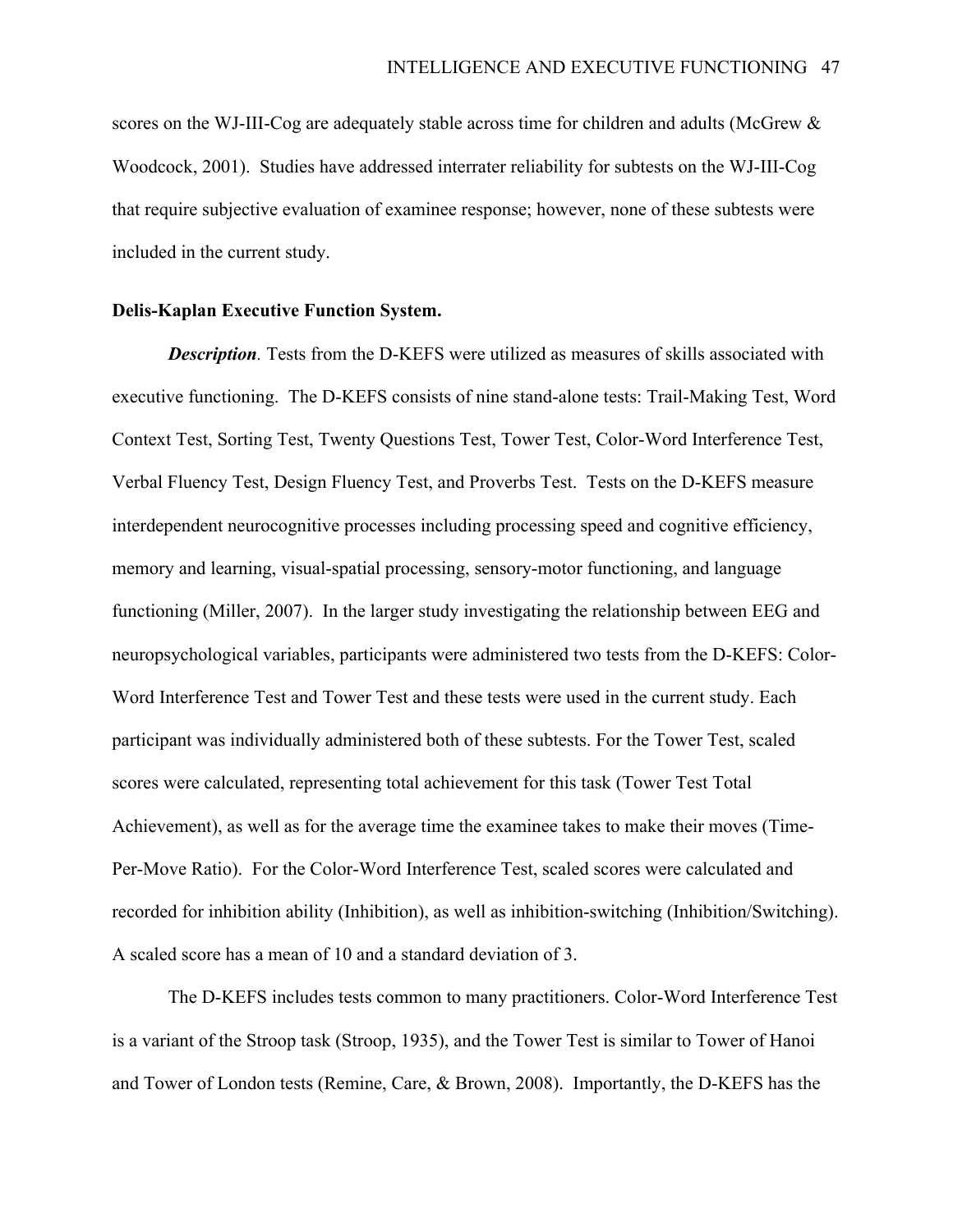added advantage of standardized procedure and a normative sample, which was not present in most previous versions of tower tests (Miller, 2007; Remine et al., 2008).

*Reliability and validity.* The D-KEFS is a measure of executive functioning for ages 8 years through 89 years. Examination of the reliability estimates provided in the D-KEFS technical manual indicate that most are below a value of .80 (Schmidt, 2003). With regard to the Tower Test and Color-Word Interference Test, historical acceptance and widespread use of such measures in neuropsychological assessment prior to inclusion in the D-KEFS is cited as evidence of validity (Shunk, Davis, & Dean, 2006). Convergent and discriminant validity are supported by evidence in the D-KEFS manual, including correlation between D-KEFS tests, correlations of D-KEFS tests to other tests of executive function, and evidence from studies of clinical populations.

#### **D-KEFS Color-Word Interference Test**

*History.* The Color-Word Interference Test on the D-KEFS originates from the Stroop test (Stroop, 1935). Historically, the Stroop test is one of the most commonly used tests of executive functions (Alvarez & Emory, 2006). While different versions of the Stroop test have been developed (e.g. *The Stroop Color and Word Test*; Golden, 1978), within the traditional version of the test, the individual taking the test must first read a page of color words (names of colors) that are printed in black ink. Next, the individual is asked to name the ink color of Xs printed on a page. Last, the individual is asked to name the ink color in which color words are printed, and not read the word itself (Jurado & Rosselli, 2007). As described by Humphreys and Samson (2004), "the Stroop task requires that attention be applied to the dimension of the stimulus deemed relevant by the task instructions (the hue rather than the name of the word), even though this may not be the most salient aspect of the stimulus; thus it requires endogenous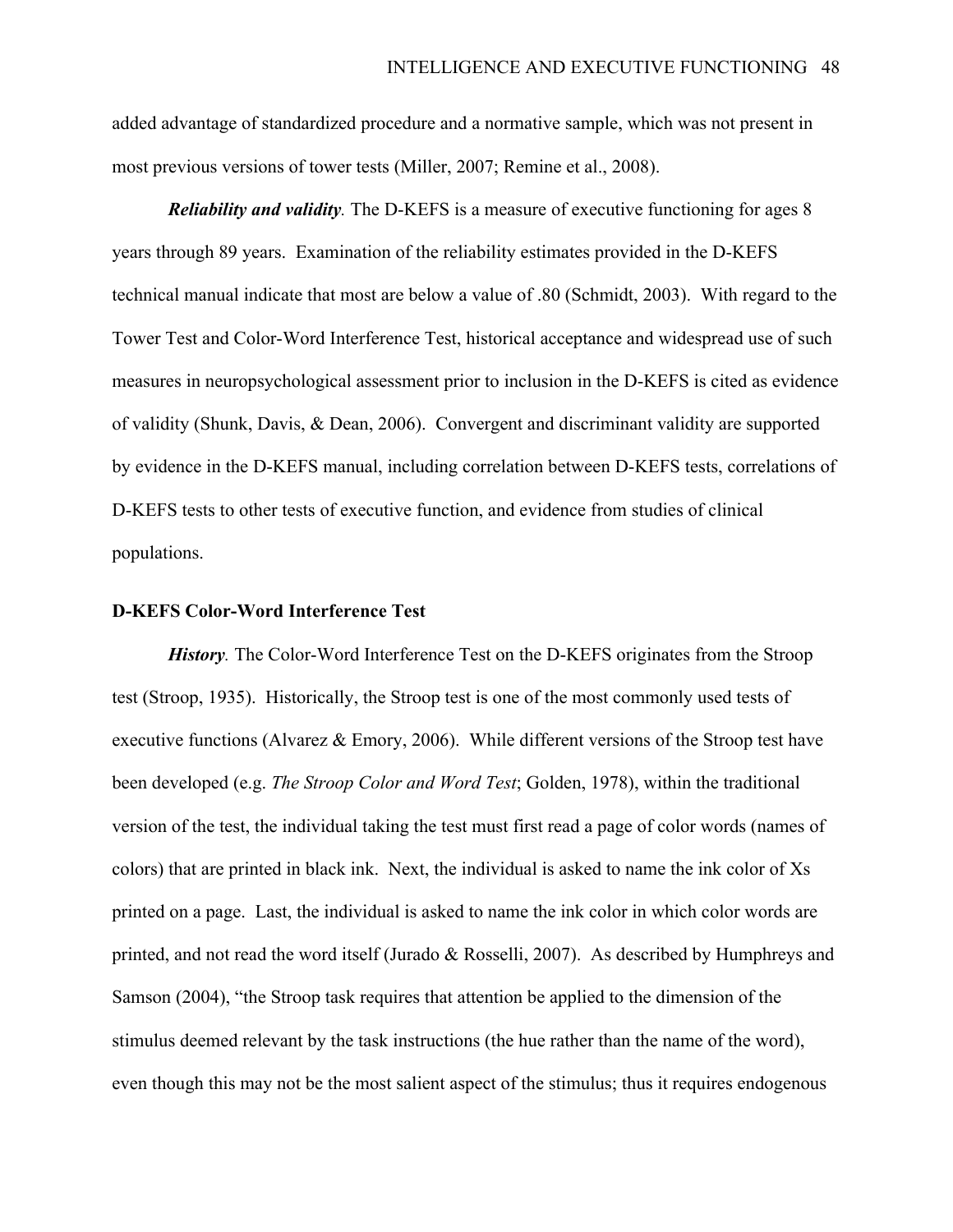[originating from within] control" (p. 610). However, some versions of the test additionally include a set-shifting dimension, such as the Color-Word Interference Test on the D-KEFS. The Stroop test is associated with frontal lobe functioning, specifically with inhibition (Wahlstrom  $\&$ Luciana, 2011) and response monitoring; damage to both the right and left frontal lobes has been associated with impaired performance on this test (Humphreys & Samson, 2004).

It is generally accepted that the Stroop test is a test of inhibitory control (De Luca  $\&$ Leventer, 2008). While the Stroop test has been touted by some as extremely sensitive to deficits in inhibition (Knight & Stuss, 2002), some argue that it is a poor measure of inhibition (Heflin et al., 2011). The Stroop test in general requires inhibition of automatic response; the additional task switching involved in the Color-Word Interference Test requires the involvement of both working memory and inhibition (Diamond, 2002). Within the Stroop color-word task, individuals must block the information of the written text and they must inhibit their automatic response to read the word that is printed before them.

*Description.* The Color-Word Interference Test on the D-KEFS includes the initial reading of color words printed in black ink, but does not include a trial of naming colors printed as Xs. Instead, prior to the initial word reading, the individual is required to name the color of blocks printed on a page. Following the reading of color words printed in black ink, the individual is required in the next task to name the color in which color words are printed, and not read the word itself. This is a task of inhibition, as the individual must inhibit the automatic/over-learned response to read the word itself. In the next and final task, which sets this particular version apart from traditional Stroop measures, the individual is required to engage in a combination inhibition and set-shifting task. Specifically, the individual is presented with a page of color words printed in different colored ink, with some of these words being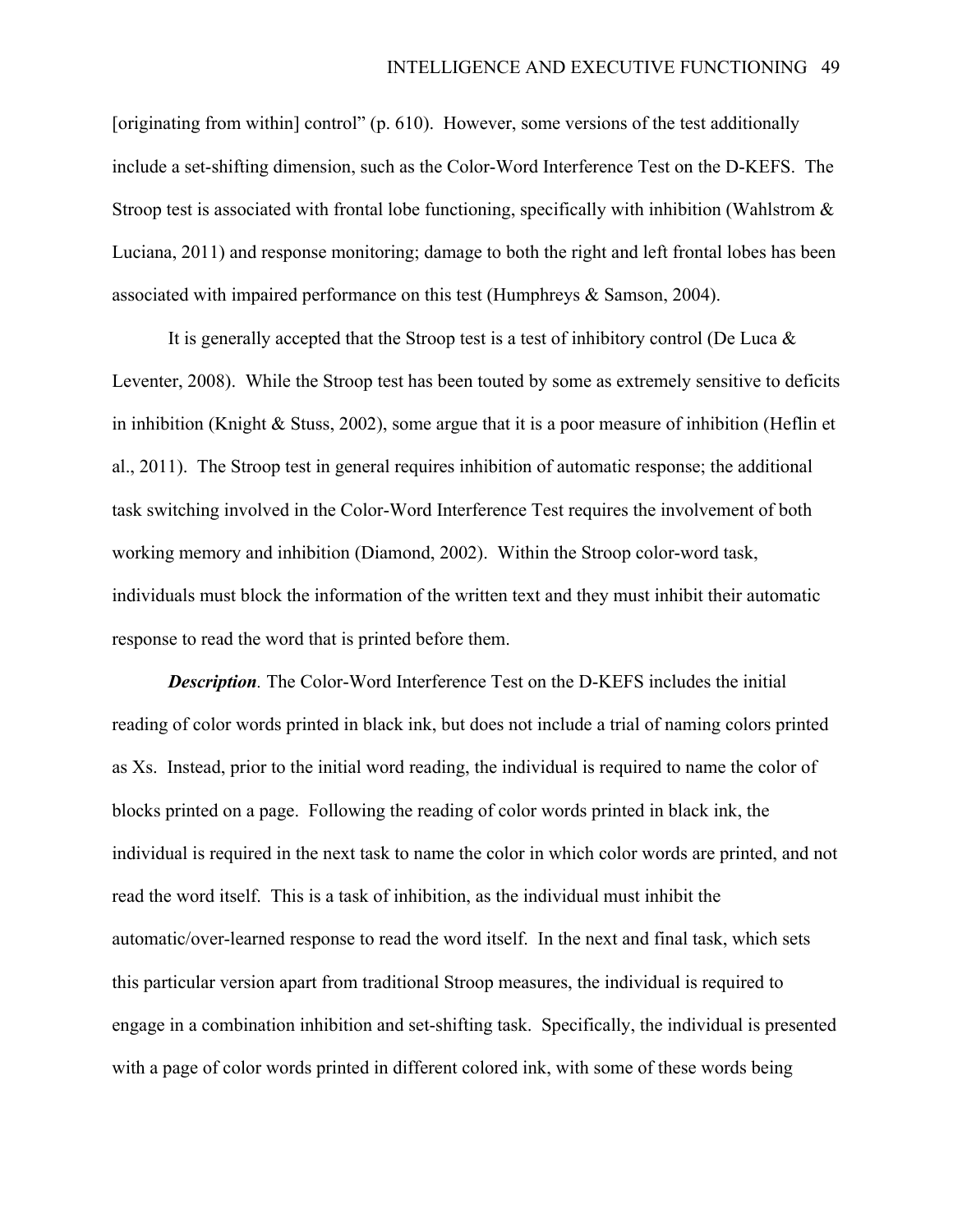inside the confines of a printed box. When the individual encounters a word outside of a box, they are required to name the ink color in which the word is printed; however, if the color word is inside a box, they must instead read the word. When this additional set-shifting dimension is added to the test, cognitive demands are increased because the individual must inhibit an overlearned response (Wahlstrom & Luciana, 2011). This difference can be described in the following way: "While it is difficult to resist a natural inclination or inhibit a dominant response, after awhile such inhibition no longer requires DL-PFC [dorsolateral prefrontal cortex] action so long as you consistently do that without interruption. For example, on the classic Stroop task…it is difficult to report the color of the ink, ignoring the words, but it is far easier to do that over many trials than to switch back and forth between reporting the ink color and reporting the word, even though many trials in the latter condition are purportedly easy because the correct response on those trials is to make the prepotent response (that is, read the word)" (Diamond, 2002, p. 466).

*Reliability and validity.* The D-KEFS Color-Word Interference Test was utilized in this study to assess the executive functions of inhibition and set-shifting. A large, nationally representative sample of individuals aged 8-89 years was utilized to estimate reliability and validity information for the D-KEFS Color-Word Interference Test. Internal consistency for the combined Color Naming and Word Reading composite score were .72 for the 16-19 year old age group, and .82 for the 20-29 age group (Delis, Kaplan, & Kramer, 2001). Test-retest reliability was moderate to high across conditions, with improved scores noted during second testing (Delis, Kaplan, & Kramer, 2001). Moderate positive correlations between the conditions have been identified; high correlations are present between the Color Naming and Word Reading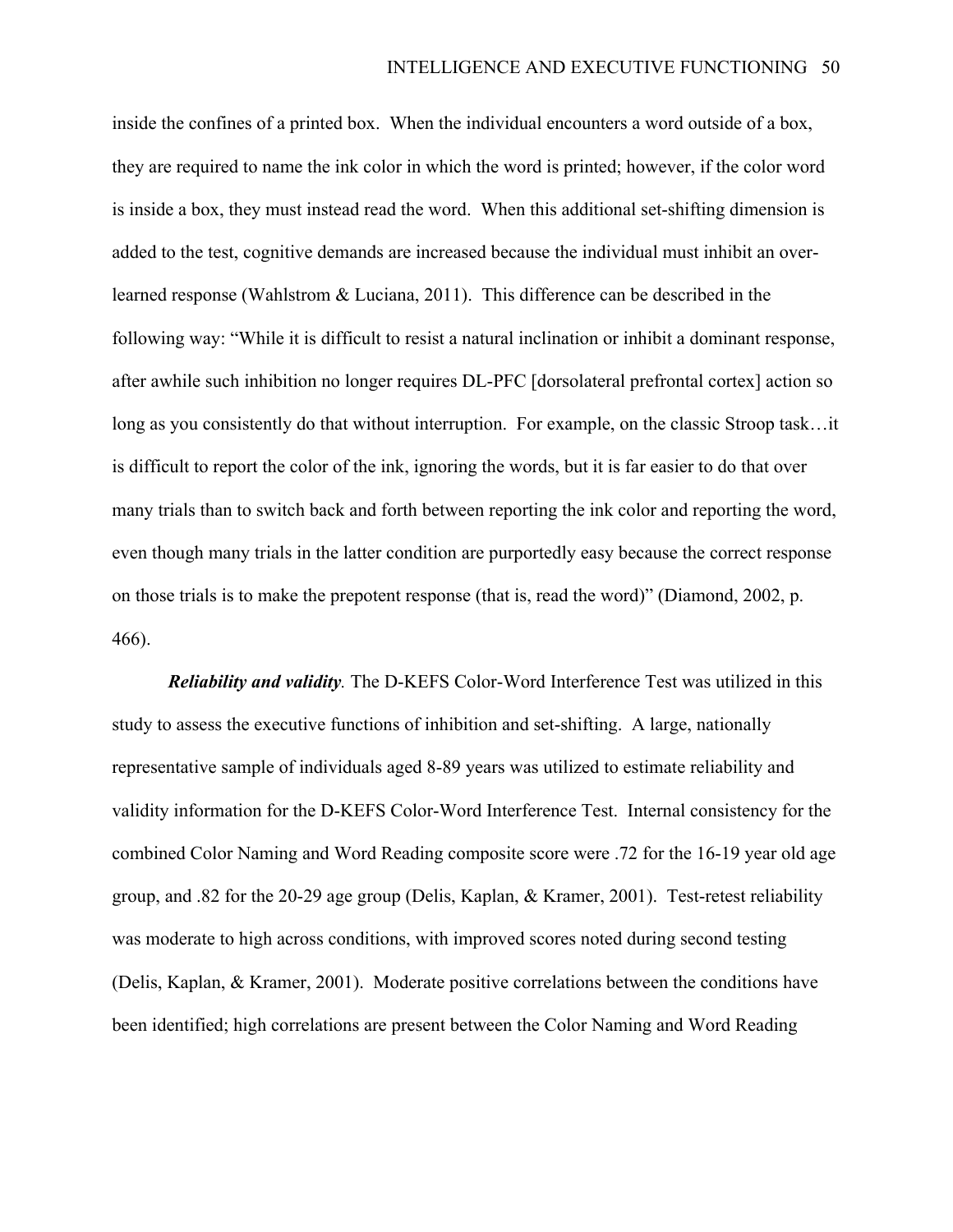conditions, as well as between the Inhibition and Inhibition/Switching conditions (Delis, Kaplan, & Kramer, 2001).

### **D-KEFS Tower Test**

*History*. As a measure, the tower test has a long history. The test was originally developed in 1883 by Edouard Lucas, a French mathematician, and was called the Tower of Hanoi (Koppenol-Gonzalez et al., 2010). The Tower of London test was developed in 1982 with the intention of measuring executive planning ability (Koppenol-Gonzalez et al., 2010). As is evident by history, there are multiple versions of the tower test, the most well known and researched of which include the Tower of London Test, the Tower of Hanoi Test, and the Tower Test from the D-KEFS. While there are differences between these various versions of the test, and while some caution should be made with regard to extrapolating from one to another, their common attributes allow for a general consideration. The Tower Test is assumed to measure planning, inhibition, and working memory (Koppenol-Gonzalez et al., 2010). According to McCloskey (2009), the D-KEFS Tower Test involves the following information processing demands: attention processing, visual motor processing, sequencing, visuospatial ability, reasoning ability, as well as creating and accessing strategies. In the context of neuropsychological testing, the total move score on the Tower Test is considered the primary score. A low total move score is reflective of good planning ability (Koppenol-Gonzalez et al., 2010). Also considered in many cases is the total number of problems solved correctly, as well as time.

As stated previously, the Tower Test is purported to measure planning ability (Wahlstrom & Luciana, 2011). Planning ability appears to be related to the prefrontal cortex. Studies of individuals with prefrontal damage suggest that compared to controls, impaired individuals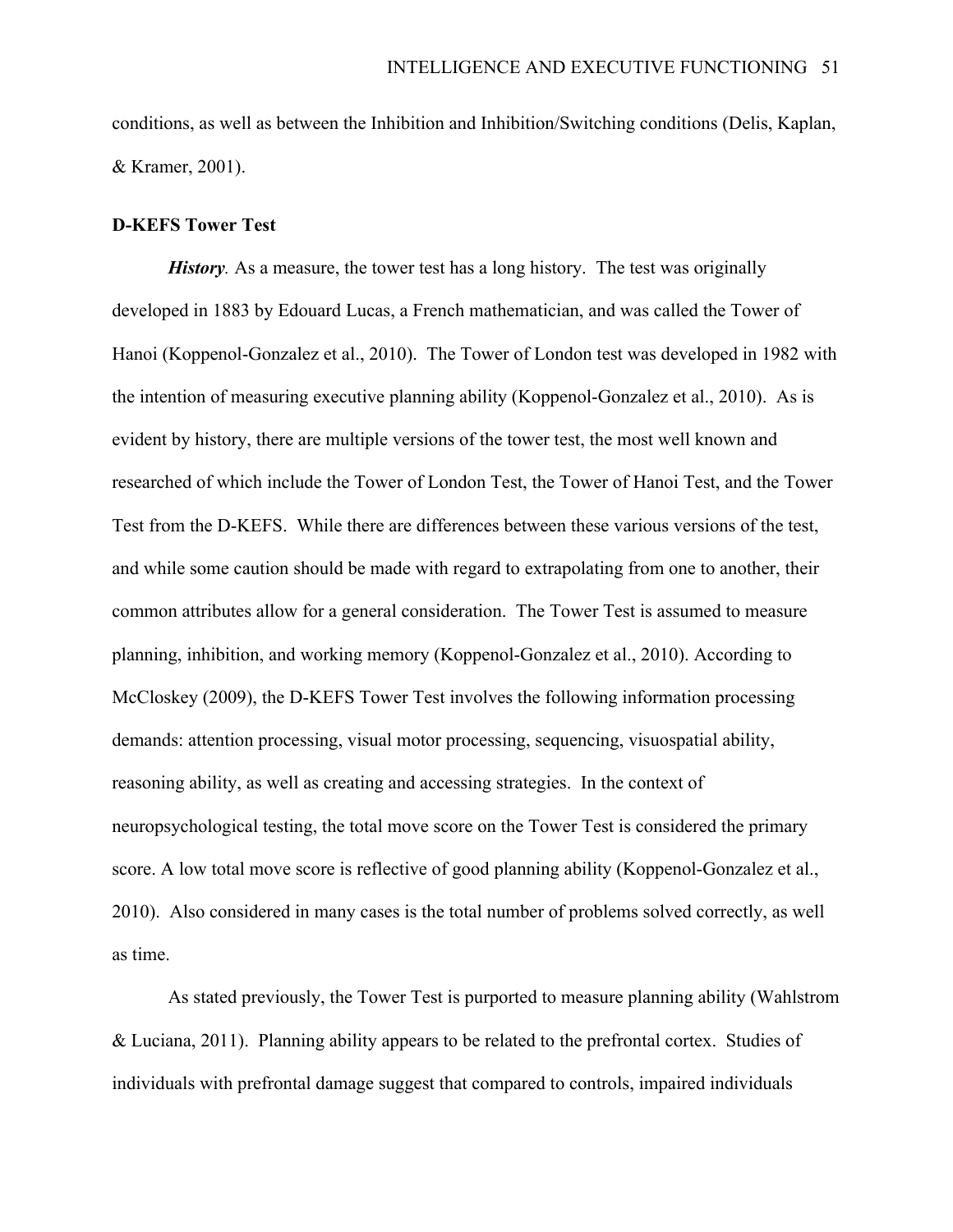perform poorly with regard to planning ability as measured by the Tower Test. While they did not differ on first move time, their overall execution time was significantly longer, and they were less likely to use an effective problem-solving strategy (Owen, Downes, Sahakian, Polkey, & Robbins, 1990 as cited in Koppenol-Gonzalez et al., 2010). In addition to planning, working memory and inhibition are components of executive functions that contribute to performance on the Tower of London and the Tower of Hanoi (Goel & Grafman, 1995; Huizinga, Dolan, & van der Molen, 2006; Miyake et al., 2000 as cited in Koppenol-Gonzalez et al., 2010).

*Description.* The Tower Test on the D-KEFS involves the use of a wooden board with three vertical pegs and five wooden disks that vary in size from small to large. The examinee is required to move the discs from a predetermined starting point so as to match a pictorial representation that is presented to the examinee by the examiner. The predetermined starting point of the discs on the pegs is arranged by the examiner prior to the start of each item administration. The examinee is instructed to move the discs from this starting point to the end point in the fewest number of moves possible. Additionally, the examinee is presented with rules that must be followed including that only one disc may be moved at a time, using only one hand, and that a larger disc may not be placed on top of a smaller disc. Items on the Tower Test differ in difficulty. The minimum number of moves possible increases with item difficulty. The examiner assesses number of moves, but additionally records first-move completion time, item completion time, final achievement (indicating if the final tower is correct or incorrect), and the number of move violations made by the examinee. The D-KEFS Tower Test is designed to measure a number of executive functions including "spatial planning, rule learning, inhibition of impulsive responding, inhibition of perseverative responding, and establishing and maintaining the instructional set" (Delis et al., 2001).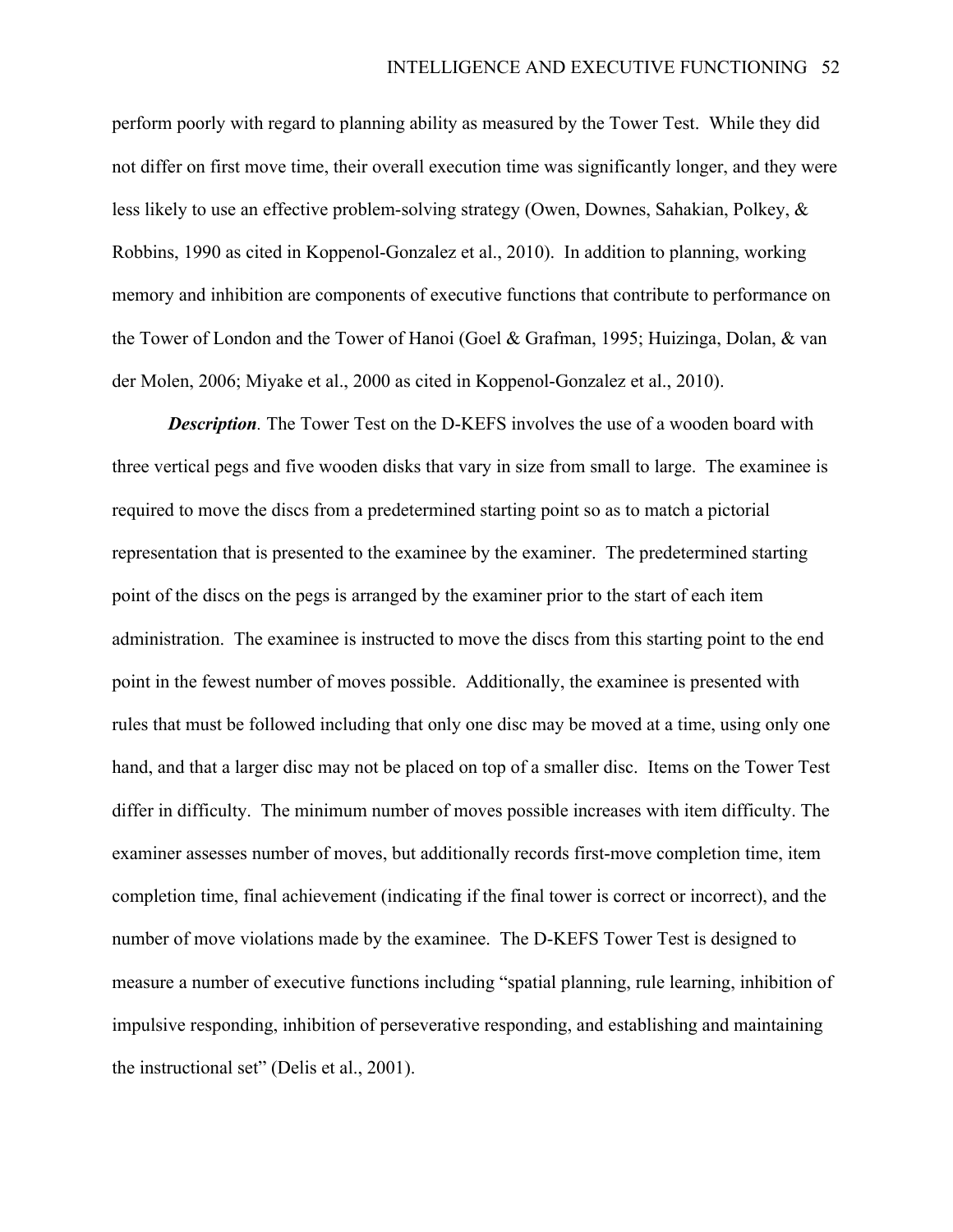*Reliability and validity.* The D-KEFS Tower Test was utilized in this study to assess planning. A large, nationally representative sample of individuals aged 8-89 years was utilized to estimate reliability and validity information for the D-KEFS Tower Test. Internal consistency for the Total Achievement score was .60 for the 16-19 year old age group, and .62 for the 20-29 age group. Test-retest reliability was in the moderate range, with improved scores noted during second testing (Delis et al., 2001).

#### **Statistical Procedures**

Analysis using canonical correlation was implemented so as to assess the strength and nature of the relationship between broad intelligence and executive functions. Specifically, canonical correlation was utilized to assess the relationship between the seven broad CHC factors and four scores from the D-KEFS. The four scores on the D-KEFS include Tower Test Total Achievement Score, Tower Test Time-Per-Move-Ratio, Color-Word Interference Test Condition 3 (Inhibition), and Color-Word Interference Test Condition 4 (Inhibition/Switching), all of which are scaled scores. Canonical correlation is an analysis that assesses the relationship between variables (Thompson, 1984). Specifically, canonical correlation analysis allows for the identification of common dimensions across two sets of variables, and estimates correlation coefficients between sets of variables (Thompson, 1984). It is utilized as an analysis when there are two sets of variables, and the variables within each set are correlated with one another. Canonical correlation functions by identifying linear combinations within the sets of variables that maximizes the correlation found amongst the sets of variables. Importantly, canonical correlation allows not only for the correlation between variable sets, but also identifies which individual variables contribute the most to the identified linear combinations (Davis et al., 2011). With regard to this study, canonical correlation allowed for evaluation of the null hypothesis that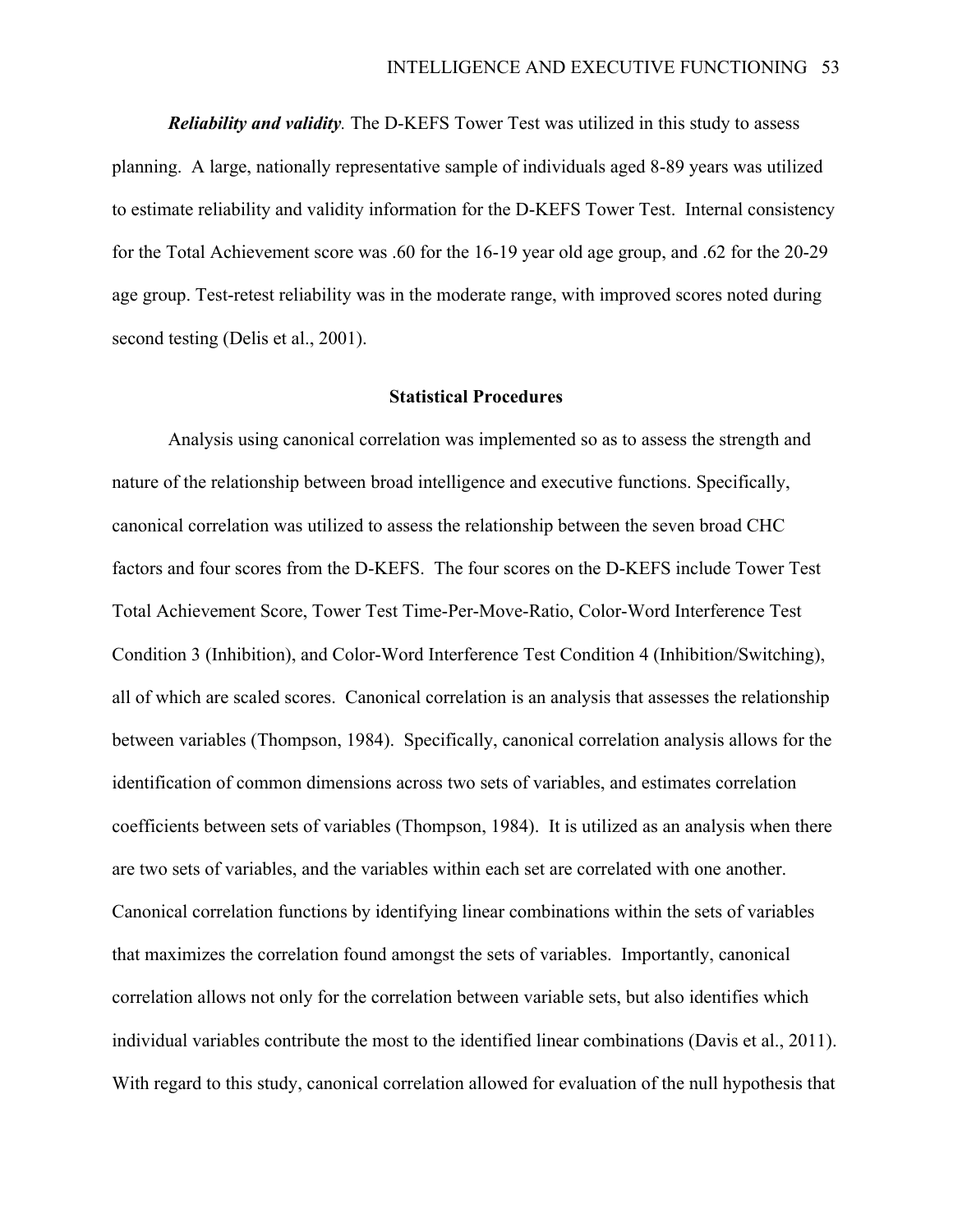the two variable sets are independent of one another (Johnson & Wichern, 2002). Analysis with canonical correlation specifically addressed the question of whether the two sets of variables are related.

Canonical correlation is an infrequently employed technique of multivariate analysis. However, in specific circumstances, it is the most suitable analysis (Thompson, 1984). While ideally a sample size larger than that of this study would be employed for canonical correlation (MacCalum, Widaman, Preacher, & Hong, 2001), there is evidence that samples as small as 50 to 60 participants are adequate for the appropriate use of this analysis (Mendoza, Markos, & Gonter, 1978; Naylor, Lin, Weiss, Raby, & Lange, 2010). Given that the sample size of this study was not ideal, caution should be employed in the interpretation of the results. However, this study may be considered an appropriate preliminary analysis of the relationships in question.

#### **Description of the Sample**

Participants were 64 undergraduate students (38 females and 26 males) enrolled in psychology courses at a large Midwestern university. They ranged in age from 18 to 37 years; with 96.9 percent of the participants age 25 or younger (mean age  $= 19.88$ , standard deviation  $=$ 2.73 years). The ethnicity of the sample was as follows: Caucasian (87.5%), Black/African American (6.3%), Biracial/Multiracial (3.1%), Hispanic/Latino (1.6%), and Other (1.6%; see Table 1). Three participants (4.7%) reported a history of learning disabilities, 4 participants (6.3%) reported a history of attention deficit hyperactivity disorder, and 7 participants (10.9%) reported a history of traumatic brain injury. The majority of participants identified as right hand dominant (90.6%), with most of the remaining participants identifying as left hand dominant (7.8%), and one participant identifying as having equal dominance in both hands (1.6%). All of the participants were recruited from a Psychological Science research pool. In accordance with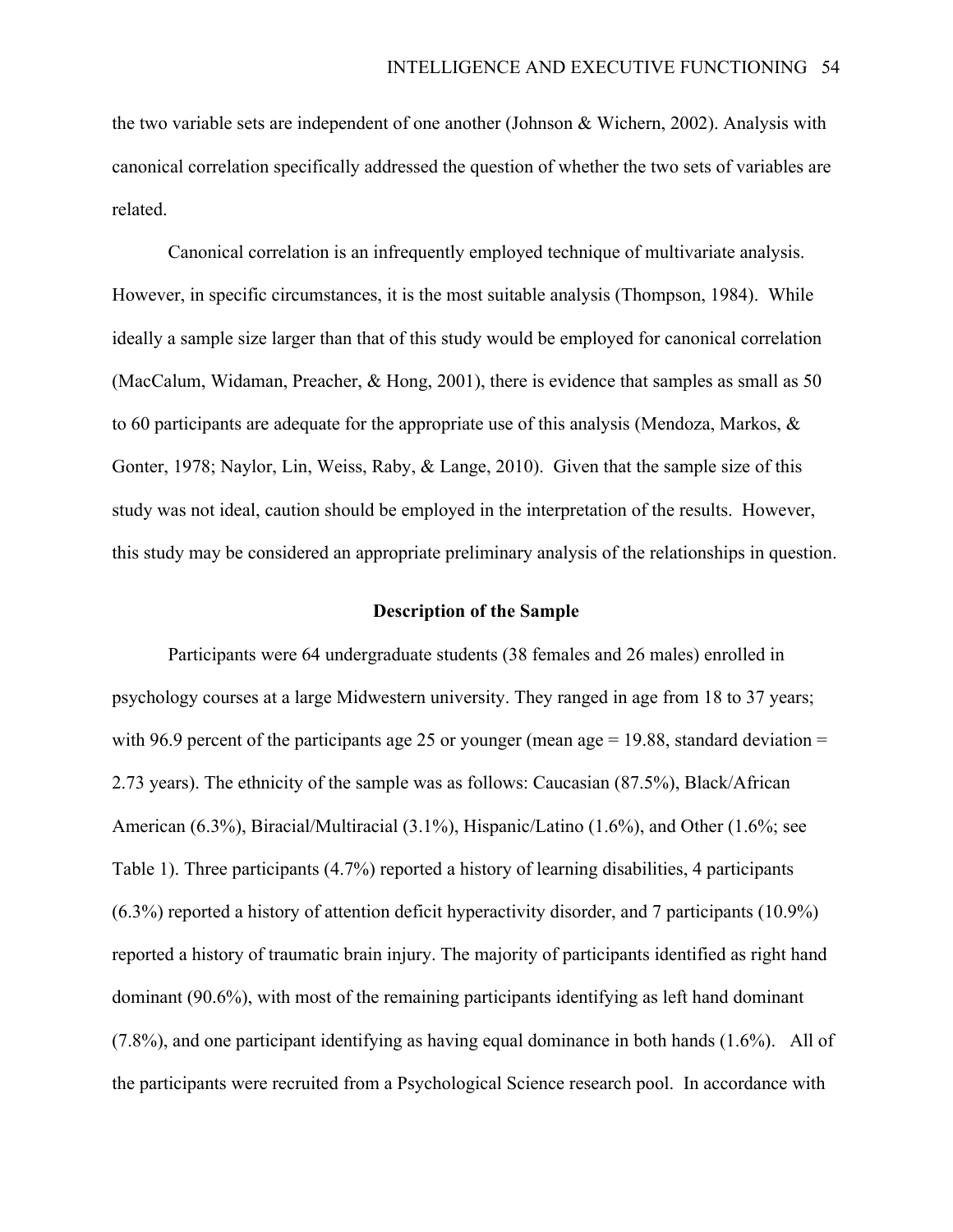the Psychological Science department procedures, participants were granted three credit hours of research participation towards academic requirements. The Internal Review Board at the institution in which this research was conducted approved this study.

| Variable                      | $\,N$          | $(\%)$ |  |
|-------------------------------|----------------|--------|--|
| Gender                        |                |        |  |
| Male                          | 26             | 40.6   |  |
| Female                        | 38             | 59.4   |  |
| Race                          |                |        |  |
| Caucasian                     | 56             | 87.5   |  |
| <b>Black/African American</b> | $\overline{4}$ | 6.3    |  |
| Biracial/Multiracial          | 2              | 3.1    |  |
| Hispanic/Latino               |                | 1.6    |  |
| Other                         |                | 1.6    |  |
| $N=64$                        |                |        |  |

Table 1: *Descriptive Statistics for the Sample*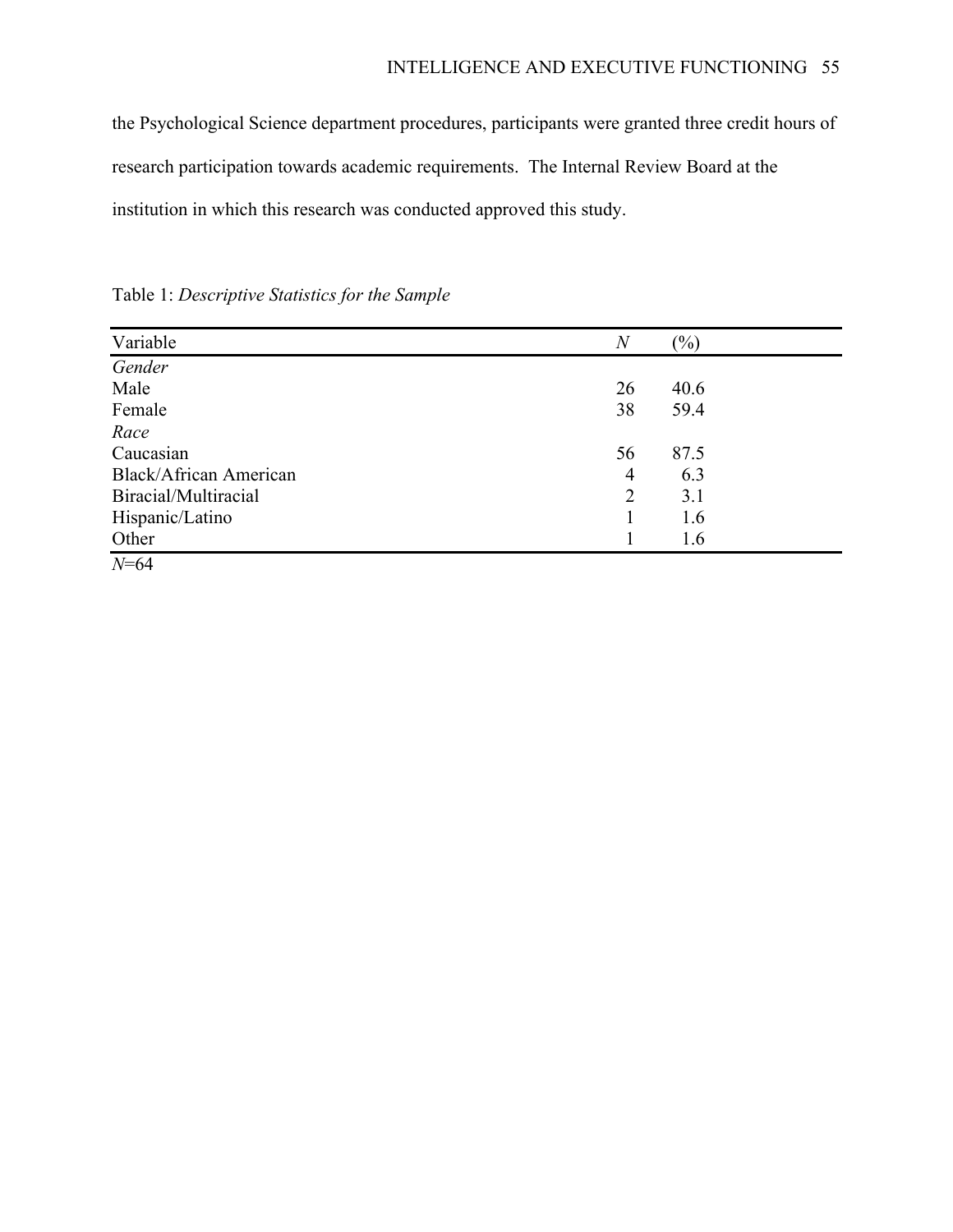## **CHAPTER IV**

## **RESULTS**

The results provide information regarding the relationship between scores on measures of cognitive abilities and executive functioning in a college sample, and may have additional implications regarding the relationship between the seven broad CHC factors and components of executive functioning. In this chapter, the results of implemented statistical analyses are presented. This chapter is composed of two sections: (1) results and analyses and (2) summary of the statistical analysis.

## **Results and Analyses**

## **Descriptive Statistics**

Descriptive statistics for this sample including means and standard deviations of all *Woodcock-Johnson III Tests of Cognitive Abilities* (WJ-III-Cog; Woodcock, McGrew, & Mather, 2001) and *Delis-Kaplan Executive Function System* (D-KEFS; Delis, Kaplan, & Kramer, 2001) variables appear in Table 2. The WJ-III-Cog normative data, which is based on a representative sample of the general population, specifies a mean score of 100 and a standard deviation of 15 for all subtests and composites. As the scores in Table 2 indicate, mean scores from this college sample ranged from 96.5 (Visual-Auditory Learning) to 105.5 (Sound Blending), with all mean scores falling within the expected average range. The D-KEFS test scores have a mean of 10 and a standard deviation of 3. Mean sample scores ranged from 9.4 to 11.3, which is within the expected range.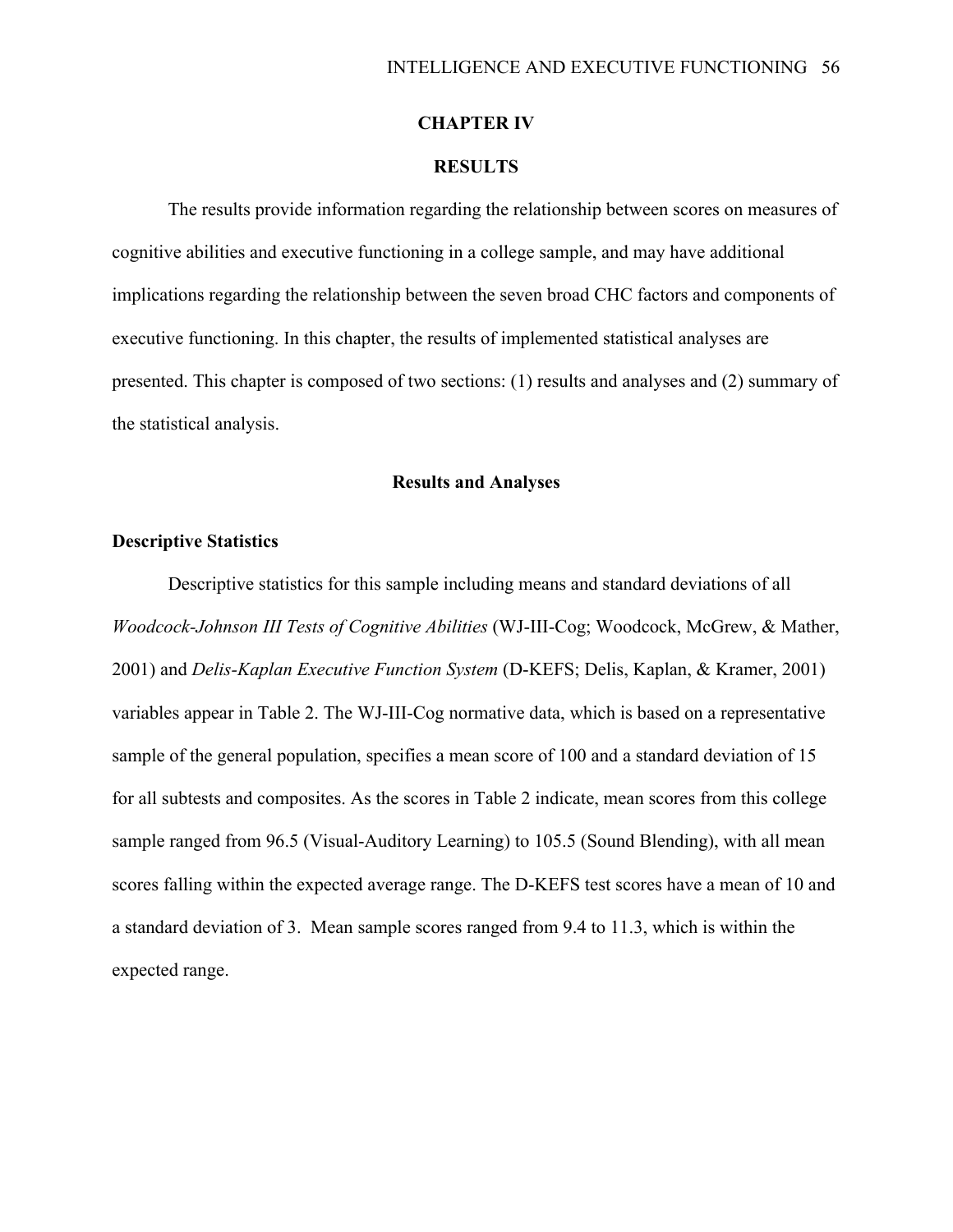| Variable                                                        | Mean  | <b>SD</b> |
|-----------------------------------------------------------------|-------|-----------|
| <b>WJ-III-Cog Subtests</b>                                      |       |           |
| Verbal Comprehension                                            | 99.0  | 9.7       |
| Visual-Auditory Learning                                        | 96.5  | 10.5      |
| <b>Spatial Relations</b>                                        | 102.3 | 8.6       |
| Sound Blending                                                  | 105.5 | 10.6      |
| <b>Concept Formation</b>                                        | 103.6 | 9.6       |
| <b>Visual Matching</b>                                          | 101.4 | 12.2      |
| <b>Numbers Reversed</b>                                         | 100.5 | 12.2      |
| <b>D-KEFS Test Variables</b>                                    |       |           |
| Color-Word Interference Test Condition 3 (Inhibition)           | 11.3  | 2.1       |
| Color-Word Interference Test Condition 4 (Inhibition/Switching) | 11.3  | 1.6       |
| <b>Tower Test Total Achievement Score</b>                       | 10.2  | 2.4       |
| <b>Tower Test Time-Per-Move Ratio</b>                           | 9.4   | 2.3       |

Table 2: *Mean and Standard Deviation Statistics for the WJ-III-Cog and D-KEFS*

Analysis using Pearson's product moment correlation was performed to assess the relationship between each of the four scores from tests of the D-KEFS and each of the seven subtest scores of the WJ-III-Cog. The subtests of the WJ-III-Cog that were analyzed included Verbal Comprehension, Visual-Auditory Learning, Spatial Relations, Sound Blending, Concept Formation, Visual Matching, and Numbers Reversed. Scores from the D-KEFS included Color-Word Interference Test Condition 3 (Inhibition); Color-Word Interference Test Condition 4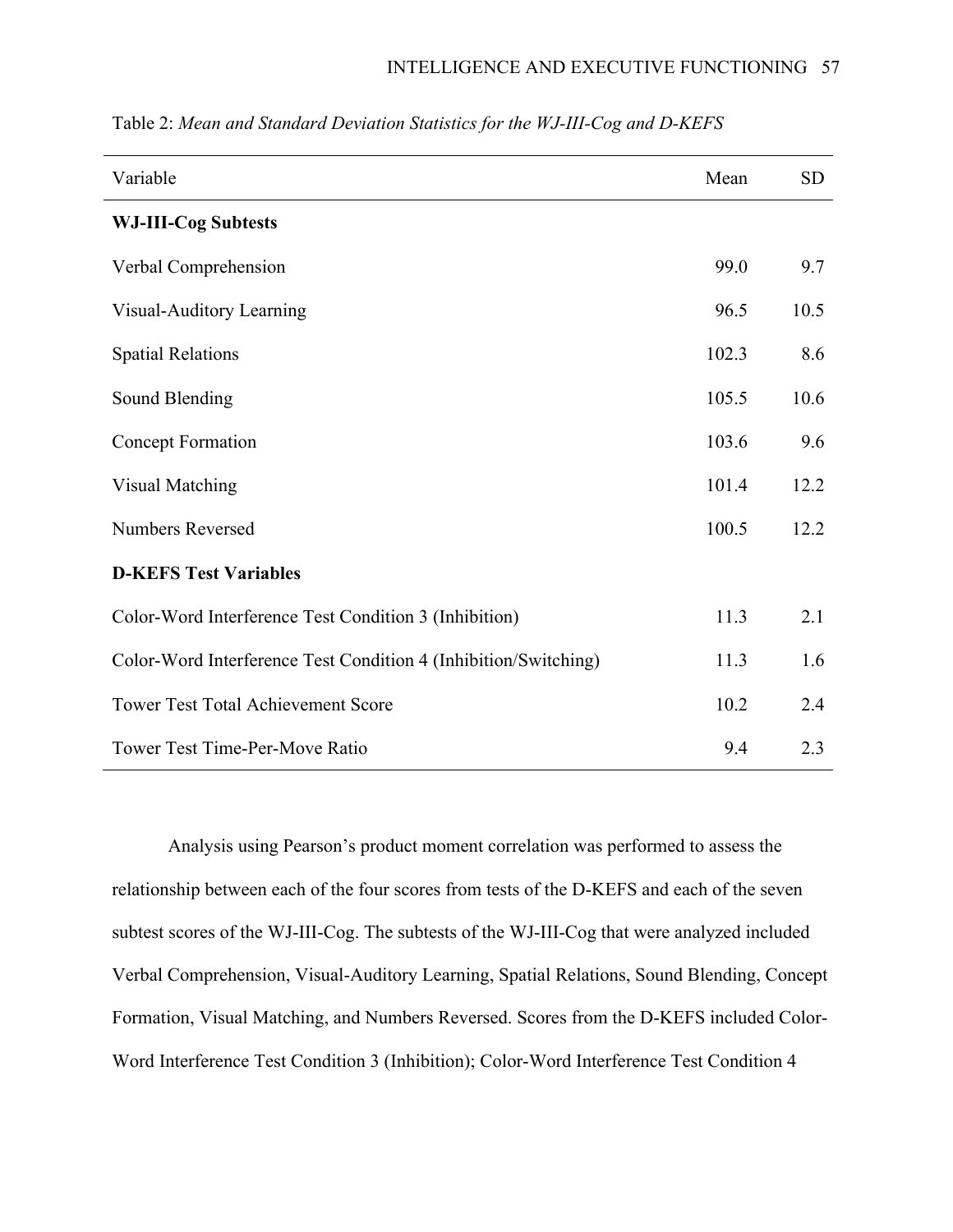(Inhibition/Switching); Tower Test Total Achievement Score; and Tower Test Time-Per-Move Ratio Score. Results of the correlation analysis appear in Table 3.

| Variable                 | Color-Word<br>Interference<br><b>Test Condition</b><br>3 (Inhibition) | Color-Word<br>Interference<br><b>Test Condition</b><br>Switching) | <b>Tower Test</b><br>Total<br>4 (Inhibition/ Achievement | <b>Tower Test</b><br>Time-Per-<br>Move Ratio |
|--------------------------|-----------------------------------------------------------------------|-------------------------------------------------------------------|----------------------------------------------------------|----------------------------------------------|
| Verbal Comprehension     | $.21*$                                                                | .10                                                               | .18                                                      | .09                                          |
| Visual-Auditory Learning | $.21*$                                                                | $-.09$                                                            | .13                                                      | .18                                          |
| <b>Spatial Relations</b> | $.28*$                                                                | $.21*$                                                            | .10                                                      | $.26*$                                       |
| Sound Blending           | $.26*$                                                                | .08                                                               | .10                                                      | $-.04$                                       |
| Concept Formation        | $.22*$                                                                | .16                                                               | $.33**$                                                  | $-.04$                                       |
| Visual Matching          | $.28*$                                                                | $.39*$                                                            | .08                                                      | .05                                          |
| Numbers Reversed         | $.38**$                                                               | .16                                                               | $.32**$                                                  | $.27*$                                       |

Table 3: *Correlations Between D-KEFS Scores and WJ-III-Cog Scores*

*\*Denotes significance at p < .05*

*\*\*Denotes significance at p < .01*

All four D-KEFS scores were significantly correlated with at least two of the WJ-III-Cog subtest scores. Color-Word Interference Test Condition 3 (Inhibition) was significantly correlated with all seven WJ-III-Cog scores (see Table 3). Pearson's correlation coefficient *r* was used as a measure of effect size (Field, 2005). Effect sizes were interpreted using guidelines set forth by Cohen (1992). The correlations with Color-Word Interference Test Condition 3 (Inhibition) were positive and small in nature with regard to effect size for Verbal Comprehension, Visual-Auditory Learning, Spatial Relations, Sound Blending, Concept Formation, and Visual Matching. A medium effect size was indicated for the positive correlation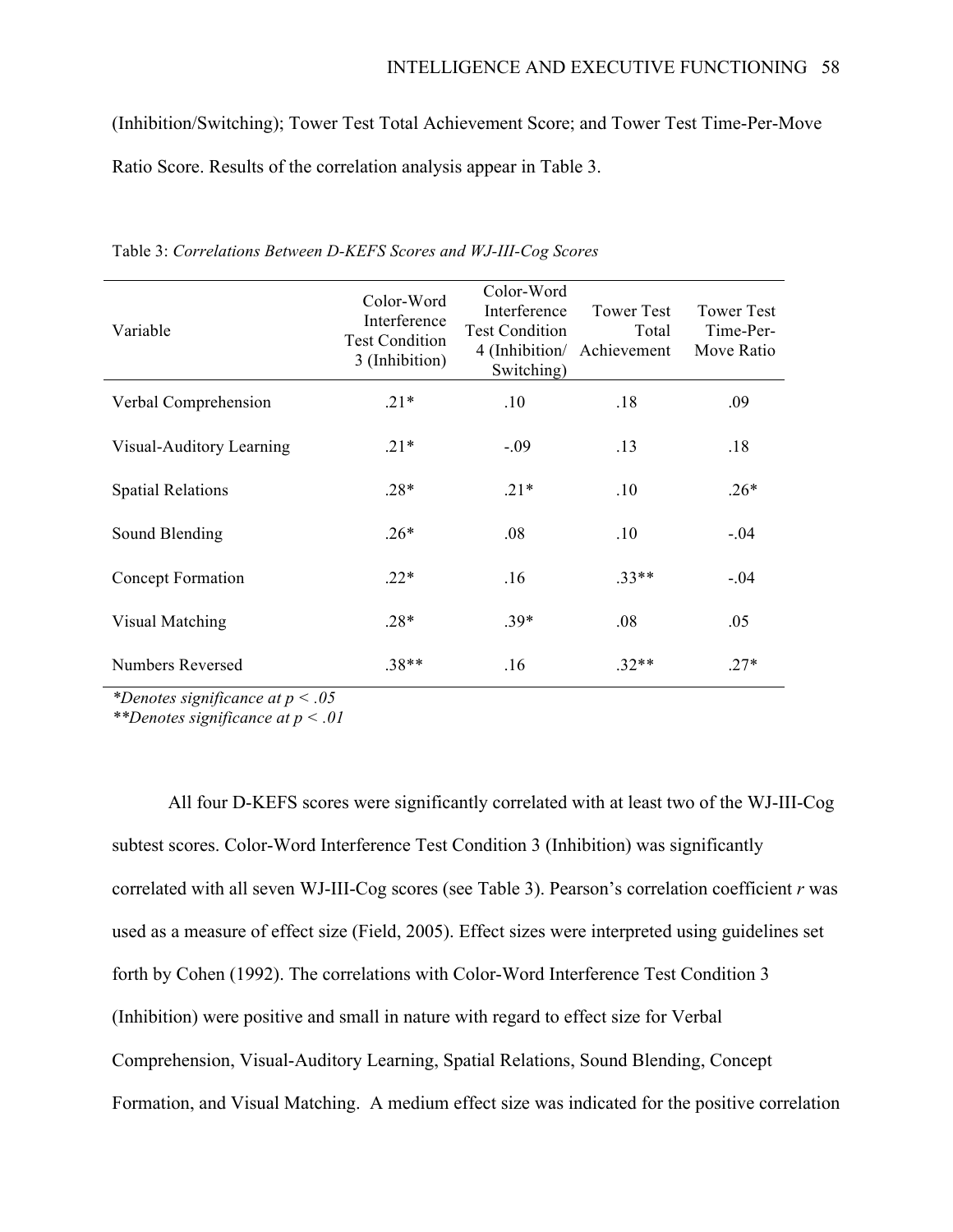between Color-Word Interference Test Condition 3 (Inhibition) and the Numbers Reversed subtest.

Two significant correlations between WJ-III-Cog subtests and Color-Word Interference Test Condition 4 (Inhibition/Switching) were noted (see Table 3). A small effect size was indicated for the positive correlation with Spatial Relations. A medium effect size was indicated for the positive correlation with Visual Matching. Two significant positive correlations between WJ-III-Cog subtests and the Tower Test Total Achievement Score were also noted (see Table 3). A medium effect size was indicated for positive correlations with Concept Formation and Numbers Reversed. Lastly, two significant positive correlations between WJ-III-Cog subtests and the Tower Test Time-Per-Move Ratio score were noted (see Table 3). Small, positive correlations were indicated for both Spatial Relations and Numbers Reversed. All other correlations between subtest scores were not significant. Assessment of these relationships addressed the following research questions:

R3 Is there a significant correlation between Color-Word Interference Test Condition 3 (Inhibition) and the subtests of the WJ-III-Cog?

R4 Is there a significant correlation between Color-Word Interference Test Condition 4 (Inhibition/Switching) and the subtests of the WJ-III-Cog?

 $R<sub>5</sub>$  Is there a significant correlation between Tower Test Total Achievement and the subtests of the WJ-III-Cog?

 $R<sub>6</sub>$  Is there a significant correlation between Tower Test Time-Per-Move Ratio and the subtests of the WJ-III-Cog?

This allowed for initial appraisal of the relationship between the variables.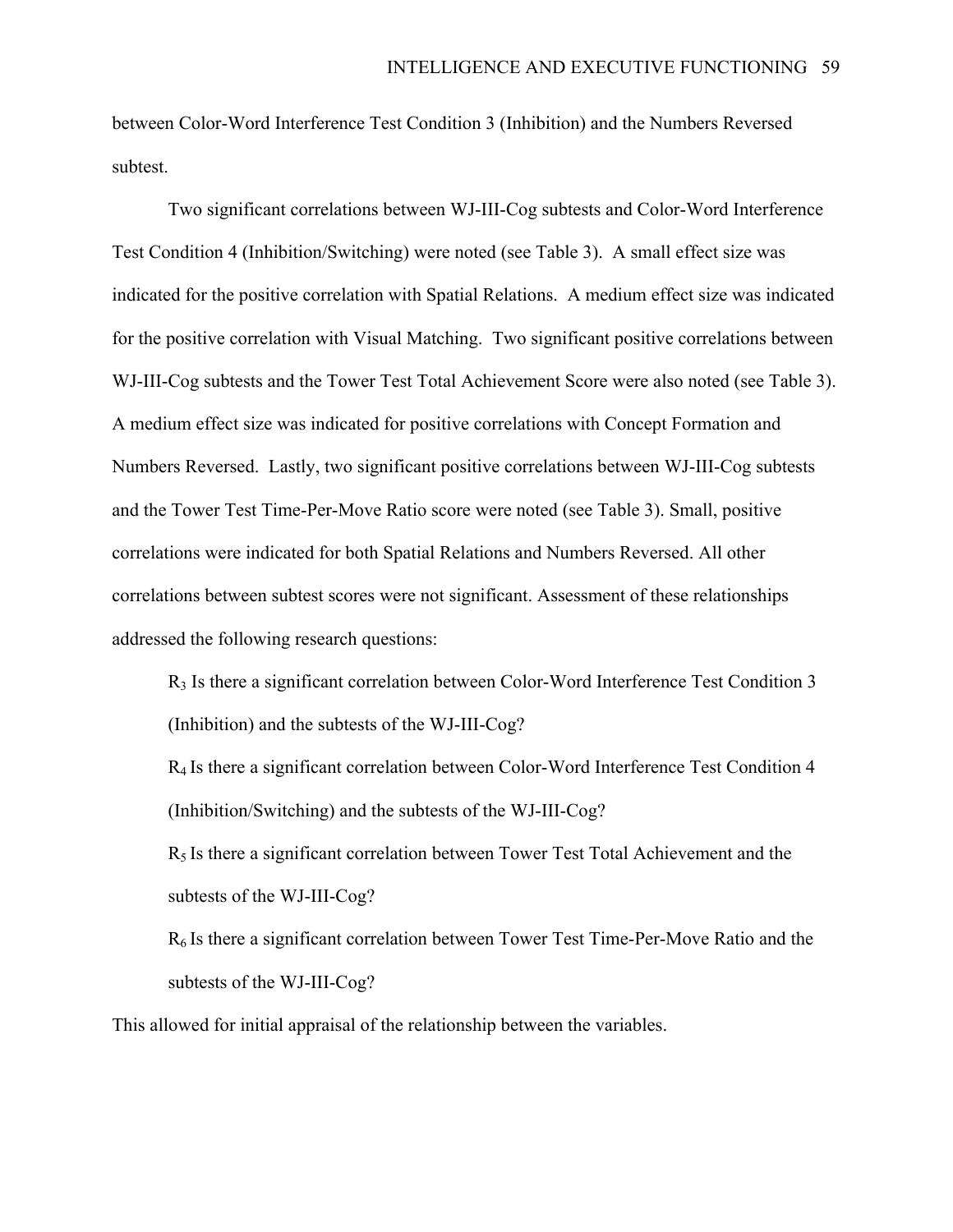#### **Statistical Assumptions**

Data were assessed to ensure that the assumptions of the analyses were met. Q-Q plots indicated that all variables closely approximated a normal distribution. Scatterplots were employed to assess for linearity and homoscedasticity of the relationships among the variables. These scatterplots demonstrated that relationships between all pairs were linear and that the width of the scatterplots was approximately the same across the values for all variables.

#### **Canonical Correlation**

Analysis using canonical correlation was implemented to assess the strength and nature of the relationship between broad intelligence and executive functions. Specifically, canonical correlation was utilized to assess the relationship between the seven broad CHC factors and four scores from the D-KEFS, thereby answering the following research question:

 $R_1$  Is there a significant canonical correlation between tests of intelligence and tests of executive functions?

The seven broad CHC factors included Comprehension-Knowledge (*Gc*), Long-Term Retrieval (*Glr*), Visual-Spatial Thinking (*Gv*), Auditory Processing (*Ga*), Fluid Reasoning (*Gf*), Processing Speed (*Gs*), and Short-Term Memory (*Gsm*), and were represented by Verbal Comprehension, Visual-Auditory Learning, Spatial Relations, Sound Blending, Concept Formation, Visual Matching, and Numbers Reversed subtest scores from the WJ-III-Cog. The four scores on the D-KEFS include Tower Test Total Achievement Score, Tower Test Time-Per-Move-Ratio, Color-Word Interference Test Condition 3 (Inhibition), and Color-Word Interference Test Condition 4 (Inhibition/Switching), all of which are scaled scores. The first canonical correlation between the two sets of variables was the only one found to be statistically significant ( $p = .012$ ). This canonical correlation had a value of .57 and a canonical  $R^2$  of 0.33,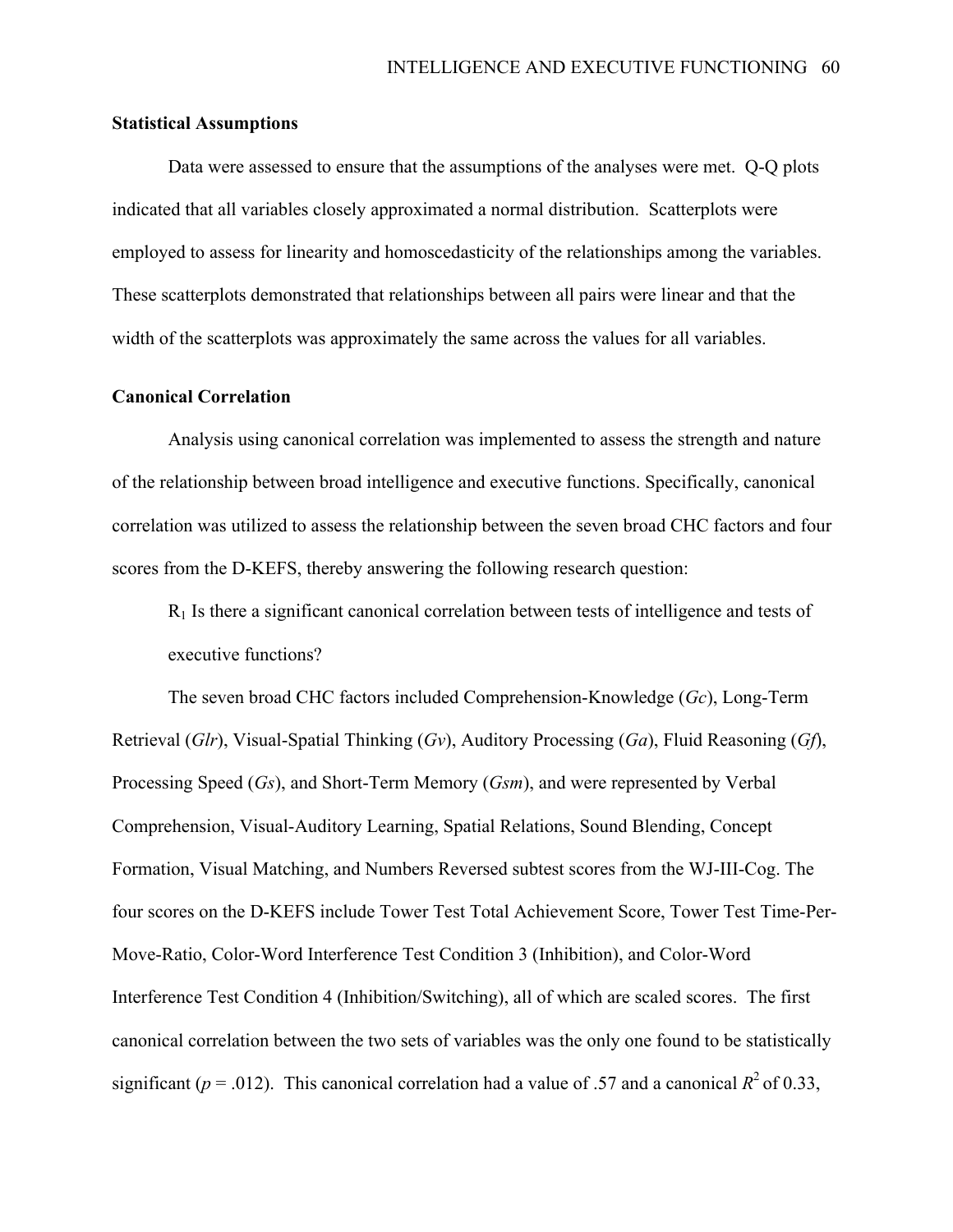specifying that approximately 33% of the variation in one set of measures is accounted for by the other set. The  $R^2$  indicates a medium effect size, as defined by Cohen (1992).

Structure coefficients between each measure and the overall canonical variate for their set were also analyzed to gain additional insight into the nature of each linear combination, answering the following research question:

 $R<sub>2</sub>$  If there is a significant canonical correlation between tests of intelligence and tests of executive functions, what are the factors of intelligence and executive function that contribute most to this relationship?

In accordance with accepted guidelines set forth by Tabachnick and Fidell (2007), structure coefficients greater than 0.32 were considered to be important contributors to the canonical correlation. All WJ-III-Cog variables as well as all D-KEFS variables were associated with their canonical variates (see Table 4). Among the WJ-III-Cog variables, Numbers Reversed was observed to be the strongest contributor to the canonical correlation between the two sets of variables. It is important to note that all WJ-III-Cog variables met the 0.32 criterion and were associated with the canonical variate of their set. Among the D-KEFS variables, Color-Word Interference Test Condition 3 (Inhibition) had the highest correlation with the canonical variate (0.82). With correlations above .40, the other three D-KEFS variables were also clearly associated with the canonical variate of this set.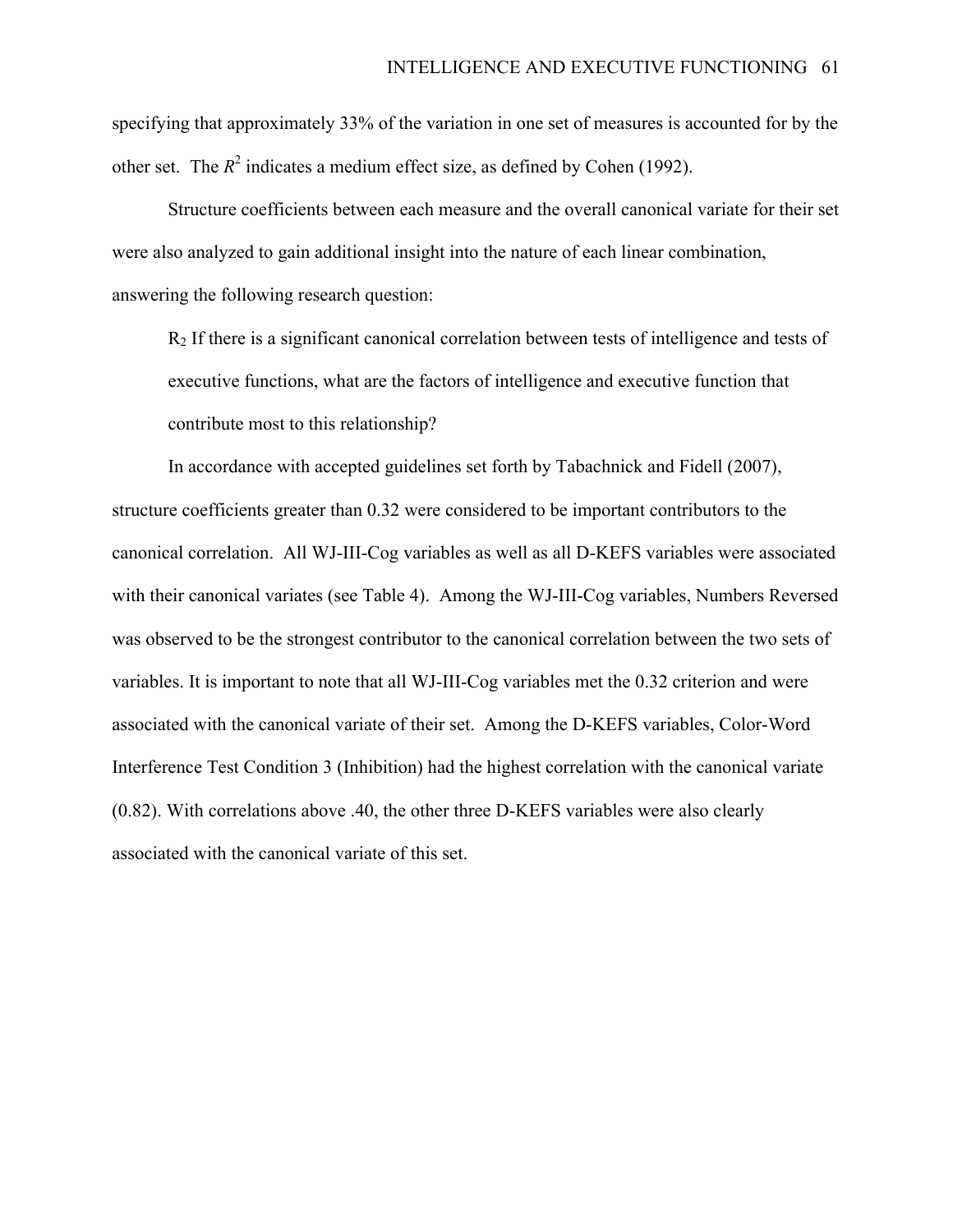| Variable                                                        | Structure<br>Coefficient |
|-----------------------------------------------------------------|--------------------------|
| <b>WJ-III-Cog Subtests</b>                                      |                          |
| Verbal Comprehension                                            | .45                      |
| Visual-Auditory Learning                                        | .41                      |
| <b>Spatial Relations</b>                                        | .55                      |
| Sound Blending                                                  | .39                      |
| <b>Concept Formation</b>                                        | .54                      |
| <b>Visual Matching</b>                                          | .49                      |
| <b>Numbers Reversed</b>                                         | .84                      |
| <b>D-KEFS Test Variables</b>                                    |                          |
| Color-Word Interference Test Condition 3 (Inhibition)           | .82                      |
| Color-Word Interference Test Condition 4 (Inhibition/Switching) | .43                      |
| <b>Tower Test Total Achievement Score</b>                       | .65                      |
| <b>Tower Test Time-Per-Move Ratio</b>                           | .43                      |

Table 4: *Correlations Between Observed Variables and Their Canonical Variates*

# **Multiple Linear Regression**

Multiple linear regression analysis was implemented to further assess the nature of the relationship between broad intelligence and executive functions, as represented by the seven broad CHC factors and four scores from the D-KEFS. This analysis addresses the following research question: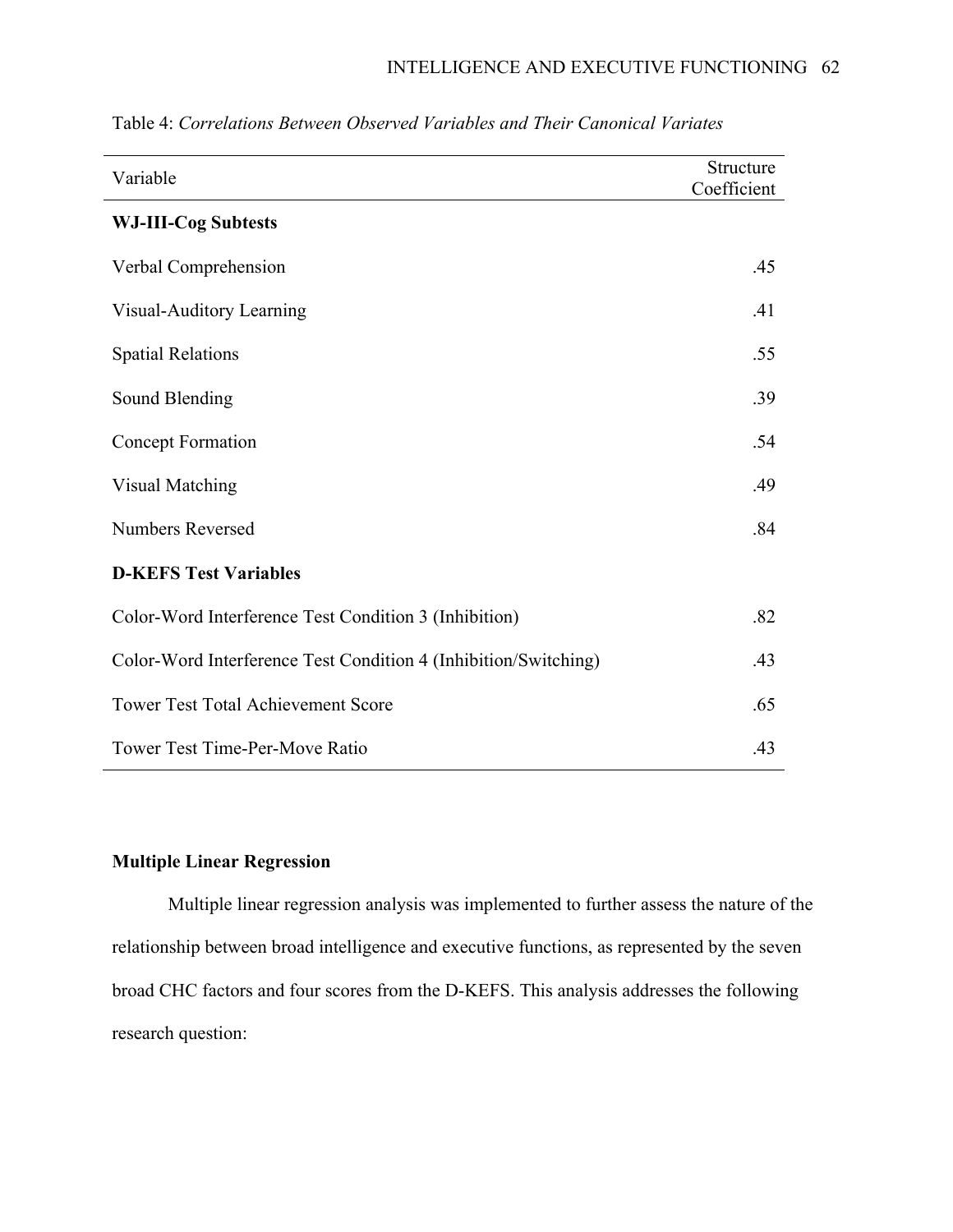R7 Do the seven Woodcock-Johnson III Tests of Cognitive Abilities subtest scores (subtests 1-7) predict the four D-KEFS scores (Color-Word Interference Condition 3 (Inhibition), Color-Word Interference Condition 4 (Inhibition/Switching), Tower Test Total Achievement, and Tower Test Time-Per-Move Ratio)?

The four scores on the D-KEFS included Tower Test Total Achievement Score, Tower Test Time-Per-Move-Ratio, Color-Word Interference Test Condition 3 (Inhibition), and Color-Word Interference Test Condition 4 (Inhbition/Switching). Analysis with multiple linear regression further clarifies the nature of the relationship between the variables. Specifically, multiple linear regression allowed for an exploration of potentially relevant predictive relationships, and assisted in identifying key predictive variables. Results appear in Tables 5-8.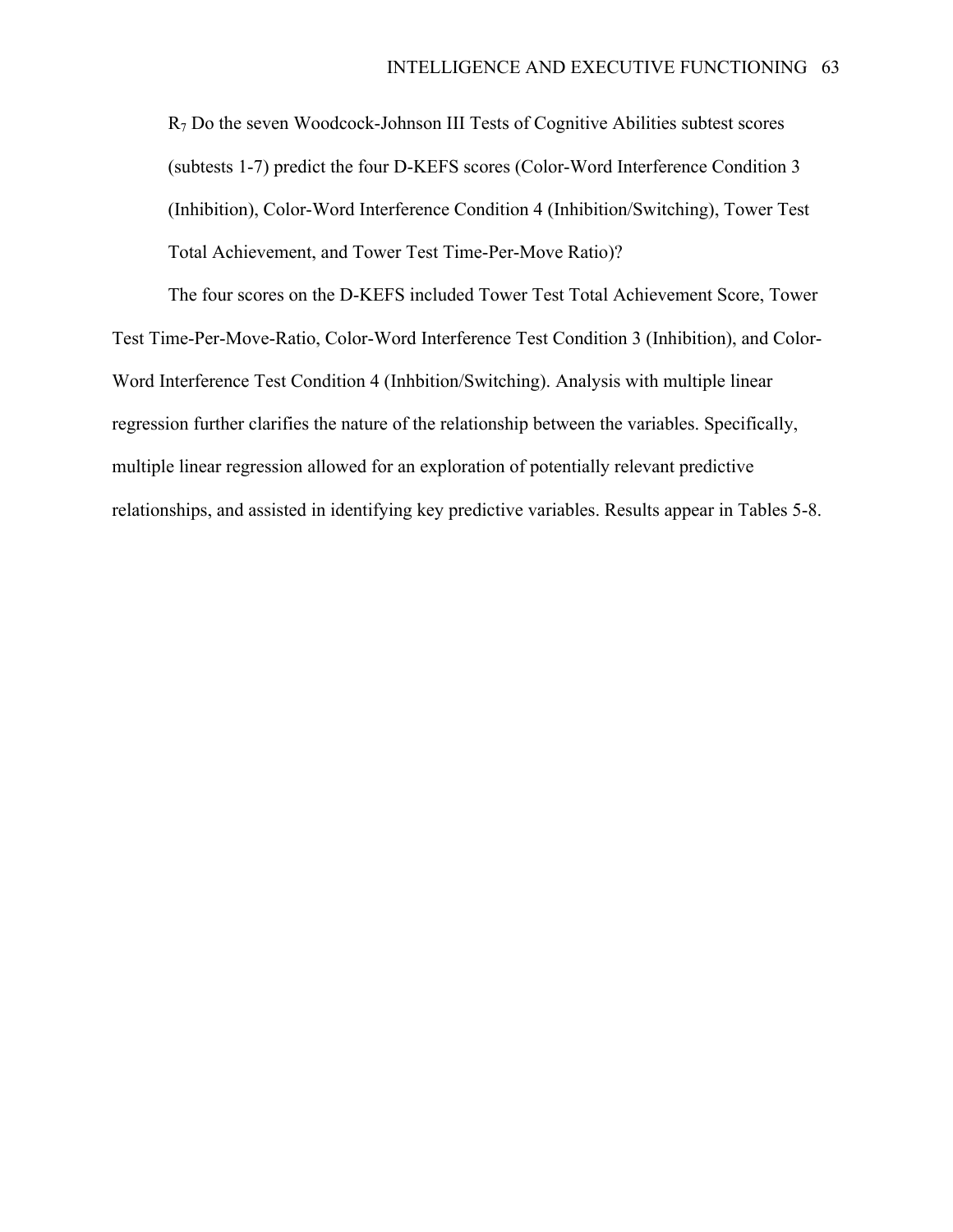| Predictors               | b        | SE    | $\beta$ | $\boldsymbol{t}$ | $\overline{P}$ | $R^2$ |
|--------------------------|----------|-------|---------|------------------|----------------|-------|
| Constant                 | $-3.735$ | 4.017 |         | $-930$           | .356           |       |
| Overall Model            |          |       |         |                  | < 0.05         | .234  |
| Verbal Comprehension     | $-0.09$  | .032  | $-.042$ | $-.258$          | .777           |       |
| Visual-Auditory Learning | .007     | .025  | .035    | .275             | .784           |       |
| <b>Spatial Relations</b> | .038     | .032  | .158    | 1.166            | .249           |       |
| Sound Blending           | .031     | .025  | .160    | 1.230            | .224           |       |
| Concept Formation        | .016     | .030  | .076    | .553             | .582           |       |
| Visual Matching          | .014     | .022  | .084    | .636             | .527           |       |
| <b>Numbers Reversed</b>  | .049     | .022  | .290    | 2.243            | .029           |       |

Table 5: *Multiple Regression Model Predicting D-KEFS Color-Word Interference Test Condition 3 (Inhibition) Score from WJ-III-Cog Subtest Scores*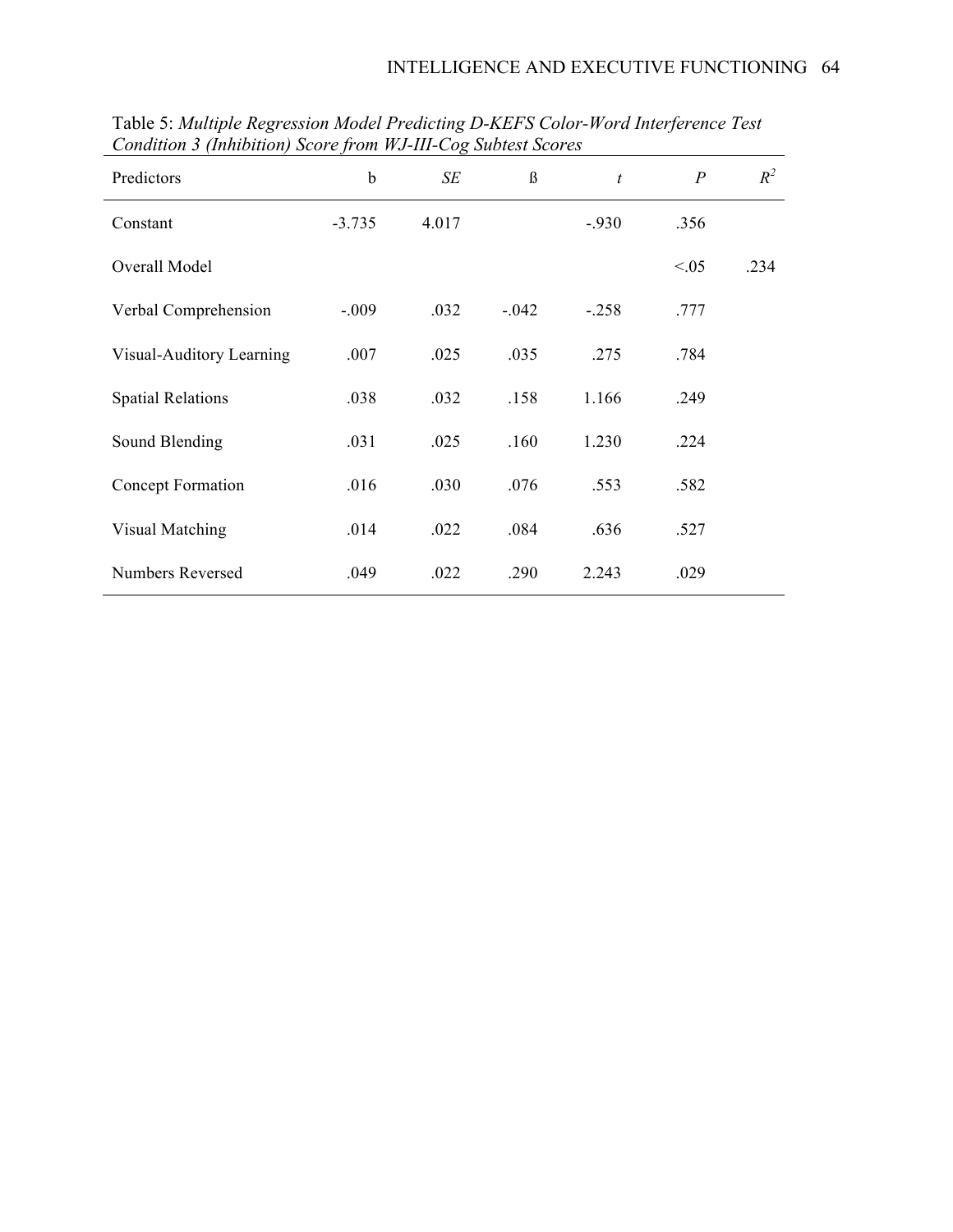| Predictors               | b       | SE    | $\beta$ | $\boldsymbol{t}$ | $\boldsymbol{P}$ | $R^2$ |
|--------------------------|---------|-------|---------|------------------|------------------|-------|
| Constant                 | 5.419   | 3.203 |         | 1.692            | .096             |       |
| Overall Model            |         |       |         |                  | .064             | .204  |
| Verbal Comprehension     | $-.009$ | .025  | $-.055$ | $-.361$          | .720             |       |
| Visual-Auditory Learning | $-.028$ | .020  | $-.180$ | $-1.380$         | .173             |       |
| <b>Spatial Relations</b> | .027    | .026  | .145    | 1.055            | .296             |       |
| Sound Blending           | $-.006$ | .020  | $-.038$ | $-.284$          | .778             |       |
| Concept Formation        | .014    | .024  | .082    | .582             | .563             |       |
| Visual Matching          | .048    | .018  | .361    | 2.676            | .010             |       |
| <b>Numbers Reversed</b>  | .009    | .017  | .071    | .541             | .591             |       |

Table 6: *Multiple Regression Model Predicting D-KEFS Color-Word Interference Test Condition 4 (Inhibition/Switching) Score from WJ-III-Cog Subtest Scores*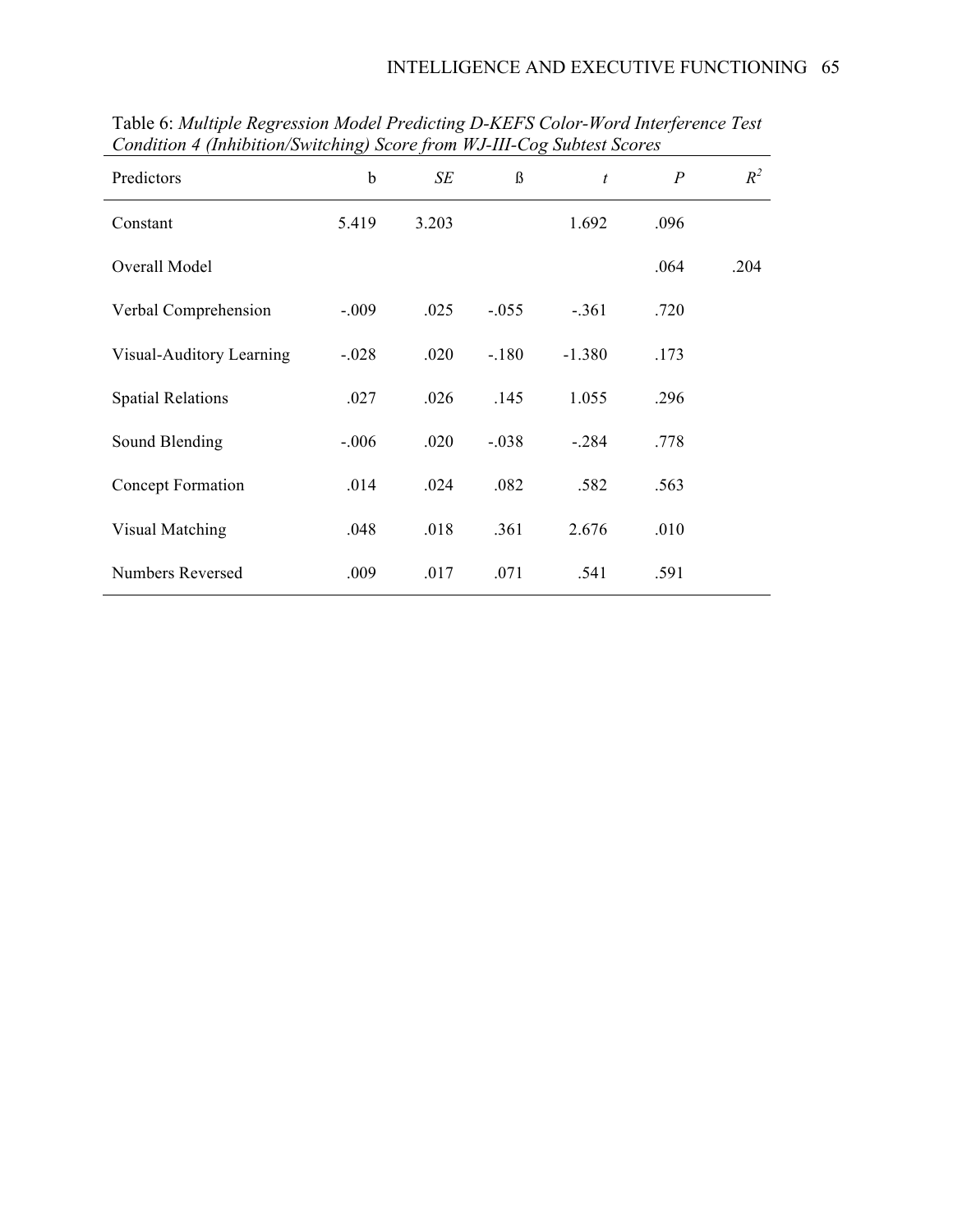| Predictors               | b        | SE    | ß       | $\boldsymbol{t}$ | $\overline{P}$ | $R^2$ |
|--------------------------|----------|-------|---------|------------------|----------------|-------|
| Constant                 | $-1.425$ | 4.864 |         | $-.293$          | .771           |       |
| Overall Model            |          |       |         |                  | .074           | .198  |
| Verbal Comprehension     | .000     | .038  | .001    | .004             | .997           |       |
| Visual-Auditory Learning | $-.007$  | .030  | $-.031$ | $-.240$          | .881           |       |
| <b>Spatial Relations</b> | $-.013$  | .039  | $-.044$ | $-.320$          | .750           |       |
| Sound Blending           | .007     | .031  | .031    | .231             | .818           |       |
| Concept Formation        | .083     | .036  | .326    | 2.303            | .025           |       |
| Visual Matching          | $-.022$  | .027  | $-.108$ | $-.798$          | .428           |       |
| <b>Numbers Reversed</b>  | .065     | .026  | .325    | 2.457            | .017           |       |

Table 7: *Multiple Regression Model Predicting D-KEFS Tower Test Total Achievement Score from WJ-III-Cog Subtest Scores*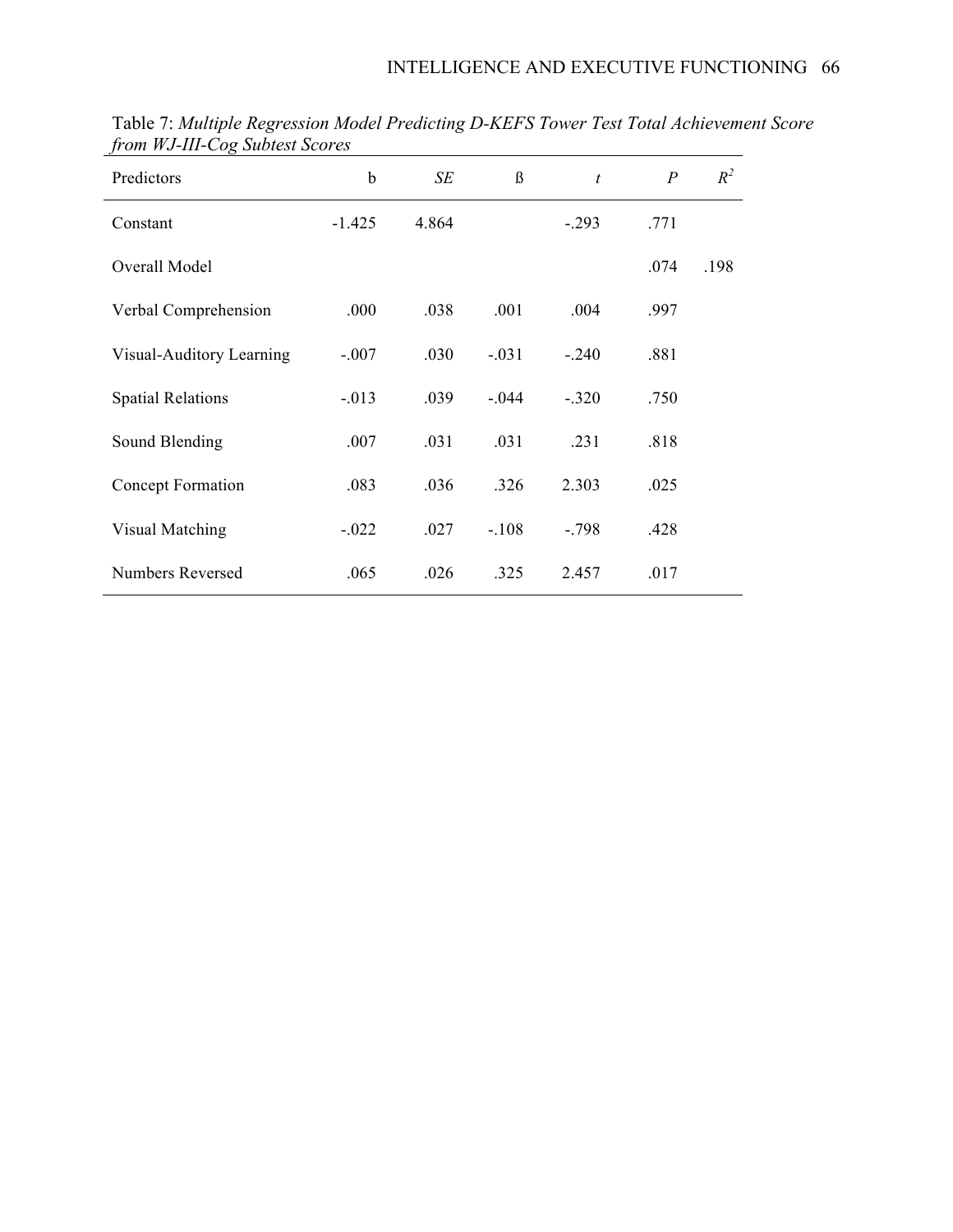| Predictors               | b        | SE    | $\beta$ | $\boldsymbol{t}$ | $\overline{P}$ | $R^2$ |
|--------------------------|----------|-------|---------|------------------|----------------|-------|
| Constant                 | 1.936    | 4.642 |         | .417             | .678           |       |
| Overall Model            |          |       |         |                  | .213           | .151  |
| Verbal Comprehension     | .001     | .036  | .004    | .028             | .977           |       |
| Visual-Auditory Learning | .026     | .029  | .123    | .910             | .367           |       |
| <b>Spatial Relations</b> | .067     | .037  | .256    | 1.797            | .078           |       |
| Sound Blending           | $-0.019$ | .029  | $-.088$ | $-.643$          | .523           |       |
| Concept Formation        | $-.034$  | .034  | $-146$  | $-1.002$         | .321           |       |
| Visual Matching          | $-.005$  | .026  | $-.027$ | $-.197$          | .845           |       |
| Numbers Reversed         | .039     | .025  | .212    | 1.554            | .126           |       |

Table 8: *Multiple Regression Model Predicting D-KEFS Tower Test Time-Per-Move Ratio Score from WJ-III-Cog Subtest Scores*

Statistical analysis with multiple linear regression with simultaneous entry of variables revealed a significant model in which Verbal Comprehension, Numbers Reversed, Sound Blending, Visual-Auditory Learning, Visual Matching, Spatial Relations, and Concept Formation as predictor variables accounted for approximately 23.4% of the variance in the dependent variable, Color-Word Interference Test Condition 3 (Inhibition) score ( $R^2 = .234, F$  $(7, 56) = 2.446$ ,  $p < .05$ ). Of the individual predictors, when holding all other predictors constant, only one significantly contributed to the prediction (i.e., Numbers Reversed; β = .290,  $p < .05$ ). This indicates that for every one standardized unit increase in the Numbers Reversed score, there is a .290 standardized unit increase in Color-Word Interference Test Condition 3 (Inhibition) score. Overall, this model is somewhat helpful at predicting the Color-Word Interference Test Condition 3 (Inhibition) score, though it is clear that other influencing factors that could serve as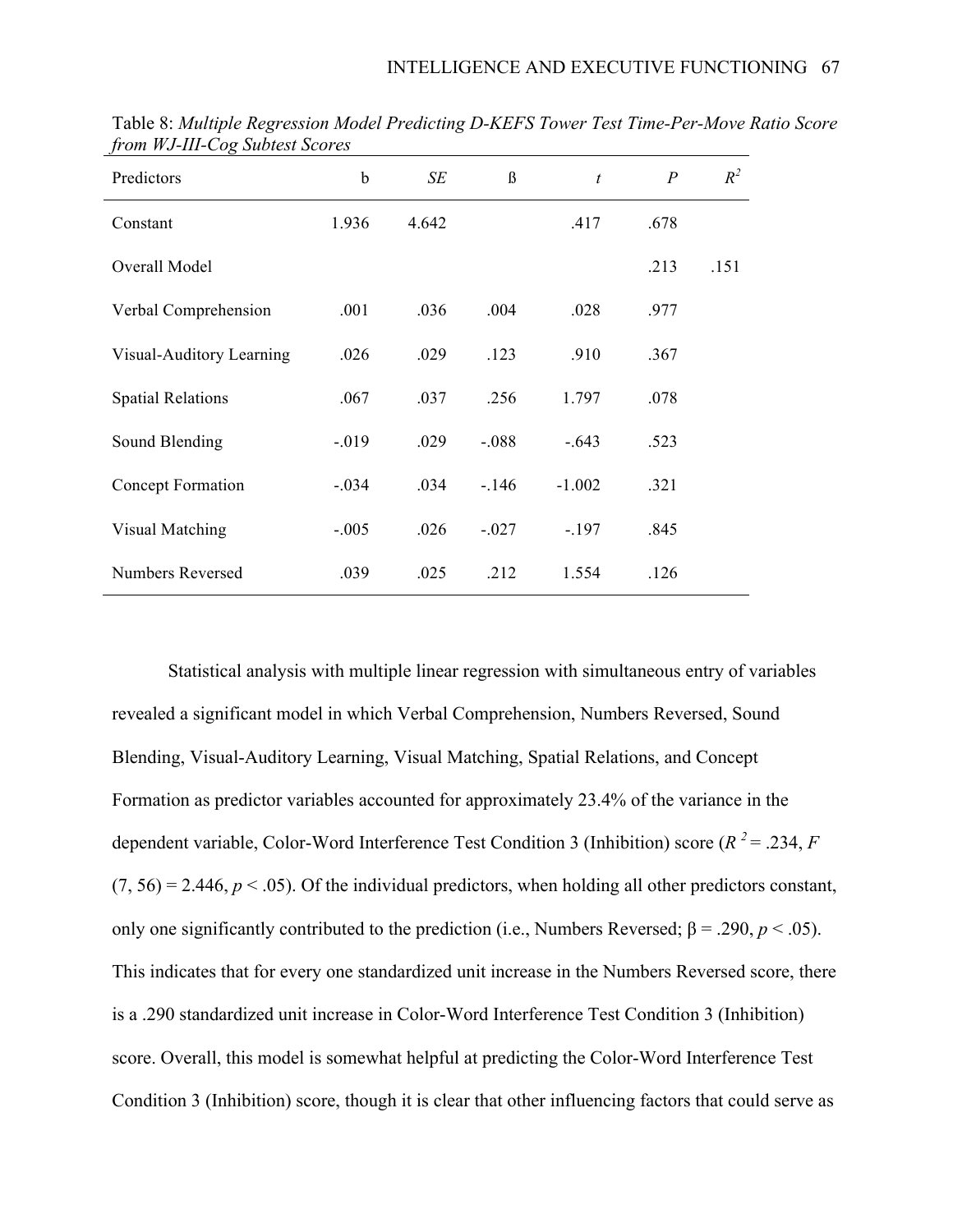helpful predictors remain unaccounted for. Multiple linear regression models in which Color-Word Interference Test Condition 4 (Inhibition/Switching), Tower Test Total Achievement score, and Tower Test Time-Per-Move Ratio score served as the dependent variables were not significant (see Tables 6-8).

#### **Summary**

The sample demonstrated average performance on both measures. Analysis employing Pearson product moment correlation indicated positive correlation between Color-Word Interference Test Condition 3 (Inhibition) and all measured subtests of the WJ-III-Cog (Verbal Comprehension, Visual-Auditory Learning, Spatial Relations, Sound Blending, Concept Formation, Visual Matching, and Numbers Reversed) at the .05 level of significance or below. Numbers Reversed was most strongly correlated with this D-KEFS score, and was significant at the .01 level. Color-Word Interference Test Condition 4 (Inhibition/Switching) and two subtests from the WJ-III-Cog, Visual Matching and Spatial Relations, were both significant at the .05 level. A significant positive correlation between Tower Test Total Achievement Score and two subtests from the WJ-III-Cog, Concept Formation and Numbers Reversed, were both significant at the .01 level. Tower Test Time-Per-Move Ratio and two subtests from the WJ-III-Cog, Spatial Relations and Numbers Reversed, were both significant at the .05 level.

The results of the canonical correlation analysis indicated a significant model between the tests of intelligence from the WJ-III-Cog and scores of executive functioning from the D-KEFS. The canonical correlation had a value of .57 and a canonical  $R^2$  of 0.33, specifying that approximately 33% of the variation in one set of measures was accounted for by the other set. This canonical correlation was significant at the .05 level.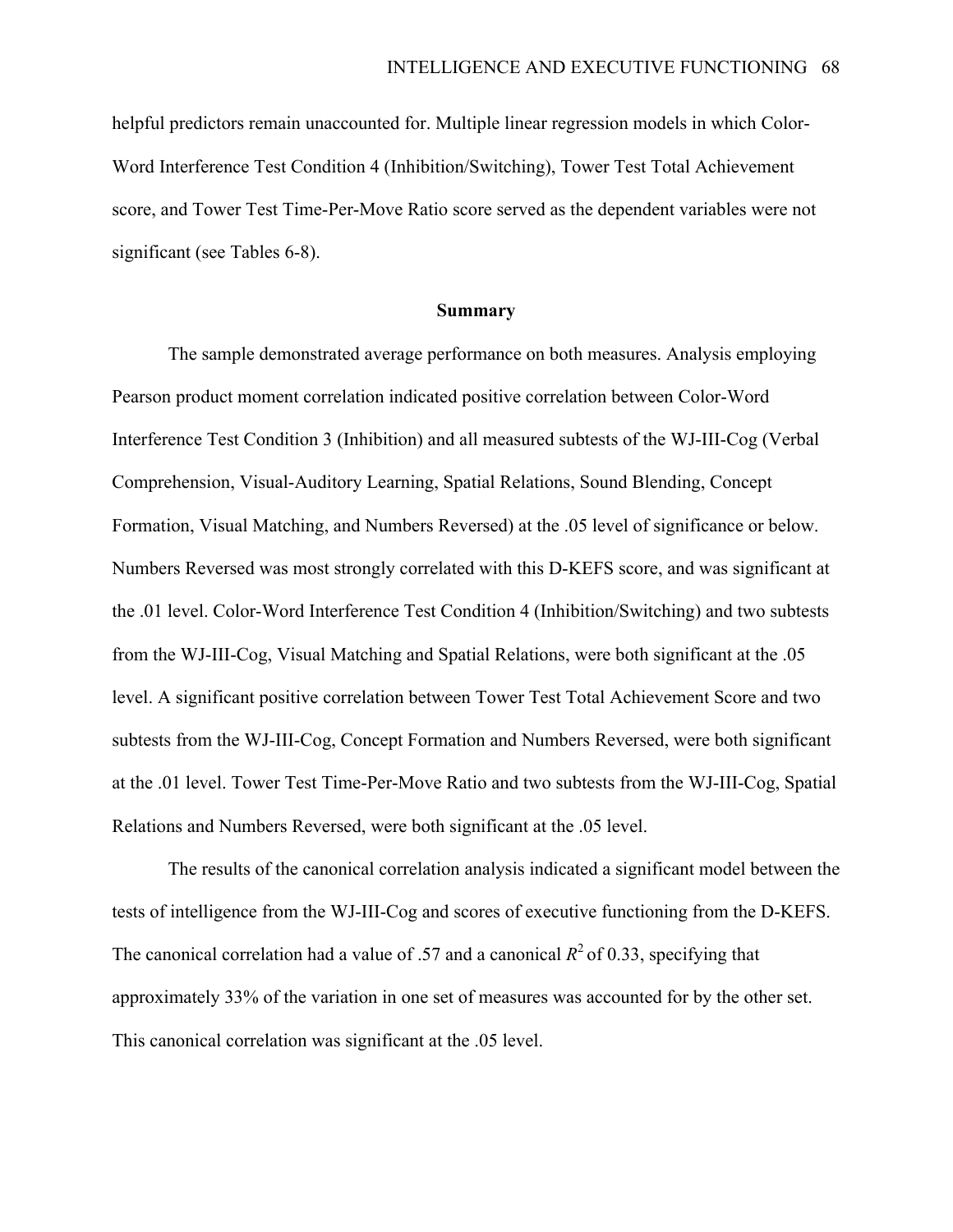Analysis of correlations between each measure and the overall canonical variate for their set indicated that all WJ-III-Cog variables as well as all D-KEFS variables were associated with their canonical variates. However, Numbers Reversed from the WJ-III-Cog and Color-Word Interference Test Condition 3 (Inhibition) from the D-KEFS had the highest correlations with their canonical variates, implicating these tests as the ones that contribute most to the relationship between the two variable sets. With correlations above .40, the other three D-KEFS variables were also clearly associated with the canonical variate of this set.

The multiple linear regression analysis indicated a significant model in which Verbal Comprehension, Numbers Reversed, Sound Blending, Visual-Auditory Learning, Visual Matching, Spatial Relations, and Concept Formation as predictor variables account for approximately 23.4% of the variance in the dependent variable, Color-Word Interference Test Condition 3 (Inhibition) score. Of the individual predictors, Numbers Reversed was the only variable to significantly contribute. While this model may be somewhat helpful at predicting the Color-Word Interference Test Condition 3 (Inhibition) score, other predictive variables remain unaccounted for. Multiple linear regression models in which Color-Word Interference Test Condition 4 (Inhibition/Switching), Tower Test Total Achievement score, and Tower Test Time-Per-Move Ratio score served as the dependent variables were not significant.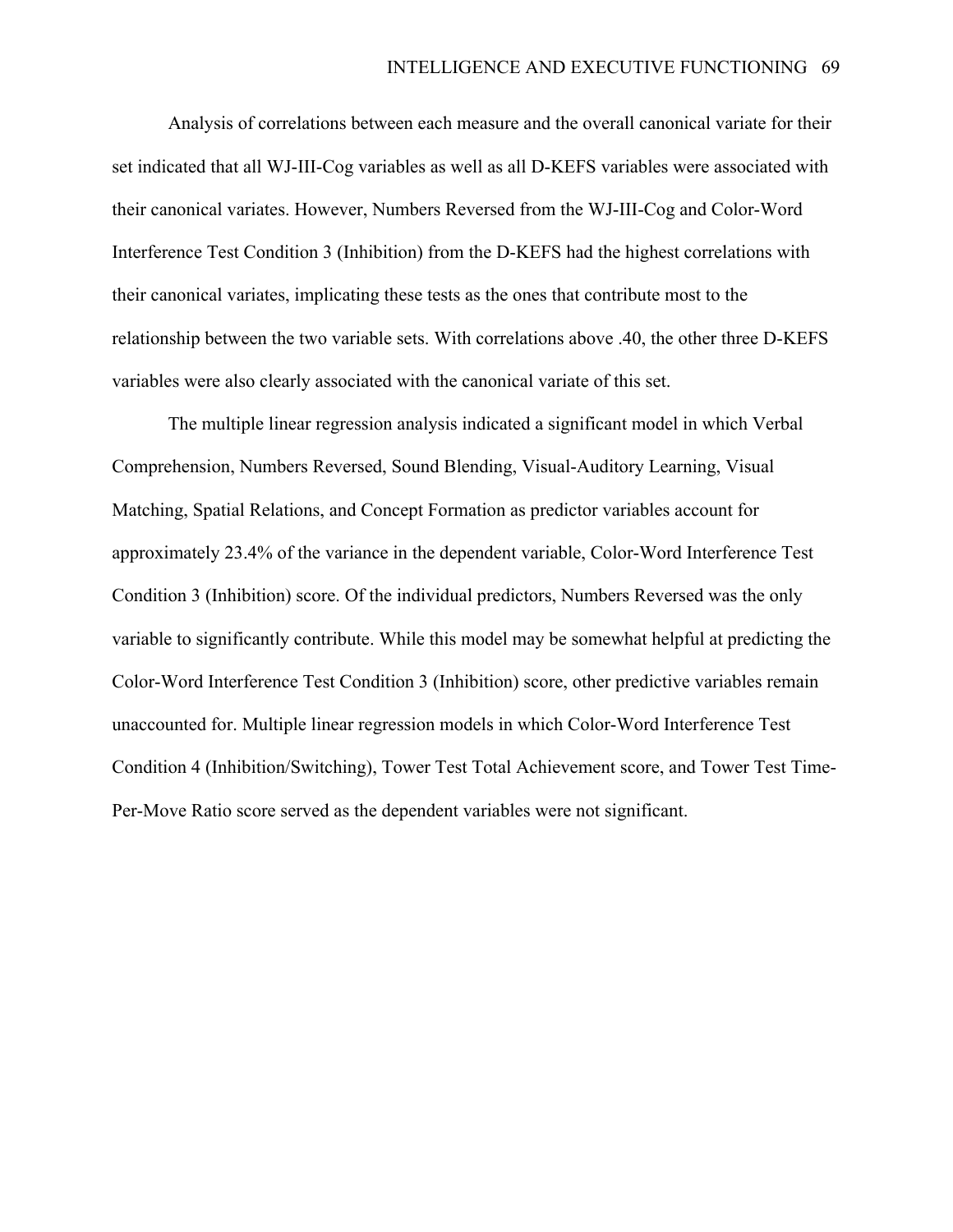# **CHAPTER V**

# **DISCUSSION**

This chapter is divided into 4 sections: (1) summary of the present investigation; (2) discussion and implications of the relationship between measures of executive functioning and measures of intelligence in a college sample; (3) delimitations and limitations of the study; and (4) directions for future research.

#### **Summary of the Study**

The purpose of the present study was to explore the relationship between measures of executive functioning from the *Delis-Kaplan Tests of Executive Functions* (D-KEFS; Delis, Kaplan, & Kramer, 2001) and a well-established measure of cognitive ability, the *Woodcock Johnson Tests of Cognitive Ability* (WJ-III-Cog; Woodcock, McGrew, & Mather, 2001) in a group of participants who were college students enrolled at a large Midwestern University. Areas of executive functioning that were assessed in the present investigation included set-shifting, planning, attention and inhibition. Areas of cognitive ability that were included in the present investigation were seven broad ability clusters of Cattell-Horn-Carroll (CHC; Carroll, 1993, 2005; Horn, 1988, 1991; Horn & Blankson, 2005; Horn & Noll, 1997) theory: Fluid Intelligence (*Gf*), Crystallized Intelligence (*Gc*), Short-term Memory (*Gsm*), Visual Processing (*Gv*), Auditory Processing (*Ga*), Long-Term Storage and Retrieval (*Glr*), and Processing Speed (*Gs*). This study explored the relationship between these constructs as well as the implications of this relationship for both theory and practice. The data for this study were collected from 64 participants, (mean age=19.88). All participants were administered the Verbal Comprehension, Visual-Auditory Learning, Spatial Relations, Sound Blending, Concept Formation, Visual Matching, and Numbers Reversed subtests from the WJ-III-Cog, which represent the seven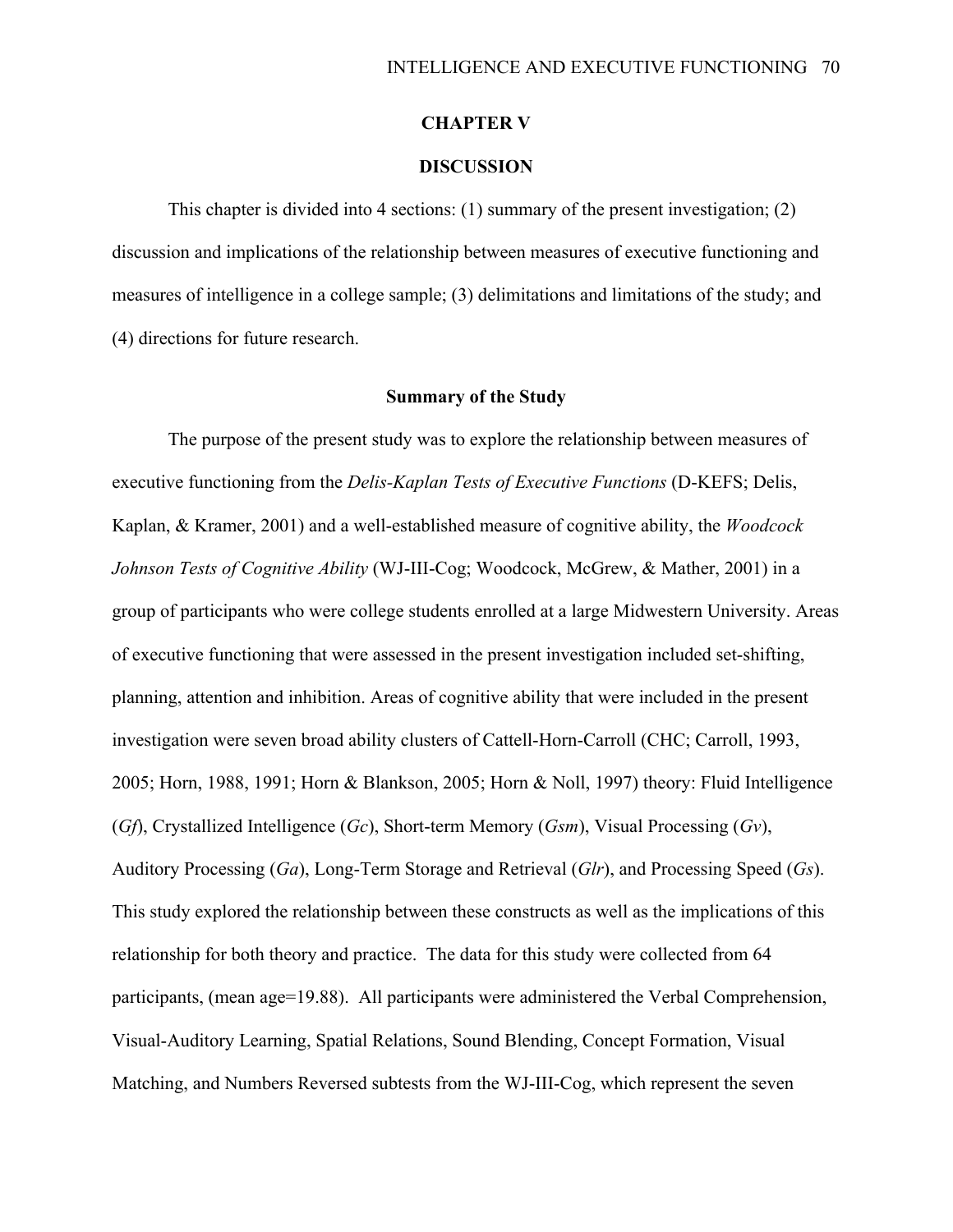broad CHC factors listed above; as well as the D-KEFS Color-Word Interference Test and D-KEFS Tower Test, which assessed the aforementioned executive functions.

Standard scores, with a mean of 100 and a standard deviation of 15, were calculated for each of the seven subtests of the WJ-III-Cog. For the D-KEFS Tower Test, scaled scores were calculated for overall achievement (Tower Test Total Achievement), and timing (Time-Per-Move Ratio). For the D-KEFS Color-Word Interference Test, scaled scores were calculated for Condition 3 (Inhibition) and Condition 4 (Inhibition/Switching). These scaled scores have a mean of 10 and a standard deviation of 3. Pearson's Correlation, canonical correlation and multiple linear regression were used to assess the nature of the relationship between broad intelligence and executive functions, as represented by the seven broad CHC factors and four scores from the D-KEFS.

Means and standard deviations were calculated for the sample for each score. The mean scores all fell within the average range for both the WJ-III-Cog and D-KEFS scores. As expected for a college sample, the majority of individual scores fell within the average range, suggesting that this sample is not representative of the general population, where we would see a greater range of scores.

Results indicated some significant positive relationships between individual WJ-III-Cog subtest scores and individual D-KEFS scores. Three of four D-KEFS scores, Color-Word Interference Test Condition 3 (Inhibition), Tower Test Total Achievement, and Tower Test Time-Per-Move Ratio, were significantly correlated with the Numbers Reversed score. Three of four D-KEFS scores, Color-Word Interference Test Condition 3 (Inhibition), Color-Word Interference Test Condition 4 (Inhibition/Switching), and Tower Test Time-Per-Move Ratio, were also significantly correlated with Spatial Relations. Spatial Relations and Visual Matching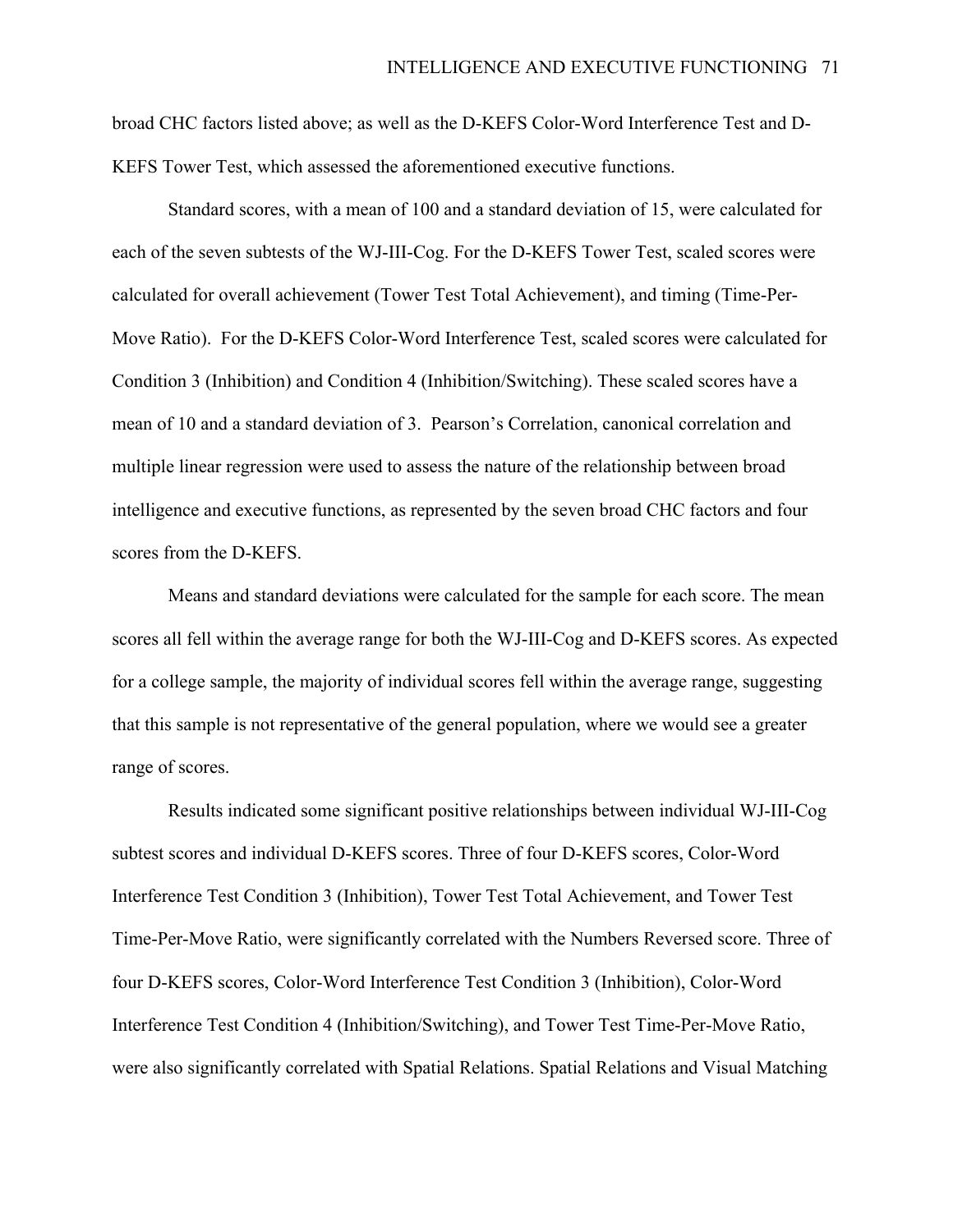were both correlated with Color-Word Interference Test Condition 4 (Inhibition/Switching); Concept Formation and Numbers Reversed were both correlated with the Tower Test Total Achievement score; and Spatial Relations and Numbers Reversed were correlated with the Tower Test Time-per-move Ratio score. All seven of the WJ-III-Cog variables were significantly correlated with Color-Word Interference Test Condition 3 (Inhibition). None of the relationships had more than a medium effect size. The results of the canonical correlation showed a significant model between the collection of subtests from the WJ-III-Cog and collection of scores from the D-KEFS, indicating that approximately 33% of the variation in one set of measures was accounted for by the other set; this was significant at the .05 level. These results suggest that the D-KEFS and the WJ-III-Cog are in part measuring a related construct. Correlation between each measure and the overall canonical variate for their set indicated that all WJ-III-Cog variables as well as all D-KEFS variables were significantly associated with their canonical variates.

The emergence of certain subtests and tests as particularly important to the relationship between the measures is notable. The results of the multiple linear regression analysis revealed a significant model, wherein WJ-III-Cog subtests scores as predictor variables accounted for approximately 23.4% of the variance in the Color-Word Interference Test Condition 3 (Inhibition) score. Within this model, Numbers Reversed was the only variable to significantly contribute. Multiple linear regression models in which Color-Word Interference Test Condition 4 (Inhibition/Switching), Tower Test Total Achievement score, and Tower Test Time-Per-Move Ratio score served as the dependent variables were not significant.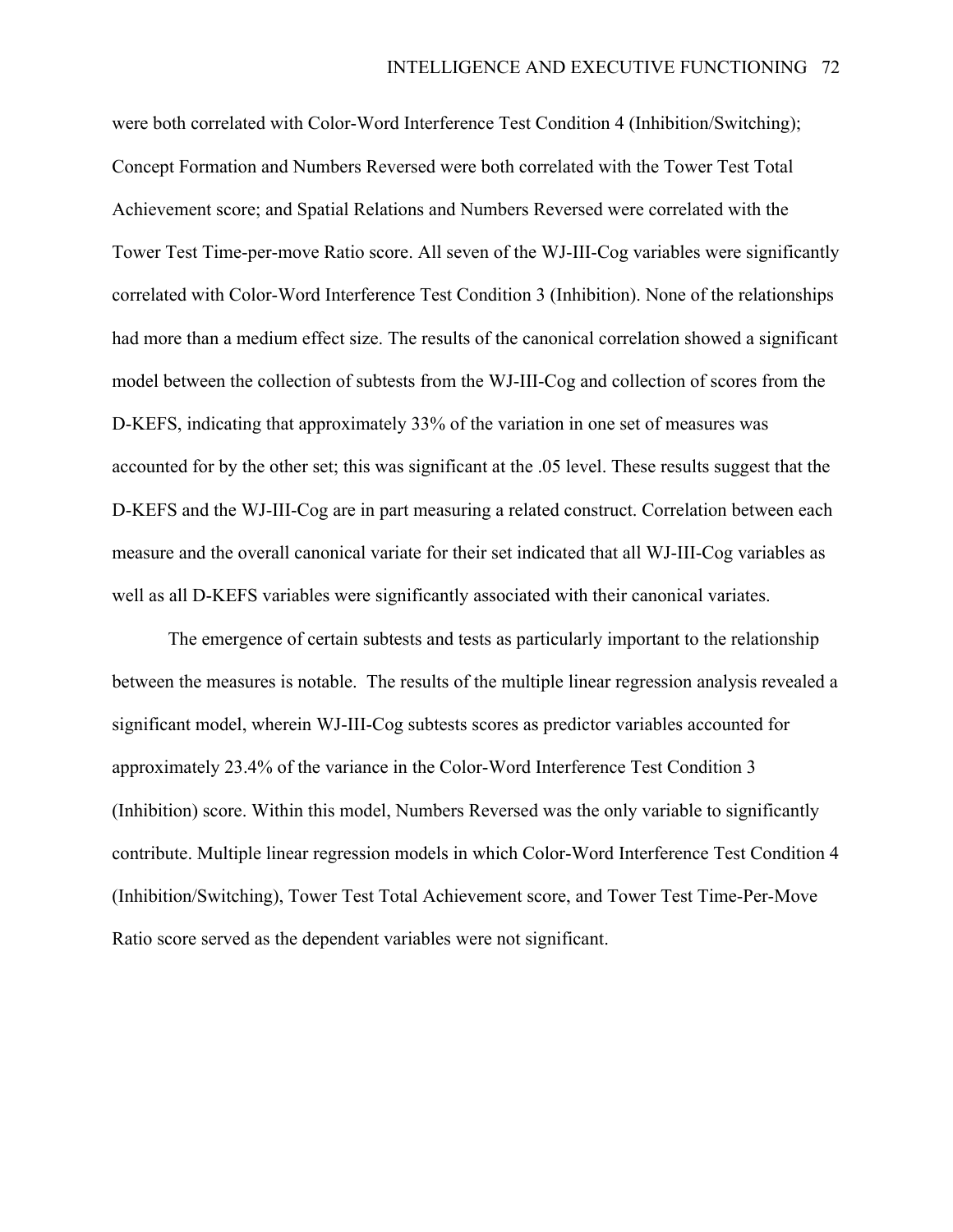# **Discussion and Implications of the Relationship**

# **Discussion**

The current study investigated the relationship between tests of cognitive ability and tests of executive function in a college population. This explorative study yields further insight into the relationship, adding to the existing literature. Previous studies regarding the relationship between executive functioning and cognitive abilities have been complicated by a lack of agreedupon definition of executive functioning, have utilized an array of measures, and have resulted in somewhat differing conclusions (Ardila, Pineda, and Rosselli, 1999; Davis, Pierson, & Finch, 2011; de Frais, Dixon, & Strauss, 2006; Floyd, Bergeron, Hamilton, & Parra, 2010; Floyd, McCormack, Ingram, Davis, Bergeron, & Hamilton, 2006; Friedman, Miyake, Corley, Young, DeFries, & Hewitt, 2006; Fuchs & Day, 2010; Unsworth, Miller, Lakey, Young, Meeks, Campbell, & Goodie, 2009; Zook, Davalos, DeLosh, & Davis, 2004; Zook, Welch, & Ewing, 2006). Despite these differences, past research suggests at least a moderate positive relationship between overall intelligence and executive functions.

Within the current study, each of the WJ-III-Cog and D-KEFS variables were significantly associated with their canonical variate. This is not surprising as both measures were designed to assess somewhat cohesive constructs. The WJ-III-Cog was designed to measure aspects of intellectual functioning, while the D-KEFS tests were designed to measure executive functions. These constructs are clearly related, as the canonical correlation indicates; however, the results of this study suggest the D-KEFS tests may be measuring constructs beyond what are typically considered to be executive functions, and the WJ-III-Cog subtests may be tapping into executive functioning. The presence of a significant relationship between executive functioning and cognitive abilities is not unexpected given that these constructs are functionally related;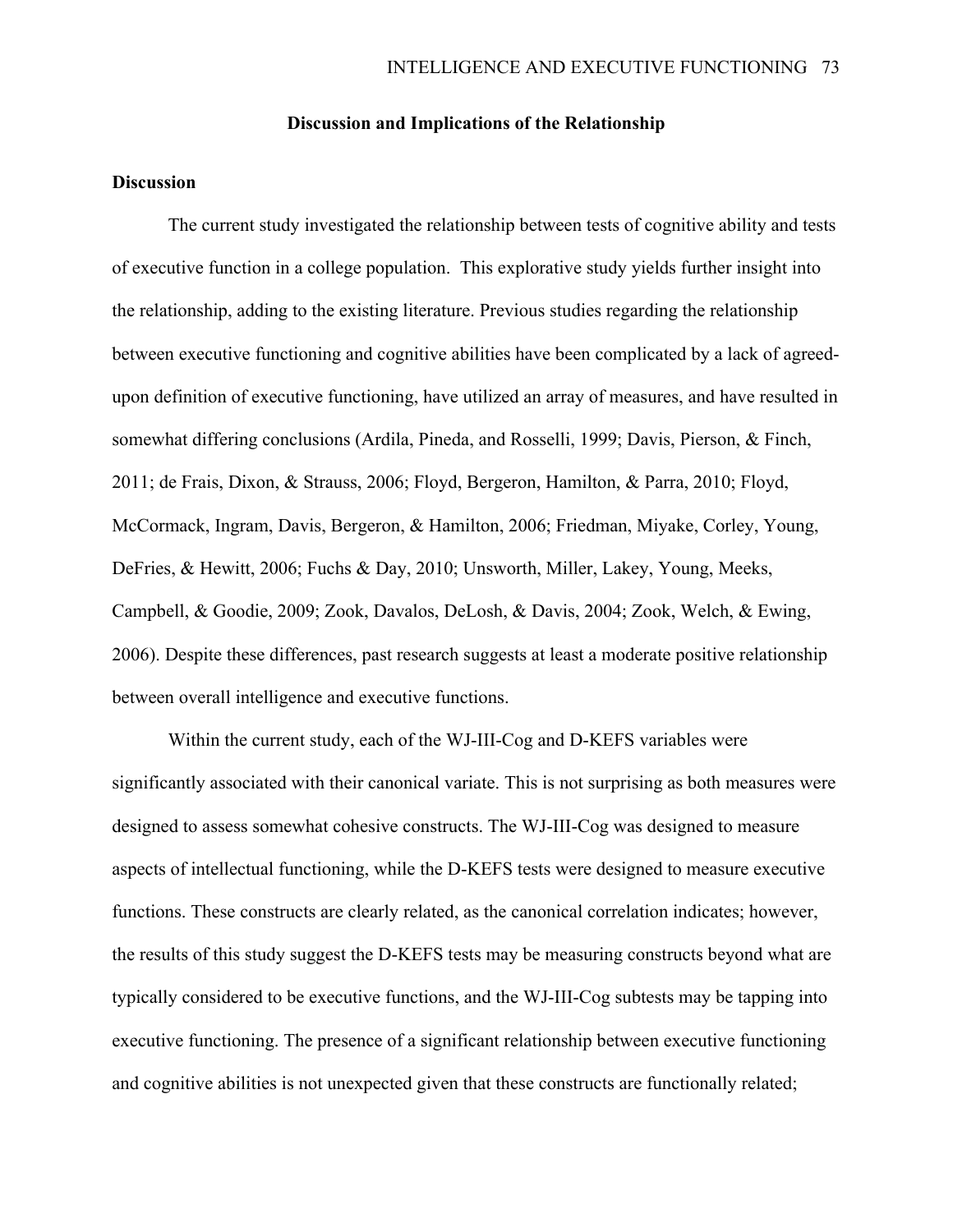specifically, working memory and attention have been established to relate to performance on tests of cognitive abilities (Colom, Rebollo, Palacios, Jaun-Espinosa & Kyllonen, 2004; Conway, Cowan, Bunting, Therriault, & Scott, 2002; Engle, Tuholski, Laughlin, & Conway, 1999; Jarrrold & Towse, 2006; Sub, Oberauer, Wittman, Wilhelm, & Schulze, 2002; Conway, Kane & Engle, 2003; Kyllonen & Christal, 1990). Executive functioning is required to effectively problem solve and assists in attaining information, which are critical aspects of intelligence. For example, one must be able to attend to relevant information in order to store it in memory, process information, and problem solve.

It may be that the common variance evidenced in the current study between the two sets is partially explained by attentional ability and functioning of the dorsolateral prefrontal cortex. This area of the brain is associated not only with the ability to filter out irrelevant information as required by the Color-Word Interference Test, but also the ability to orient to, sustain, and manipulate relevant information in working memory, as required by Numbers Reversed (Beer Shimamura, & Knight, 2002). Set-shifting and planning abilities are also associated with this area of the brain (Diamond, 2002), hence it is not surprising that all D-KEFS variables contributed significantly to their canonical variate, if the results are examined through this lens.

The presence of common underlying abilities was the conclusion of Floyd and colleagues (2010), who specifically explored the relationship between the WJ-III-Cog and the D-KEFS, including the following tests in analysis: Trail Making, Verbal Fluency, Design Fluency, Color-Word Interference, Sorting, 20 Questions, and Word Context. However, Floyd and colleagues (2010) concluded that tests of executive functioning are redundant to tests of cognitive abilities when considered through the lens of CHC theory. The results of the present investigation did not suggest such strong association with all CHC factors, and rather suggested that despite a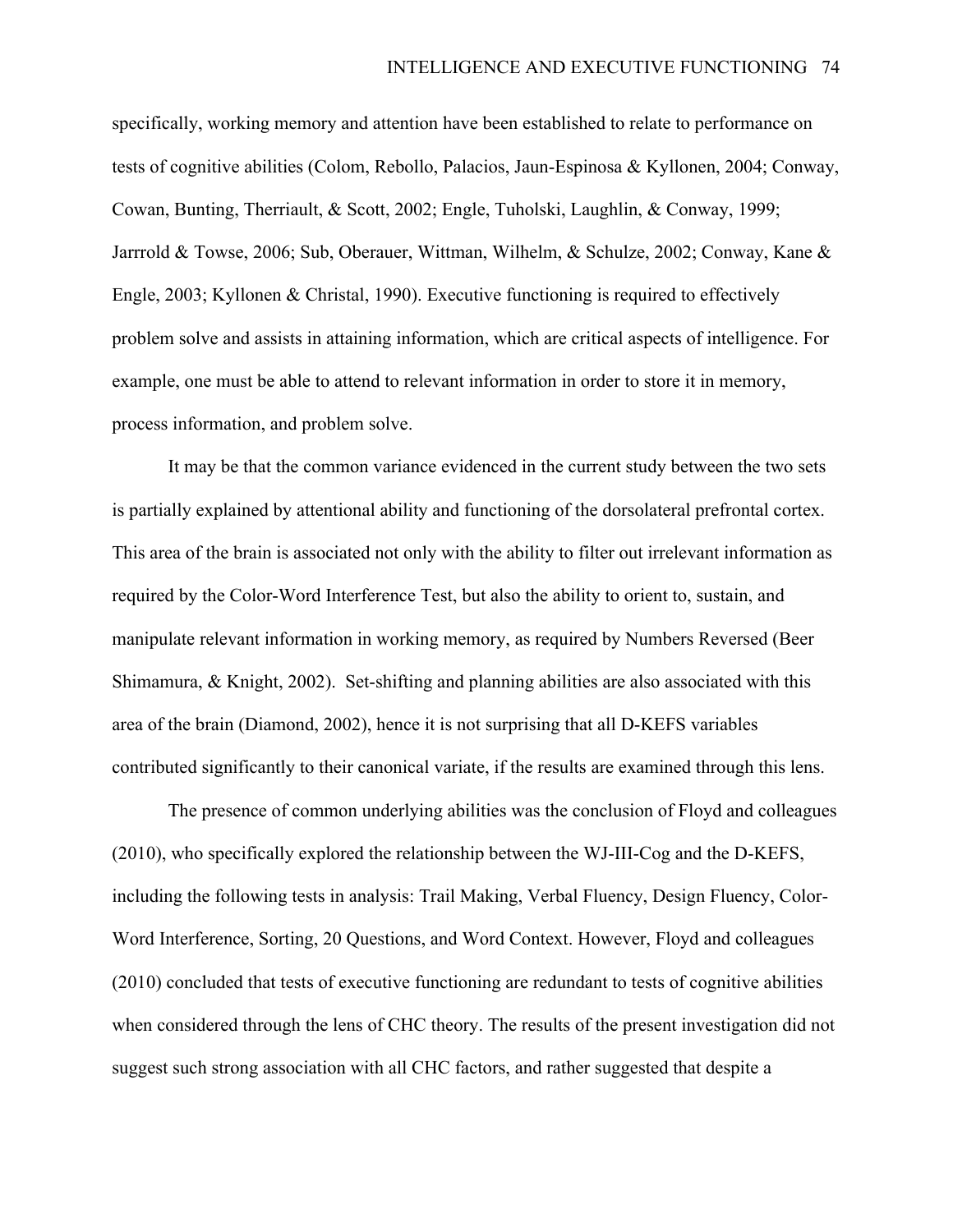significant relationship, both measures are assessing a good deal that is different. Therefore, current results indicate some non-redundancy between the measures.

The results of the current study are consistent with the previous work of Davis et al. (2011), insomuch as a significant relationship between the variable sets were noted; however, the relationship indicated by the current investigation was not as strong as that indicated by Davis and colleagues. Although a similar sample was utilized for both studies, the differences are perhaps not entirely surprising given that different measures of cognitive ability, with differing theoretical bases, were utilized. Davis and colleagues included more tests of executive functioning from the D-KEFS than did the current investigation. Their canonical correlation utilizing the subtests of the *Wechsler Adult Intelligence Scale*, *Third Edition* (WAIS-III; Wechsler, 1997) indicated that while many test scores from the D-KEFS contributed strongly to the relationship between the sets, including Proverb Test: Total Achievement Score: Free Inquiry and Color-Word Interference Test Condition 4 (Inhibition/Switching), the Tower Test Total Achievement Score did not contribute significantly. Importantly, Color-Word Interference Test Condition 3 (Inhibition) was not included in Davis and colleagues (2011) investigation; therefore comparison to the current investigation cannot be completed on this point. Among the WAIS-III variables, the one arguably most similar to Numbers Reversed on the WJ-III-Cog is Digit Span on the WAIS-III; interestingly, Digit Span was not significantly correlated with the canonical variate. The comparison of these studies overall suggests that these two measures of cognitive ability, the WJ-III-Cog and the WAIS-III, may draw upon somewhat different executive functions, though future research in which all D-KEFS tests are considered would need to be carried out before this conclusion could be made.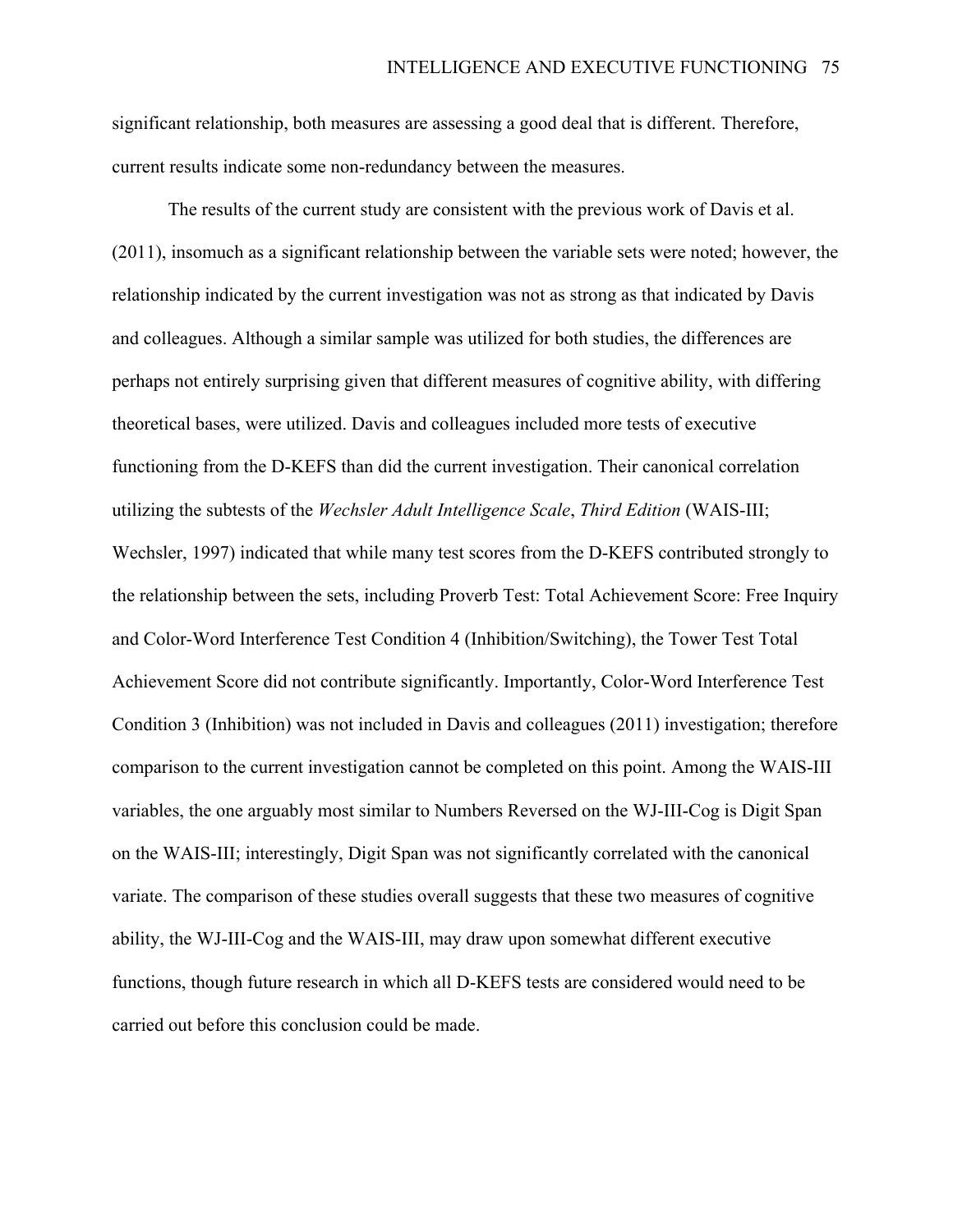The current study builds upon our understanding of how the D-KEFS tests fit within a CHC model, particularly as the Tower Test was included in analysis. Correlations between D-KEFS scores and WJ-III-Cog subtest scores, in addition to regression analyses, highlighted the importance of certain factors in the relationship. The CHC factors indicated to be of utmost importance with regard to the relationship between the tests of executive functioning and tests of cognitive ability included short-term memory, visual processing, processing speed, and fluid intelligence.

**Short-term memory.** The finding that three of four D-KEFS scores were significantly correlated with the Numbers Reversed score, suggests the importance of Short-Term Memory in the overall relationship. Importantly, in more recent expansion of CHC theory, the factor of Short-Term Memory has been replaced by Short-Term Working Memory, which reflects the importance of working memory within this factor (McGrew, 2014). Color-Word Interference Test Condition 3 (Inhibition), Tower Test Total Achievement Score, and Tower Test Time-Per-Move Ratio were all significantly correlated with the Numbers Reversed score, suggesting that Short-Term Memory is related specifically to these tasks. Numbers Reversed was also the sole predicative variable in the Color-Word Interference Test Condition 3 (Inhibition) score, indicating that to some extent, Short-Term Memory ability is predicative of this task of inhibition. That both Tower Test scores were correlated with Numbers Reversed suggests that Short-Term Memory may facilitate planning and speed of execution. The ability to hold both rules and a plan of action in working memory, to complete a task such as those that comprise the Tower Test, would logically lead to a more successful outcome and better Total Achievement Score, as well as faster completion, as reflected in the Time-Per-Move Ratio.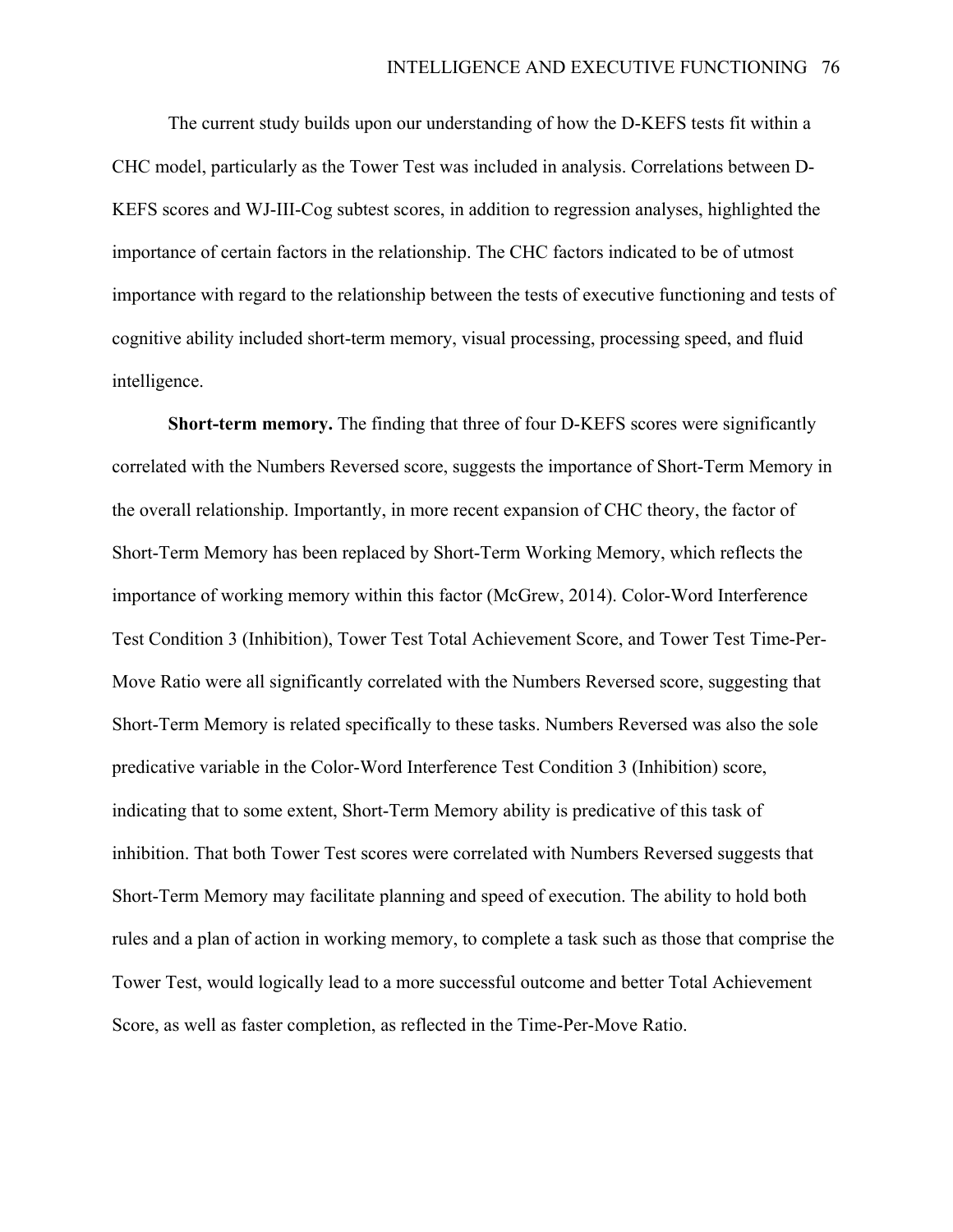**Visual-spatial thinking.** Spatial Relations, which represents the CHC factor of Visual-Spatial Thinking, was positively and significantly correlated with the Tower Test Time-Per-Move Ratio score. This suggests that Visual-Spatial Thinking contributed to the timing score of this planning task. As Visual-Spatial Thinking taps the ability to manipulate visual stimuli in space, which very much describes the Tower Test, this is somewhat unsurprising. What is more surprising is that the Tower Test Total Achievement Score was not significantly correlated with Spatial Relations. This may perhaps be explained in the following way: while the Tower Test Time-Per-Move Ratio score represents the ability to make a move quickly from one move to the next, it does not necessarily reflect accuracy, errors and number of moves. The Tower Test Total Achievement Score is more reflective of planning ability overall. Strong Visual-Spatial Thinking ability may reflect the ability to quickly perceive the immediate visual stimuli and act upon it in *some* way, but may not reflect the reasoning and planning of the Tower Test as a whole.

Spatial Relations was also positively and significantly correlated with both Color-Word Interference trials. The Color-Word Interference Test trials are visual tasks of verbal inhibition. What differentiates Condition 4 from Condition 3 is that Condition 4 requires not only inhibition, but also set-shifting. As described above with regard to the Tower Test, this Visual-Spatial Thinking ability allows the individual to quickly and accurately perceive the immediate visual stimuli and quickly act upon it.

**Processing speed.** Visual Matching, which represents the CHC factor of Processing Speed, was correlated with Color-Word Interference Test Condition 4 (Inhibition/Switching). That Processing Speed would be related to this visual task of verbal inhibition and set-shifting is unsurprising, as it is a timed task. Processing Speed ability reflects the ability of the individual to quickly perceive and act upon simple visual stimuli, which is a primary component of the Color-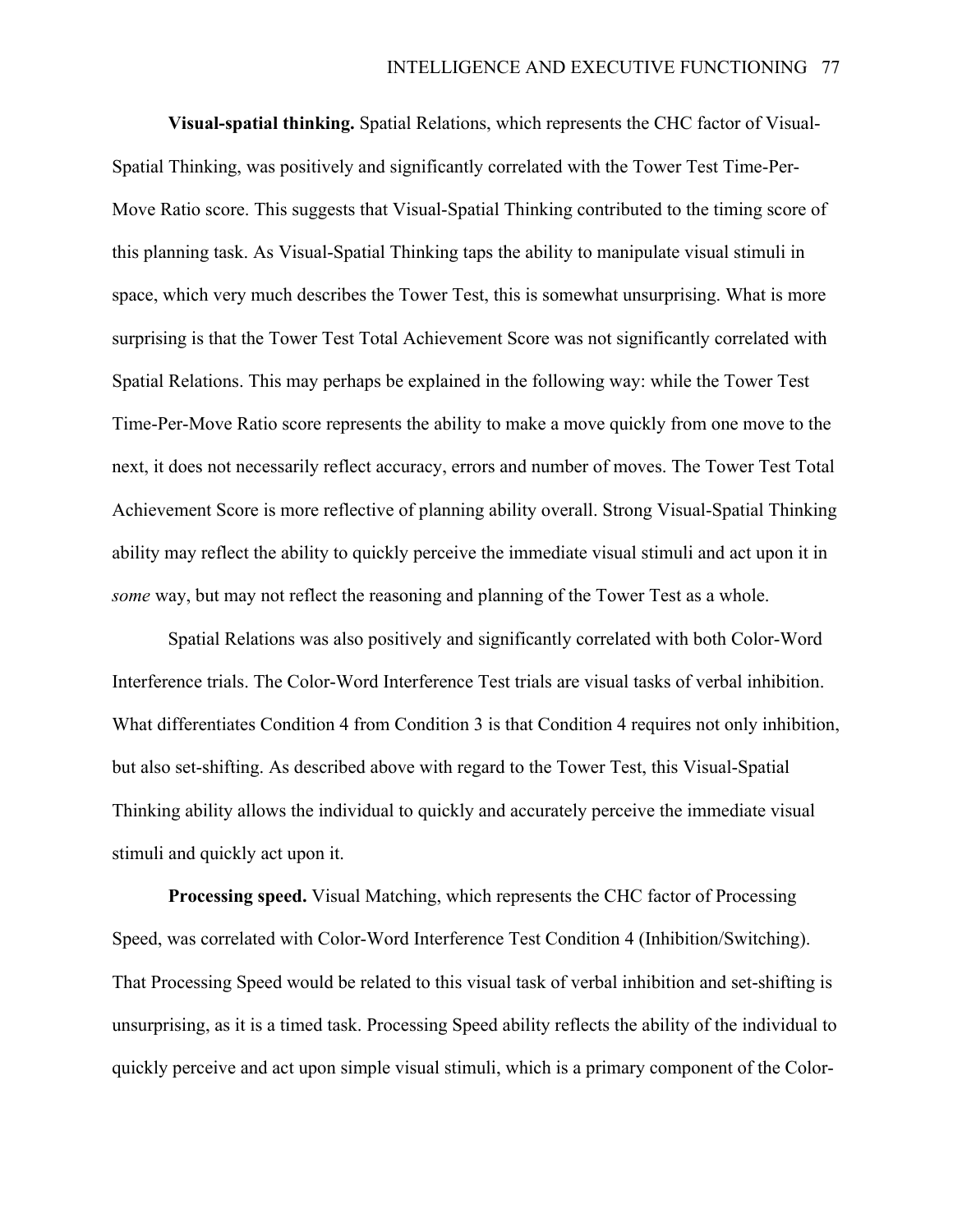Word Interference Test trials. What is more surprising is that while Condition 4 was significantly correlated with Visual Matching, Condition 3 was not as strongly related. This suggests that, as with Visual-Spatial Thinking, something particular to the set-shifting component of Condition 4 taps Processing Speed. One hypothesis is that the set-shifting required by the trial slows the speed of completion and stronger overall Processing Speed minimizes this effect.

**Fluid reasoning.** Concept Formation, which represents the CHC factor of Fluid Reasoning, was positively and significantly correlated with the Tower Test Total Achievement Score. The Tower Test requires problem solving, within the constraint of rules, which must be mentally planned and implemented with physical execution. This implicates Fluid Reasoning, which is consistent with this test of planning.

### **Implications**

**Implications for research.** Despite a clear relationship between executive function and cognitive ability in the current study, much variance between the D-KEFS and WJ-III-Cog remains unaccounted for. Though all WJ-III-Cog variables as well as all D-KEFS variables were significantly associated with their canonical variates, when considering their correlation to their canonical variates along with the Pearson correlation analyses, the factors that contributed least to the relationship included Comprehension-Knowledge, Long-Term Retrieval, and Auditory Processing. The subtests that represented these factors were significantly correlated to Color-Word Interference Test Condition 3 (Inhibition) only, but not to any other measured D-KEFS variables, and were least correlated with their canonical variate. Additionally, amongst the D-KEFS variables, Color-Word Interference Test Condition 3 (Inhibition), a test of inhibition, was clearly the strongest contributor to the canonical variate and was also significantly correlated with all WJ-III-Cog variables. The set-shifting of Color-Word Interference Test Condition 4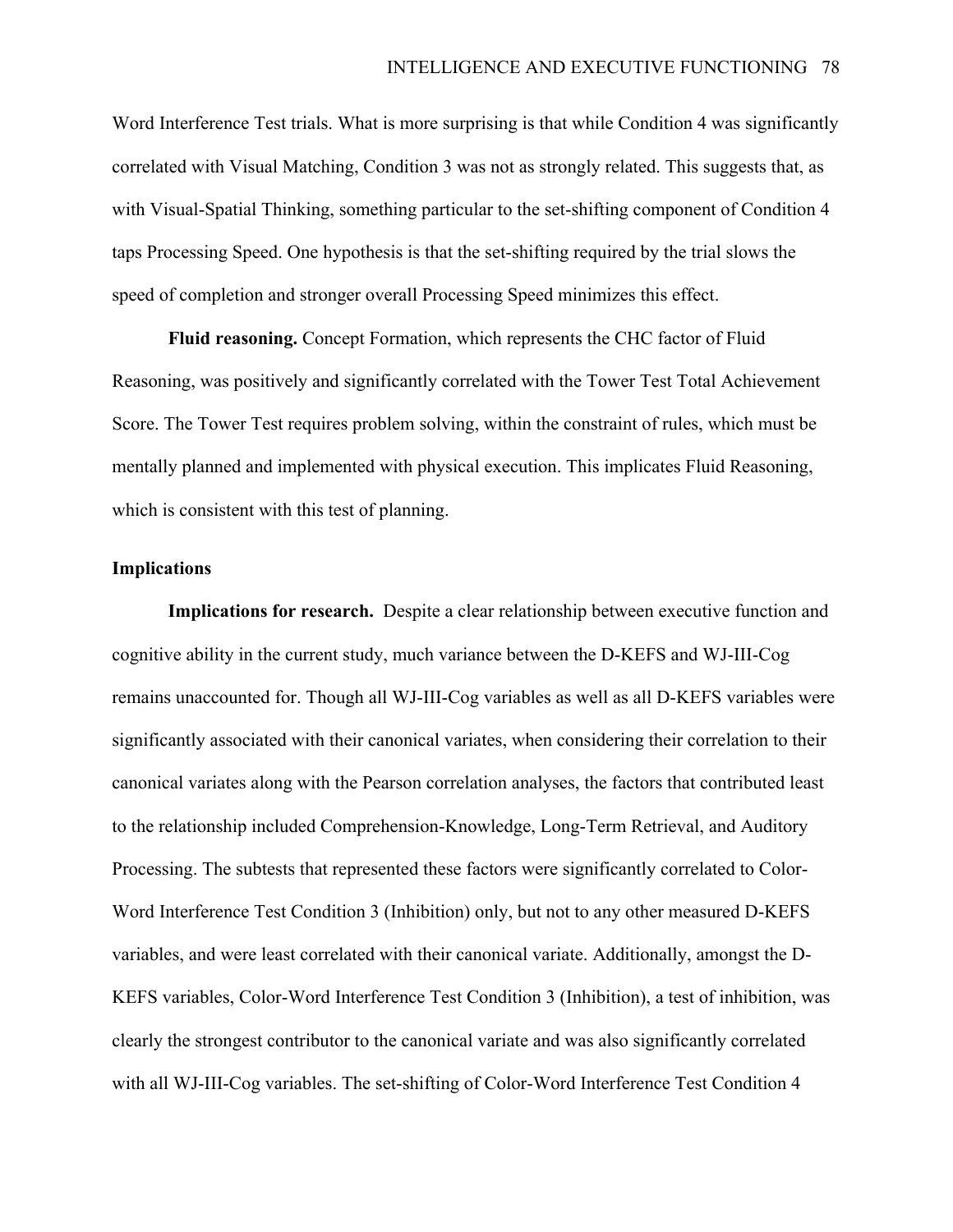(Inhibition/Switching) that is not explained by Visual-Spatial Thinking and Processing Speed, as well as the timing component of planning from the Tower Test Time-Per-Move Ratio not explained by Short-Term Memory and Visual Processing, also represents unaccounted variance.

The conclusion that a significant portion of the variance remains unaccounted for is consistent with previous studies in which the relationship between the two is significant but less than robust (e.g. Ardilla, Pineda, & Rosselli, 1999). Such results raise critical questions regarding the definitions and conceptualizations of intelligence and intelligent behavior. Ardila and colleagues (1999) suggest that we must conclude one of two things: either intelligence tests are insufficient in testing for intelligence or executive functions should not be included as elements of intelligent behavior; they conclude the former. It can certainly be argued, as they suggest, that intelligence measures that fail to assess executive functions are failing to assess abilities that are critical to cognition.

**Implications for the practice of school psychology.** The findings of this study can be used to inform evaluation and intervention planning within the educational setting, allowing for more targeted strategies to be applied to address deficits, though some caution should be employed in applying these findings to populations outside of a college setting until further research with participants of other ages are completed. The application of neuropsychological assessment within the school setting is controversial (Jantz & Plotts, 2014); however, the results of this study and others have great potential to assist in informing school assessment. Although we see that a relationship exists between executive functioning and cognitive ability, it is clear that much of what is measured by both tests is not accounted for by the other test. These tests are therefore measuring different though related constructs, and information from both measures is likely to be useful in gathering data and establishing a clear picture of an individual's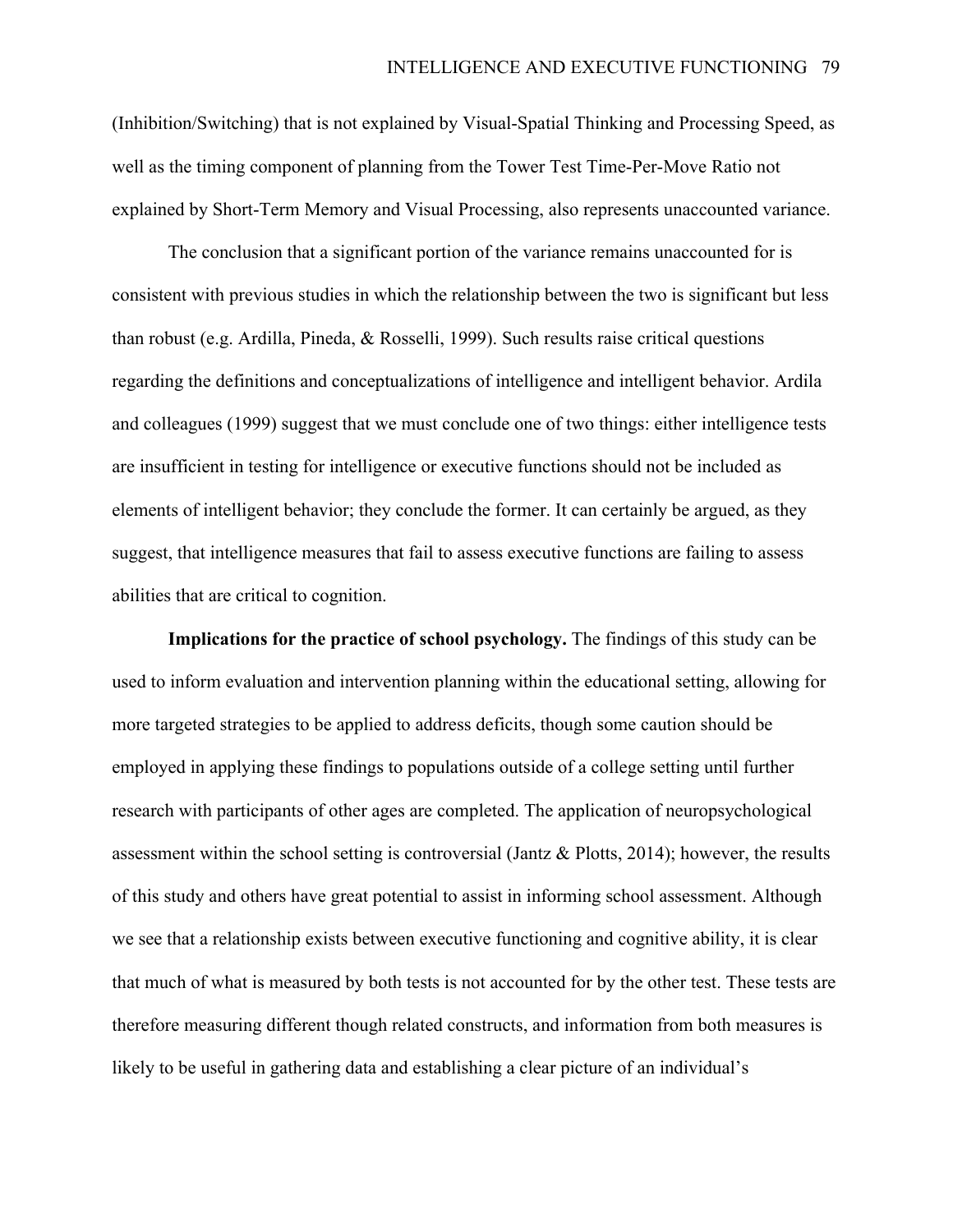functioning. Conceptually and practically, practitioners must recognize the relatedness of tests of executive functioning and intelligence, while remaining cognizant of the limitations of one to assess the other. It is therefore recommended that both the cognitive and executive functioning profile of students referred for special education be considered. This more complete picture allows for the potential understanding of more specific influencing factors with regard to behavioral as well as academic concerns, and also allows parents and educational professionals a more complete picture of a student's strengths and weaknesses, which is critical to successful intervention planning and execution (Otero, Barker & Naglieri, 2014), and may allow for more accurate attribution. Results suggest that interventions that focus on specific aids for working memory may have the potential to effect patients with executive dysfunction. Recognizing that the Numbers Reversed subtest, which represents the CHC factor of Short-Term Memory and taps working memory, emerged as an important factor in the relationship between the measures, and was the sole significant predictor of Inhibition score on the D-KEFS, allows for appreciation of the fact that working memory may be critical to inhibition. This finding in particular is extremely relevant to educational planning and informing interventions. The knowledge that the construct of working memory could be crucial to inhibition suggests that aids to support working memory may be an effective approach to intervention for some executive functioning deficits. Interventions to significantly improve working memory in children, most notably computerbased training, martial arts and other physical activities, and specific school curricula, have been identified (Diamond, 2012; Otero et al., 2014). Intervention targeting working memory has the potential to improve academic achievement (Titz & Karbach, 2014). Interventions for difficulty with inhibition may need to consider getting ahead of a potential working memory deficit through such intervention. In practice, this could manifest as designing and employing specific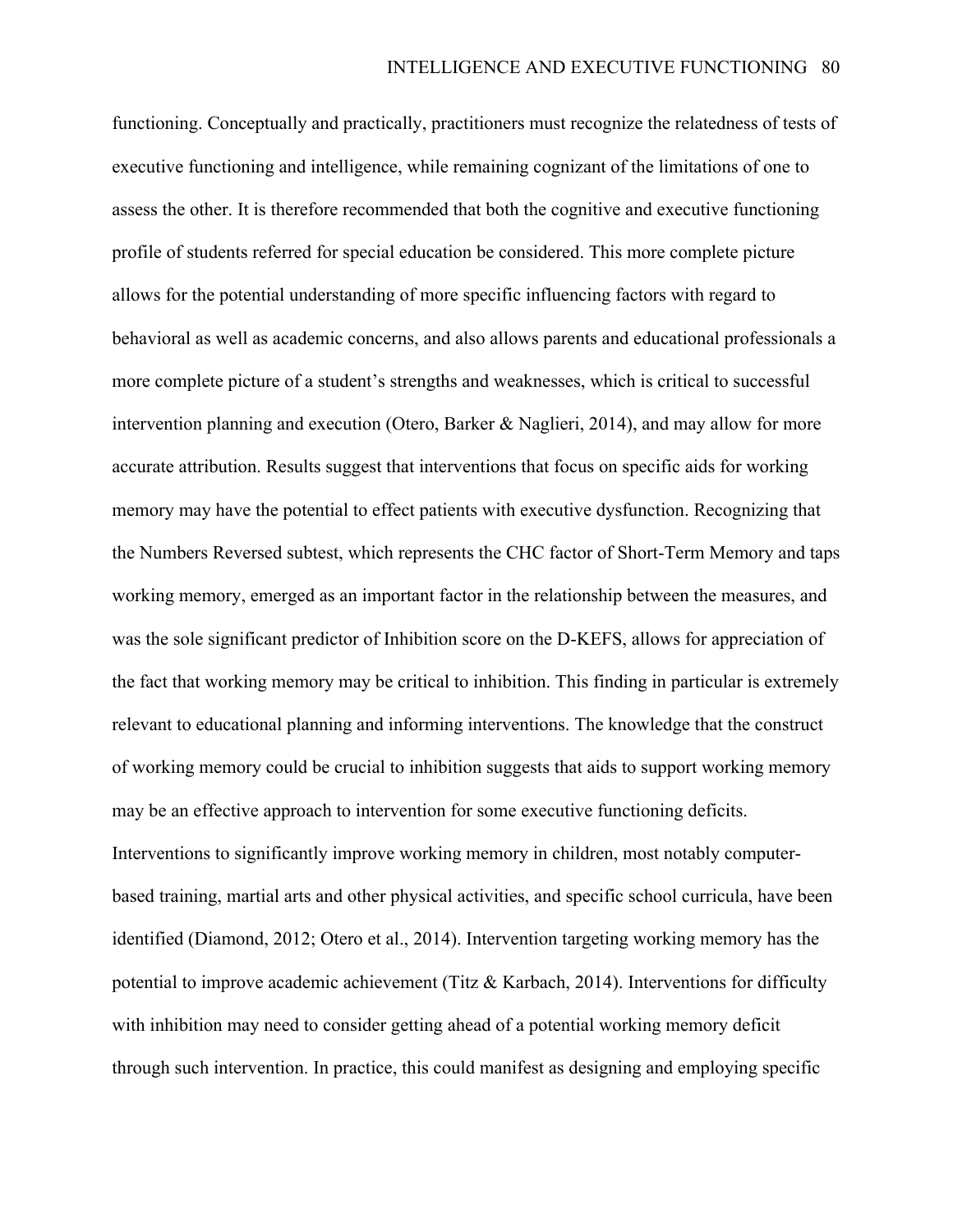aids for working memory deficits (i.e. flowcharts, visual reminders), or avoiding materials of certain modalities. Looking beyond surface level difficulty with inhibition allows for the consideration of other deficits that may be at play, affecting purposeful behavior and ability or achievement.

As an example, the current results are relevant to consideration of the assessment of learning disability, both as an educational categorization and a psychiatric diagnosis. The results of the current study suggest that evaluation of learning disability should consider both cognitive abilities as well as executive functions, as they are related and both have the potential to present as a learning problem. It has been established that executive functions are some of the root causes of learning disabilities (Hoerig, Davis & D'Amato, 2002), and that learning problems are often more accurately identified and addressed through comprehensive evaluation that considers cognitive processes (Decker, Hale, & Flanagan, 2013). If executive functions have the potential to affect both intelligence and academic performance, then interventions or instruction that target these executive functions would be prudent.

### **Delimitations and Limitations of the Study**

### **Delimitations**

The current study may be considered an appropriate preliminary analysis of the relationships in question. The sample size of this study was somewhat limited; as such, the results of this study should be interpreted with some caution. Although the sample size met guidelines established to be adequate in previous analyses (Mendoza, Markos, & Gonter, 1978; Naylor, Lin, Weiss, Raby, & Lange, 2010), replication of this or a similar study with a larger sample would allow for increased certainty regarding conclusions. Furthermore, replication of this study with different populations may indicate differences between individuals of different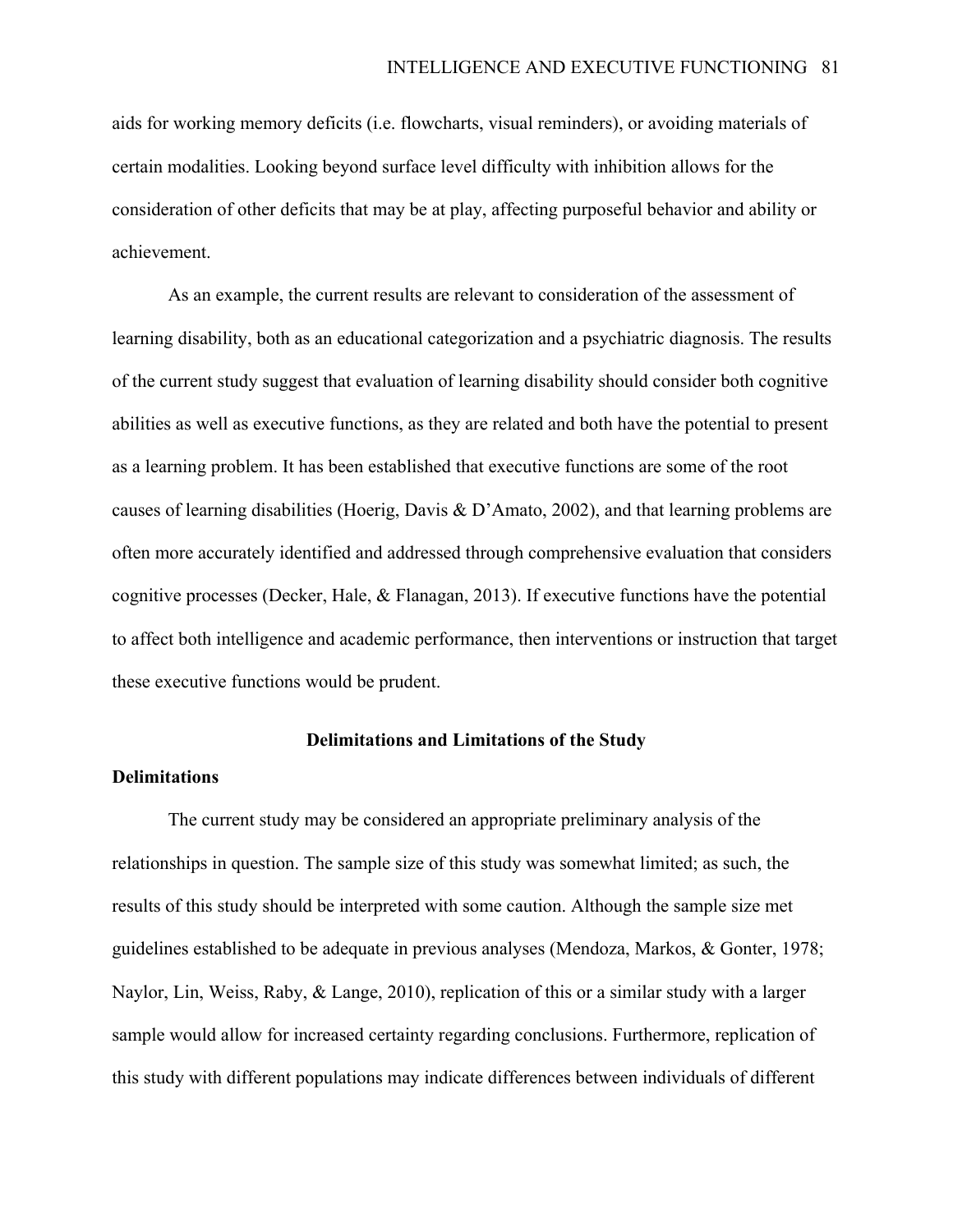ages and stages of development, building upon the current study and studies involving various age groups such as that completed by Floyd and colleagues (2006).

Within the current investigation, not all tests of executive functioning from the D-KEFS were included or considered for analysis. Furthermore, not all scores from all measures that were utilized were considered. For example, error scores were not thought to be appropriate indicators for the college population, as participants from a non-clinical population were unlikely to make frequent errors.

# **Limitations**

A potential limitation of the current investigation is the concern of task impurity (Miyake et al. 2000). Task impurity with regard to executive functioning would present as a situation in which a task believed to measure one or more executive function, in fact triggers other nonexecutive processes. Task impurity is a limitation due to the fact that while we may define a relationship between the tests of executive functioning and subtests of cognitive ability, we may be unsure of what specific aspects of the tests and subtests are indicated in this relationship with one another. Additionally, with regard to the D-KEFS, the tests included within the current investigation arguably measure more than one component of executive functioning. It is therefore difficult to determine precisely which of the executive functions that are being measured are related to the cognitive abilities under investigation.

# **Directions for Future Research**

# **Defining Executive Functioning**

A lack of formal definition of the construct of executive functioning causes difficulty when it comes to comparing research and generally discussing this topic. Moving toward an agreed upon definition of executing functioning within psychology would assist in creating a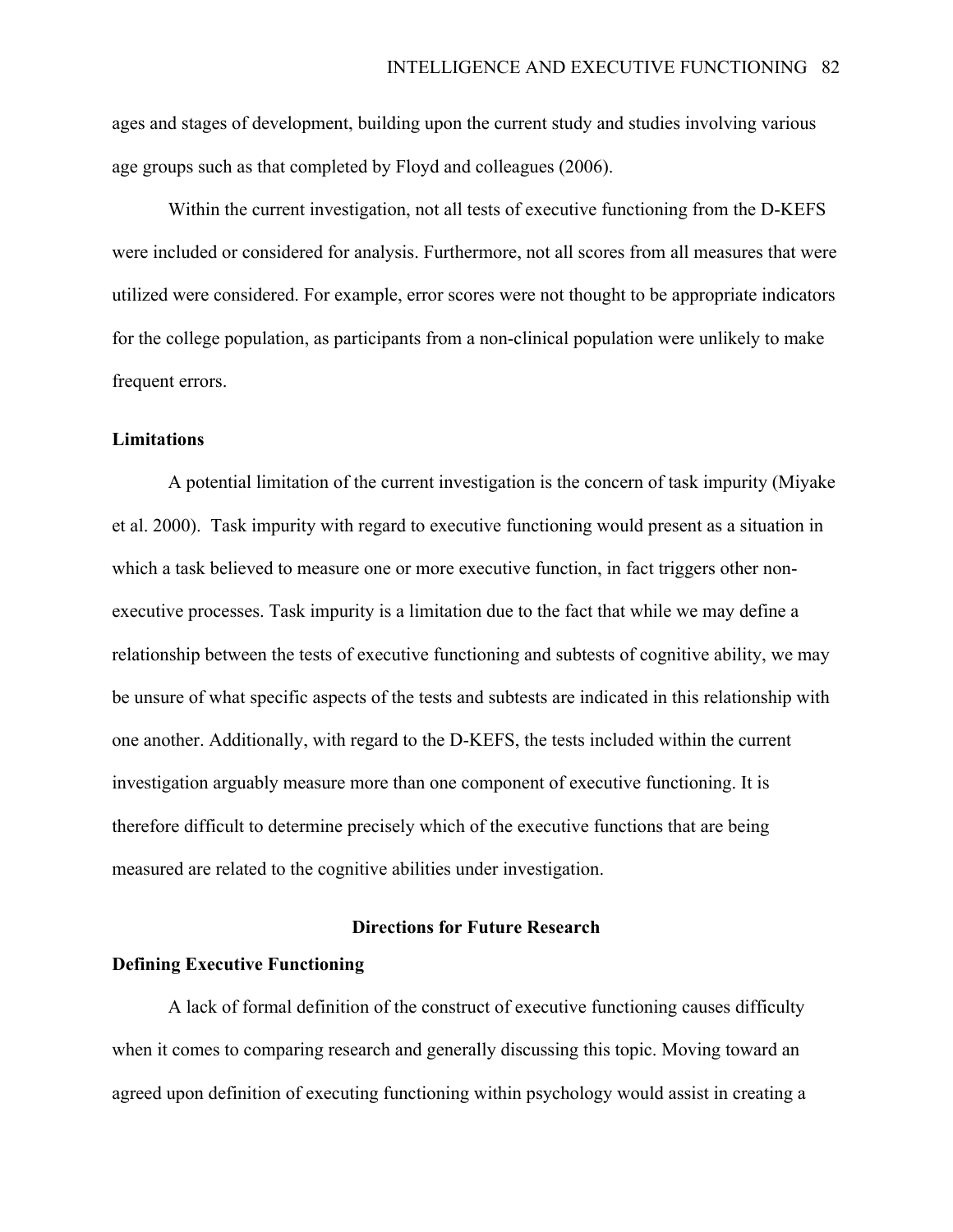more cohesive research outcome overall. Future research should consider ways in which clarity of definition of this important construct could be increased. This would specifically allow for better comparison between research.

# **Age and the Development of Executive Functioning**

It is known that age is an especially critical component of executive functioning. Executive functioning develops over time, through the course of normal development. Furthermore, executive functions, as they have been defined in past research, do not appear to develop at the same rate or age. For example, verbal fluency appears to be the last executive function to develop (Jurado & Roselli, 2007). Arguably executive functioning continues to develop into early adulthood, as the prefrontal cortex continues to develop until this time (Diamond, 2002; Jurado & Roselli, 2007). This suggests that executive functioning may peak and be most optimal at this point in early adulthood. It is possible that a decline in abilities commences after this point, though research regarding changes in executive functioning over the lifespan are few (Jurado & Rosselli, 2007). While decline in executive functioning has been found to correlate with increasing age, it has been difficult to establish this decline as separate from a general cognitive decline (Crawford, Bryan, Luszcz, Obonsawin & Stewart, 2000). Future research should consider clarifying this important consideration. Additionally, future research should consider looking at the relationship between intelligence and executive function across many age groups, as what holds true with regard to relationship between executive functioning and cognitive abilities for one age may not be replicated at another age. More specific age ranges may be employed in such future investigation. However, age may affect future research in another way as well. Difficulty in the assessment of executive functions in children has been established when verbal instructions are complex and may strongly engage non-executive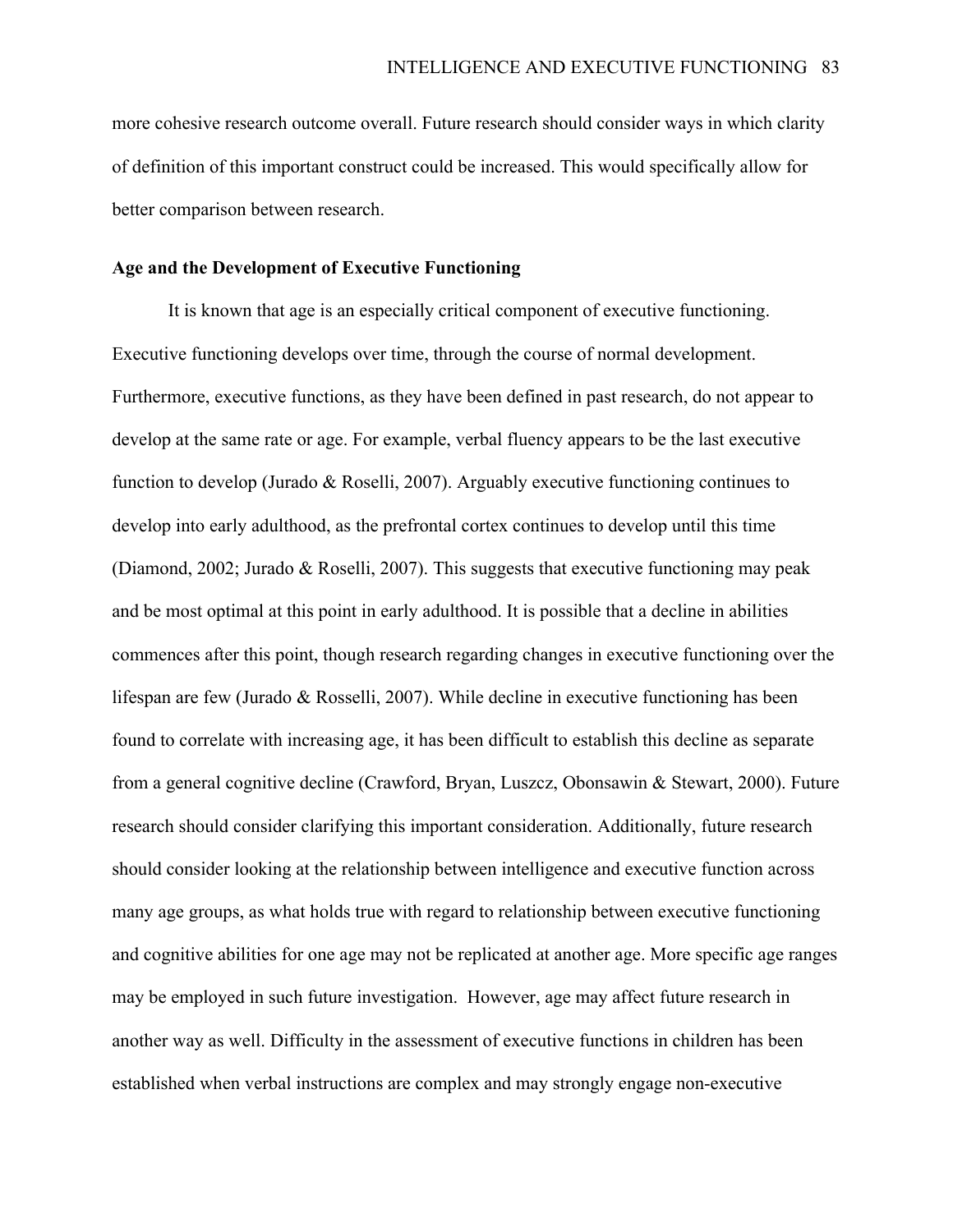abilities (Jurado  $\&$  Rosseli, 2007), and this should be considered in any investigations with pediatric populations.

### **Research with Clinical Populations**

Future research may wish to focus on the assessment of clinical populations. Exploration of the relationship between executive functions and cognitive ability within clinical samples would offer insight into patterns of presentation within this relationship for specific disabilities. For example, children with attention-deficit/hyperactivity disorder (ADHD) typically exhibit executive dysfunction and therefore may display as a group a different relationship between executive functions and cognitive abilities than found in the current study. Similar exploration could be made with a sample of participants with learning disabilities. Furthermore, inclusion of achievement measure variables would allow for greater exploration of the relationship between diagnostic categories and patterns of relationships. Exploration of the relationship between intelligence, achievement, and executive function within a child ADHD sample or a leaning disability sample may assist in the development of specific, targeted interventions for these groups, based on a common profile of strengths and weaknesses.

# **Inclusion of Additional Tests of Executive Functioning**

In addition to including tests of achievement, as suggested above, it is likely that future research may find additional relationships when additional tests of executive functioning or scores are included in analysis. The D-KEFS could potentially be utilized to investigate other aspects of executive functioning in both a college population, as well as other populations. While executive functions are not defined as an agreed-upon set of functions within the field of psychology, other well-established tests could also be considered. For example, the Trail Making Test (TMT), which is also part of the D-KEFS, as well as the *Halstead-Reitan*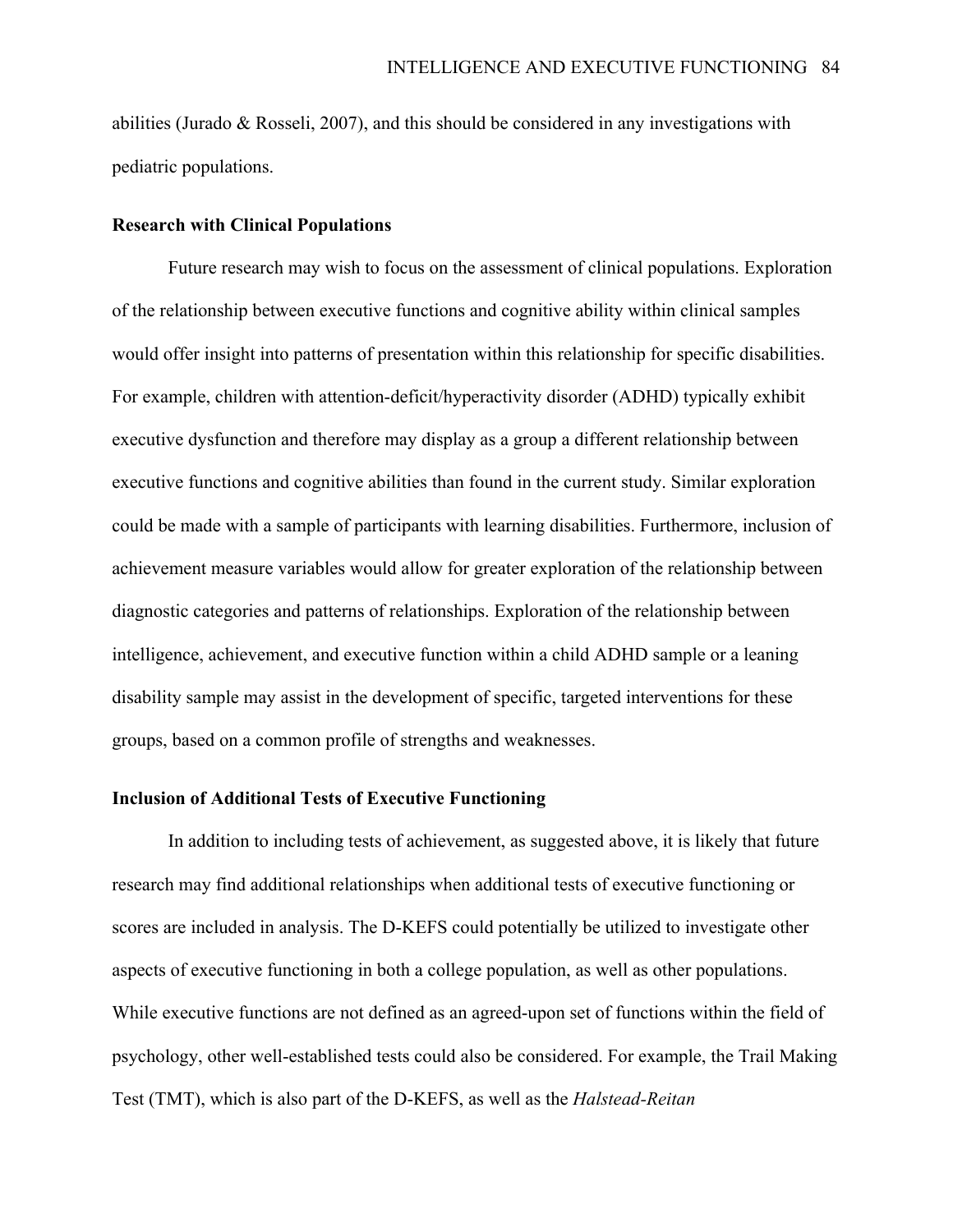*Neuropsychological Test Battery* (Reitan & Wolfson, 1993), assesses visual-motor sequencing, visual attention, and set-shifting, and would be an interesting comparison to the Color-Word Interference Test trials. Additional understanding could be gained by investigation of both verbal and nonverbal executive functioning measures. Color-Word Interference Test trials assessed verbal inhibition, while the TMT assesses non-verbal inhibition, among other constructs. Verbal Fluency could be another verbal test of inhibition to consider.

### **Further Exploration of the Role of Inhibition in Cognitive Abilities**

The fact that within the present study, all subtests of the WJ-III-Cog were significantly correlated with the D-KEFS Color-Word Interference Test Condition 3 (Inhibition) score is an important consideration. This suggests that inhibition may play a significant role in cognitive abilities in general, across all areas that were considered in the present investigation. Future research into how inhibition affects cognitive abilities may better clarify the nature of this relationship. Additionally, the CHC broad abilities have been expanded within CHC theory to include additional factors: Quantitative Knowledge and Reading and Writing (McGrew, 2014). Importantly, the factor of Short-Term Memory has been amended to be Short-Term Working Memory, recognizing that working memory is also an important aspect of this factor (McGrew, 2014).

#### **Conclusions**

The results of this study suggest that within this adult college population, there is some significant shared variance between tests of cognitive ability and tests of executive functioning. Analysis using canonical correlation indicated that a moderate percentage of the variation in one set of measures was accounted for by the other set. Specific subtests emerged as contributing more to this relationship than others. Analysis revealed that the Numbers Reversed subtest score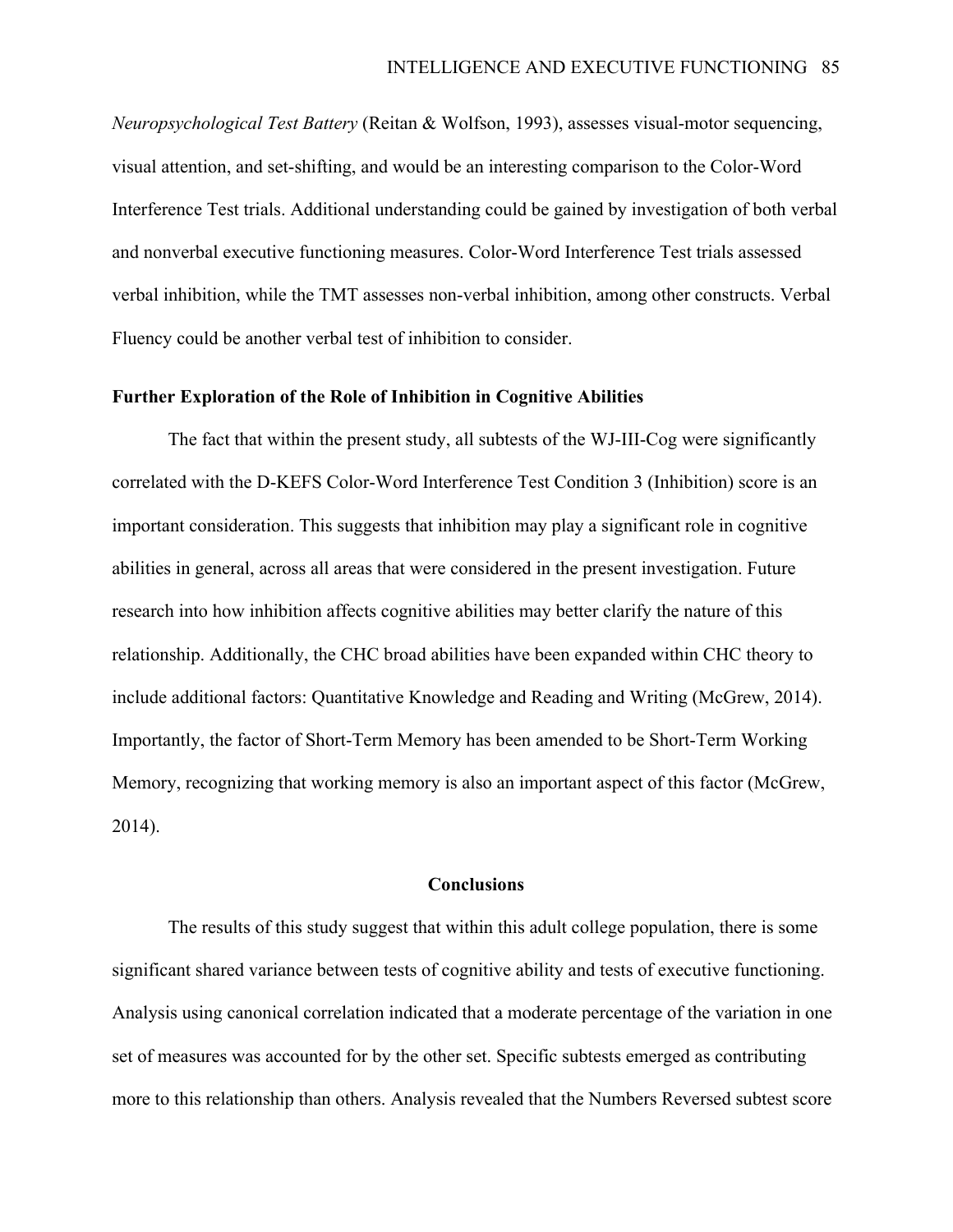from the WJ-III-Cog and the Color-Word Interference Test Condition 3 (Inhibition) score from the D-KEFS had the highest correlations with the canonical variates of their respective sets, suggesting that the underlying cognitive functioning that these subtests measure is related.

Analysis of the correlation between the subtest scores from both measures revealed a pattern of significance that most strongly links the Color-Word Interference Test Condition 3 (Inhibition) score to the subtest scores of the WJ-III-Cog. Notably, the Color-Word Interference Test Condition 3 (Inhibition) score was significantly correlated with all measured subtests of the WJ-III-Cog. This test is most associated with the executive function of verbal inhibition. Further analysis using regression revealed that the Color-Word Interference Test Condition 3 (Inhibition) score could in part be predicted by the Numbers Reversed subtest score from the WJ-III-Cog. Overall, these findings support a significant and predictive relationship between tests of intelligence and this measure of executive functioning in particular.

As noted, among the WJ-III-Cog variables, Numbers Reversed contributed most strongly to the canonical correlation and was the only variable to significantly contribute to the prediction of the Color-Word Interference Test Condition 3 (Inhibition) subtest score within the regression analysis. As this subtest is associated with the CHC factor of Short-Term Memory, the analysis suggests this factor of intelligence is an especially important component of the relationship between intelligence and executive functioning. Further, it is interesting to consider that the other WJ-III-Cog subtests and their correlation with their canonical variate all contribute at approximately the same level. Some significant positive relationships between individual WJ-III-Cog subtest scores and individual D-KEFS scores were evident with regard to the correlation analysis, and yield further insight into the relationship between intelligence and executive functioning. Spatial Relations and Visual Matching were both correlated with Color-Word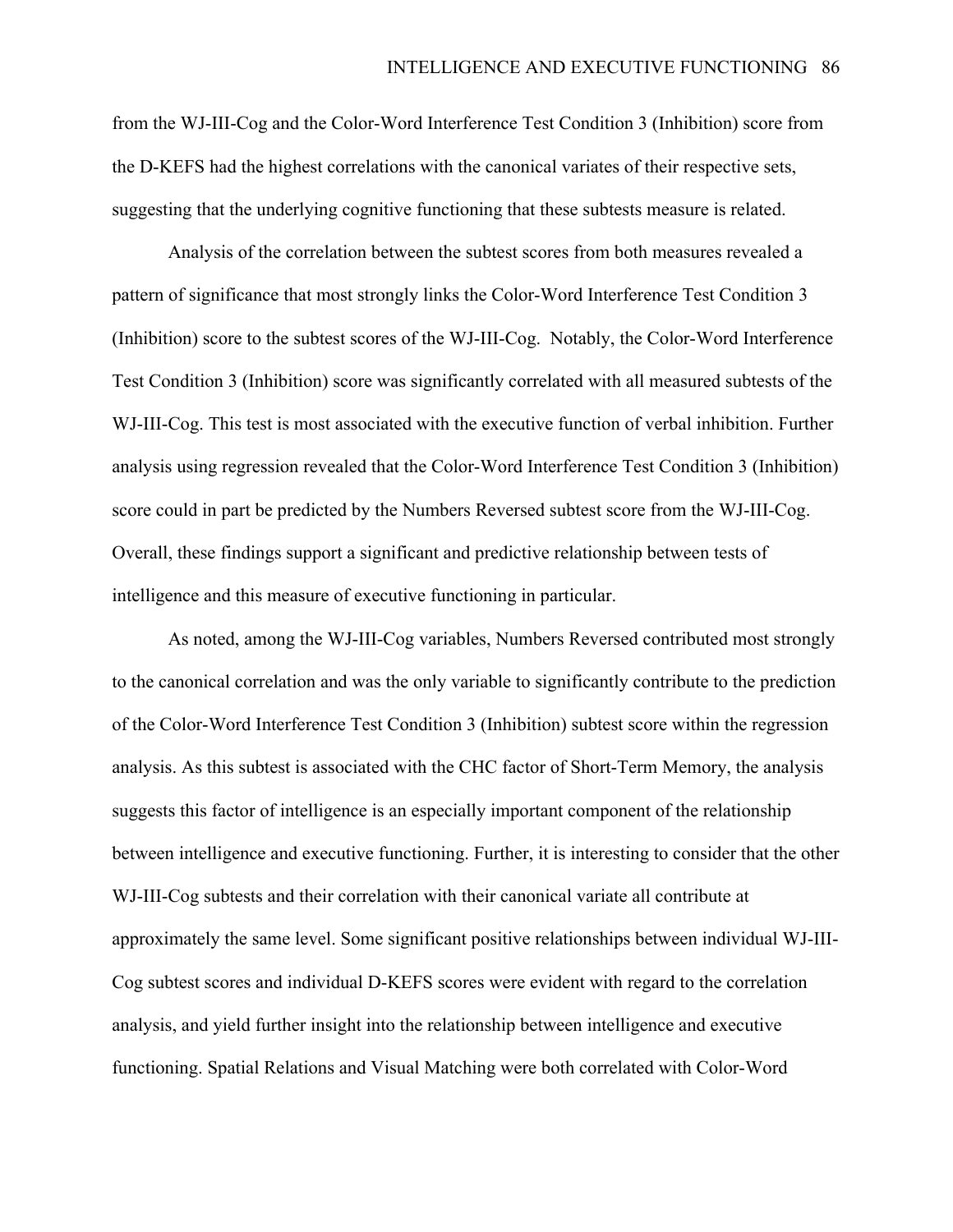Interference Test Condition 4 (Inhibition/Switching); Concept Formation and Numbers Reversed were both correlated with the Tower Test Total Achievement score; and Spatial Relations and Numbers Reversed were correlated with the Tower Test Time-per-move Ratio score. None of these relationships had more than a medium effect size. Overall, consideration of these correlations suggests the importance of Short-Term Memory, Visual-Spatial Thinking, Processing Speed, and Fluid Intelligence in the relationship between executive functions and cognitive ability.

In conclusion, there is a need for further investigation before we can confidently say that those relationships indicated by the present investigation are consistently related across populations; however, this analysis builds upon previous studies and suggests that significant shared variance between tests of cognitive ability and executive functioning exists, though much variance remains unaccounted for. As such, the value of both measures stands with regard to clinical application, and consideration of both cognitive abilities and executive function abilities together is recommended. Utilizing both measures gives a more complete picture of the individual's pattern of performance, assists in better intervention planning and therefore the potential for better outcomes.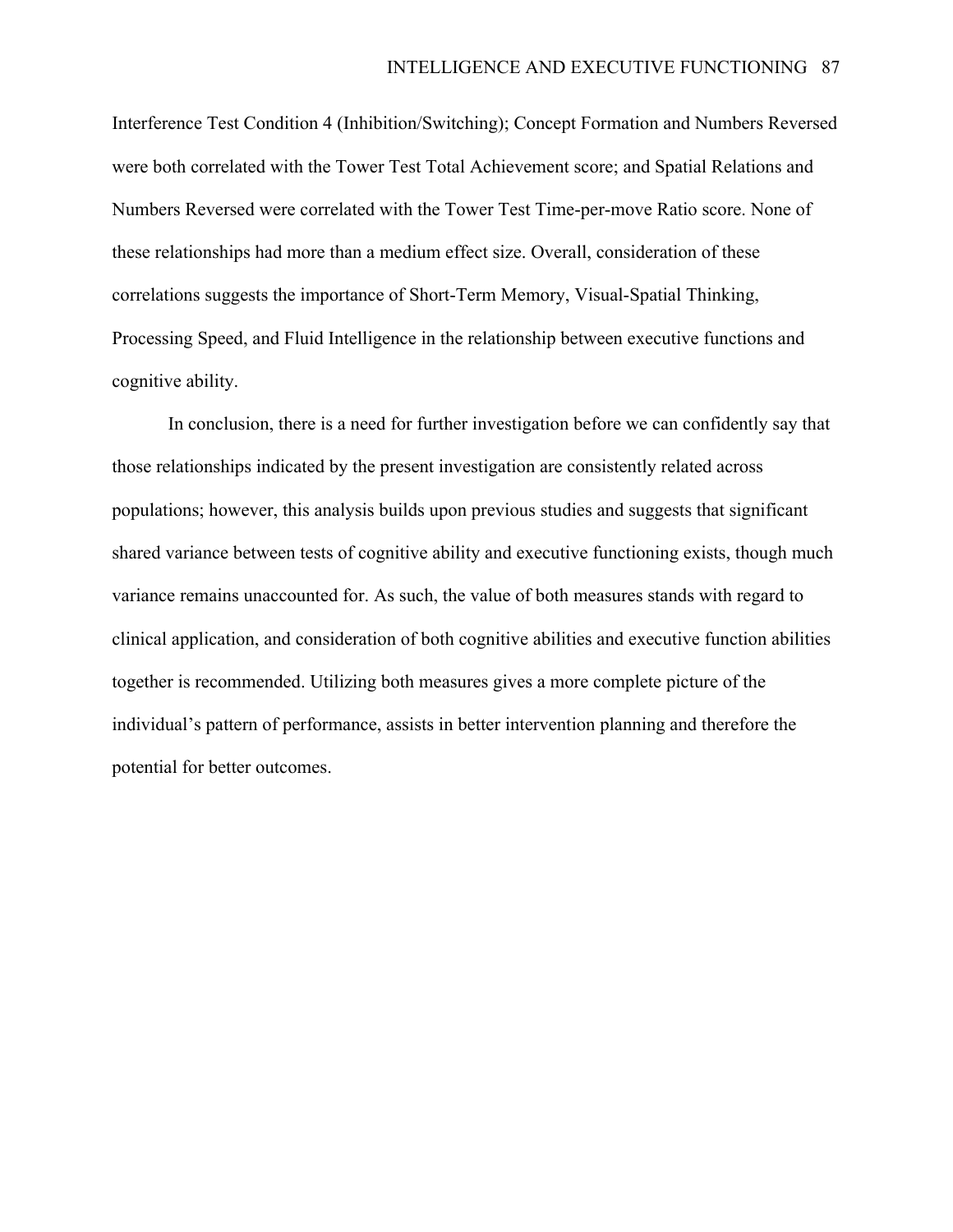### **REFERENCES**

- Adcock, R. A., Constable, R. T., Gore, J. C., & Goldman-Rakic, P. S. (2000). Functional neuroanatomy of executive processes involved in dual-task performance. *Proceedings of the National Academy of Sciences, 97*, 3567-3572.
- Akshoomoff, N. A. & Courchesne, E. (1992). New role for the cerebellum in cognitive operations. *Behavioral Neuroscience, 106*, 731-738.
- Allen, G., Byerley, A. K., Lantrip, C., Lane, C., Ho, E., & Hsu, J. Y. (2011). Functional neuroanatomy of the cerebellum. In A. S. Davis (Ed.), *Handbook of pediatric neuropsychology* (147-160). New York, NY: Springer Publishing Company.
- Alvarez, J. A. & Emory, E. (2006). Executive function and the frontal lobes: A meta-analytic review. *Neuropsychology Review, 16*, 17-42.
- American Psychological Association (2006). *APA dictionary of psychology.* Washington, DC: American Psychological Association.
- Anderson, P. J. (2008). Towards a developmental model of executive function. In V. Anderson, R. Jacobs, & P. J. Anderson (Eds.), *Executive functions and the frontal lobes* (3-21). New York, NY: Psychology Press.
- Ardila, A., Pineda, D., Rosselli, M. (1999). Correlation between intelligence test scores and executive function measures. *Archives of Clinical Neuropsychology, 15*, 31-36.
- Aron, A. R. (2007). The neural basis of inhibition in cognitive control. *The Neuroscientist, 13*, 214-228.
- Bartholomew, D. J. (2004). *Measuring intelligence: Facts and fallacies.* New York, NY: Cambridge University Press.
- Beer, J. S., Shimamura, A. P., & Knight, R. T. (2004). Frontal lobe contributions to executive control of cognitive and social behavior. In M. S. Gassaniga (Ed.), *The cognitive neurosciences III* (1091-1104). Cambridge, MA: The MIT Press.
- Binet, A. (1905). New methods for the diagnosis of the intellectual level of subnormals. *L'Année Psychologique*, *12*, 191-244.
- Bloom, B. S. (1964). *Stability and change in human characteristics.* New York, NY: John Wiley and Sons.
- Cattell, R. B. (1941). Some theoretical issues in adult intelligence testing. *Psychological Bulletin, 38*, 592.
- Carroll, J. B. (1993). *Human cognitive abilities: A survey of factor-analytic studies*. Cambridge, England: Cambridge University Press.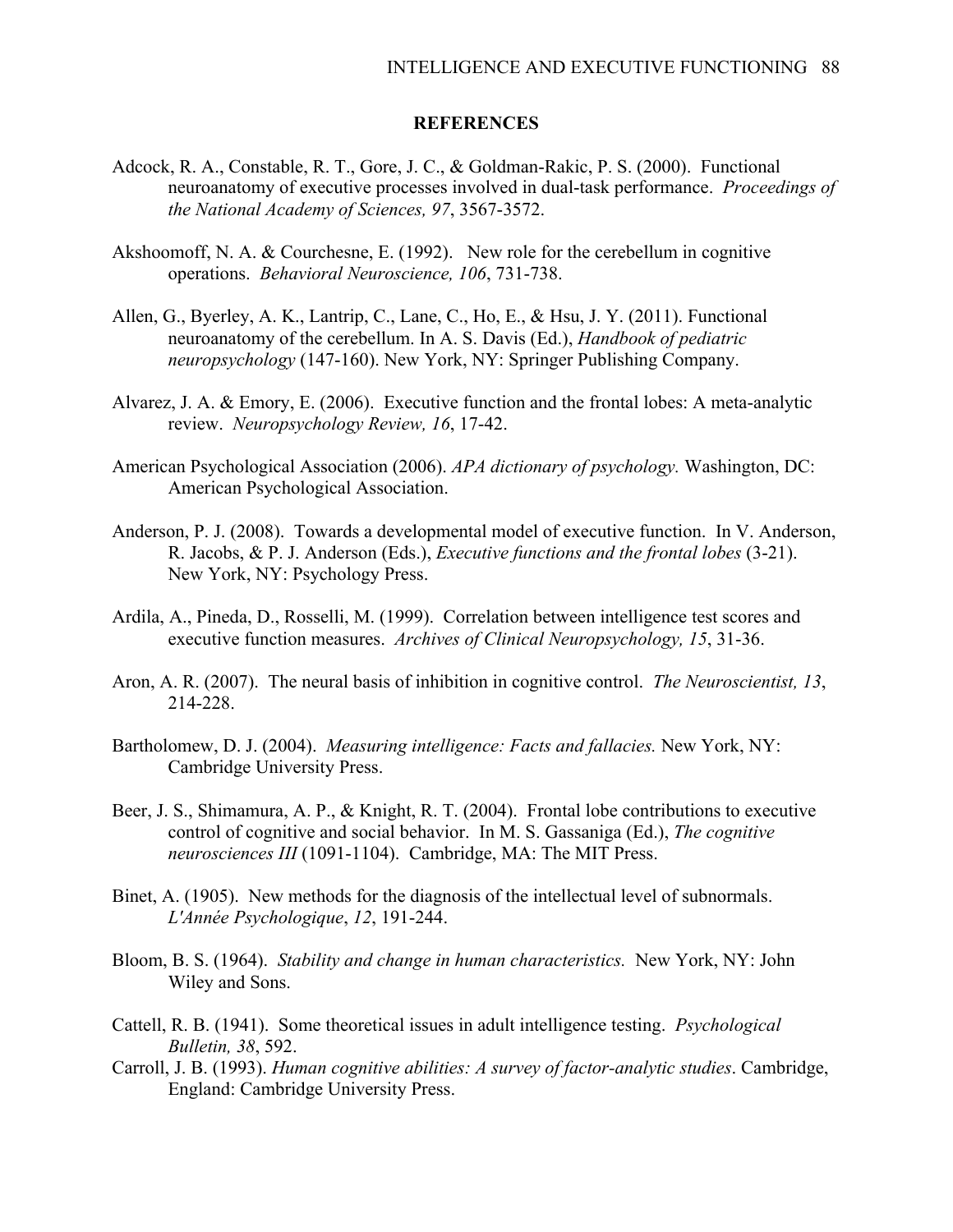- Carroll, J. B. (2005). The three-stratum theory of cognitive abilities. In D. P. Flanagan & P. L. Harrison (Eds.), Contemporary intellectual assessment: Theories, tests, and issues  $(2<sup>nd</sup>$ ed.) (pp. 69-76). New York: The Guilford Press.
- Cohen, J. (1992). A power primer. *Pscychological Bulletin, 112*(1), 155-159.
- Colom, R., Rebollo, I., Palacios, A., Jaun-Espinosa, M. & Kyllonen, P. C. (2004). Working memory is (almost) perfectly predicted by g. *Intelligence*, *32*, 277-296.
- Conway, A. R. A., Cowan, N., Bunting, M. F., Therriault, D. J. & Scott, R. B. (2002). A latent variable analysis of working memory capacity, short-term memory capacity, processing speed, and general fluid intelligence. *Intelligence*, *30*, 163-183.
- Conway, A. R., Kane, M. J., & Engle, R. W. (2003). Working memory capacity and its relation to general intelligence. *Trends in Cognitive Sciences*, *7*, 547-552.
- Courchesne, E., Townsend, J., Akshoomoff, N. A., Saitoh, O., Yeung-Courchesne, R., Lincoln, A. J., et al. (1994). Impairment in shifting attention in autistic and cerebellar patients. *Behavioral Neuroscience, 108*, 848-865.
- Crawford, J. R., Bryan, J., Luszcz, M. A., Obonsawin, M. C. & Stewart, L. (2000). The executive decline hypothesis of cognitibe aging: do executive deficits qualify as differential deficits and do they mediate age-related memory decline? *Aging, Neuropsychology, and Cognition*, *7*, 9-31.
- Cuevas, K. & Bell, M. A. (2014). Infant attention and early childhood executive function. *Child Development*, *85*, 397-404.
- Davis, A. S., Pierson, E. E., & Finch, W. H. (2011). A canonical correlation analysis of intelligence and executive functioning. *Applied Neuropsychology*, *18*, 61-68.
- de Frais, C. M., Dixon, R. A., & Strauss, E. (2006). Structure of four executive functioning tests in healthy older adults. *Neuropsychology, 20*, 206-214.
- De Luca, C. R. & Leventer, R. J. (2008). Developmental trajectories of executive functions across the lifespan. In V. Anderson, R. Jacobs, & P. J. Anderson (Eds.), *Executive functions and the frontal lobes: A lifespan perspective* (23-56). New York, NY: Psychology Press.
- Deary, I. J. (2001). *Intelligence: A very short introduction.* New York, NY: Oxford University Press.
- Deary, I. J., Spinath, F. M. & Bates, T. C. (2006). Genetics of intelligence. *European Journal of Human Genetics*, *14*, 690-700.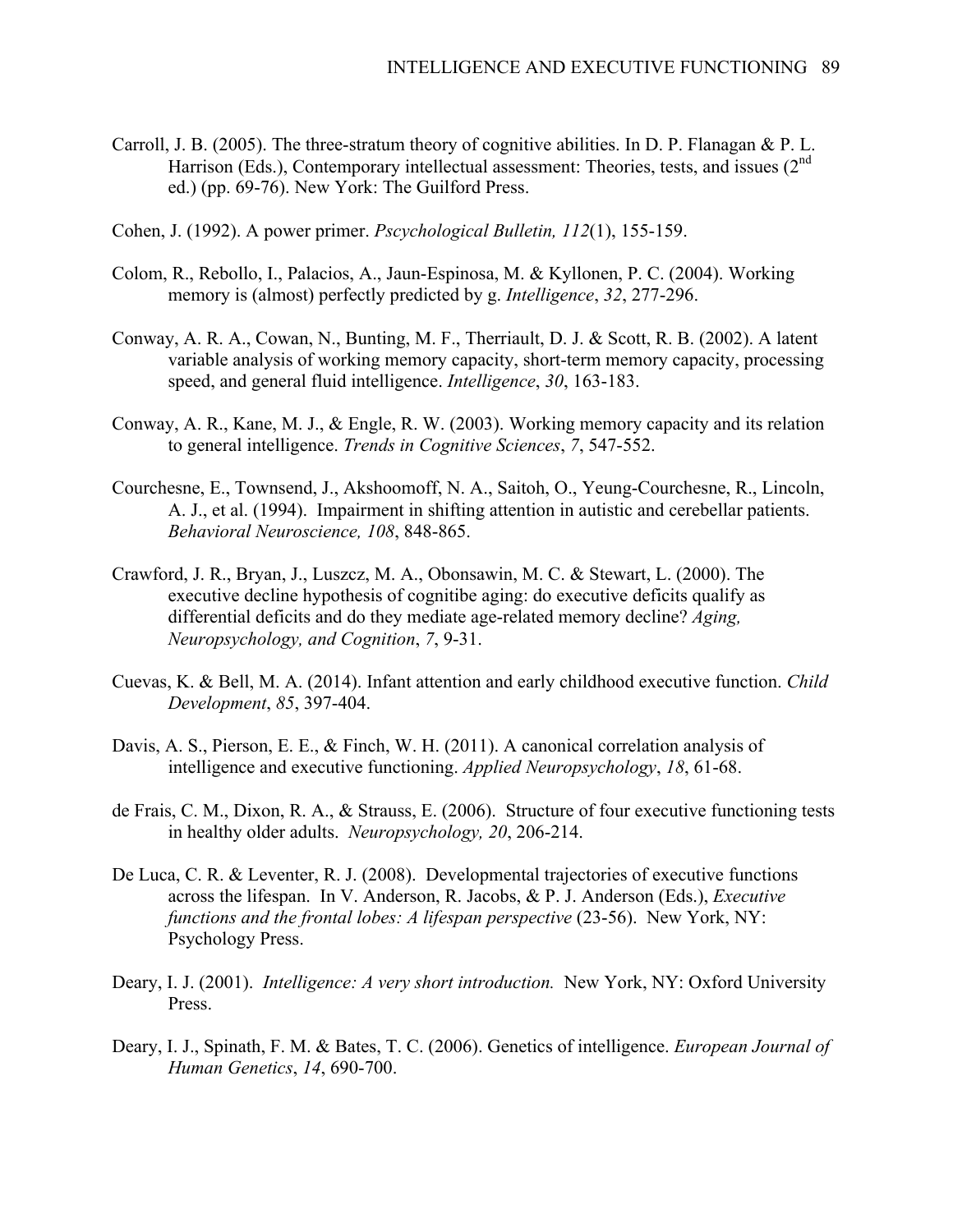- Decker, S. L., Hale, J. B. & Flanagan, D. P. (2013). Professional practice issues in the assessment of cognitive functioning for educational applications. *Psychology in the Schools*, *50*, 300-313.
- Delis, D. C., Kaplan, E., & Kramer, J. H. (2001). *Delis Kaplan Executive Function System: Examiner's manual*. San Antonio, TX: The Psychological Corporation.
- Denckla, M. B. & Reiss, A. L. (1997). Prefrontal-subcortical circuits in developmental disorders. In N. A. Krasnegor, G. R. Lyon, & P. S. Goldman-Rakic (Eds.), *Development of the prefrontal cortex: Evolution, neurobiology, and behavior* (283-293). Baltimore, MD: Paul H. Brookes Publishing Company.
- Diamond, A. (2012). Activities and programs that improve children's executive functions. *Current Directions is Psychological Science*, *21*, 335-341.
- Diamond, A. (2002). Normal development of prefrontal cortex from birth to young adulthood: Cognitive functions, anatomy, and biochemistry. In D. T. Stuss & R. T. Knight (Eds.), *Principles of frontal lobe function* (466-503). New York, NY: Oxford University Press.
- Duff, K., Schoenberg, M. R., Scott, J. G., & Adams, R. L. (2005). The relationship between executive functioning and verbal and visual learning and memory. *Archives of Clinical Neuropsychology*, *20*, 111-122.
- Duncan, J & Miller, E. K. (2002). Cognitive focus through adaptive neural coding in the primate prefrontal cortex. In D. T. Stuss & R. T. Knight (Eds.), *Principles of Frontal Lobe Function* (278-291). Ney York, NY: Oxford University Press.
- Elderkin-Thompson, V., Ballmaier, M., Hellemann, G., Pham, D., & Kumar, A. (2003). Daily functioning and prefrontal brain morphology in healthy and depressed communitydwelling elderly. International Journal of Geriatric Psychiatry, 16, 633-642.
- Elliot, C. D. (1990). *Differential Ability Scales.* San Antonio, TX: Psychological Corporation.
- Elliott, C. D. (2007). *DAS-II administration and scoring manual*. San Antonio, TX: Psychological Corporation.
- Engle, R. W., Tuholski, S. W., Laughlin, W. & Conway, A. R. (1999). Working memory, shortterm memory, and general fluid intelligence: A latent variable approach. *Journal of Experiemental Psychology: General*, *128*, 309-331.
- Eslinger, P. J., Biddle, K. R., & Grattan, L. M. (1997). Cognitive and social development in children with prefrontal cortex lesions. In N. A. Krasnegor, G. R. Lyon, & P. S. Goldman-Rakic (Eds.), *Development of the prefrontal cortex: Evolution, neurobiology, and behavior* (283-293). Baltimore, MD: Paul H. Brookes Publishing Company.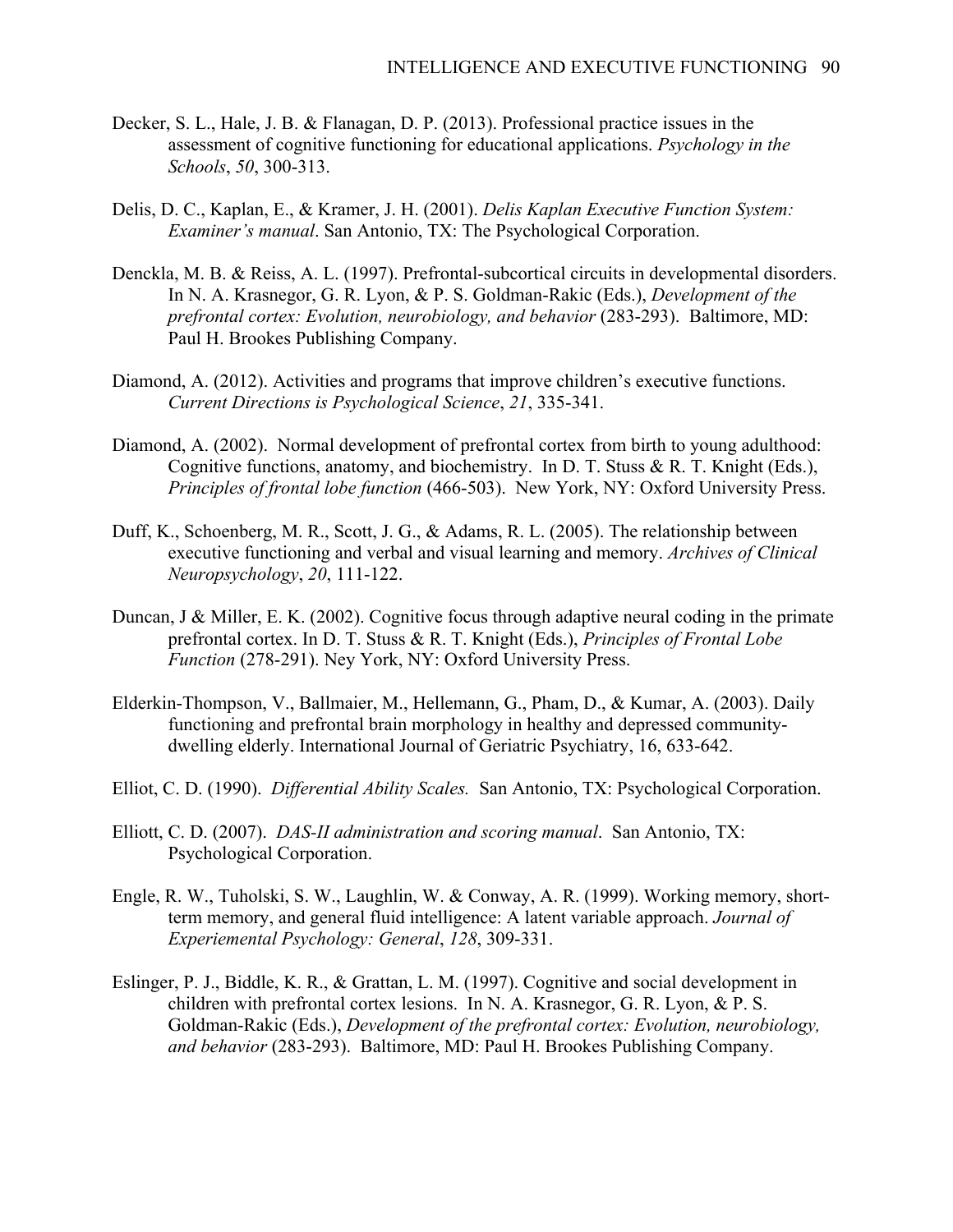- Field, A. (2005). *Discovering Statistics Using SPSS, Second Edition*. Thousand Oaks, CA: Sage Publications Inc.
- Flanagan, D. P., Ortiz, S. O., & Alfonso, V. C. (2007). *Essentials of cross-battery assessment*. Hoboken, NJ: John Wiley and Sons, Inc.
- Floyd, R. G., Bergeron, R., Hamilton, G., & Parra, G. R. (2010). How do executive functions fit with the Cattell-Horn-Carroll model? Some evidence from a joint factor analysis of the Delis-Kaplan executive function system and the Woodcock-Johnson III Tests of Cognitive Abilities. *Psychology in the Schools*, *47*, 721-738.
- Floyd, R. G., McCormack, A. C., Ingram, E. L., Davis, A. E., Bergeron, R., Hamilton, G. (2006). Relations between the Woodcock-Johnson III clinical clusters and measures of executive functions from the Delis-Kaplan Executive Function System. *Journal of Psychoeducational Assessment*, *24*, 303-317.
- Flynn, J. R. (1985). Wechsler intelligence tests: Do we really have a criterion of mental retardation? American Journal of Mental Deficiency, 90, 236–244.
- Flynn, J. R. (1999). Searching for justice: The discovery of IQ gains over time. American Psychologist, 54, 5–20.
- Friedman, N. P., Miyake, A., Corley, R. P., Young, S. E., DeFries, J. C., and Hewitt, J. K. (2006). Not all executive functions are related to intelligence. *Psychological Science, 17*, 172-179.
- Fuchs, M. W. & Day, J. D. (2010). Verbal ability and executive functioning development in preschoolers at head start. *Developmental Psychology, 47*, 404-416.
- Fuster, J. M. (2001). The prefrontal cortex an update: Time is of the essence. *Neuron, 30*, 319- 333.
- Fuster, J. M. (2002). Physiology of executive functions: The perception-action cycle. In D. T. Stuss & R. T. Knight (Eds.), *Principles of frontal lobe function* (96-108). New York, NY: Oxford University Press.
- Gardner, H. E. (2004). *Frames of mind: The theory of multiple intelligences*. New York, NY: Basic Books.
- Gardner, H., Kornhaber, M. L., & Wake, W. K. (1996). *Intelligence: Multiple Perspectives*. New York, NY: Harcourt Brace College Publishers.
- Graybiel, A. M. & Saka, E. (2004). The basal ganglia and the control of action. In M. S. Gazzaniga (Ed.), *The cognitive neurosciences III* (1091-1104). Cambridge, MA: The MIT Press.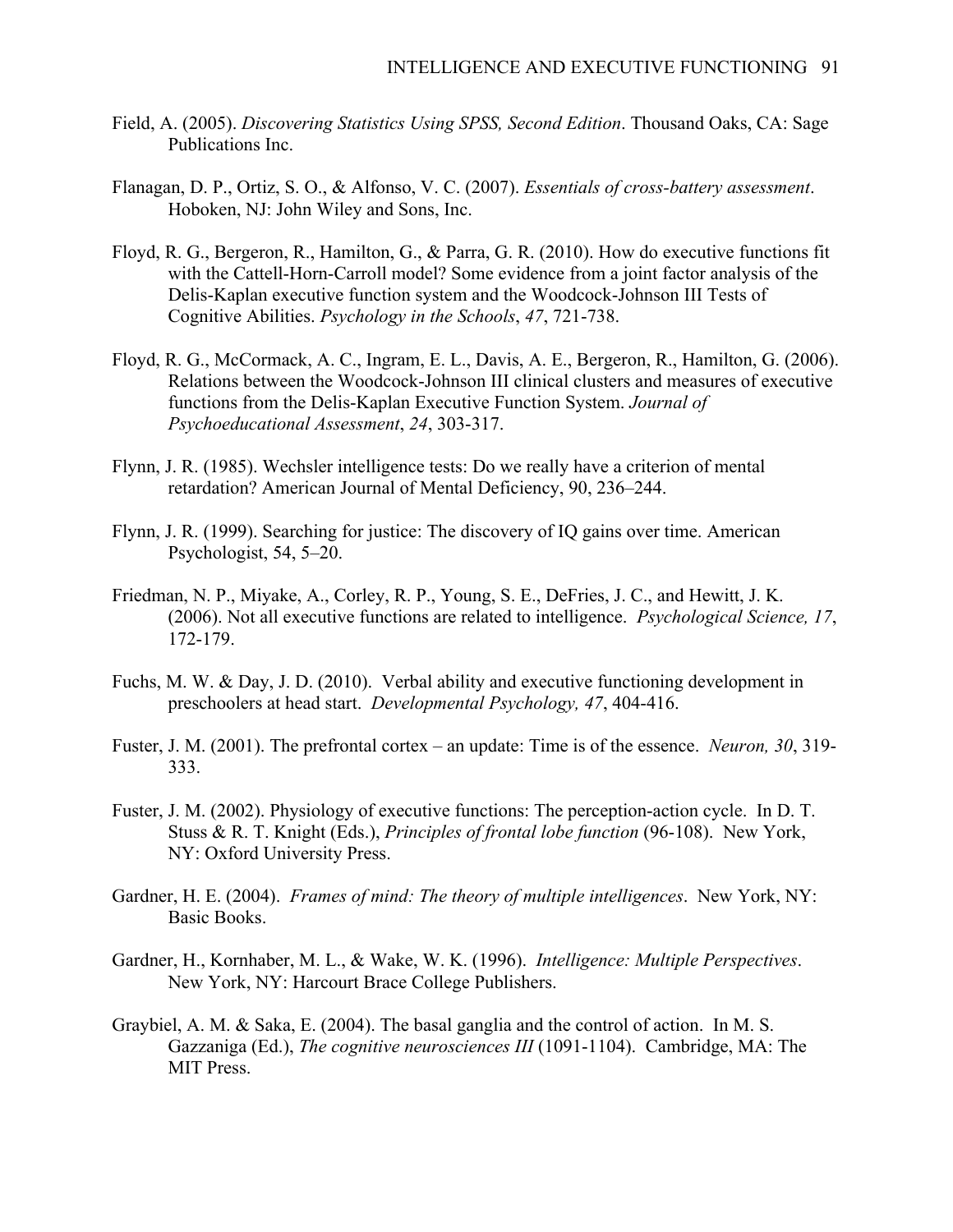- Golden, C. J. (1978). *Stroop Color and Word Test: A manual for clinical and experimental uses*. Chicago, IL: Skoelting.
- Gordy, J. P. (1898). *New Psychology*. New York, NY: Hinds and Noble.
- Gustafsson, J., & Undheim, J. O. (1992). Stability and change in broad and narrow factors of intelligence from ages 12 to 15 years. *Journal of Educational Psychology*, 84(2), 141- 149.
- Harden, K. P., Turkheimer, E., & Loehlin, J. C. (2007). Genotype by environment interaction in adolescents' cognitive aptitude. *Behavior Genetics, 37*, 273-283.
- Hass, M. R., Patterson, A., Sukraw, J. & Sullivan, B. M. (2014). Assessing executive functioning: a pragmatic review. *Contemporary School Psychology*, *18*, 91-102.
- Heflin, L. H., Laluz, V., Jang, J., Ktelle, R., Miller, B. L., & Kramer, J. H. (2011). Let's inhibit our excitement: The relationships between stroop, behavioral disinhibition, and the frontal lobes. *Neuropsychology, 25*, 655-665.
- Hoerig, D. C.,Davis, A. S., & D'Amato, R. C. (2002). Evaluating the relationship between memory and intelligence in children with learning disabilities. *Psychological Reports*, *91*, 1169-1173.
- Horn, J. L. (1988). Thinking about human abilities. In J. R. Nesselroade & R. B. Cattell (Eds.), *Handbook of multivariate psychology* (pp. 645-685). New York, NY: Academic.
- Horn, J. L. (1991). Measurement of intellectual capabilities: A review of theory. In K. S. McGrew, J. K. Werder, & R. W. Woodcock (Eds.), *Woodcock-Johnson technical manual*  (pp. 197-232). Chicago: Riverside Publishing.
- Horn, J. L. & Blankson, N. (2005). Foundations for better understanding of cognitive abilities. In D. P. Flanagan & P. L. Harrison (Eds.), *Contemporary intellectual assessment: Theories, tests, and issues*  $(2^{nd}$  ed.) (pp. 41-68). New York: The Guilford Press.
- Horn, J. L. & Cattell, R. B. (1966). Refinement and test of the theory of fluid and crystallized general intelligences. *Journal of Educational Psychology, 57*, 253-270.
- Horn, J. L. & Noll, J. (1997). Human cognitive capabilities: G*f-Gc* theory. In D. P. Flanagan, J. L. Genshaft, & P. L. Harrison (Eds.), *Contemporary intellectual assessment: Theories, tests, and issues* (pp. 53-91). New York, NY: Guilford.
- Humphreys, G. W. & Sampson, D. (2004). Attention and the frontal lobes. In M. Gazzaniga (Ed.), *The cognitive neurosciences* (pp. 607-619). Cambridge, MA: MIT Press.
- Jantz, P. B. & Plotts, C. A. (2014). Integrating neuropsychology and school psychology: potential and pitfalls. *Contemporary School Psychology*, *18*, 69-80.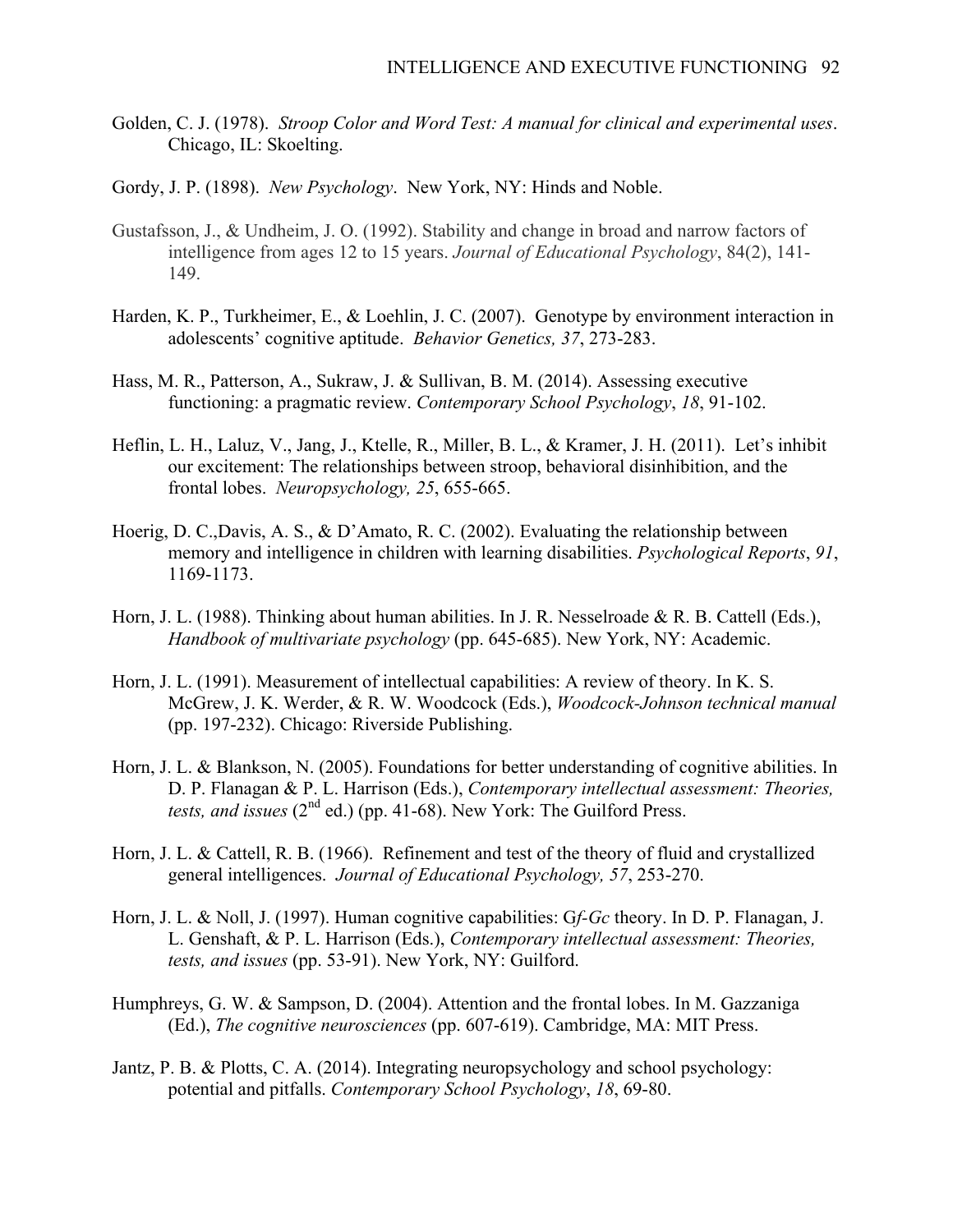- Jarrold, C. & Towse, J. N. (2006). Individual differences in working memory. *Neuroscience*, *139*, 39-50.
- Johnson, W., Bouchard , T. J., Krueger, R. F., McGue, M., & Gottesman, I. (2004). Just one g: Consistent results from three test batteries. *Intelligence, 32*, 95-108.
- Johnson, A. R. & Wichern, D. W. (2002). *Applied multivariate statistical analysis* (5<sup>th</sup> ed.). Upper Saddle River, NJ: Prentice Hall.
- Jurado, M. B. & Rosselli, M. (2007). The elusive nature of executive functions: A review of our current understanding. *Neuropsychology Review, 17*, 213-233.
- Kaufman, A. S. & Kaufman, N. L. (1993). *The Kaufman Adolescent and Adult Intelligence Test.*  Circle Pines, MN: American Guidance Service.
- Kaufman, A. S. & Kaufman, N. L. (2004). *The Kaufman Assessment Battery for Children – Second Edition*. Circle Pines, MN: American Guidance Service.
- Knight, R. T., & Stuss, D. T. (2002). Prefrontal cortex: The present and the future. *Principles of frontal lobe function*, 573-597.
- Koppenol-Gonzalez, G. V., Bouwmeester, S., & Boonstra, A. M. (2010). Understanding planning ability measured by the Tower of London: an evaluation of its internal structure by latent variable modeling. *Psychological assessment*, *22*, 923-934.
- Kyllonen, P. C. & Christal, R. E. (1990). Reasoning ability is (little more than) working memory capacity?!. *Intelligence*, *14*, 389-433.
- Larsen, L., Hartmann, P., & Nyborg, H. (2008). The stability of general intelligence from early adulthood to middle age. Intelligence, 36, 29-34.
- Larochette, A., Benn, K., & Harrison, A. G. (2009). Executive functioning: A comparison of the Tower of London and the D-KEFS Tower Test. *Applied Neuropsychology*, *16,* 275-280.
- MacCallum, R. C., Widaman, K. F., Preacher, K. J., & Hong, S. (2001). Sample size in factor analysis: The role of model error. *Multivariate Behavioral Research, 36*, 611-637.
- Mandelman, S. D. & Grigorenko, E. L. (2011). Intelligence: Gnes, environments, and their interactions. In R. J. Sternberg & S. B. Kaufman (Eds.), *The Cambridge handbook of intelligence* (85-106). New York, NY: Cambridge University Press.
- McCloskey, G., Perkins, L. A., & Divner, B. V. (2009). *Assessment and intervention for executive function difficulties.* New York, NY: Routledge.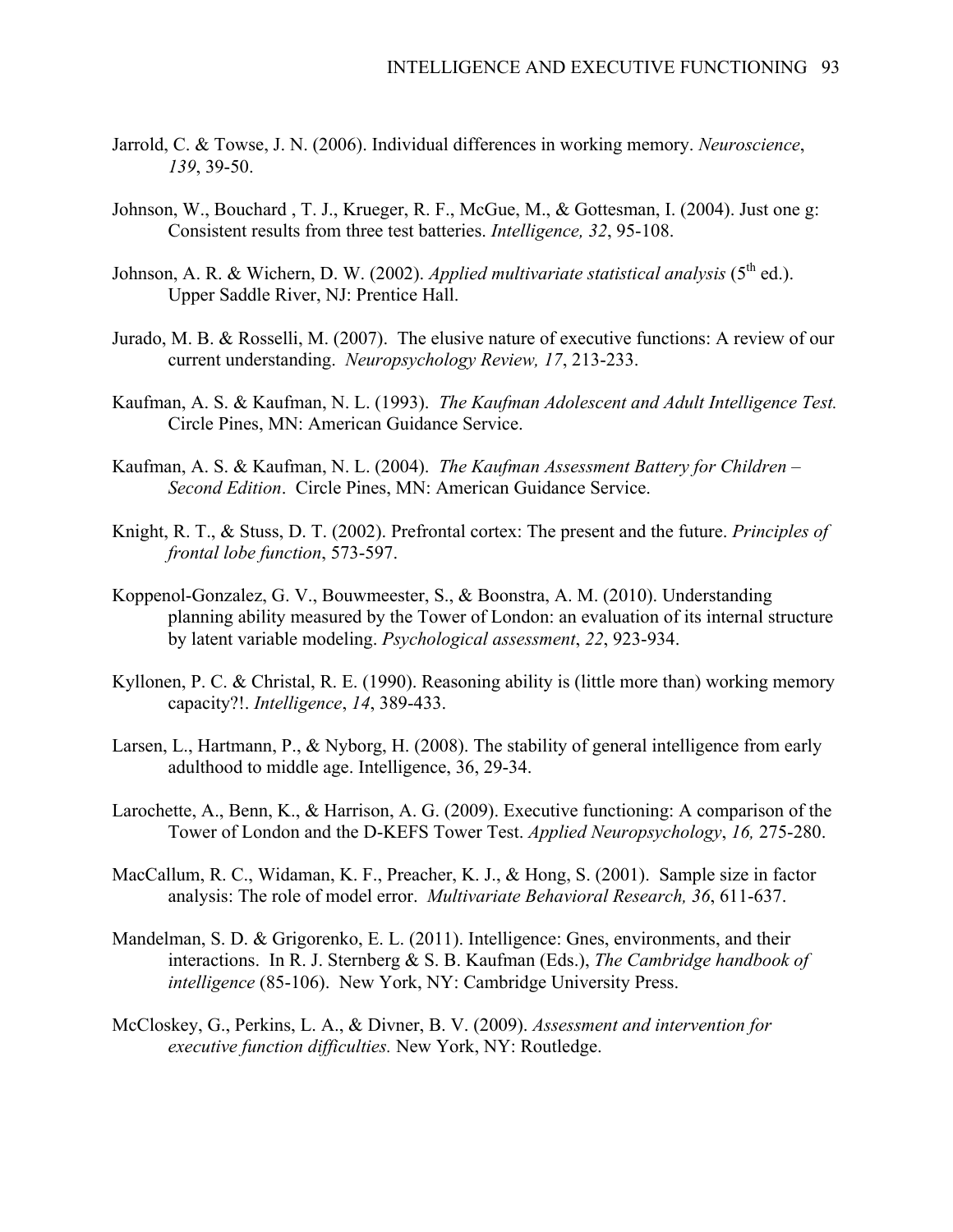- McGrew, K. S. (2014). *CHC theory 101: from general intelligence g to CHC theory* [PowerPoint Slides]. Retrieved from http://www.slideshare.net/iapsych/chc-theory-101-from-generalintelligence-g-to-chc-theory.
- McGrew, K. S. & Woodcock, R. W. (2001). *Technical manual: Woodcock-Johnson III*. Itasca, IL: Riverside Publishing.
- Mendoza, J. L., Markos, V. H., & Gonter, R. (1978). A new persective on sequential testing procedures in canonical analysis: A Monte Carlo evaluation. *Multivariate Behavioral Research, 13*, 371.
- Mesulam, M. M. (2002). The human frontal lobes: Transcending the default mode through contingent encoding. In D. T. Stuss & R. T. Knight (Eds.), *Principles of frontal lobe function* (8-30). New York, NY: Oxford University Press.
- Miller, E. K. & Cohen, J. D. (2001). An integrative theory of prefrontal cortex function. *Annual Review of Neuroscience, 24*, 167-202.
- Miller, E. K., Freedman, D. J., & Wallis, J. D. (2003). The prefrontal cortex: categories, concepts and cognition. In A. Parker, A. Derrington, and C. Blakemore (Eds.), *The physiology of cognitive processes* (252-273). New York, NY: Oxford University Press.
- Miller, D. C. (2007). *Essentials of school neuropsychological assessment*. Hoboken, NJ: John Wiley & Sons, Inc.
- Miyake, A., Friedman, N. P., Emerson, M. J., Witzki, A. H., Howerter, A., & Wager, T. D. (2000). The unity and diversity of executive functions and their contributions to complex "frontal lobe" tasks: A latent variable analysis. *Cognitive psychology*, *41*, 49-100.
- Moore, T. L., Schettler, S. P., Killany, R. J., Rosene, D. L., & Moss, M. B. (2009). Effects on executive function following damage to the prefrontal cortex in the rhesus monkey (macaca mulatta). *Behavioral Neuroscience, 123*, 231-241.
- Naglieri, J. A. & Das, J. P. (1997). *Das-Naglieri Cognitive Assessment System*. Chicago, IL: Riverside.
- Naylor, M. G., Lin, X., Weiss, S. T., Raby, B. A., & Lange, C. (2010). Using canonical correlation analysis to discover genetic regulatory variants. *PloS one*,*5*(5), e10395.
- Otero, T. M., Barker, L. A., & Naglieri, J. A. (2014). Executive function treatment and intervention in schools. *Applied Neuropsychology: Child*, *3*, 205-214.
- Plomin, R., & Spinath, F. M. (2004). Intelligence: genetics, genes, and genomics. *Journal of personality and social psychology*, *86*(1), 112.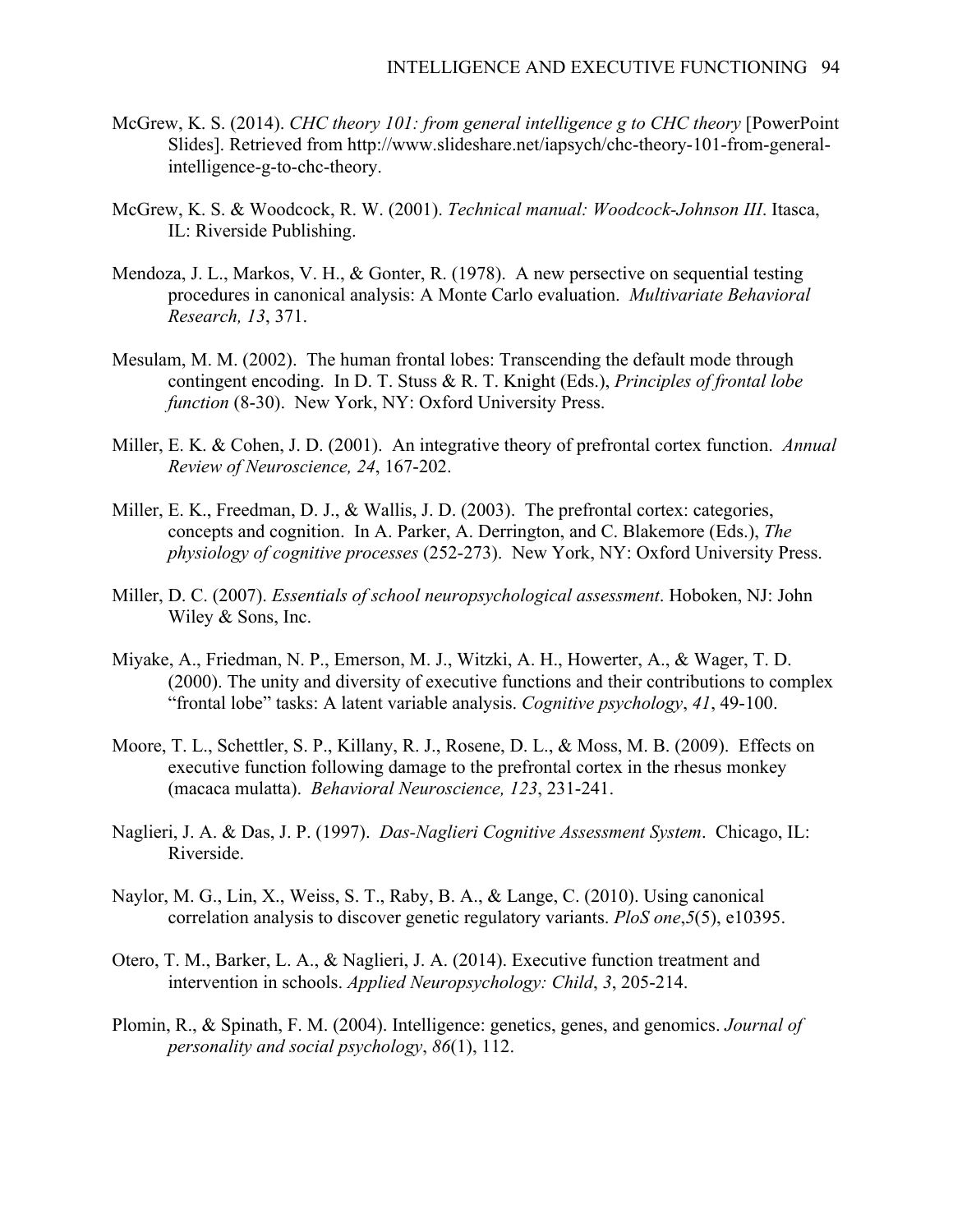- Rabbitt, P. (1997). Introduction: Methodologies and models in the study of executive function. In P. Rabbitt (Ed.), *Methodology of frontal and executive function* (pp. 1-38). East Sussex, England: Psychology Press.
- Reitan, R. M., & Wolfson, D. (1993). The Halstead-Reitan neuropsychological test battery: theory and clinical applications. *Neuropsychology Press, Tucson, AZ*.
- Remine, M. D., Care, E, & Brown, P. M. (2008). Language ability and verbal and nonverbal executive functioning in deaf students communicating in spoken English. *Journal of Deaf Studies and Deaf Education, 13*, 531-545.
- Reynolds, C. R. & Kamphaus, R. W. (2003). *Reynolds Intellectual Assessment Scales*. Lutz, FL: Psychological Assessment Resources.
- Richland, L. E. & Burchinal, M. R. (2013). Early executive function predicts reasoning development. *Psychological Science*, *24*, 87-92.
- Roid, G. H. (2003). *Stanford-Binet Intelligence Scales, Fifth Edition: Technical Manual.* Itasca, IL: Riverside.
- Schmidt, M. (2003). Hit or miss? Insight into executive functions (Test Review). Journal of the International Neuropsychological Society, 9, 962–964.
- Schrank, F. A., Miller, D. C., Wendling, B. J., & Woodcock, R. W. (2010). *Essentials of WJ III cognitive abilities assessment* (2<sup>nd</sup> ed.). Hoboken, NJ: John Wiley & Sons, Inc.
- Schumahmann, J. D. & Sherman, J. C. (1998). The cerebellar cognitive affective syndrome. *Brain, 121*, 561-579.
- Schweizer, T. A., Alexander, M. P., Cusimano, M, Stuss, D. T. (2007). Fast and efficient visuotemporal attention requires the cerebellum. *Neuropsychologica, 45*, 3068-3074.
- Shimamura, A. P. (2000). The role of the prefrontal cortex in dynamic filtering. *Psychobiology, 28*, 207-218.
- Shunk, A. W., Davis, A. S., & Dean, R. S. (2006). Test Review: Delis Kaplan Executive Function System (D-KEFS). Applied Neuropsychology, 13, 275-279.
- Sotelo-Dynega, M. & Dixon, S. G. (2014). Cognitive assessment practices: A survey of school psychologists. *Psychology in the Schools*, *51*, 1031-1045.
- Spearman, C. (1904). "General intelligence" objectively determined and measured. American Journal of Psychology, 15, 201-293.
- Stroop, J. R. (1935). Studies of interference in serial verbal reactions. *Journal of Experimental Psychology, 28*, 643-662.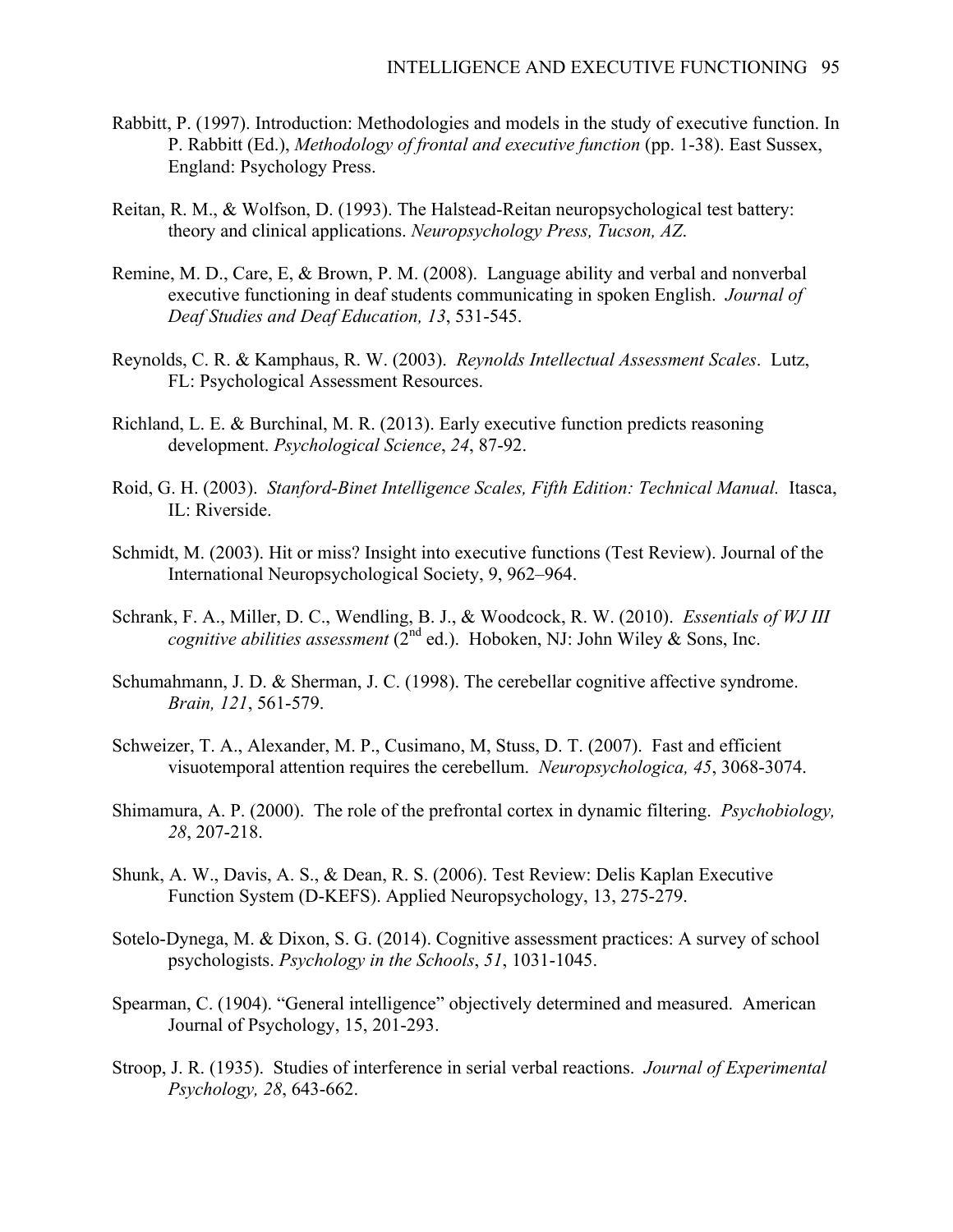- Strick, P. L., Dum, R. P., & Fiez, J. A. (2009). Cerebellum and nonmotor function. *The Review of Neuroscience, 32*, 413-434.
- Sub, H. M., Oberauer, K., Wittman, W. W., Wilhelm, O. & Schulze, R. (2002). Working memory capacity explains reasoning ability – and a bit more. *Intelligence*, *30*, 261-288.

Tabachnick, B. G. & Fidell, L. S. (2007). *Using multivariate statistics*. Boston, MA: Pearson.

- Terman, L. (1916). *The measurement of intelligence: An explanation of and a complete guide for the use of the Stanford revision and extension of the Binet-Simon Intelligence Scale*. Boston, MA: Houghton Mifflin.
- Thompson, B. (1984). *Canonical correlation analysis: Uses and interpretation*. Thousand Oaks, CA: Sage Publications, Inc.
- Thorndike, R. L., Hagen, E. P., & Sattler, J. S. (1986). *Stanford-Binet Intelligence Scale – Fourth Edition.* Itasca, IL: Riverside Publishing.
- Titz, C. & Karbacj, J. (2014). Working memory and executive functions: effects of training on academic achievement. *Psychological Research*, *78*, 852-868.
- Unsworth, N., Miller, J. D., Lakey, C. E., Young, D. L., Meeks, J. T., Campbell, W. K., & Goodie, A. S. (2009). Exploring the relations among executive functions, fluid intelligence, and personality. *Journal of Individual Differences, 30*, 194-200.
- Urbina, S. (2011). Tests of intelligence. In R. J. Sternberg & S. B. Kaufman (Eds.), *The Cambridge handbook of intelligence* (20-38). New York, NY: Cambridge University Press.
- Wagner, A. D., Bunge, S. A., & Badre, D. (2004). Cognitive control, semantic memory, and priming: Contributions from prefrontal cortex. In M. S. Gazzaniga (Ed.), *The cognitive neurosciences III* (1091-1104). Cambridge, MA: The MIT Press.
- Wahlstrom, D. & Luciana, M. (2011). Functional neuroanatomy of the cerebral cortex. In A. S. Davis (Ed.), *Handbook of pediatric neuropsychology* (147-160). New York, NY: Springer Publishing Company.
- Wechsler, D. (1944). *The measurement of adult intelligence.* Baltimore, MD: Williams and Wilkins.
- Wechsler, D. (1989). *Wechsler Preschool and Primary Scale of Intelligence – Revised.* San Antonio, TX: Psychological Corporation.
- Wechsler, D. (1991). *Wechsler Intelligence Scale for Children – Third Edition.* San Antonio, TX: Psychological Corporation.